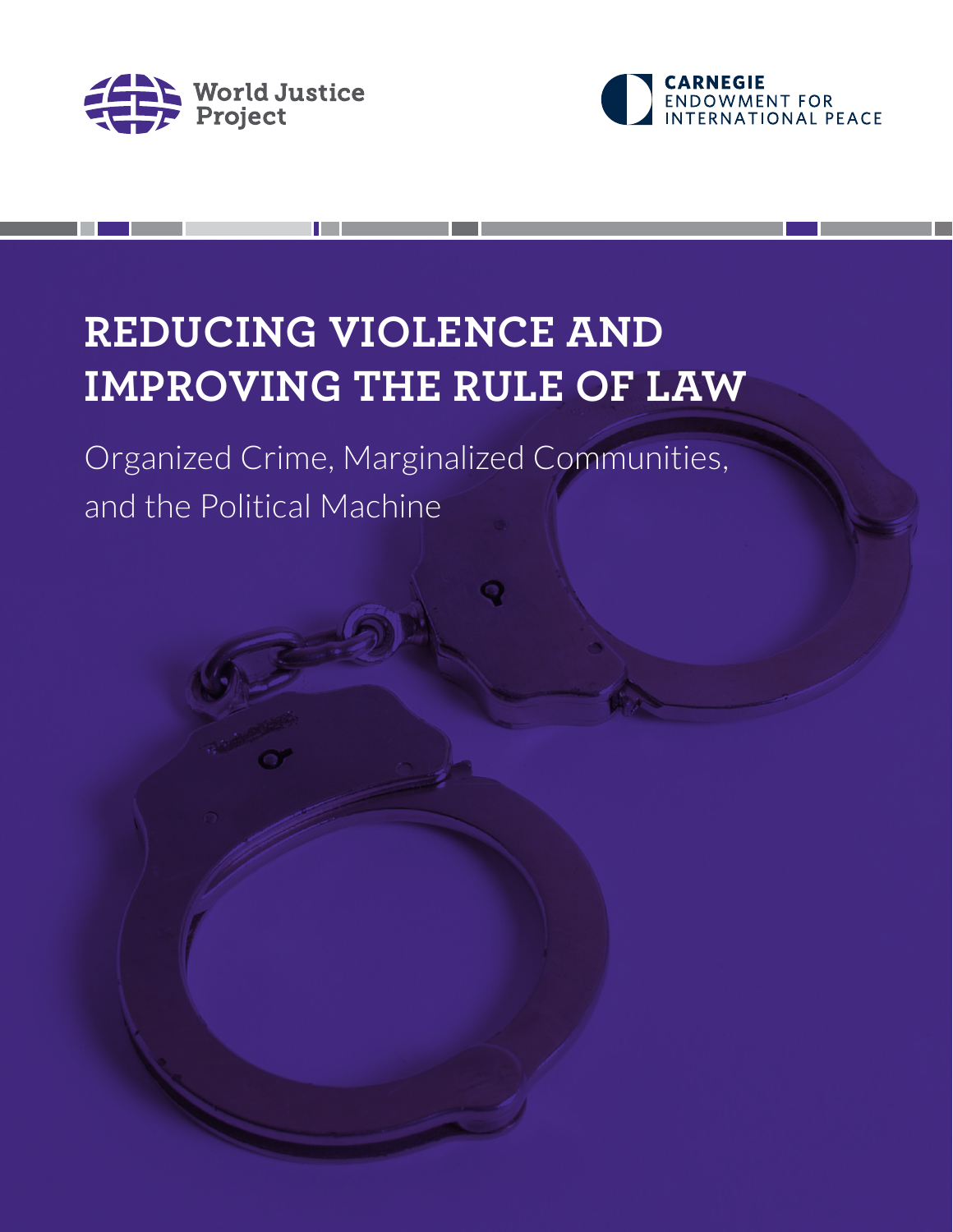# **REDUCING VIOLENCE AND IMPROVING THE RULE OF LAW**

## Organized Crime, Marginalized Communities, and the Political Machine

Yusuf Ahmad, Carnegie Endowment for International Peace Alyssa Dougherty, World Justice Project Rachel Kleinfeld, Carnegie Endowment for International Peace Alejandro Ponce, World Justice Project

*The Carnegie Endowment's Democracy and Rule of Law Program is grateful to the UK Department for International Development for its research support. The views expressed in this paper are the responsibility of the authors alone.*

### **Table of Contents**

- [3](#page-2-0) Reducing Violence from Political Parties and Elections
- [9](#page-8-0) Reducing Violence by Gangs, Youth, and the State in Marginalized Communities
- [15](#page-14-0) Reducing Violence from Organized Crime
- [22](#page-21-0) Sources

#### Articles Cited

[37](#page-36-0) *Reducing Violence from Political Parties and Elections* [48](#page-47-0) *Reducing Violence by Gangs, Youth, and the State in Marginalized Communities* [65](#page-64-0) *Reducing Violence from Organized Crime*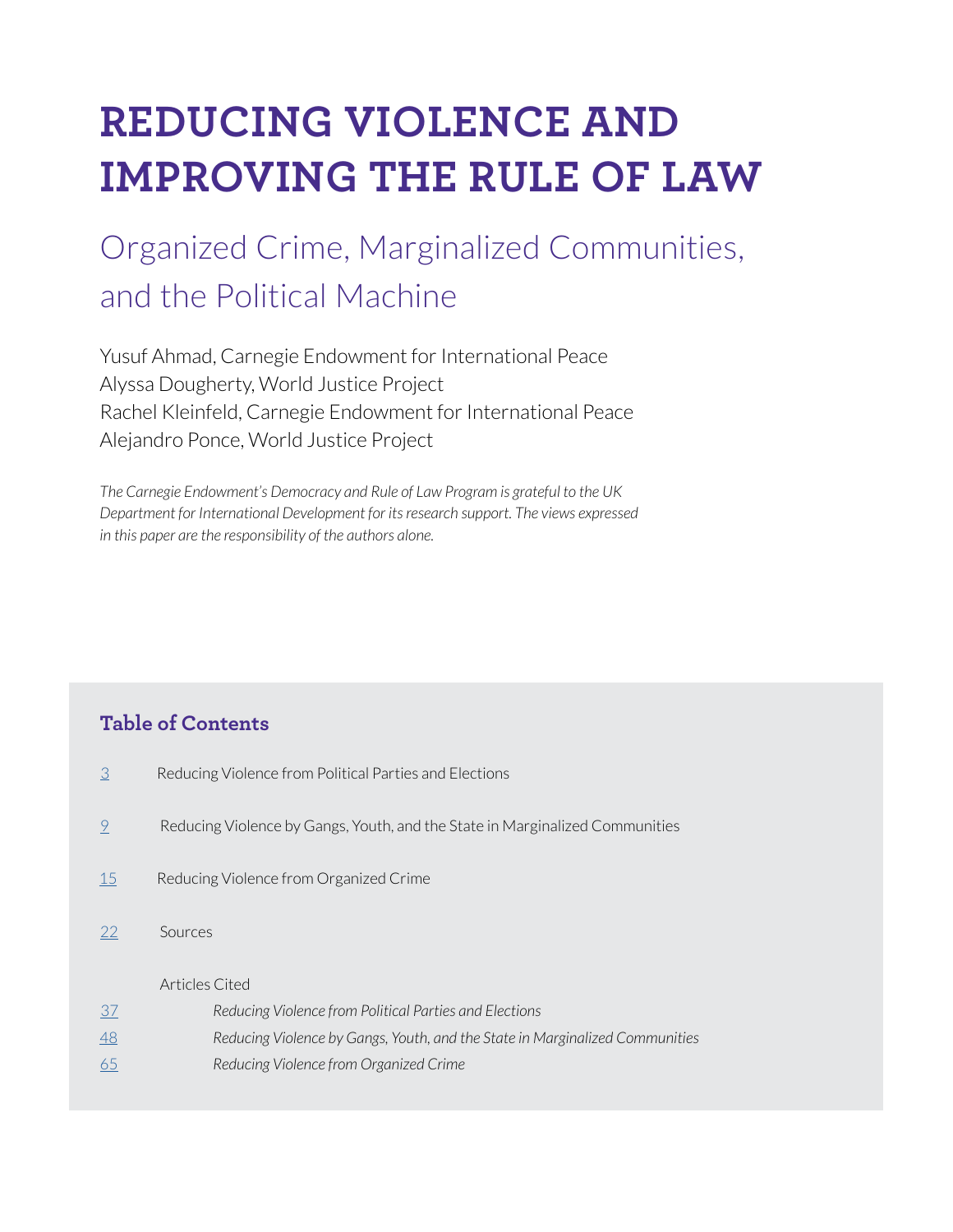#### <span id="page-2-0"></span>**PRELIMINARY LITERATURE REVIEW**

This literature review seeks to highlight specific policy interventions against risk factors that predispose communities towards gangs, organized crime, and electoral violence; and interventions that attack each of those types of violence directly. This is by no means a comprehensive report, given the extensive scholarship that has been dedicated to these three issues. It is, however, a starting point from which we can begin to explore the success or failure of policy interventions, and the contexts in which they have been found to work or fail. We hope to add to this review before and following the workshop, with the help of workshop participants.

### **Reducing Violence from Political Parties and Elections**

Violence around elections is not only dangerous for those trying to vote, but has broader repercussions that contribute to national instability. In fact, by depressing voter turnout and affecting electoral outcomes, it can harm democracy itself. Particularly violent elections have the potential to scare neighboring countries away from democracy: should publics view elections and violence as synonymous, they may be less inclined to push for greater civil rights. This section of the literature review seeks to highlight specific policy interventions that governments and law enforcement agencies have enacted in their attempts to foster well-conducted, non-violent elections.

Election management specialists have begun to see electoral violence as a cycle, and prevention as requiring cyclical and interdependent activities beginning with pre-electoral registration, electoral roles, and training; moving through election-period activities of campaigning and voting, and through the post-election period in which legal reform and future planning may be needed. In the context of this literature review, the term *electoral violence* will encompass this cycle. It may refer to intimidation tactics to keep citizens from voting or the intentional disruption of an opponent's campaign. It may reference violence intended to suppress opposition votes during balloting or could signify tactics used in the theft of votes. *Electoral violence* could also indicate violence generated by the exclusion of losers from a newly formed government. Given its myriad of definitions, the causes of electoral violence can be proximate – such as a dispute over a particular poll's balloting – or may be years in the making as a winner-take-all political culture manifests and offers benefits to supporters while excluding opponents from resources or basic rights. In some cases, a riot may be engineered to polarize the voters a few days, weeks or months before the elections on communal, caste, tribal or regional basis.

#### **RISK FACTORS FOR ELECTORAL VIOLENCE**

Electoral violence is often treated by the popular press as resulting from age-old ethnic conflicts or high emotions at election time. In fact, as the electoral community knows well, electoral violence is often a political strategy used to enhance chances of winning or to gain leverage in post-electoral negotiations for power (Wilkinson 2005).

**•** Electoral violence is therefore more likely to arise when an election is seen as having the potential to bring about significant shifts in the balance of power (Bruce 2009; Rahman 1990). Research from worldwide data suggests that threatened incumbents who face viable opposition will be more likely than non-threatened incumbents to use violence to win elections, particularly when their power lacks constraints (Hafner-Burton,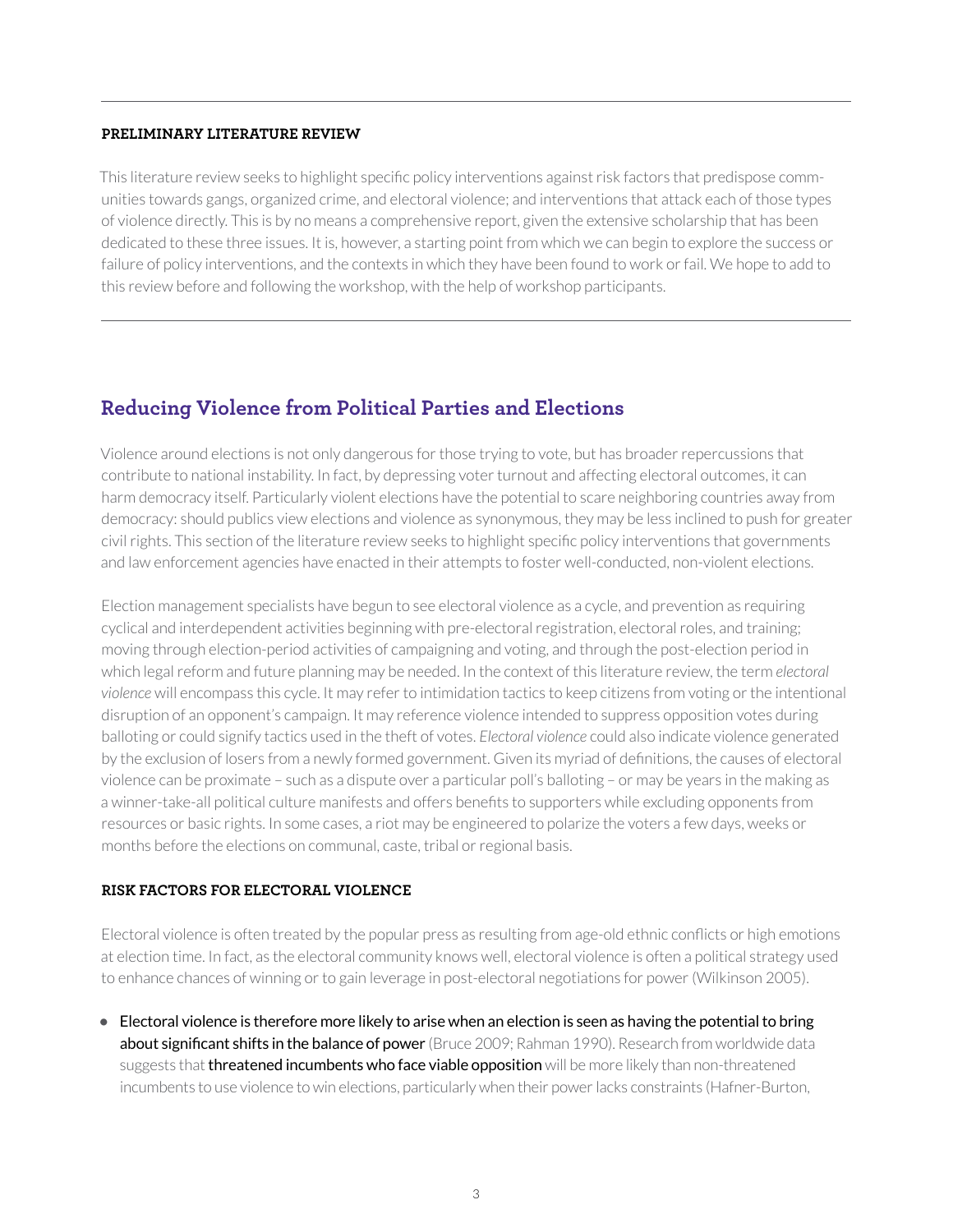Hyde and Jablonski 2014; Hickman 2011; Rahman 1990; Chatuverdi 2005). In fact, stronger, non-threatened incumbents may prefer to resort to bribery rather than violence, based on political game models and studies of four African countries (Collier and Vicente 2012). These incumbents, however, will likely distance themselves either by directing or influencing local party supporters to act on their behalf (Bruce 2014).

- Identity-linked parties may provoke identity-based violence in order to increase their chances of winning an election, as has been the case in Pakistan, Kenya, Zimbabwe, Malaysia, and India (Africa Watch 1993; Klopp 2001; Wilkinson 2005; Jaffrelot 1998). Studies in Pakistan suggest that identity-based parties may also provoke violence to de-facto influence voting demographics within districts by forcing out undesired ethnicities (Huma 2012). Conversely, in India, creating competitive multi-ethnic districts in ethnically charged elections was also found to generate violence (Naidu 1990). More positively, ruling parties that rely on minority support or cooperation use less violence against minority groups and have greater incentives to reduce and prevent such violence. For example, state governments in India intervened to protect minorities from ethnic riots when their coalition depended on direct or indirect minority support, a finding supported by research in South Africa (Wilkinson 2005; Horowitz 1991).
- Political manipulation to give rights, land, and resources to winning voters and exclude other groups from these goods can also cause electoral violence, demonstrated by crises in the Cote d'Ivoire, Nigeria, Burundi, Rwanda, and the DRC (Boone 2009; International Crisis Group 2012; Lemarchand 2008). Finally, capable parties are often encouraged to threaten post-election violence given that it successfully influences voter behavior (Elmman and Wantchekon 2000) by manipulating with coercion, intimidation, or even threats regarding pensions (Bruce 2014).
- Weak institutional constraints on violence, such as corrupt or politicized law enforcement, can allow violence to become a legitimate form of political expression - a finding that fits with the "crime triangle" requiring a likely offender and a suitable target to come together without an effective guardian to deter them (Datta 2005; Moniruzzaman 2009). Strong parties may use the threat of violence in weak institutional contexts to influence voters who fear post-election violence, as occurred in Liberia and El Salvador (Elmman and Wantchekon 2000). Conflict and violence can also arise when natural conflict dampeners – institutions that provide a means to resolve conflict peacefully – are unable to counteract volatile societal competition in a postconflict setting (Paris 2000; Autesserre 2010). Finally, politicians frequently employ unemployed youth and gangs to undertake electoral violence when they can rely on corrupt or politicized law enforcement to protect such actors as in Nigeria (Paden 2011).
- New democracies and semi-democracies are particularly at risk for violence, as authoritarian states do not have real elections and repress violence, while established democracies tend to favor peaceful negotiation (Hedre et al 2001). Post-conflict environments may be particularly fraught, as previously warring factions turn into powerful political groups (Brancati and Snyder 2013). In the absence of strong, moderating political institutions, elections can also instigate violence through nationalist politics carried out by powerful elites (Snyder 2000; Mansfield and Snyder 2005).
- Much ink has been spilled on determining electoral systems to increase fairness and reduce violence, particularly following conflict or transition. Winner-take-all electoral systems may encourage violence, by concentrating power in the hands of the executive and making the post worth fighting violently to take, as in Keyna (Klopp 2001). However, competing evidence from Ghana suggests that this may be a weak factor.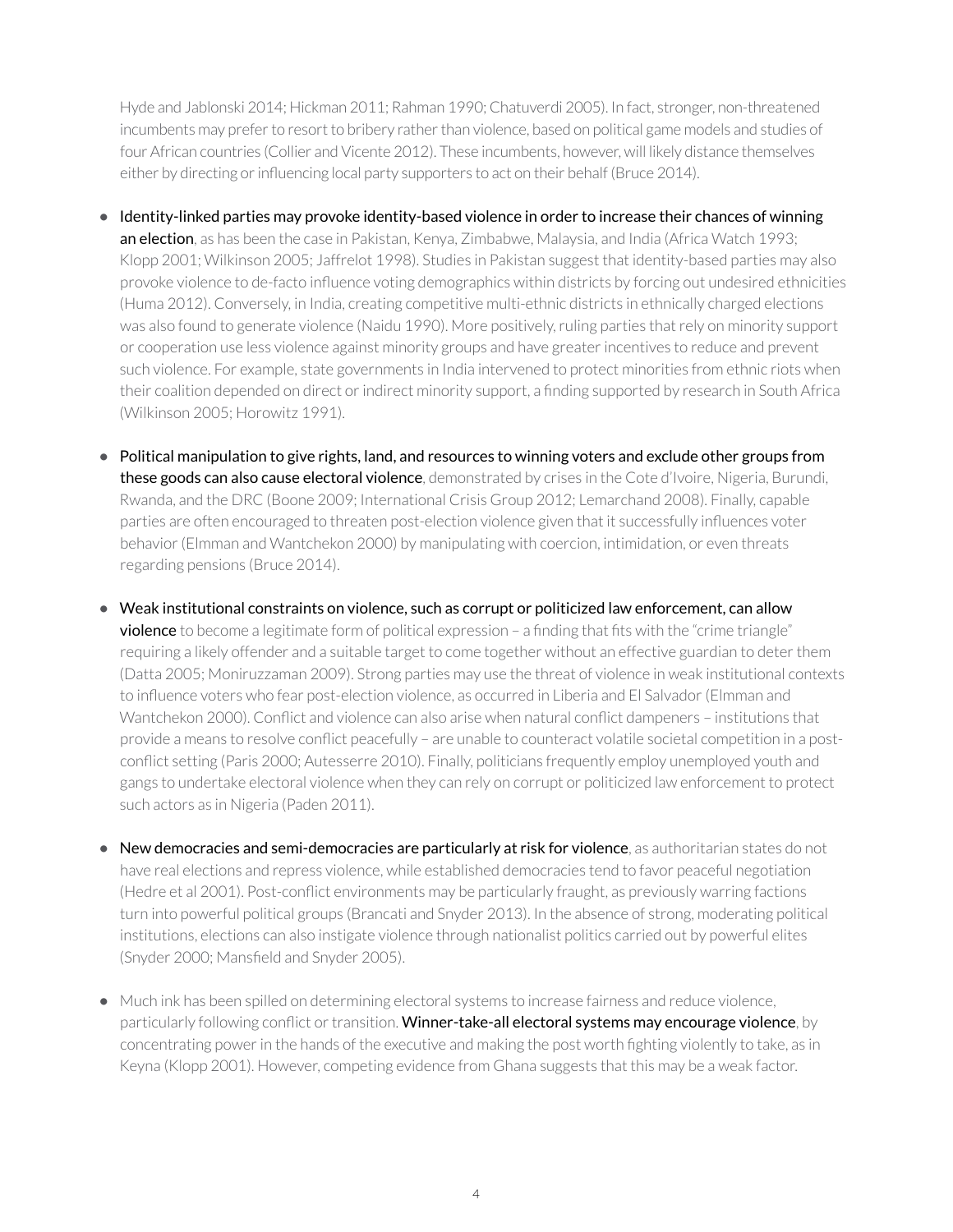• **State capacity does not appear to be a risk factor**, despite popular assumptions otherwise. Wilkinson (2005) has found that, for instance, even the weakest states in India were able to manage electoral violence when it was prioritized by political leaders. Similarly, Bangladesh carried out a peaceful election under a caretaker government in 2008, despite electoral violence previously and following that election when parties were in control (ICG 2012).

#### **POLICY INTERVENTIONS**

Many policy interventions appear to be quite successful in tackling electoral violence, particularly if a strong and neutral Electoral Commission can be created. However, interventions become more difficult when parties have incentives to engage in electoral violence. Interventions to create apolitical and effective Electoral Commissions where they are not present require further research.

#### *Party Agreements to Abstain from Violence During Elections: Success depends on the electoral incentives of the parties, according to scant research*

In Karachi, a Supreme Court intervention to gain party compliance worked temporarily but ultimately failed (USIP 2012). In Ireland, where violence was caused by party supporters but was not in the interest of either party, Scharff (2010) describes a successful case of party agreement limiting election day violence.

#### *Electoral Dispute Committees: Can be successful at deterring violence when it is not integral to party electoral strategy, based on a number of African studies*

Multiple African countries have instituted electoral dispute committees to mediate disagreements between parties and serve as an early warning system to identify electoral violence. These committees may be composed of general citizens or elites, such as traditional leaders. Case studies on South Africa's 1999 elections, Sierra Leone's 2007 and 2008 elections, and Zambia's 2011 elections suggests that these committees were effective in reducing conflict caused by misunderstandings or after someone had been wronged; however, the deliberate use of violence to influence electoral outcomes was generally out of their purview (Jackson 2011, Jackson 2013). Training, the use of traditional leaders, and the inclusion of political party stakeholders assisted efficacy.

#### *Electoral Commissions can be strong deterrents to violence if they are apolitical and have adequate funding, de jure and de facto authority, and leadership to be effective*

When electoral commissions are apolitical and neutral, they can use a number of techniques to reduce violence, according to case studies from locations as diverse as Guyana, Lesotho, India, Liberia, South Africa, Nepal, Somaliland, Mozambique, Albania, Ghana and Bangladesh. These include garnering party agreement on procedures beforehand to lessen disputes (Kuris and Mawson 2011; Majeed 2010; Scharff 2011); working with the media to prevent inflammatory coverage and broaden voter education to reduce attempts to spark identitybased political violence (Chaubey 2011; Majeed 2010; Scharff 2011; Quraishi 2014); ensuring that the technical aspects of elections are run effectively, so that there are fewer problems that parties and supporters can seize on to catalyze violence (Chaubey 2011, Bennet and Woldemariam 2010; Isacharoff 2010); and implementing strategies to greatly enhance voter participation across the countries, particularly in marginalized communities (Scharff 2011, Mawson 2010). Hiring able staff, identifying and staffing potential trouble spots, mediating, and building cooperation among party leaders are all crucial to electoral commission success, as described in these case studies and in Quraishi (2014).

Case studies demonstrate the many interventions electoral commissions use to dampen violence. Chaubey (2011), for example, explains that cycles of violence and international criticism of the electoral commission's handling of the 2001 election in Guyana sparked institutional and technical reforms of the commission, enabling the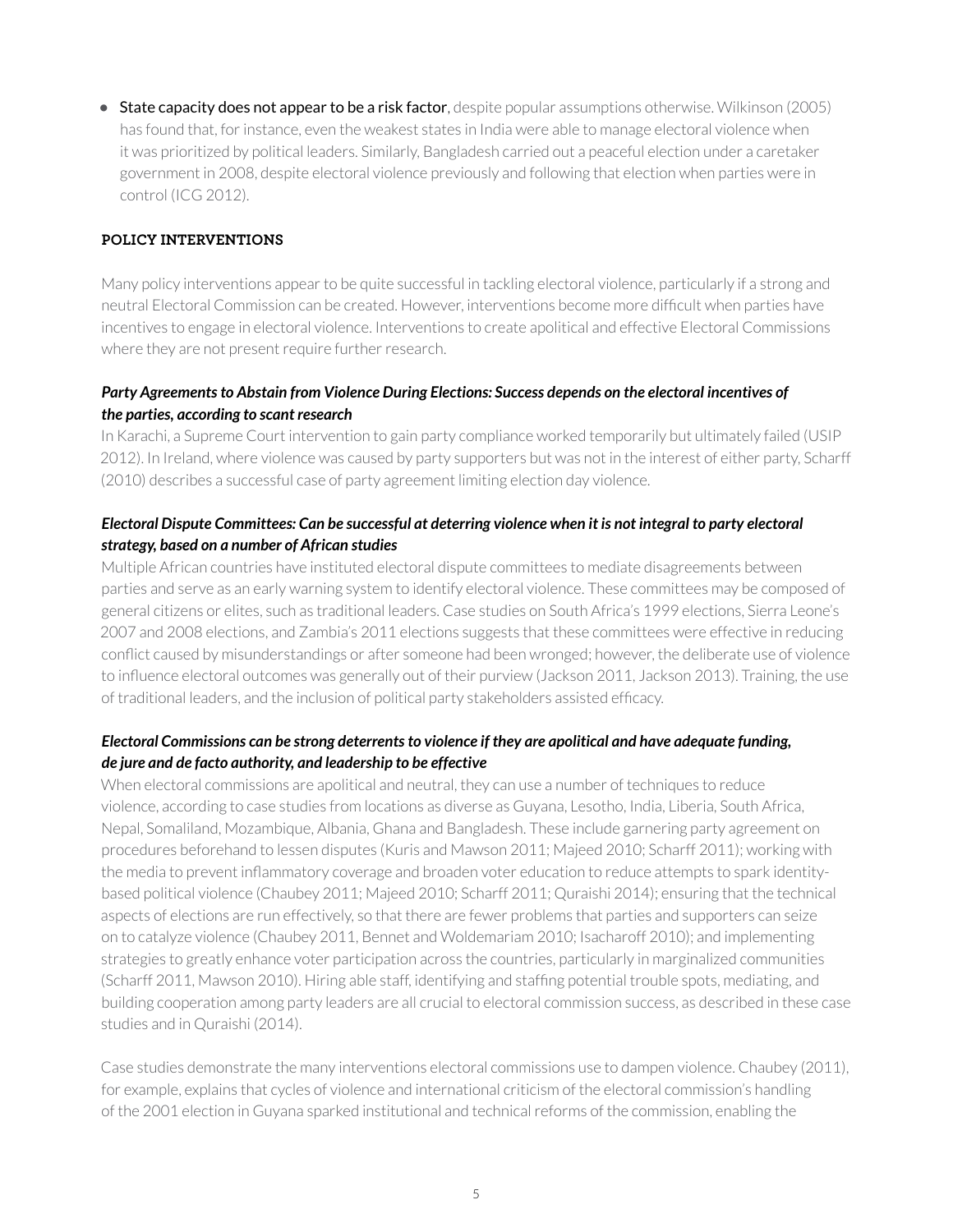commission to improve voter registration, decentralize administrative processes, improve field communications and better coordinate security plans. Kuris and Mawson (2011) elaborate on how Lesotho's Electoral Commission was critical to peaceful elections in 2002, but its poor performance in 2007 led to renewed conflict. Majeed (2010) and Quraishi (2014) argue that from 1990 to 2010, India's electoral commission used a voluntary electoral conduct code combined with media and civil society pressure to reduce violence. Scharff (2010 and 2011, respectively) explains how Albania's Electoral Commission has contributed to the prevention of major electoral violence since 1996 and how Liberia's Electoral Commission worked with political parties to develop an inclusive electoral process that built legitimacy and reduced violence in the 2005 elections. He also indicates that Nepal's Election Commission helped reduce violence by leveraging public pressure and facilitating bargaining between political parties to build a credible constituent assembly election from 2006-2008. Mawson (2010) suggests that South Africa's Electoral Commission maintained political commitment of parties and public to electoral outcome, reducing violence in the first post-apartheid elections. Bennett and Woldermariam (2010) study how Somaliland's electoral commission built consensus and prevented violence amid tense, tight elections from 2002-2005. Mawson (2010) points out how Mozambique's multiparty National Election Commission succeeded in dampening violence in the 1994 election despite post-conflict party polarization. Issacharoff (2010) indicates that Ghana's electoral commission helped promote a peaceful transition as well as elections in 2008. A natural experiment in Bangladesh, where elections moved from a partisan to an apolitical electoral commission, also showed that politics, not capacity, was what had undermined such effective technical measures in the past (ICG 2012).

In nearly all cases, including parties equally in the process of crafting electoral rules was essential to reducing violence. It takes strong leadership, as in Nepal (Scharff 2011). In particularly difficult cases it may require external intervention, as in Mozambique (Mawson 2010). When one party gained the upper hand, violence returned in Mozambiqe and Albania (Scharff 2010; Mawson 2010).

#### *Civil Society Engagement: Mixed results, engaged civil society may help get parties to the table to agree on rules and can undertake specific anti-violence initiatives, but more generalized groups may be less useful*

Civil society engagement was useful for getting parties to come to the table and work with electoral commissions in Nepal and India (Scharff 2011; Majeed 2010). Civil society engagement to undertake specific activities to reduce violence starting well ahead of elections and throughout the election cycle may prevent electoral violence according to Chaubey (2011), and Varshney (2002). Such a strategy proved useful in Ghana, according to Hoffman and Smith (2010) who argue that in Ghana in 2008, unlike Kenya in 2007, violence was prevented because civil society groups mobilized and coordinated well ahead of the elections, making specific plans to prevent both a fraudulent election and the possibility of violent fallout. In 2011, Ghana continued to rely on civil society groups to institute a series of peace-building initiatives that included high-level dialogues and grassroots forums. For instance, the media worked with UNDP and the election commission to create and abide by a new voluntary code of conduct (Chaubey 2011). However, Ghana's parties were also less active in using ethnic identity as a wedge issue in these elections than was the case in Kenya in 2008.

Inter-group civil society efforts show mixed results. Varshney (2002) argues that daily contacts in intercommunal associations had an important effect in reducing communal violence and in pressuring politicians not to foment violence, based on case studies of 6 Indian cities, including two with a history of such communal violence. Other studies, however, suggest that civil society engagement across party and identity lines does not always prevent violence, as election violence has emerged in places with strong bi-partisan communal life. Wilkinson (2005) examines Varshney (2002) and argues that while Varshney's thesis is compelling, there are plenty of counterexamples: Kano and Kaduna in Nigeria have had strong intercommunal associations, but have recently experienced bouts of electoral violence along communal lines and Yugoslavia similarly possessed strong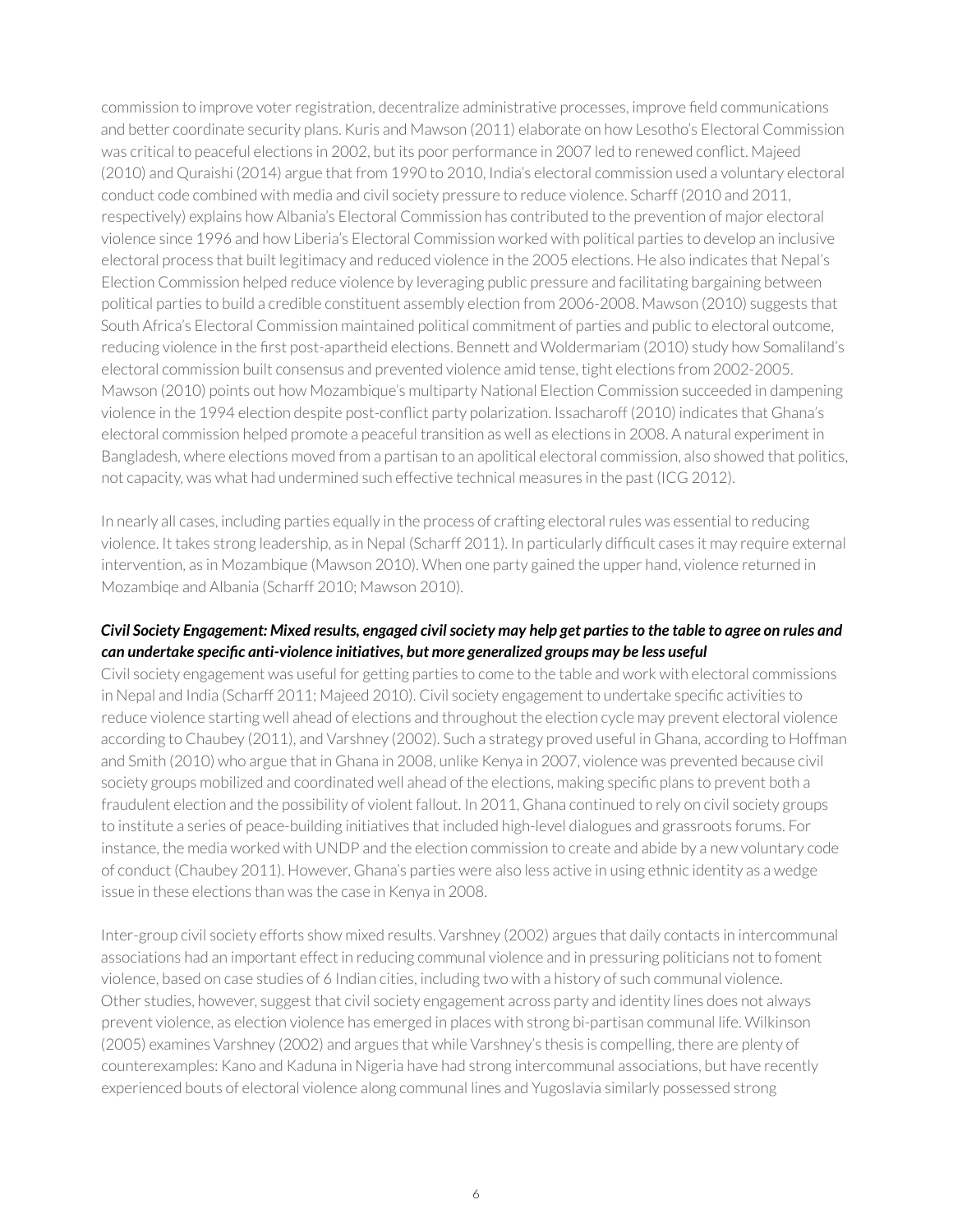intercommunal organizations and civic engagement, but also devolved into political violence along communal lines. One explanation could be that in places that face significant communal tension, civil society groups intended to bridge these divides are more likely to be created – but also face steeper paths to success.

#### *Media Education and Engagement: Can be successful, can also exacerbate tensions depending on how media is used*

In multiple cases, strong Electoral Commissions have worked with the media to prevent inflammatory coverage and broaden voter education to reduce attempts to spark identity-based political violence (Chaubey 2011; Majeed 2010; Scharff 2011; Quraishi 2014). Paluck and Green (2009) suggest that media-based educational initiatives may help build credibility and respect for elections and divergent views, possibly reducing violence. The scholars found that a radio show in Rwanda which focused on promoting tolerance enhanced listener's willingness to express dissent while encouraging them to resolve community problems without deferring to officials, suggesting that positive changes in political culture can be made in the short run.

However, media have also been used to exacerbate communal violence in numerous cases, most graphically in Rwanda's genocide. The increasing use of "paid" media is decried by Quraishi (2014) as detrimental to electoral calm in India.

#### *Policing, Situational Techniques, and Coercive Responses can work if they are apolitical and move policing to apolitical bodies; politicized policing or militarized attacks on armed political groups exacerbates violence*

Apolitical electoral commissions also have the opportunity to reduce party violence by using policing methods. For instance, removing control over the police from levels of government that have a stake in harming minorities, to a level that has an incentive to protect minorities, has the ability to diminish violence, according to Wilkinson (2005) who studied protestant partisan local administration in Ireland as well as several Indian states.

Situational crime prevention techniques, ranging from election-day transportation bans to mapping polling places likely at risk for violence, helped to reduce election related violence in India (Verma 2007). Examples of these strategies include authorities issuing identity cards and using electronic electoral rolls along with a focused police response from 2000 to 2005 in Bihar (Verma 2009), and vulnerability mapping, which involves prioritizing the deployment of police and paramilitary forces to hot-spot polling places, which helped dampen violence in West Bengal and UP, India (Scharff 2011; Quraishi 2014). A number of similar techniques were employed in the cases studied above of effective electoral commissions. Election Day transport bans also prevented violence by stopping the movement of armed groups in Nepal, Scharff confirmed; similar techniques were used in Bangladesh in 2008 by the apolitical electoral commission to reduce violence.

However, coercive policing that may be perceived as politicized may increase violence, especially when the public view the military and illegal armed groups as colluding (Naidu and Dube 2010). For instance, militarized attacks on armed groups linked to political parties in Pakistan dampened violence in the short term, but exacerbated violence over the long run (Yusuf 2012; ICG 2014). ICG adds that not only did such militarized policing exacerbate underlying conflict between groups, but that it also increased extrajudicial killings by criminal and political actors. Datta (2005) adds that military interventions in Bangaldesh in 2002 and 2003 to disarm politically linked groups also did not reduce violence or serious criminal activity, despite arresting over 11,000 individuals and seizing significant caches of arms.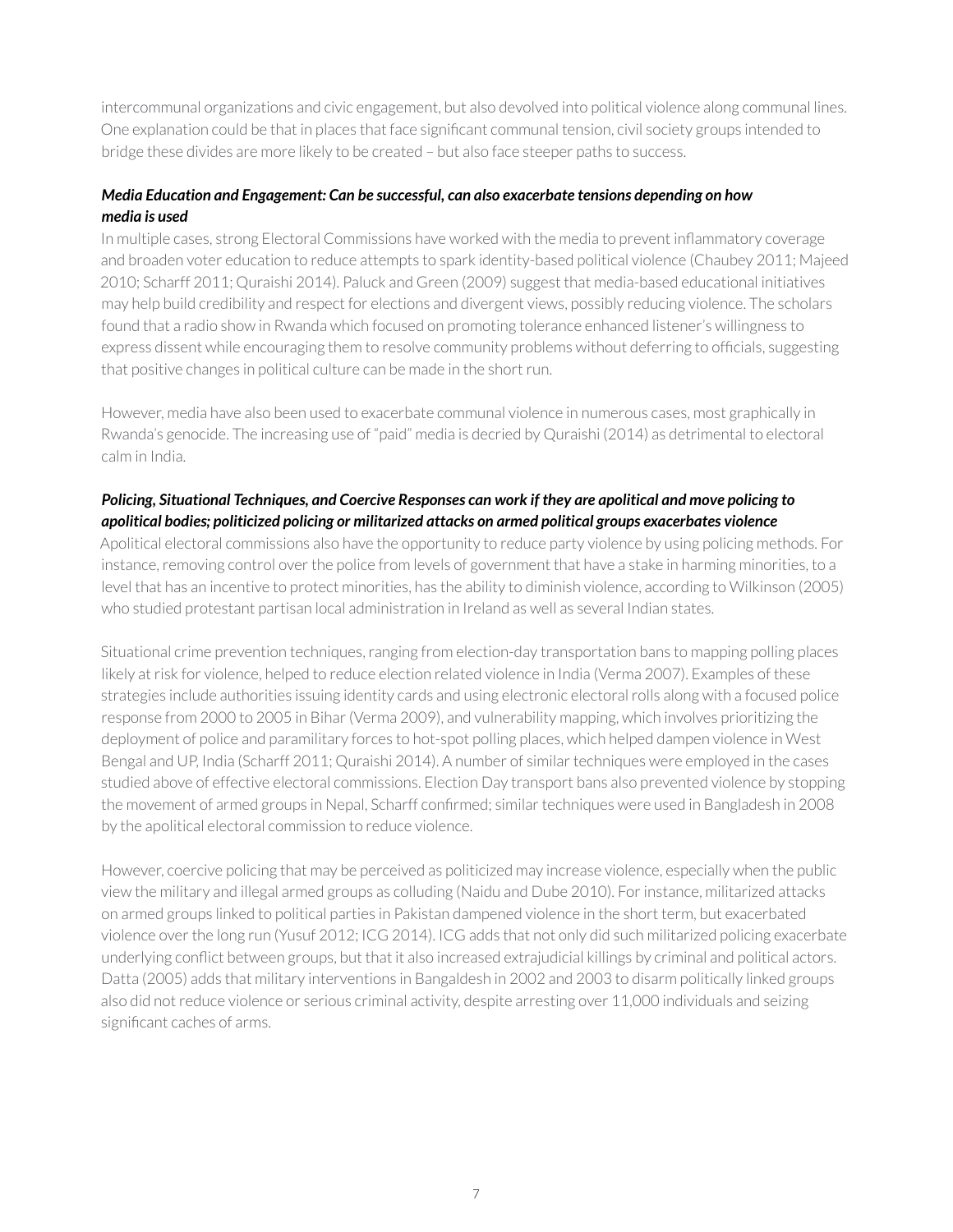#### *Electoral System Design: No silver bullet has been found due to tradeoffs between exclusion, which can lead to violence, and weak governing coalitions, which can also devolve into violence*

Electoral practitioners have long hoped that, particularly in newly emerging democracies, electoral systems could be crafted to facilitate cooperation and moderate tensions that might lead to conflict and violence. However, no electoral system is a clear-cut success, and all involve a tradeoff between the strength of the eventual governing coalition and inclusion. Representational electoral institutions are thought to best ensure a direct translation of popular preferences and cleavages into politics through political parties representing social groups, proportional representative elections to ensure the representation of minorities, and low thresholds and few barriers on the formation of new parties. Ideally, having a representational electoral system should allow for the creation of a multi-party system where all groups are separately represented. By contrast, efficient institutions deliver clear parliamentary majorities to strong and effective political powers and are associated with majoritarian electoral laws and the presence of "catch-all" parties which command strong electoral support across cleavages (Reilly 2008). While Cohen (1997) defends proportional electoral systems as being more conducive to moderating ethnic conflict compared to majoritarian systems, Mitchel (2014) finds quantitative support for the single-transferrable vote system in moderating ethnic conflict and governing divided society in Northern Ireland. Given mixed scholarly views, the need to cooperate with minority parties for votes should also be stressed, given that majority parties are encouraged to moderate their behavior, reducing violence against minorities in cases drawn from India and South Africa (Horowitz 1991).

#### *Power Sharing Agreements: May reduce violence in the short term but can lead to gridlock, institutionalize polarization, and further violence eventually*

When violence looms due to close electoral outcomes, power sharing agreements that force parties to both govern together are often the attempted solution, as is occurring now in Afghanistan. Power sharing agreements have proved promising in some case studies in the short term (Jarstad 2009). For instance, one qualitative study of Burundi's 2010 elections suggest that a power-sharing arrangement negotiated during Burundi's peace process in 2000 reduced election related violence by helping to maintain an inclusive political system, paving the way for successive elections and less ethnic violence in both 2005 and 2010 (Vandeginste 2011). Inclusion of representatives of three political parties (one ruling and two main opposition) in the electoral commission and the election management machinery down to the provincial, district and polling station levels proved to be an effective political compromise in the national elections in Mozambique in October 2014 (Quraishi 2014).

However, the results of a quantitative academic study focusing on 37 post conflict countries, suggest that powersharing often institutionalizes polarization and contributes to political gridlock. Jarstad further argues that power-sharing agreements also decrease the likelihood that elections would be held, while power-sharing prior to elections does not enhance election or post-election peace. In Burundi, for example, Vandegiste (2011), explains that the overwhelming election victory of the ruling party may undermine the power sharing agreement and could subsequently entrench long-term conflict.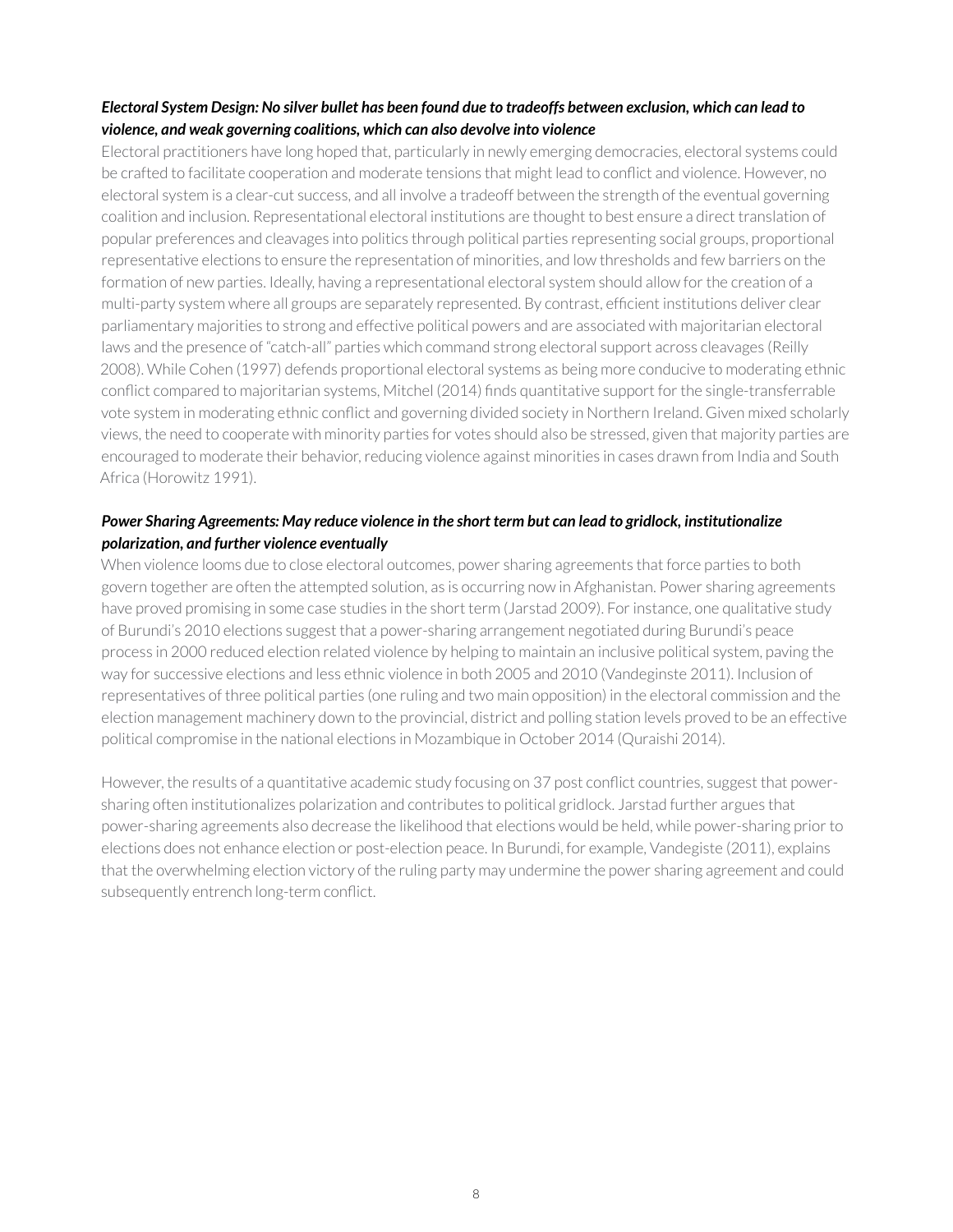## <span id="page-8-0"></span>**Reducing Violence by Gangs, Youth, and the State in Marginalized Communities**

Violence plagues marginalized communities all over the world. While the United States had a national murder rate of 4.7 per 100,000 in 2012, homicides skyrocketed to 63 per 100,000 in Flint, Michigan. San Pedro Sula, Honduras appears to have been the deadliest city in the world in 2012. With a homicide rate of 90.4 per every 100,000 people, it was more violent than all active war zones due largely to a deadly mix of gangs, narcotraffickers, and violent law enforcement. In 2013, South Africa's Western Cape documented 2,580 homicides, 12% of which were linked to gang activity.

In the context of this literature review, the term *marginalized communities* refers to communities which are systematically disadvantaged socioeconomically, suffering from limited access to resources such as housing, employment, education, and healthcare, and are marked by an inability to escape the cycle of poverty.

The criminology literature focuses on five main theories to explain crime and suggest policy interventions in marginalized communities. *Social disorganization theory* (Shaw and McKay) and *social control theory* (Hirschi 1969) hold that deviant behavior is more likely in neighborhoods where social institutions fail to control the population, and therefore focus on improving such social institutions. *Social learning theory* posits that vulnerable populations – especially young children – are encouraged to develop the necessary skills so that they might also participate in the culture of gang-populated areas (Burgess and Akers 1966), and therefore focus on reducing interaction with gangs and affecting culture. According to *rationale choice theory*, people act in their own self-interest, weighing the benefits of illegal activity while also assessing the risk of being apprehended by the police (Cornish and Clarke 1985; Becker 1968), suggesting that more effective and certain punishment will affect crime. *Routine Activity Theory* (Cohen and Felson 1979), or the "triangle of crime," suggests that in the absence of effective controls, a motivated perpetrator will take advantage of an attractive target. Therefore, violence mitigation revolves around affecting perpetrator motivation (such as anti-gang recruitment programs); increasing effective controls (by improving policing techniques or community oversight); and/or reducing the attractiveness of targets (for instance, through increased street lighting).

Gangs are related to organized criminal violence in multiple ways, as described in the final section of this review, and particularly in areas where they are formalized as in Central America, are better seen as on a continuum with organized crime rather than sharply demarcated. They are also related to electoral violence, as unemployed youth are at times employed by political parties to undertake electoral violence (ICG 2010; Paden 2011), and are then protected from legal sanction by those parties once they attain power. This pattern is repeated from Pakistan to Nigeria, and was used historically by the political machines of the United States as well.

#### **RISK FACTORS PREDISPOSING SOME MARGINALIZED COMMUNITIES TOWARDS CRIME**

A number of studies as well as evaluations of hot-spot policing suggest that crime and violence are largely concentrated in certain geographic locations within cities and neighborhoods, specifically low income, marginalized communities (Sherman et al 1989; Pierce et al 1988; Taylor and Gottfredson 1984; Weisburd and Green 1994; Pease 1991; Hunter and Jeffrey 1992; Clarke and Harris 1992). What risk factors predispose these communities to violence?

Inequality, social exclusion, and youth unemployment are all correlated with higher crime. In a study of 165 countries, Ouimet (2012) found that greater income inequality correlated with a higher homicide rate, particularly in middle-income countries, and that greater poverty and less economic development are positively correlated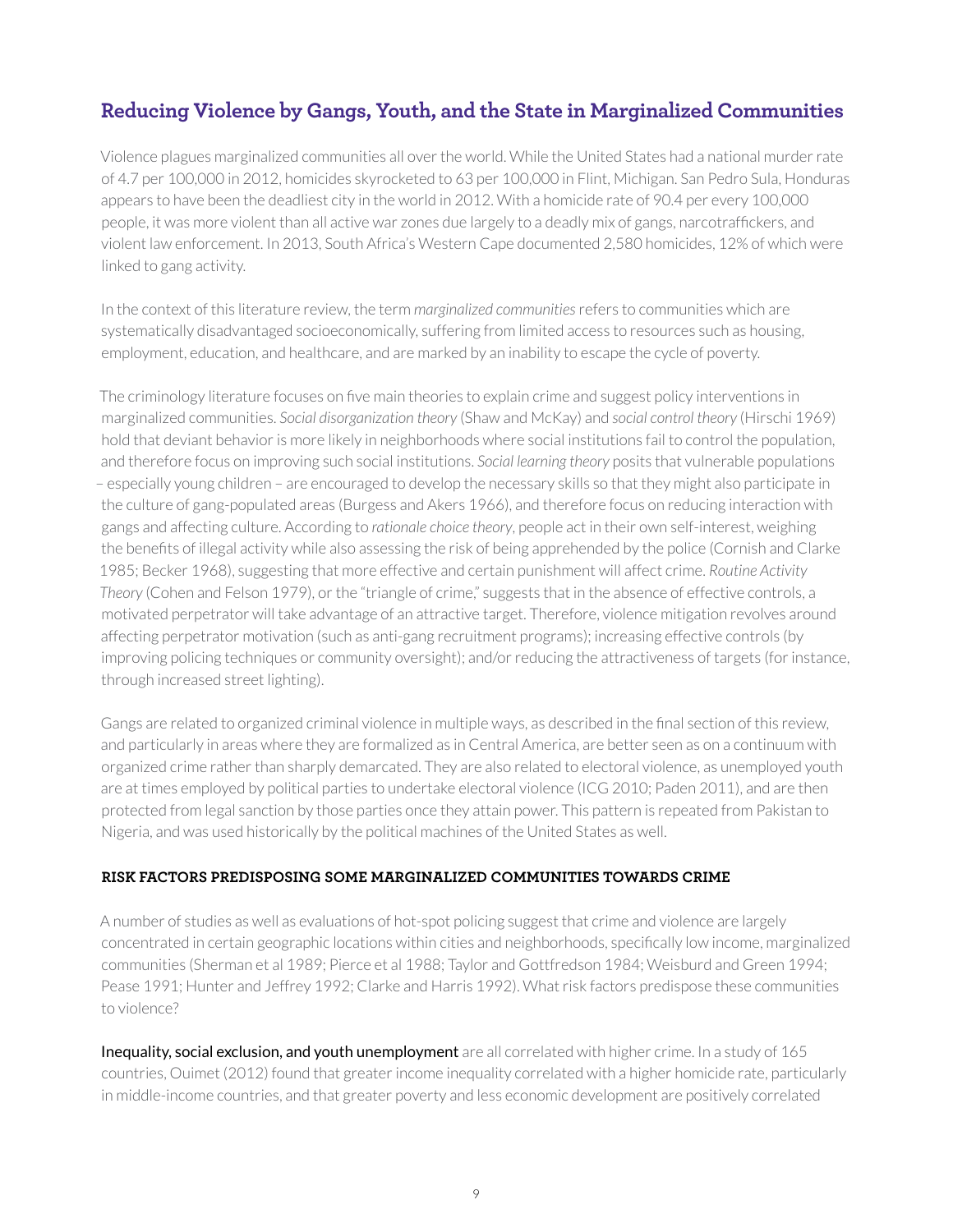with higher homicide rates. Violence also, of course, increases poverty, making the direction of causality difficult to determine: Ajzenman, Galiani, and Siera confirm that increases in homicide rates negatively affected the price of low-income housing by three percent in their 2014 study.

A literature on social exclusion and identity, particularly masculinity, also suggests that young men may turn to violence during adolescence to offset the emasculation of joblessness and general poverty. This is particularly true when gangs are present that can offer identity and community as well as monetary and at times, sexual rewards (Baird 2012; Spergel 1990; Fontes, forthcoming). Findings from Mexico suggest that low education levels, more than poverty per se, determine predation by police and drug trafficking organizations (Diaz-Cayeros et al 2011).

The presence of gangs studied in a number of low-income communities in the United States showed the increased likelihood that individuals, particularly vulnerable populations, including children and young adults, will be involved in violent crime – both as perpetrators and victims (Lizotte et al. 1996; Sherman 1997; Thornberry, et al 1993; Kennedy et al 1996). In communities with gang presence, gangs may begin recruiting children in their early teens for violent activities. Prominent gangs take advantage of the marginalization of such communities, not only by playing on perceptions of neighborhood loyalty and identity in order to prevent other gangs from taking root, but also through seemingly good works such as handing out aid, fostering new jobs, or introducing other community goods to enhance their power and reach.

Finally, police absence, violence or distrust between the police and community are risk factors. The absence of law enforcement, as well as police violence and misconduct, contribute to the further deterioration of marginalized communities, inhibiting citizen compliance with the law and amplifying the likelihood of violent crime (Kane 2005; Sherman 1997; Tyler 1990). Victims often do not report crime because they see police as ineffective or untrustworthy. Police abuse is also often higher in these areas, contributing to overall violence levels. Citizen distrust for law enforcement encourages gangs and criminal groups to exercise de-facto control over neighborhoods, sometimes inspiring citizen collusion simply due to their distrust in the state, usually a result of disengagement or isolation (Shaw and Reitano 2014). In fact, a study conducted by Faull (2011) – which surveyed perspectives on the South African Police Service (SAPS) – confirmed that a trustworthy police force that dealt with the victim's needs was more important to the victim than if their case was actually solved. Promoting positive police culture therefore combats perceptions of corruption and lessens citizen distrust (Newham and Faull 2011).

#### **POLICY INTERVENTIONS**

Numerous policy interventions have been implemented to address violent crime in marginalized communities. Many of these interventions can be assessed in greater detail online, with the help of databases such as Mapping Citizen Security, which tracks public safety projects in Latin America and the Caribbean. In what follows, we summarize a subset of policies involving policing and gangs, while suggesting that further research is needed into programs to curb police abuse. It should be noted, however, that reforms addressing violence in marginalized communities have been much wider in scope, targeting the criminal justice system, social institutions and community resilience, governmental regimes, urban planning, and labor markets. We hope to expand the literature review to address the more pertinent interventions, with the help of this workshop.

#### **POLICING INTERVENTIONS**

#### *Mano Dura and Zero Tolerance: A poor policy option, but often politically popular*

Mano Dura, or the "Iron Fist" policy used in Los Angeles, Honduras, El Salvador, and to a lesser extent Guatemala, emphasizes mass arrests for actual or apparent gang affiliation, and is sometimes combined with more militarized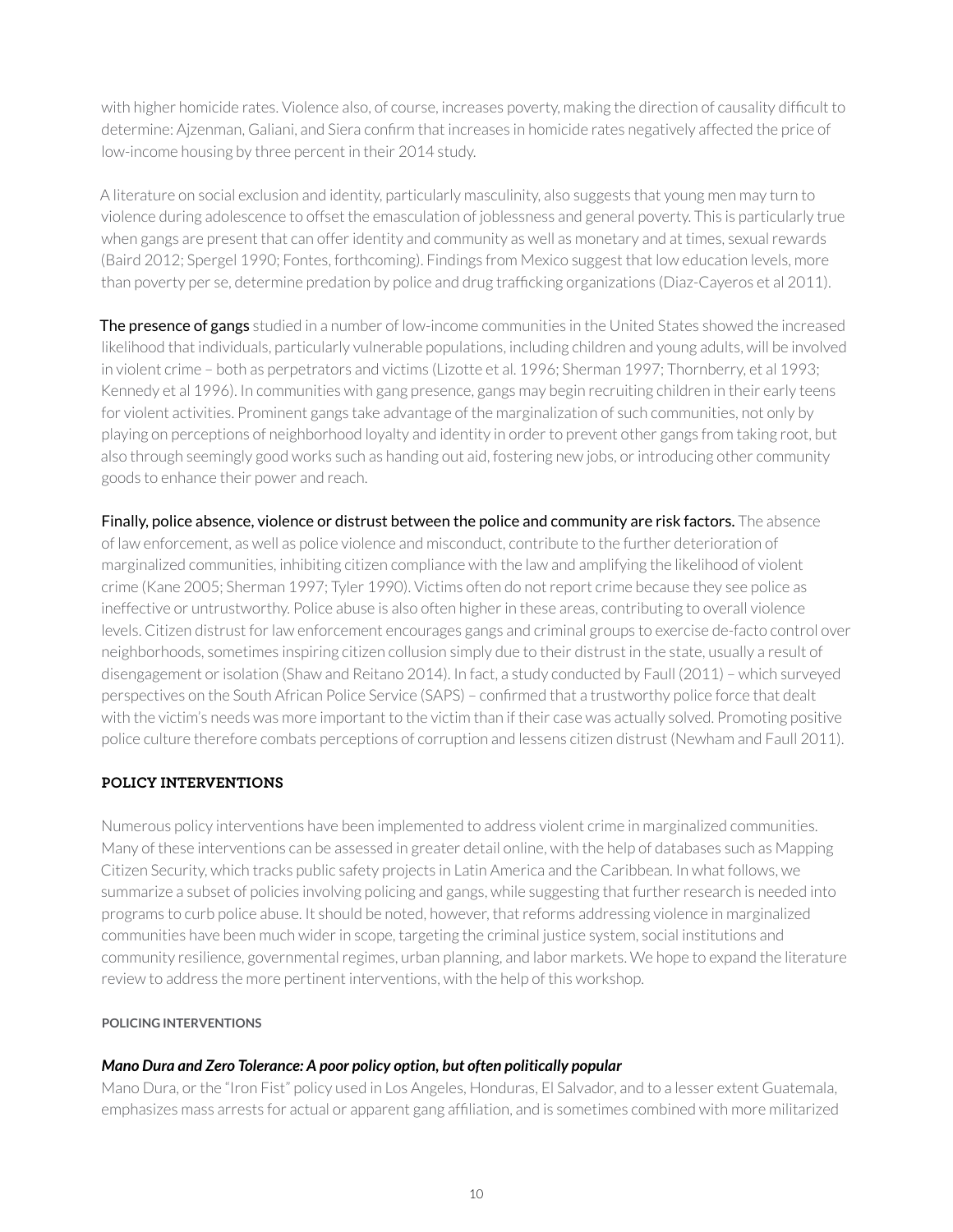policing techniques. Evidence from Central America, Washington, D.C. and Brazil suggests that Mano Dura and militarized policing policies have strengthened gangs and failed to reduce crime, while less rigorous evidence from South Asia suggests that militarized policing has similarly proven counterproductive.

Mano Dura tends to increase gang identification and organization in prisons, causing gangs to metastasize into more violent actors, according to studies conducted in El Salvador by Dudley (2010) and Honduras by Rivera (2010). Other studies discuss how Mano Dura encourages gangs to develop into sophisticated criminal entities, becoming more organized and interconnected (Cruz 2010; Jutersonke, Muggah, and Rogers 2009). In fact, violent crackdowns associated with the Iron Fist have done little to actually reduce violence, and have in some cases perpetuated illicit activities (Seelke 2014; Meyer and Seelke 2012; Gledhill 2013; Osorio 2010).

Pereira and Ungar (2006) explore how popular support incentivizes Mano Dura type authoritarian policing, especially in regions more affected by gang and trafficking violence. Holland (2013) and Wolf (2012) also suggesting that politicians tend to win elections when they espouse tough-on-crime policies in places that are most victimized by gangs and violence. While majorities of citizens in Latin America indicate that they do not support *mano dura* policies, their electoral strength suggests that the majority of voters (often educated and of higher socio-economic status) support tougher measures that largely affect the poor and marginalized, according to the Americas Barometer (2010).

Support for Mano Dura increases when governments are perceived as being ineffective or corrupt, according to examination of Argentina, Brazil, Chile, and Uruguay in the context of their current democratic politics as well as their histories of police brutality and militarization. Pereira and Ungar (2006) and the Americas Barometer (2010) also suggest that such support for Mano Dura may stem from a desire to move policing away from the police and over to militaries, which are generally viewed as being more trustworthy.

#### *Broken Windows and Zero Tolerance Policing: Unlikely to reduce violence, may reduce trust in police and increase fear of crime*

Broken windows policing stems from broken windows theory, which recommends that police target disorderly behaviors and minor offenses in order to prevent and reduce more serious offenses. This type of policing vigorously prosecutes those guilty of low-level offenses on the theory that those committing small crimes also commit larger ones, and that allowing minor property crimes can invite more serious crime into a neighborhood. All studies have been undertaken in the U.S., and undermining the core of the theory, a Chicago study found that the correlation between crime and disorder disappeared when neighborhood characteristics, trust, and poverty were taken into account (Simpson and Raudenbusch 2000).

Studies on the effectiveness of zero-tolerance policies also produced mixed results. While Bratton (1998) argues that broken windows theory was critical in curbing homicides and crime in New York, Pollard (1998) and Wacquant (2006) disagree, suggesting that New York's crime improvements started before the reforms, and likely come from other organizational changes in the police such as introducing problem-oriented policing, as well as contextual changes such as consolidation of drug markets, economic growth, and the decreased youth population. While Worrall (2002) suggests that broken windows policing reduced property crime in California, Jang (2008) found an inconsistent relationship between broken windows enforcement and rates at which serious cases were solved in Texas. Hinkle and Wiesburd (2008) further argue that broken windows policing strategies in New Jersey increased fear of crime and insecurity, or according to Sherman (1997), decreased police legitimacy and led to more sustained crime. Rosenbaum (2006) finds that broken windows and zero tolerance policing may reduce citizens' trust of the police.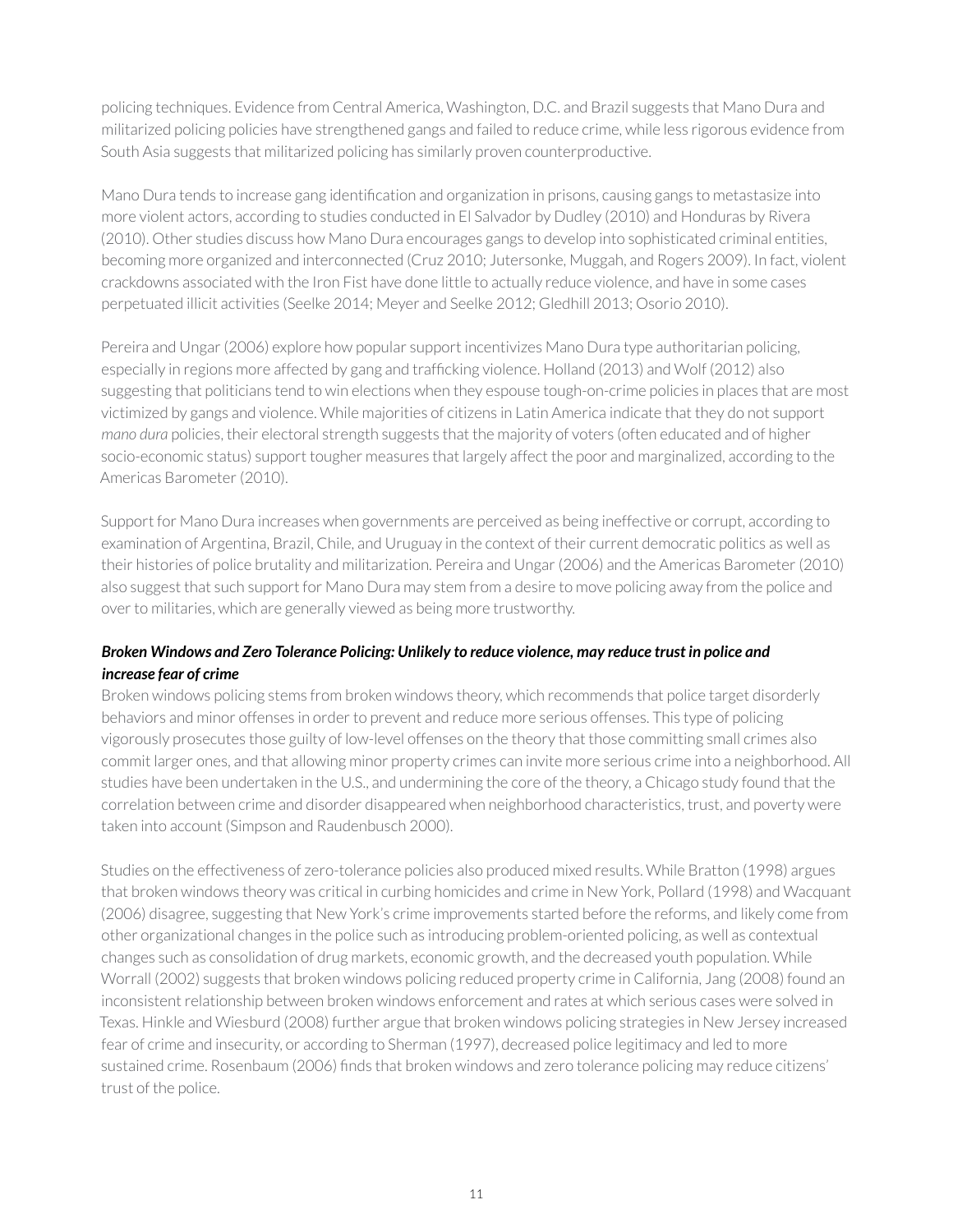#### *Community Policing: Shows mixed results in reducing violence but may increase trust of police*

Community policing generally refers to strategies grounded in community involvement in both defining crime problems and in monitoring police activities that prevent or control crime. It may encompass policing techniques ranging from neighborhood newsletters providing information on crime to the public, to foot patrols, neighborhood watch programs, or community meetings.

The breadth and heterogeneity of what is defined as community policing means that empirical studies of effectiveness are somewhat contradictory. A series of studies as well as an upcoming systemic review suggest that community policing has limited effects on reducing violence, but may increase citizen trust in and satisfaction with the police (Sherman and Eck 2002; Skogan and Frydl 2004; Weisburd and Eck 2004; Gill et al forthcoming, 2014). Schnebly (2008) found that community policing enhanced citizen reporting of crime in the U.S., and studies in Argentina, Brazil, and Chile suggest that community policing may reduce citizen perceptions of police corruption and abuse (Dammert and Malone 2006; Kahn 2004; and Skogan 2013). Weisburd and Eck (2004) found that community policing practices reduced fear of crime in U.S. cities and Rio de Janeiro, however, their study did not demonstrate consistent effects on crime and disorder. A systematic review of Neighborhood Watch, the oldest and most popular community policing program in the U.S., suggests the program actually increased fear of crime in Chicago (Sherman 1997; Sherman and Eck 2002; Rosenbaum 1987). While these studies suggest that Neighborhood Watch has no effect on crime, Bennet et al (2008) found crime reduction from Neighborhood Watch.

Community policing can have implementation problems due to culture clashes with police departments, and may fail in cases where police push back, are corrupt, or have weak accountability, according to studies in Argentina (Prado et al 2012; Ungar 2009); Mexico (Sabet 2010); Brazil, Colombia, and the Dominican Republic (Fruhling 2012); Australia (Chan 1997); South Africa (Faull 2011); and the U.S. (Zhao 1996).

#### *Hot-Spot Policing and Problem-Oriented Policing: May be the most effective methods when paired, though all studies are U.S.-based to date*

Hot-spot policing focuses law enforcement on the times and places of most crimes, generally using data analysis to determine "hot spots." According to Braga (2007), hot spot policing has been demonstrated to reduce crime in medium and large U.S. cities in the short term, a view supported by five randomized controlled trials (RCTs) and three systemic reviews published between 2004 and 2012, as well as studies by Pierce et al (2008), Sherman et al (1987) and (1989), and Sherman and Weisburd (1995). Weisburd and Eck (2004) find that hot-spot policing reduces crime regardless of policing strategy, but that coercive strategies such as zero-tolerance eroded police legitimacy and increased fear (Rosenbaum 2006).

Problem-oriented policing focuses on specific issues and tailors strategies to those problems, using a diverse range of approaches. Braga and Bond (2008) claim that problem-oriented policing is the most effective method at reducing crime in hot spots. Multiple empirical papers, examples being Weisburd and Eck (2004) and Braga et al (1999), demonstrate that problem-oriented policing reduces crime, disorder, and fear in U.S. cities, likely because it provides a framework for addressing crime in a context specific way. Nevertheless, problem-oriented policing is often difficult for police to implement, according to Weisburd and Braga (2006), especially if the departments limit their analysis to shallow examination of crime data and responses to traditional law enforcement Telep (2011), Stone (1993).

#### *Focused Deterrence: Appears to be effective in reducing violence, has only been tested in the U.S.*

Focused deterrence also merits consideration and has developed as a part of a problem-oriented policing intervention against gang violence. Focused deterrence emphasizes community policing and problem oriented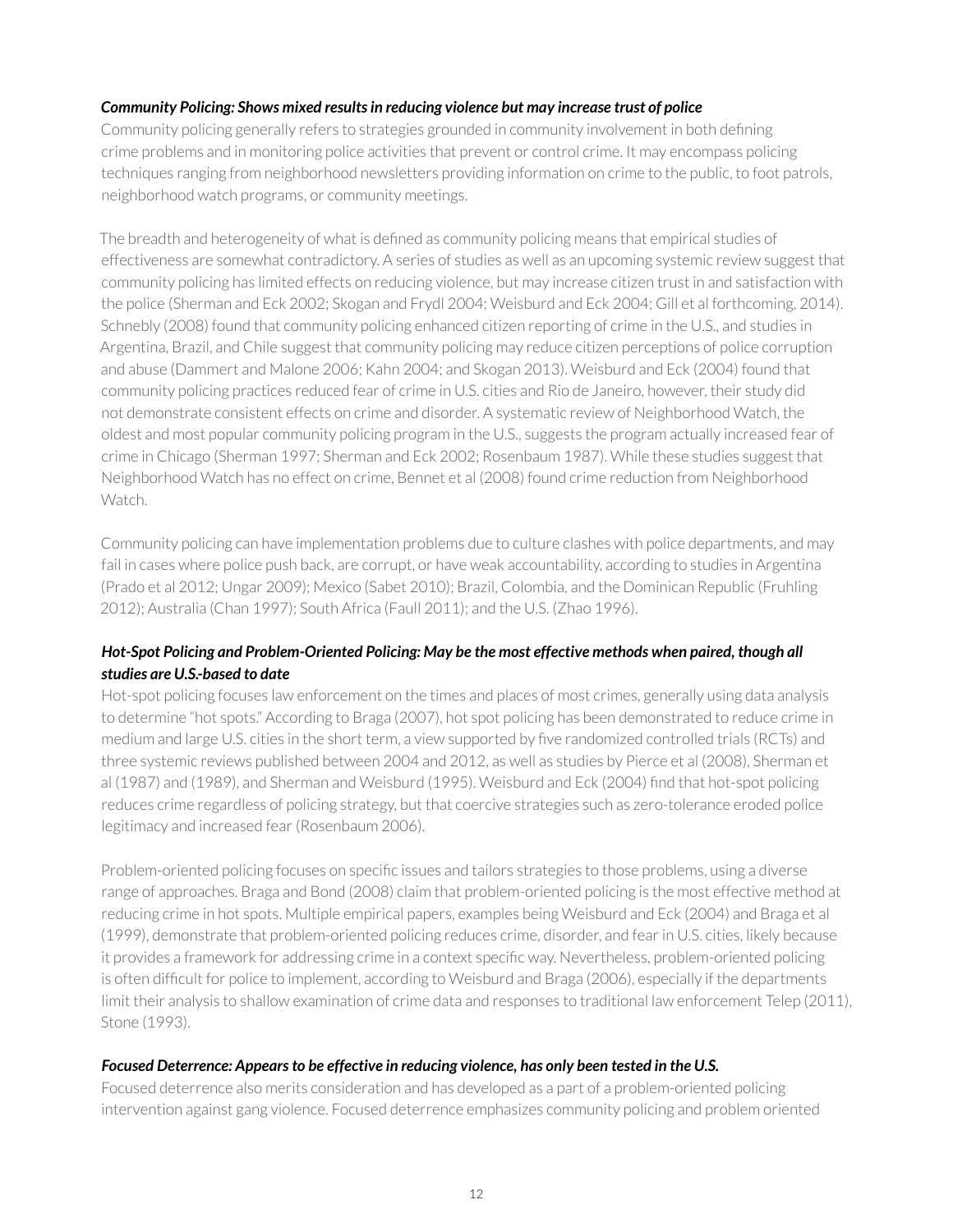policing approaches that mandate a range of tactics that actively involve community stakeholders and other government agencies. Braga and Weisburd (2012) elaborate on how, in its simplest form, focused deterrence consists of selecting a particular crime problem, such as youth homicide; convening an interagency working group of law enforcement, social-service, and community-based practitioners; conducting research to identify key offenders, groups and behavior patterns; framing a response to offenders and groups of offenders that uses a varied menu of sanctions to stop them from continuing their violent behavior; focusing social services and community resources on targeted offenders and groups to match law enforcement prevention efforts; and directly and repeatedly communicating with offenders to make them understand why they are receiving this special attention (Kennedy 1997, 2006). Braga and Weisburd (2012) also suggest that focused deterrence strategies, when developed and applied using a problem-oriented policing approach, reduce gang and gun-related violence when implemented in U.S. cities.

#### *Gun Control: May work if well-resourced and enforced; gun buy-backs less clear, evidence all from U.S.*

It is possible that well-resourced and enforced gun control measures can work; however, in the U.S., most gun control efforts do not achieve any measurable impacts on gun use, partially because of under-resourcing (Zimring 2004). Fagan et al (1998) defend gun control programs in New York City, suggesting that a well-resourced and tightly enforced weapons ban may have helped reduce violence in the 1990s. Gun buyback programs do not appear to cause a reduction in homicides or gun assaults, according to Sherman (1997), who analyzed select cities such as St. Louis and Seattle, and studied both the potential for individuals to sell the guns back and the likelihood that the newly acquired cash would be used to buy more lethal weapons.

#### **GANG POLICY INTERVENTIONS**

Gangs are the crucible in which many youth are moved to commit more serious crimes. Gang members both commit more crimes, and are victims of more crimes – making it important to study gang prevention, gang leaving programs, and community resilience programs that may prevent gangs from taking root.

#### *Gang Truces: Effects likely to be temporary, data limited to El Salvador and Belize*

Whitfield (2013) suggests that the 2012 gang truce in El Salvador reduced homicide rates and created space for the reintegration and rehabilitation of violent actors. However, the truce coincided with a rise in other serious crimes, augmented by a lack of government commitment. Fox's research (2012) on a 2011-gang truce in Belize also found that homicide rates only decreased in the short term before rising again, largely because several gangs de-committed from the agreement.

#### *Gang Mediation and Intervention: Positive trends based on U.S. studies, data limited*

Policy interventions that focus on community-based programs that actively involve former gang members in mediation, crisis prevention, and intervention offer promising results, according to Sherman (1997); Spergel and Grossman (1995); Goldstein, Glick, and Carthan (1994); and Skogan et al (2008). These studies, covering a range of different conflict mediation and crisis intervention approaches, have decreased arrests of gang members in New York and decreased serious violence by former gang offenders in Chicago.

#### *Gang Prevention Programs: May be promising, require further evaluation, especially in global South*

Several studies also conclude that programs to prevent young people from joining gangs in marginalized communities have promising results. Those that target at-risk youth under the age of ten have often successfully addressed anti-social and disruptive behaviors in ways that reduce later gang involvement, according to Howell (2010), citing Tremblay et al (1996) and Gatti et al (2005) when measuring the effect of programs that focus on vulnerable youth in the U.S. and Canada. Although mentoring programs are promising and have reduced some risk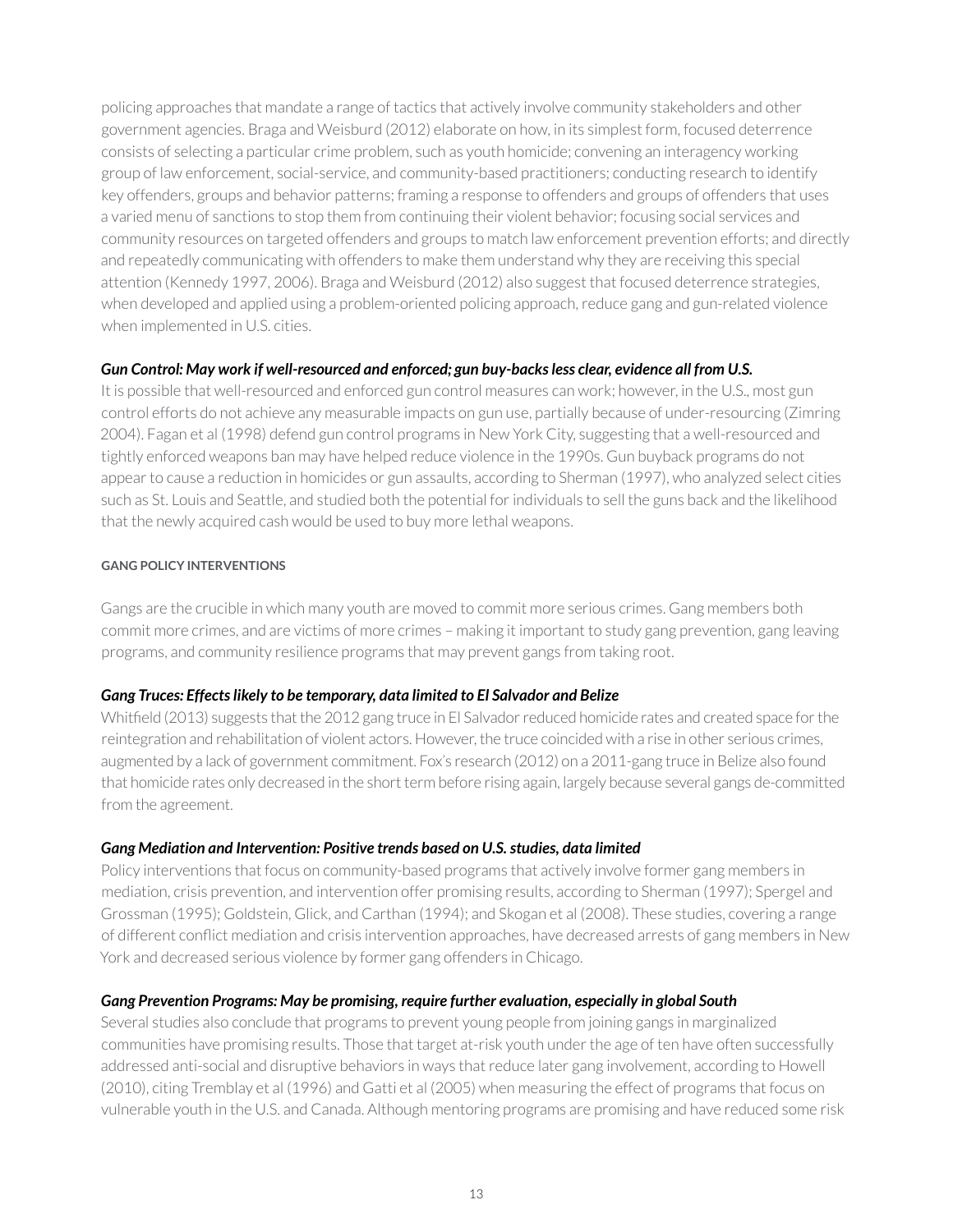factors (like drug use and hitting amongst children), warns Howell, they have no demonstrated impact on crime reduction or gang prevention. Sherman and Howell both suggest that studies to date have not been rigorous and further evaluation is needed.

#### *Gang Leaving Programs: Requires more research*

More research is needed to determine which programs effectively empower youth and gang members to avoid or leave gangs. According to Meyer and Seelke (2012), the link between lack of employment, crime, and gang involvement suggests that governments should offer educational and job opportunities to youth who are willing to leave gangs before they are tempted to join more sophisticated criminal organizations. Sampson and Laub (1993) also point to the preventative value of employment in longitudinal analysis of criminal careers. Religious programs are prevalent in Central America, and Brenneman (2012) suggests that conversion programs have helped gang members to leave gangs, as they are one of the few culturally acceptable means that gangs allow for leaving. An increasing number of Central American gangs may be ending this outlet, however, requiring further research.

#### *Community Resilience Programs: Requires More Research*

Community resilience programs are premised on the idea that communities that are more organized with greater links between community organizations are better able to prevent gangs from rooting in their localities, more effective in advocating for and receiving state services such as police protection, and may play a preventative role in gang recruitment. These programs tend to be targeted at neighborhoods facing higher homicide rates.

#### **POLICE VIOLENCE**

#### *Reducing Police Violence: Requires More Research*

Police abuse is its own cause of violence in marginalized communities, as well as leading to distrust, decreased police legitimacy, and reduction of citizen compliance with police and the law. Police misconduct was correlated with increased violent crime in New York City from 1975-1996, though whether police became violent in response to fear of violence, or were causing violence, is unclear (Kane 1995). Sherman (1997) found that overly aggressive policing can increase the likelihood of youth becoming future offenders. However, a systemic review of research on programs intended to curb police violence in Israel, the U.S., and Ireland suggests that these programs are ineffective (Litmanovitz et al 2011). An ongoing systemic review for the Campbell Collaboration also suggests that current programs to reduce police violence lack an empirical basis; therefore, further research is needed to design programs that can effectively reduce such abuses in power.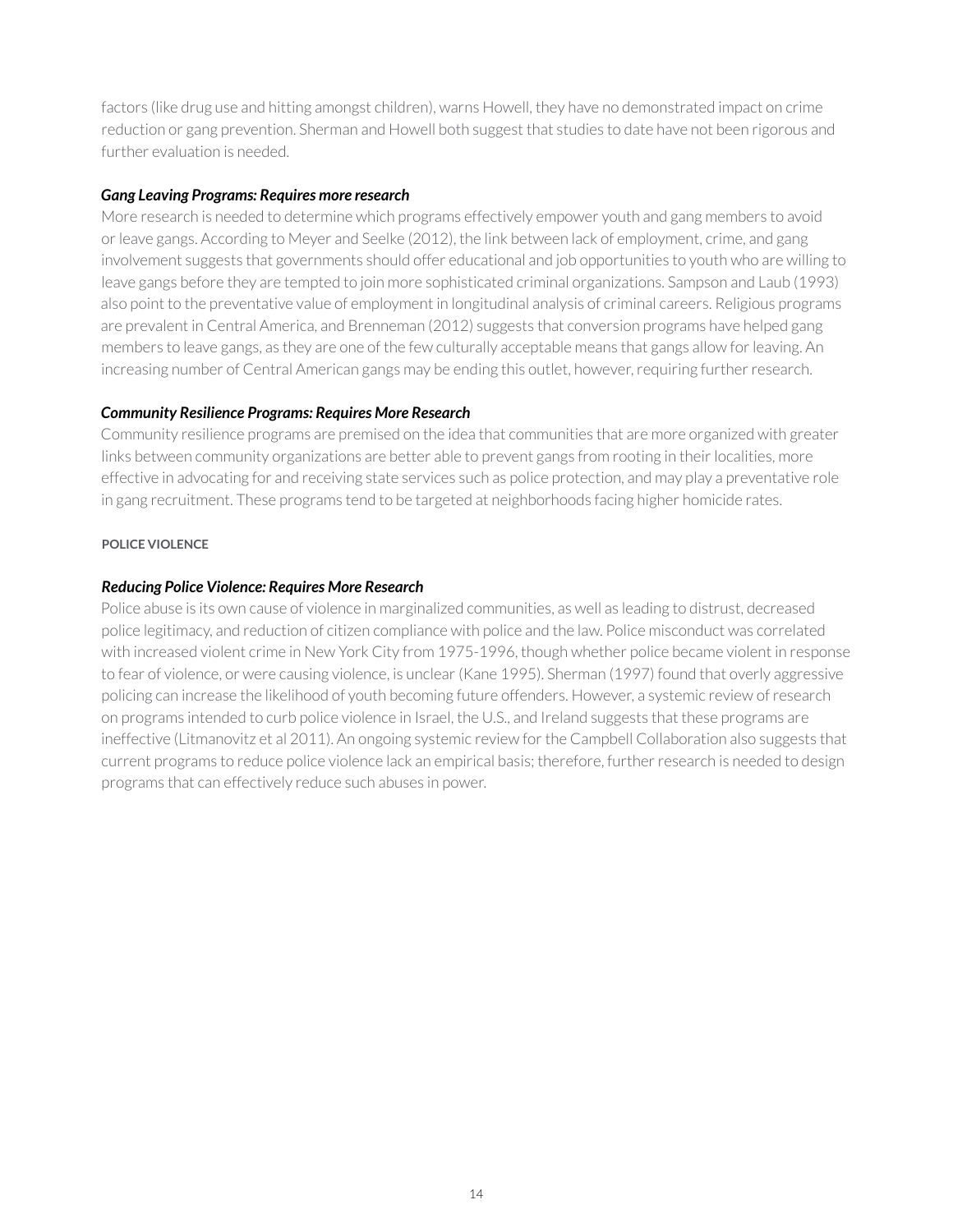## <span id="page-14-0"></span>**Reducing Violence from Organized Crime**

Organized crime entails violence, whether the criminal group takes the form of Sicily's Cosa Nostra, the thievesin-law of the former Soviet Union, Yakuza of Japan, Triads of China, narcotraffickers in Latin America and West Africa, or the mafia of the United States. Paradoxically, established organized criminal groups often prefer to avoid direct violence, which can undermine or distract from their main profit-seeking motive. If the threat of violence can suffice, it may be preferable – leading some governments to seek accommodation rather than direct confrontation with such groups so long as they keep violence "within themselves." Yet even in markets where turf is determined and violence between criminal groups or between the state and organized criminals is low, organized crime causes violent side-effects by corrupting the institutions of the state, undermining the ability of law enforcement to pursue other criminal actors, and dampening and skewing economic development.

The term *organized crime* is contested; in the context of this literature review, it refers to any group having a formalized structure, the main goal of which is to obtain profits and money through illegal activities. Such groups can perpetuate their viability either by threatening or using violence, by tapping into corrupt governmental channels, and by forging relationships with law enforcement officials for protection and mutual enrichment. Organized crime does not wish to avoid the state, as a criminal gangs generally do; or to destroy the state, as insurgents do; but rather seeks to use the state to its advantage. Thus, another way of defining organized crime is an alliance between criminal entities and corrupt state actors to exploit markets for mutual economic gain.

Organized crime is intimately related to marginalized communities and gang violence. By depressing equitable economic growth, education, and other state services, organized crime can create the risk factors that lead to marginalized communities. It may corrupt law enforcement institutions to the point that they become criminalized, brutal, or ineffective at fighting youth and gang violence. Or, more directly, it may use youth gang structures to market goods or undertake violent acts, as narco-traffickers use gangs in Central America. Particularly in the latter case, the line between gangs and organized crime is better portrayed as a continuum rather than a clear demarcation.

This section of the literature review seeks to highlight specific policy interventions that governments and law enforcement agencies have enacted in their attempts to inhibit the growth of organized criminals and the illicit markets they exploit. It addresses certain organized criminal activities that are linked to violence – such as drug trafficking – and presents several mechanisms by which law enforcement agencies have attempted to dismantle criminal enterprises. New tools, such as The Homicide Globe, provided by the Global Study on Drugs and Crime, can aid in visualizing the violence caused by such crime.

#### **RISK FACTORS**

There are two risk factors that must be described for organized crime: the risk that it will be present in a country, and the risk that it will act violently.

In the former case, strong societal distrust of the state may place societies at risk for organized crime, according to historical case studies. Organized crime then appropriates government functions and plays on local loyalties and popular support to deepen its control over communities (Slade 2013; Shelley 2007; Paoli 2007; Kilcullen 2013; Felbab-Brown 2012). Therefore, states that brutalize, exploit, or fail to provide services for their citizens or for subsets of their citizens may be more at risk for organized crime to take hold. Discrimination may be enough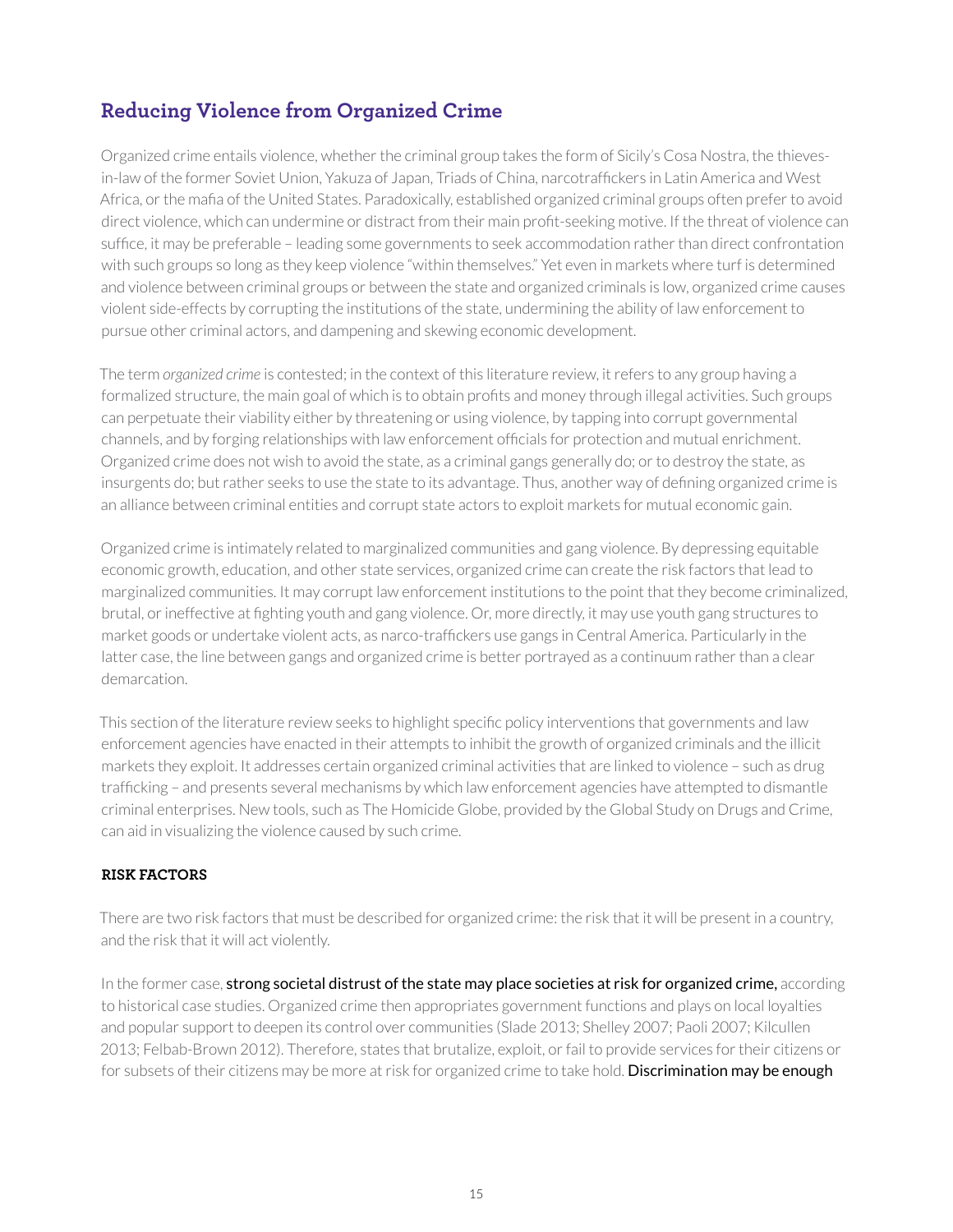for illicit groups to form: Daniel Bell's thesis (1960) that organized crime served as a path to social mobility for various ethnic groups in America was supported by O'Kane (2002) and others who saw a succession of ethnic mafias forming in America because legitimate paths to business were reduced due to discrimination.

Politicians may further bolster organized crime to control other forms of activity, as occurred with the Soviet exploitation of the thieves-in-law to control prisons (Slade 2013), and Japanese postwar industrialists and politicians using Yakuza to control labor rights (Hill 2004; Hill 2006; Milhaupt and West 2000).

Once organized criminal groups have formed, additional factors increase the risk that violence might emerge from conflicts between groups, within groups, and between groups and the state. Illicit markets are, of course, inherently more violent than legal markets given that, by operation, they work outside of the law. Illegal markets, however, are not necessarily violent; in fact, illicit markets are often peaceful, largely because of informal social controls such as negotiation, nonviolent theft, and retaliation (Jacques and Wright 2008, studying drug markets in the U.S.; Friman 2009, looking at drug markets in the U.S., Japan, Colombia, and Mexico). In illicit markets, however, the underlying threat of violence is the social mechanism through which to obtain security, internal order, and market shares, given that the illicit market actors do not have the ability to enforce contracts or punish disagreeable conduct by participants and outsiders. Violence ultimately becomes the predominant method utilized to redress violations of order and settle disputes within illicit economies (Goldstein 1985; Andreas and Wallman 2009; Williams 2009).

Within groups, violence results from a need for internal discipline or as a response to succession issues (Hill 2004; Reuter 2009). For this reason, targeting kingpins in an organization can trigger succession conflicts that lead to more violence, or can lessen an organization's internal discipline and increase violence (Calderon et al 2013).

Between groups, violence arises when organizations seek to expand market share by eliminating competition, strengthening their reputation, or gaining control of strategic rents that are needed to run a business (Reuter 2009; Hill 2004; Andreas and Wallman 2009; Goldstein 1985; Williams 2009; ICG 2010). Violence may particularly occur to control access to strategic logistical points, such as highways, ports, or territories critical for trafficking activities (Calderon et al 2013). Violence, however, is costly. It deploys resources and increases the risks of retaliation and government enforcement. This delicate balance incentivizes cartels to maintain their current market share despite the desire for expansion and increased profit. In this context, cartels can use violence in efforts to weaken other competing groups while simultaneously creating opportunities to gain market share. Therefore, systemic drug-related violence is more often found in unstable markets that promote exploitation for profit (Diallo 2013). As markets become increasingly consolidated in the hands of certain organized networks and long-term relationships and market shares develop and solidify between various networks, large-scale violence tends to decrease (Brownstein, Crimmins, and Spunt 2000; Reuter 2009; Friman 2009). State-based violence against one group may, paradoxically, increase turf violence between groups as other organizations prey on the weakened group's turf (Calderon et al 2013).

Violence between groups and the state often follows increased efforts by law enforcement to curb corruption and criminal activity (Friman 2009; Reuter 2009; International Crisis Groups 2010). The relationship between curbing organized crime and corruption and increased violence means that states may choose to allow organized criminal groups to exist in exchange for greater social peace. The government may collude with a cartel, allowing a select group to pursue their illicit activities, so long as they promise to eliminate violence (Hill 2004; Paden 2011; Hope 2013; Francesco 2007). This relationship often entails the criminal group sharing profits with government agents, thereby corrupting the state. The breakdown of such collusive rackets between public officials and organized crime groups – usually as a result of a change in government to one in competition with organized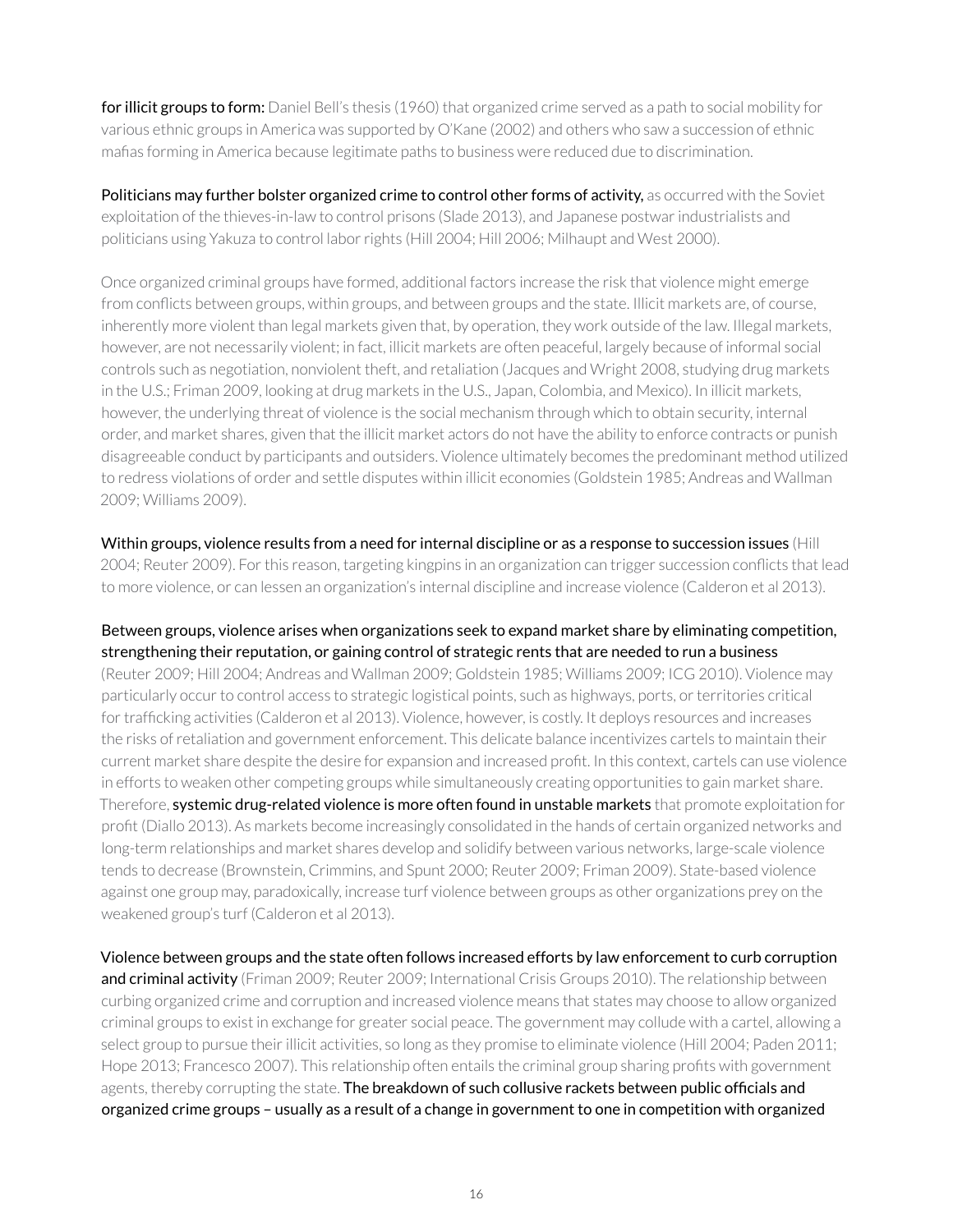criminals for criminal markets, or one that supports strong law enforcement – can lead to violence as criminal groups no longer have an incentive to maintain peace if they know they will soon be prosecuted (Snyder and Duran-Martinez 2009, Friman 2009).

Decentralized government systems or nearby borders may encourage violence from organized criminal groups by inhibiting law enforcement efforts. Organized criminals may exploit governmental failures to act as a single decision-making entity by coordinating their use of violence with other networks, as is the case in Cape Town (Goga 2014). Sometimes, this takes the form of different laws in different sub-national states or local entities that enable criminals to commit crimes in one jurisdiction and flee to another. Corruption within one national, state, or local government can also increase violence in another, as when organized criminal groups use one corrupted municipality as a safe haven from which to conduct criminal operations and violence in another (Rios 2014). Transitional governments also provide opportunities for criminal networks to develop (Shaw and Reitano 2013).

The balloon effect can contribute to violence when cartels shift power between countries due to increasingly effective law enforcement. For instance, the success of authorities in a drug-producing nation therefore makes drug trafficking less profitable in that country, but rather than completely ending operations, traffickers shift operations to other countries. This leads to a "progressive contamination" of more countries in the region by the drug trade and its accompanying violence (Arnson et al 2011; Bagley 2012; Castillo, Mejia and Restrepo 2013; Rasmussen et al 1993; Friman 2009).

#### **POLICY INTERVENTIONS**

#### *Creating national level law enforcement bodies: Can be effective if empowered and politically supported*

Because organized crime thrives on corrupting the state, moving law enforcement from more easily corrupted local officials to a national level is a common strategy. The Federal Bureau of Investigation (FBI), the first national law enforcement entity in the U.S., enabled mafia prosecution by overcoming the corrupted law enforcement maintained by local municipal machines. However, the creation of the FBI was not sufficient, effectiveness had to wait until the FBI was under leadership that supported long, slow case-building needed to prosecute organized criminal cases (Reuter 1995). Georgia's mass firing of its law enforcement bodies and consolidation into an effective and non-corrupt force enabled it to corral its mafia by eliminating the protective layer of police, prison officials, and politicians who had protected them: however, this was done through increasingly authoritarian and brutal methods that moved violence from the purview of criminals to that of the state, but with minimal additional legal protections for citizens (Slade 2013; Kupatadze 2013). On the other hand, mass firings of corrupt law enforcement officials in Mexico is seen by Reuter (2009) as exacerbating violence by removing the connective tissue between organized criminals and the state, forcing the former to respond with violence.

#### *Inter-jurisdictional Cooperation among Local Law Enforcement: Can be an Important Element of Intervention Strategy*

When police forces are fragmented, inter-jurisdictional cooperation can improve crime deterrence and result in lower crime rates, with a particular emphasis on homicides according to Durante and Gutierrez (2013). Both scholars elaborate on how inter-jurisdictional cooperation also reduces crime in the case of same-party neighbors, given its independent political alignment with the state and federal authorities.

#### *Legal and Regulatory Approaches Targeting Criminal Organizations: Can be essential to breaking mafia control, but can also enable political exploitation*

The U.S. fight against organized crime was greatly assisted by plea-bargaining laws which allowed law enforcement to infiltrate and break collusive groups by enabling members to turn on one another in exchange for immunity, and by so-called Racketeer Influence and Corrupt Organizations (RICO) and Continuing Criminal Enterprise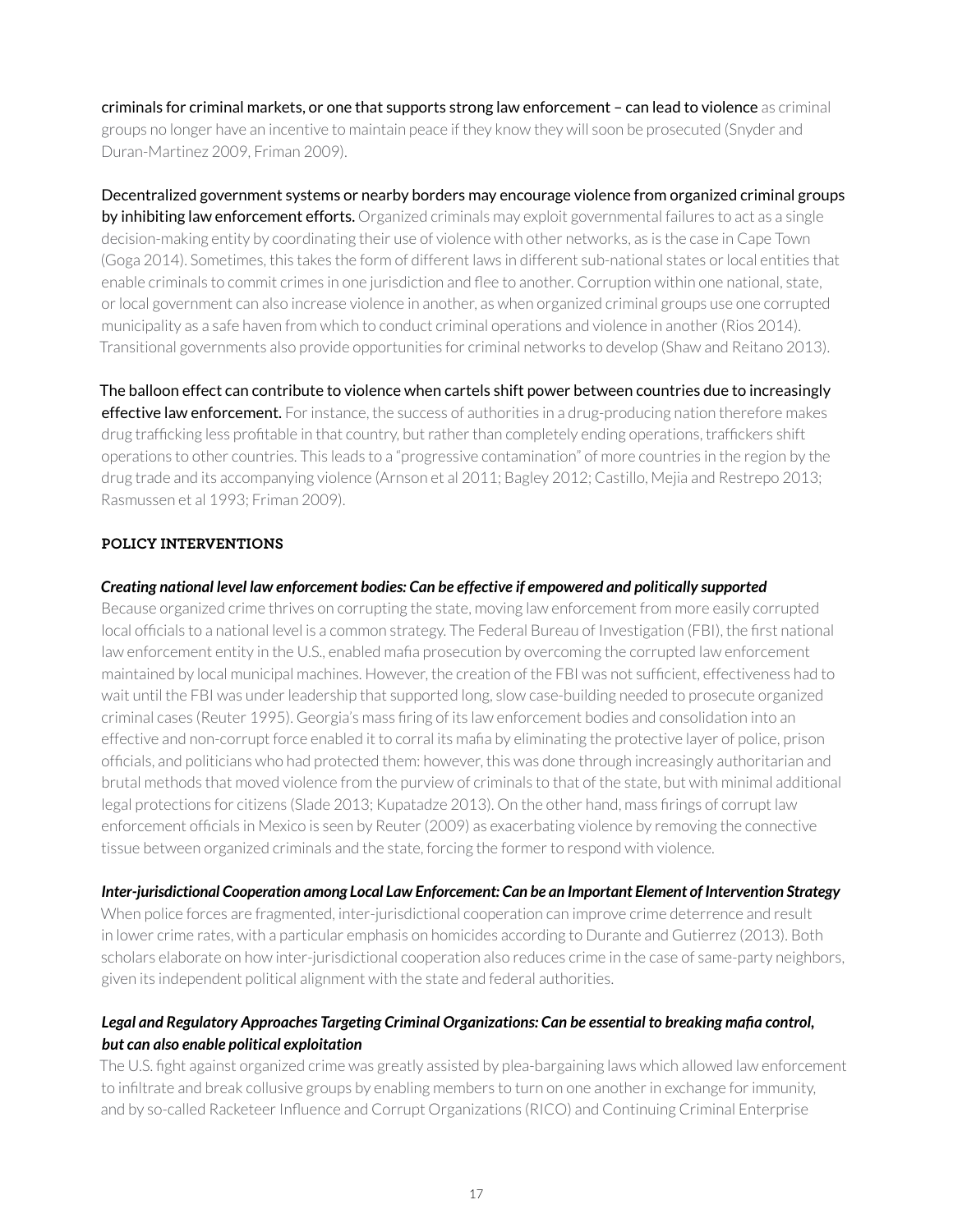(CCE) statutes that defined racketeering and criminal organizations broadly to enable more significant penalties (Raab 2006; Reuter 1995). Conspiracy laws in Britain and laws on harassment and criminal association in New Zealand serve a similar purpose. These techniques were appropriated to positive effect in Sicily and in Georgia in successfully combatting organized criminal syndicates. However, in Georgia these methods were distorted to abet an authoritarian state which used plea-bargaining language to erect its own extortion racket against businesses that had been engaged in corrupt practices (Slade 2013). According to Hill (2004, 2006), the 1992 countermeasures law (botaiho) successfully pressured organized crime groups to use significantly less violence by closing gang offices during periods of open violent conflict. The threat of closure led mafia groups to resolve disputes to avoid parent organizations' facing headquarters closure. This peculiarly Japanese solution, given its particularly open organized crime, suggests various localized means of applying pressure.

#### *Civil Litigation and Asset Seizure Targeting Individual Crime Bosses: Appear to be effective methods for reducing the power of organized criminal groups*

In Japan, civil litigation against organized crime bosses to hold them responsible for killings by subordinates has led syndicate leaders to place stricter controls on the use of violence by sub-groups (Hill 2004, 2006). Asset seizure was similarly used by authorities in Georgia to break the power and attraction of organized criminals to future recruits (Slade 2013, Shelley 2007).

#### *Harsher drug use law: May simply crowd the court system and marginalize communities*

Harsh anti-drug laws, such as the Rockefeller Drug Laws of the early 1970s in New York State, may be politically popular as part of get-tough-on-crime policies. Kohler-Hausmann (2010) concludes that the Rockefeller drug laws were not only ineffective in reducing drug use and crime, but that they also paralyzed the court system with low priority offenders, despite their political success. Similar zero-tolerance laws in Georgia led to a 300% increase in prisoners, creating overcrowding and abuse (Slade 2013). California faced similar prison overcrowding as a result of its "three-strikes" and other punitive laws. In the United States, disproportionate enforcement of laws prohibiting drug use and low-level dealership in low-income and minority areas have increased the jailing of this population and the marginalization of these communities, arguably leading to increased violence.

#### *Legalization of criminal activities: Can be effective but may lead to broadening of criminal action*

In the United States, alcohol prohibition laws at state and national levels notoriously abetted the mafia by turning a significant legal market into an illicit one. The repeal of Prohibition weakened the U.S.-based mafia, but did not destroy it, as it spread into other illicit and licit markets (Raab 2006). However, Prohibition's repeal did appear to make the mafia less violent by removing a particularly unstable market (Reuter 1995). Similar discussions are now underway with regards to some drug markets.

#### *Drug Prohibition and Crackdowns: Tends to be counterproductive and exacerbates violence*

Policy interventions that involve militarized and harsh enforcement approaches to drug related violence are counter-productive and actually exacerbate violence, in line with research taken from case studies in Japan, the U.S., Mexico, Central and Latin America, Afghanistan, and Pakistan. As demonstrated by Andreas and Wallman (2009), as police crackdowns remove illicit actors, new members rise up to fill the vacuum and claim market share through violent competition. For example, Friman (2009) argues that Mexican cartels filled the vacuum left by Colombian cartels in methamphetamine markets in the U.S. and Japan and the cocaine market in the U.S., Mexico, and Colombia. Similarly, Castillo, Mejia and Restrepo (2014) found that Mexican violence increased during months when drug supplies from Colombia decreased. They reason that cocaine seizures in Colombia drove up prices and therefore inter-group violence in Mexico, a finding supported by Castillo et al (2014). Additionally, Mexican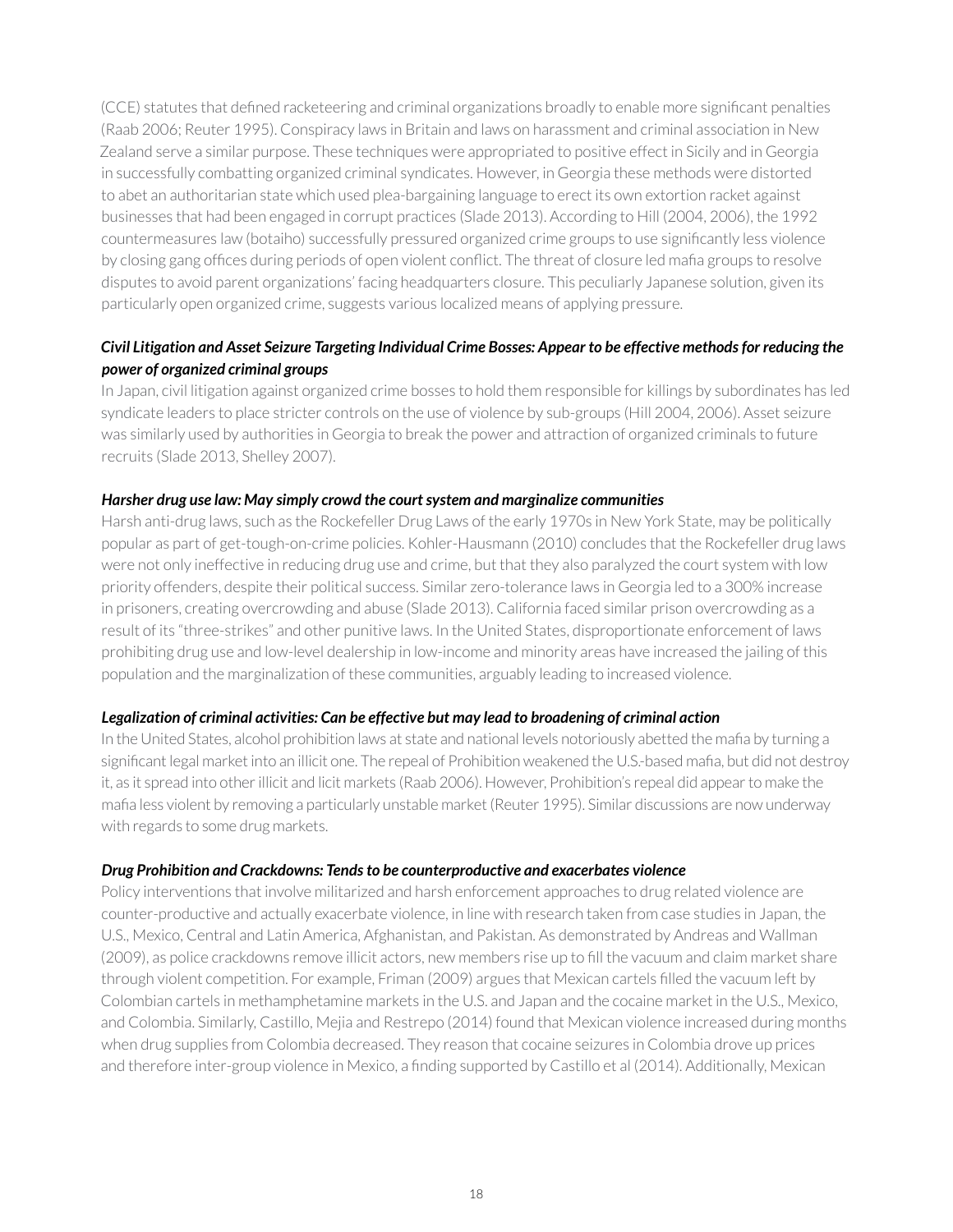government crackdowns on drug trafficking organizations significantly increased police-criminal violence, violence between drug tracking groups, and violence in adjacent municipalities when drug trafficking routes were diverted because of crackdowns (Dell 2013).

Thus, Reuter (2009) calls for policies that target drug prohibition to be tailored to underlying factors causing violence in order to limit conflict. Ultimately, despite significant resources devoted to fighting organized crime and related violence, Levi and Maguire (2004) confirm the absence of rigorous research evaluating the efficacy of programs in reducing crime or violence.

#### *Removing leadership: May be effective for hierarchically organized groups in locales with less inter-group contestation, may increase violence for semi-autonomous networks and locales with more inter-group contestation*

A common tactic in the fight against violent organized criminals is to remove the top levels of leadership. Jones (2013), Guerrero (2011), and Calderon et al (2013) suggest that the decapitation strategy of capturing or killing narco-trafficking kingpins has increased violence in Mexico. On the other hand, in counter-insurgent literature, more recent and robust studies suggest the "decapitation" strategy may be an effective tool (Johnston 2012 and Price 2013); while older studies suggest the strategy does not lead to success (Jordan 2009; David 2002). Research is still needed to see if this finding can be generalized outside of the narco-trafficking field to other forms of organized crime, and if it holds outside of Mexico. Calderon, Robles, Magaloni, and Diaz-Cayeros suggest that the decapitation strategy may function more effectively for hierarchically organized groups, but be less useful for networks of autonomous or semi-autonomous cells such as Mexican drug trafficking organizations, and in areas where more groups are competing. In these latter cases, decapitation can cause rival groups to fight over turf and can lead to intra-group succession violence.

#### *Militarization of law enforcement: Tends to increase both criminal and law-enforcement fueled violence*

 A common strategy to combat violent organized crime is to increase the militarization of law enforcement, which is believed to provide police forces with the capacity and resources to overcome the force of criminal groups, and also to remove law enforcement purview from often corrupted local bodies. However, Shirk (2011) explores how militarized strategies against drug cartels in Mexico – which involved replacing law enforcement personnel with career military officers, deploying thousands of troops to man checkpoints, and running street patrols to oversee other domestic law enforcement operations – increased violence and homicides in Mexico by the military as well as criminals. Quantitative and qualitative evidence from Australia and the U.S. also strongly suggests that increasing drug law enforcement and arrests will increase drug related violence, according to Web et al (2011). In one comparative study of Mexico, Colombia, and Brazil, Lessing (2012) argues that state crackdown is more likely to succeed when repression is conditional on the use of violence rather than unconditional.

#### *Focused Deterrence and Selective Targeting of Most-Violent Groups: May Create Vacuums of Power; Impact on violence unclear*

Several studies defend focused deterrence and selective targeting against the most violent groups as a strategy for reducing violence, which allows law enforcement to overcome low capacity and under-resourcing issues (Felbab-Brown 2012). By moving away from random non-strategic strikes against all organized criminal groups, the police can strategically select which groups to dismantle. Kleiman (2011) adds that because most drug dealers are not violent, law enforcement officials should focus on arresting the most aggressive drug-dealing individuals and groups, which would lead to the double benefit of curtailing the capacity of the most violent actors and deterring the rest from violence.

Focused deterrence, however, has produced mixed effects. While Reuter (2009) argues that selective incarceration of the most violent participants, coupled with the maturity of the market and its participants, helped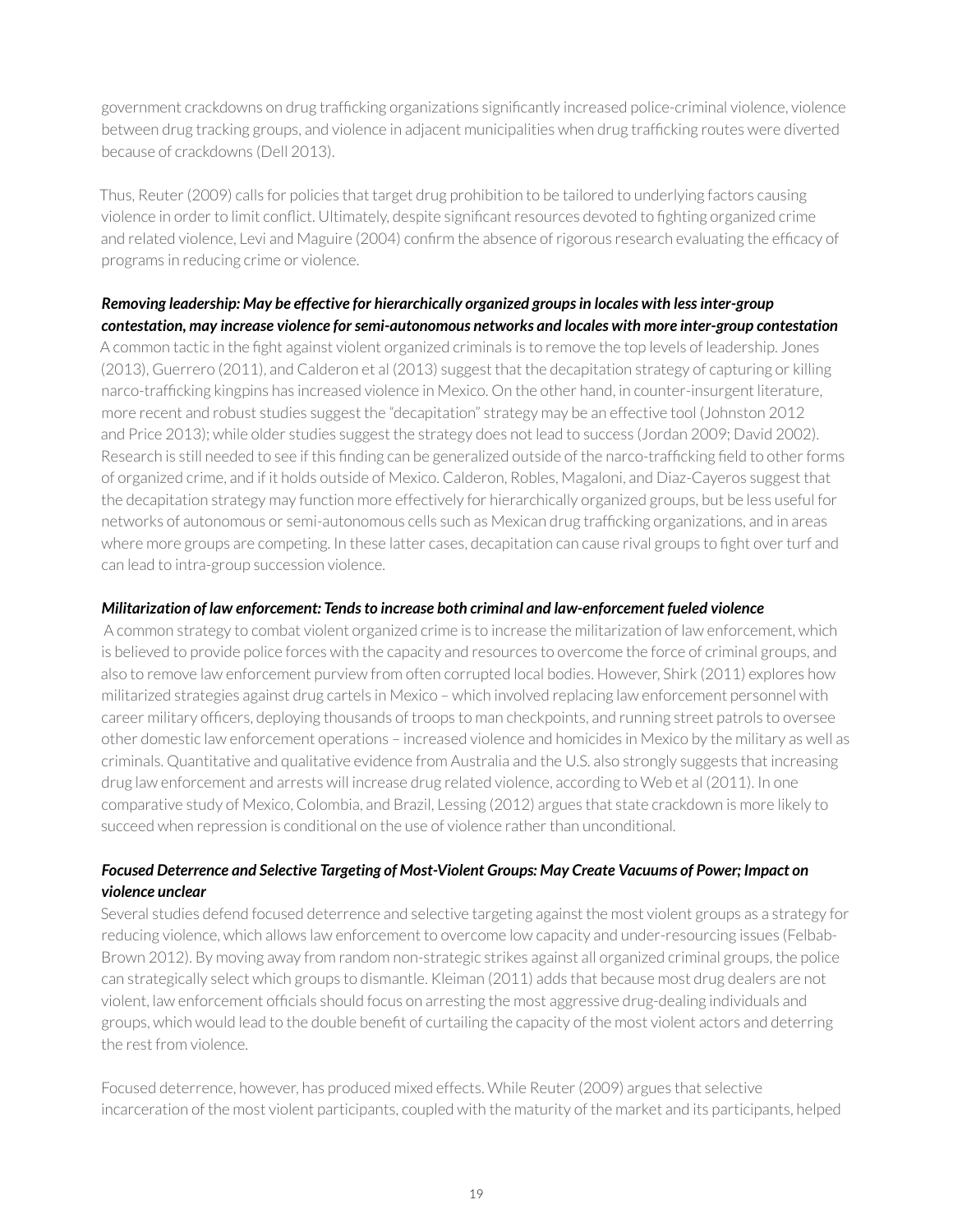decrease violence in U.S. crack markets in the late 1980s, cases targeting gang leaders actually increased intergang violence by removing important points of contact between groups, from which multiple new leaders emerged. In a qualitative study of Sydney, Australia's heroin market, Maher and Dixon (1999) also suggest that the removal of key players from the illegal drug market created new financial opportunities for other individuals ready to fill the vacuum by entering the market.

#### *Cartel fragmentation: May make violence more unpredictable and chaotic*

A different method for dismantling organized crime and violence is the fragmentation of cartels. This involves breaking cartels into smaller, manageable pieces, and downsizing drug traffickers from a nation-wide security threat to a public, local security problem. In the context of Mexico, Shirk (2011) and Guerrero-Gutierrez (2011) argue that there are several reasons why splintering groups into smaller fragments may not be beneficial in reducing violence. First, making the problem smaller does not necessarily mean it is more manageable; in fact, cartel fragmentation has led to a much more chaotic and unpredictable pattern of violence across Mexico. Additionally, splintering groups into smaller organizations has led to a diversification of violent crimes including kidnapping, bank robbery, human smuggling, trafficking, and oil siphoning. Secondly, the cartel fragmentation strategy has not been applied evenly across all cartels. Officials have focused primarily on major organized groups that present the greatest danger to society, which actually abandons original objectives of the fragmentation approach. By focusing on some but not other organized criminal enterprises, well-positioned groups that have averted officials' attention have been able to go about their business undisturbed; the choice of which groups to fragment may also lead to further corruption of law enforcement via pay offs from groups that are strengthened by the elimination of their rivals.

#### *Crop eradication: Tends to increase violence*

An alternative policy for dismantling criminal enterprises focuses on crop eradication efforts to reduce drug supply and the subsequent violence that stems from drug trafficking. The U.S. government allocated \$1.962 billion in 2013 for international drug control activities, with \$653.3 million for counter-narcotics efforts in Afghanistan and Central Asia and \$114 million for Colombian-led interdiction, eradication, and security (ONDCP, 2012). Despite these large resource commitments, systemic review of numerous empirical studies suggests that crop eradication has largely been found to be ineffective in Afghanistan, Central Asia, Colombia, Bolivia, and Peru (Higginson et al; Dion and Russler 2008; World Bank 2004). Scholars claim that it not only fails to reduce illicit crop cultivation, but also intensifies violent conflict that is associated with significant human costs such as displacement and health issues related to fumigation. In 2004, the World Bank reported that crop eradication intensified political grievances and violent conflict in Bolivia, Colombia, and Peru, asserting that crop eradication can be counterproductive. It can also result in perverse incentives for farmers to grow more drugs and displace production to more remote areas, making the transition to growing marijuana or opium poppy easier when farmers suffer from price decreases in legitimate crops like maize (Dube, Garcia-Ponce and Thom 2013).

#### *Interdiction: Can reduce drug flows while increasing violence*

The U.S. frequently supports drug interdiction initiatives to reduce drug flow across its borders. Interdiction in Colombia has proven to be more cost-effective than crop eradication efforts. However, both have had questionable effectiveness, particularly in Afghanistan, Central Asia, Colombia, Bolivia, and Peru, according to Mejia and Restrepo (2011). Both authors argue that there is a difference between the effectiveness of interdiction and eradication efforts, in part because supply reduction policies become less effective as they raise prices. Castillo, Mejia, and Restrepo (2014) provide additional evidence on the supply shortages caused by cocaine seizures in Colombia that drove up prices and increased homicide rates in Mexico.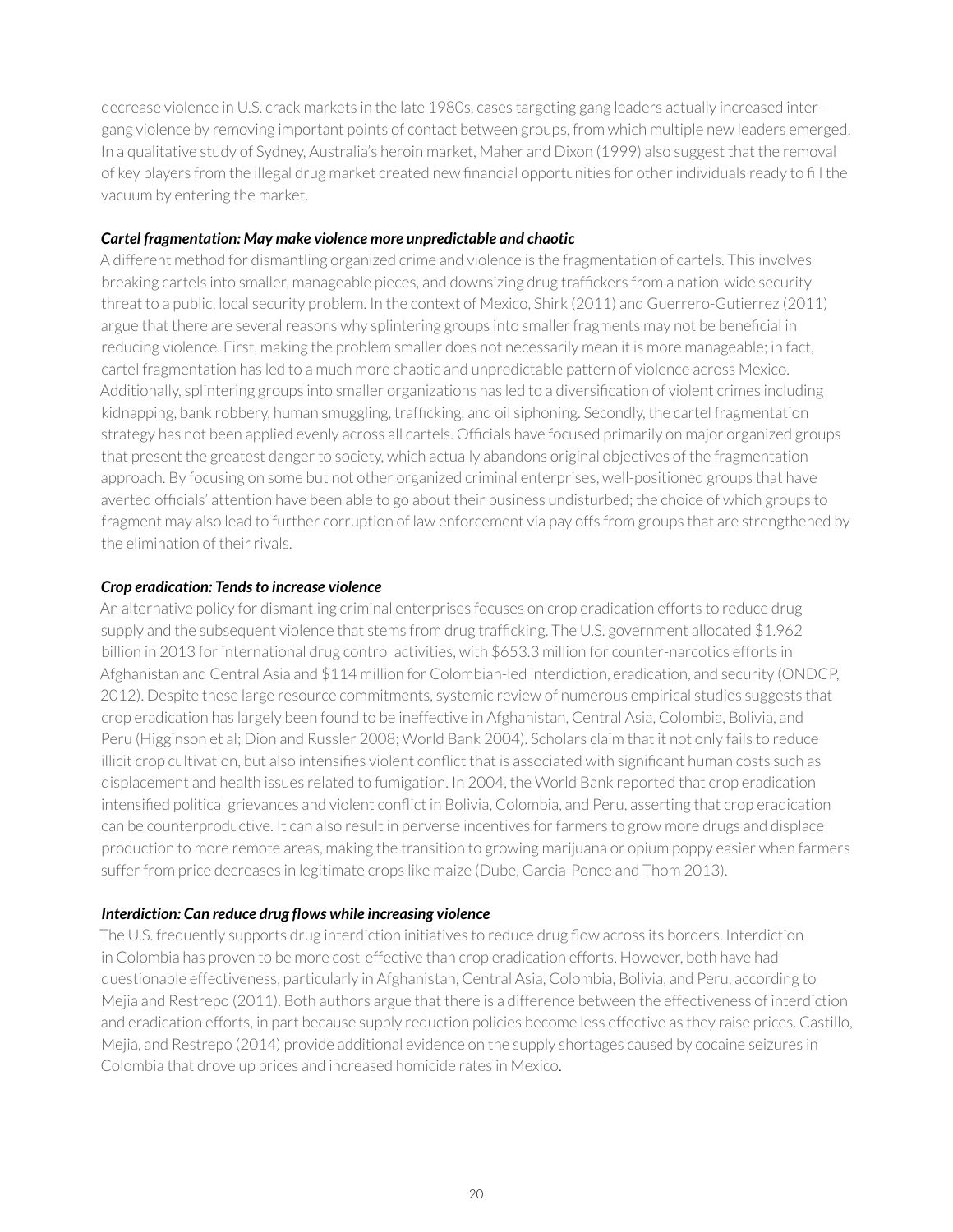#### *Civil Society Empowerment: Successful strategy that may be difficult for government to launch*

In Sicily, popular turning against organized crime was essential to its demise (Orlando 2003, Johnson and Soeters 2008). Scholars Vanda Felbab-Brown and David Kilcullen similarly argue that breaking community support for organized crime is important in its demise, in cases from Central America to Afghanistan. However, such criminal forces are often able to lodge in countries in which weak, venal, or corrupted states have lost legitimacy with their citizens (Felbab-Brown 2012; Kilcullen 2013). This makes state efforts to regain legitimacy an important prerequisite to citizen movements: as occurred in Sicily when the mafia killed some infamous "clean hands" judges and prosecutors who were attempting to fight mafia influence in politics. While it is possible for citizens to rise up against both the state and criminal organizations, this can result in insurgency that is even more violent.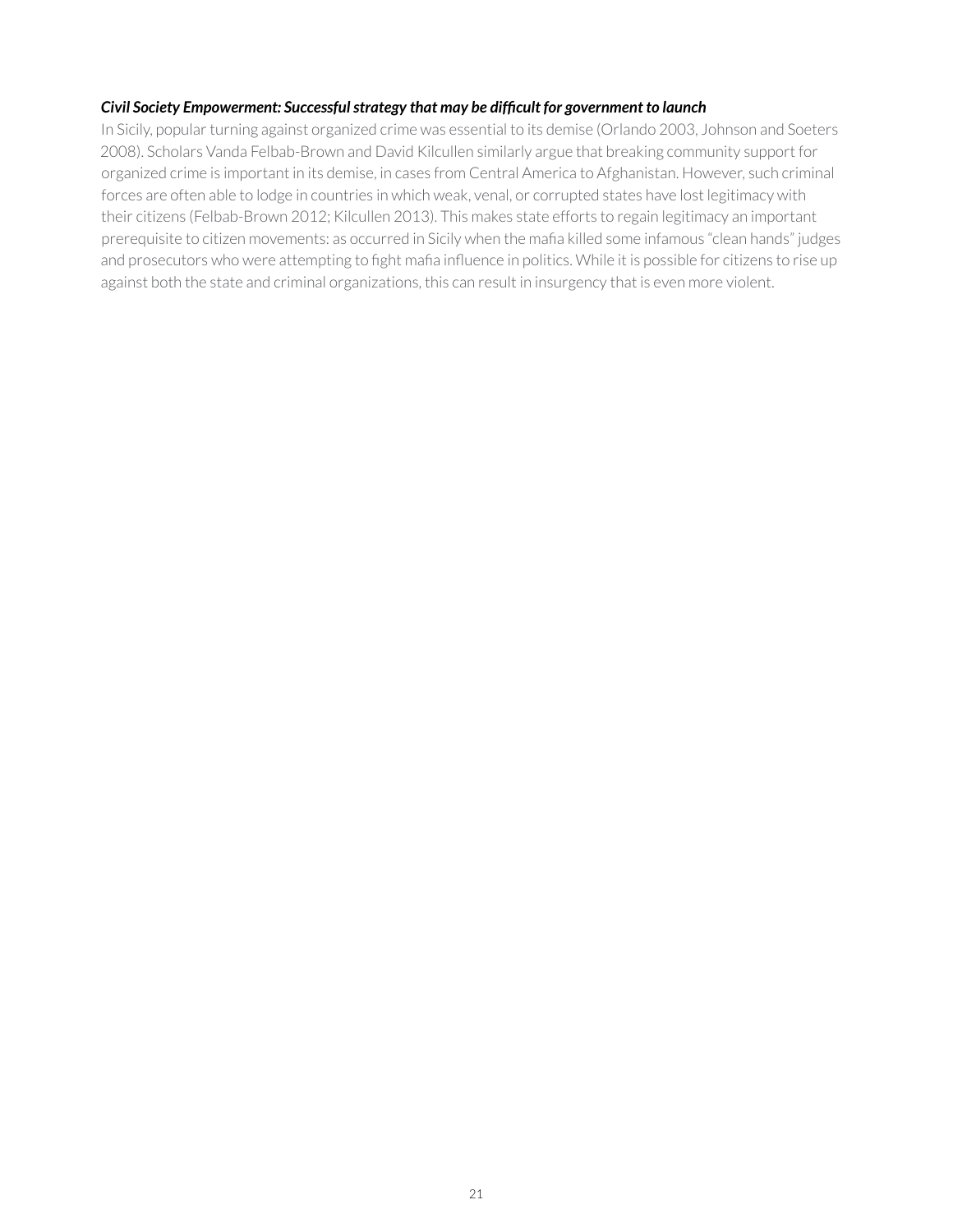#### <span id="page-21-0"></span>**Sources**

- Africa Watch, (1993 November). Divide and Rule: State-Sponsored Ethnic Violence in Kenya. Human Rights Watch. http://www.hrw.org/legacy/reports/1993/kenya1193.pdf
- Ajzenman, N., Glaiani, S., & Seira, E. (2014). On the Distributed Costs of Drug-Related Homicides. Center for Global Development, [http://www.cgdev.org/publication/distributed-costs-drug-related-homicides](http://www.cgdev.org/publication/distributed-costs-drug-related-homicides-working-paper-364 )[working-paper-364](http://www.cgdev.org/publication/distributed-costs-drug-related-homicides-working-paper-364 )
- Andreas, P., & Wallman, J. (2009). Illicit markets and violence: what is the relationship? *Crime, Law and Social Change*, 52, 225-229.
- Arias, E.D. (2006). *Drugs and democracy in Rio de Janeiro: trafficking, social networks, and public security*. Chapel Hill: University of North Carolina Press.
- Arnson, C., Olson, E., Dudley, S., Bosworth, J., Farah, D., & Lopez, J. (2011). Organized Crime in Central America: The Northern Triangle. *Woodrow Wilson Center for Scholars Report on the Americas*, 29.
- Autesserre, S. (2010). *The Trouble with the Congo: Local Violence and the Failure of International Peacebuilding*. Cambridge: Cambridge University Press.
- Avakame, F., & McCoy. (1999). "Did you call the police? What did they do?" An empirical assessment of black's theory of mobilization of law. *Justice Quarterly*, 16(4), 765-792.
- Bagley, B. (2012). Drug Trafficking and Organized Crime in the Americas: Major trends in the Twenty-First Century. Woodrow Wilson International Center for Scholars, Update on the Americas August 2012.
- Baird, A. (2012). The violent gang and the construction of masculinity amongst socially excluded young men. *Safer Communities*, 11(4), 179-190.
- Bakrania, S. (2013). Policy responses to criminal violence in Latin America and the Caribbean. GSDRC, [http://www.]( http://www.gsdrc.org/docs/open/HDQ934.pdf ) [gsdrc.org/docs/open/HDQ934.pdf]( http://www.gsdrc.org/docs/open/HDQ934.pdf )
- Baumer, E.P. (2002). Neighborhood disadvantage and police notification by victims of violence. *Criminology*, 40, 579-616.
- Becker, H. S. (1963). *Outsiders: Studies in Sociology of Deviance*. New York: The Free Press.
- Beckett, K. & Western, B. (2001). Governing Social Marginality: Welfare, Incarceration, and the Transformation of State Policy. *Punishment and Society*, 3(1), 43-59.
- Beckett, K., & Sasson, T. (2000). *The Politics of Injustice: Crime and Punishment in America*. Thousand Oaks: Pine Forge Press.
- Beittel, J. S. (2011). *Mexico's drug trafficking organizations: source and scope of the rising violence*. Washington, DC: Congressional Research Service.
- Bekoe, D.A., (2012). *Voting in Fear: Electoral Violence in Sub-Saharan Africa*, U.S. Institutes of Peace.
- Bell, D. (1962). *The End of Ideology*. New York: Free Press.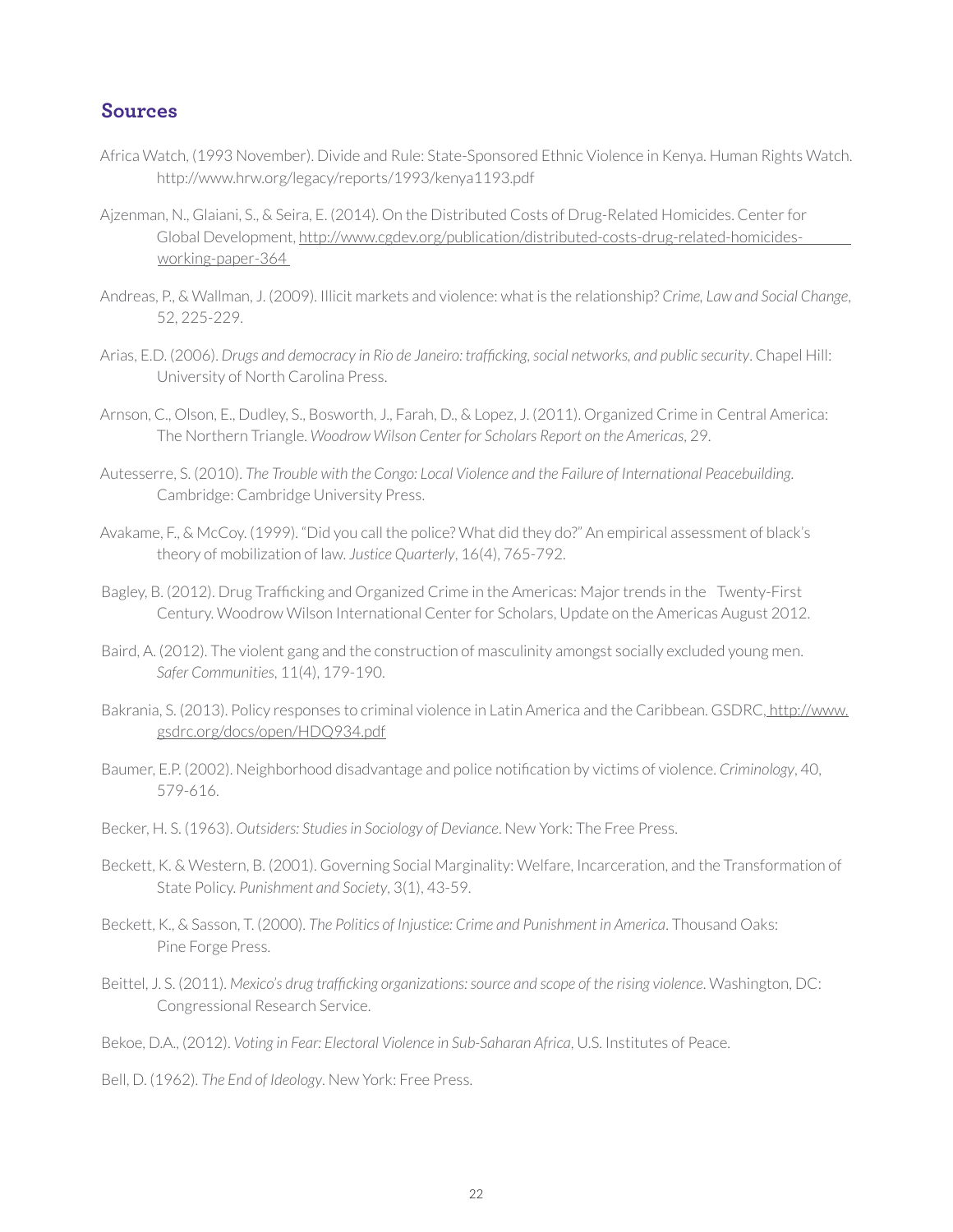- Bennet, R. (2010). *Nurturing Democracy in the Horn of Africa: Somaliland's First Elections, 2002-2005*. *Innovations for Successful Societies.*
- Bennett, T., Holloway, K., & Farrington, D. (2008). The Effectiveness of Neighborhood Watch. *Cambell Systematic Review.* 2008(8).
- Bennett, R. R. & Wiegand, R. B. (1994), Observations on Crime Reporting in a Developing Nation. *Criminology*, 32, 135–148.
- Benson B.L., Leburn I.S., & Rasmussen D.W. (2001). The impact of drug enforcement on crime: an investigation of the opportunity cost of police resources. *Journal of Drug Issues*, 31(989).
- Benson B.L., & Rasmussen D.W. (1998). Deterrence and public policy: trade-offs in the allocation of police resources. *International Review of Law and Economics*, 18(24).
- Boone, C. (2009). Electoral Populism Where Property Rights are Weak: Land Politics in Contemporary Sub-Saharan Africa. *Comparative Politics*, 41(2), 183-201.
- Braga, A., Papachristos & A., Hureau, D. (2012). Hot Spots Policing Effects on Crime. *Campbell Systematic Reviews*.
- Braga, A.A. & Weisburd, D. (2012). "The Effects of Focused Deterrence Strategies on Crime: A Systematic Review and Meta-Analysis of the Empirical Evidence." *Journal of Research in Crime and Delinquency*, 49(3), 323-358.
- Braga, A.A., & Weisburd, D. (2012). Pulling Levers Focused Deterrence Strategies to Prevent Crime. *Crime Prevention Research Review*, 6. Washington, D.C.: U.S. Department of Justice, Office of Community Oriented Policing Services.
- Braga, A.A. & Weisburd, D. (2010). *Policing Problem Places: Crime Hot Spots and Effective Prevention*. New York: Oxford University Press.
- Braga, A., Kennedy, D.M., Piehl, A.M, Waring, & E.J. (2001). Problem Oriented Policing, Deterrence and Youth Violence: An Evaluation of Boston's Operation Ceasefire. *Journal of Research in Crime and Delinquency*, 38(3), 195-225.
- Braga, A. (2007). The Effects of Hot Spots Policing on Crime. *Campbell Systemic Reviews*.
- Braga, A., Weisburd, D., Waring, E., Mazerolle, L., Spelman, W., & Gajewski, F. (1999). Problem-oriented policing in violent crime places: A randomized controlled experiment. *Criminology*, 37, 541-580.
- Brancati, D., & Snyder, J. (2013). Time to Kill: The Impact of Election Timing on Post-Conflict Stability. *Journal of Conflict Resolution*, 57, 822-853.
- Bratton, W. (1998). *Crime Is Down in New York City: Blame the Police*. The IEA Health and Welfare Unit. London: Revised Second Edition.
- Brenneman, R. (2012). *Homies and Hermanos: Gods and Gangs in Central America*, Oxford: Oxford University Press.
- Brownstein, H., Crimmins, S., & Spunt, B., (2000). A conceptual framework for operationalizing the relationship between violence and drug market stability. *Contemporary Drug Problems*, 27, 867-890.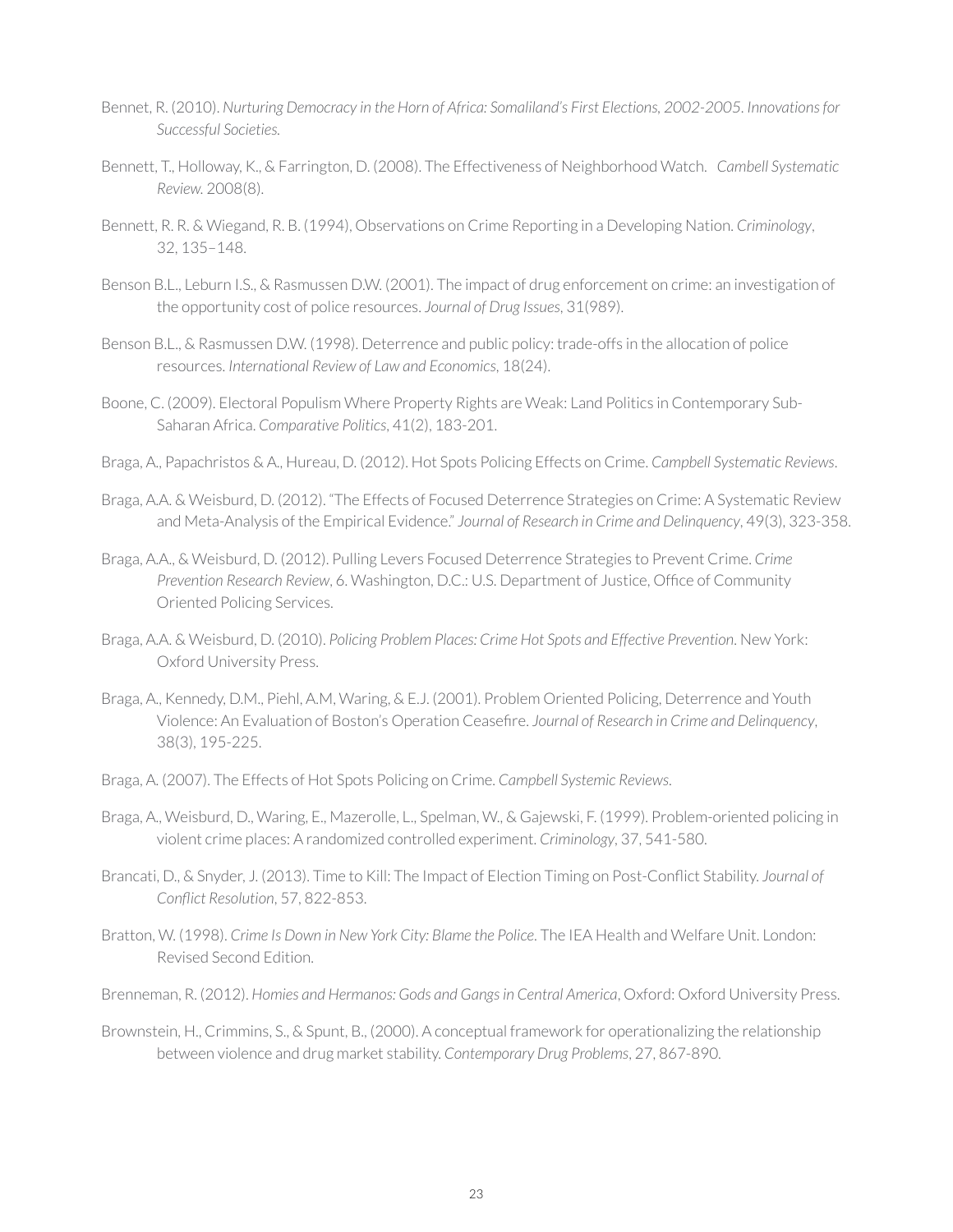Bruce, D. (2009). Dictating the local balance of power: Election-related violence in South Africa. *SA Crime Quarterly*, 28, <http://www.issafrica.org/uploads/CQ28BRUCE.PDF>

(2014). *Just Singing and Dancing? Intimidation and the Manipulation of Voters and the Electoral Process in the Build-up to the 2014 Elections*. Community Agency for Social Enquiry.

- Brumm, H.J., Cloninger D.O., (1995). The drug war and the homicide rate: a direct correlation? *The Cato Journal*, 14(8).
- Buchanan, C., DeAngelo, L., Ma, R., & Taylor, C. (2012). Americas Barometer Insights. *Americas Barometer*, 80, <http://www.vanderbilt.edu/lapop/insights/IO880en.pdf>
- Bushway, S. & Reuter, P. (1997). Labor Markets and Crime Risk Factors, in Sherman, L., Gottfredson, D., MacKenzie, D., Eck, J., Reuter, P., Bushway, S. *Preventing Crime: What Works, What Doesn't, What's Promising: A Report To the United States Congress*. University of Maryland, Department of Criminal Justice and Criminology.
- Calderon, G., Robles, G., Magaloni, B., & Diaz-Cayeros, A. (2013). The Beheading of Criminal Organizations and the Dynamics of Violence in Mexico's Drug War. *White Paper*.
- Callahan, C., Rivera, F., & Koepsell, T. (1995). Money For Guns: Evaluation of the Seattle Gun Buy-Back Program. In Plotkin, M., ed., *Under Fire: Gun Buy-backs, Exchanges, and Amnesty Programs*. Washington, DC: Police Executive Research Forum.
- Castillo, J.C., Mejia, D. & Restrepo, P. (2013). Illegal drug markets and violence in Mexico: The causes beyond Calderon. Working Paper, Universidad de los Andes.
- Centre for Policy Studies. (1993). Crying Peace Where There is None? The Functioning and Future of Local Peace Committees of the National Peace Accord. *Johannesburg Research Report*, 31.
- Chan, J. (1997). *Changing Police Culture: Policing in a Multicultural Society. Cambridge & Melbourne*: Cambridge University Press.
- Chaturvedi, A. (2005). Rigging elections with violence. *Public Choice*, 125(1-2), 189-202.
- Chaubey, V. (2011). Cooling Ethnic Conflict over a Heated Election: Guyana, 2001-2006. *Innovations for Successful Societies*.
- Clarke, R.V., & Harris, P. (1992). Auto theft and its prevention. In Tonry. M., (ed.), *Crime and justice: A review of research*, 16, 1-54. Chicago: University of Chicago Press.
- Cohen, F. (1997). Proportional Versus Majoritarian Ethnic Conflict Management in Democracies. *Comparative Political Studies*, 30(607).
- Cohen, L.E., and Felson, M.K. (2013). *Routine Activity Theory*. Encyclopedia of Criminology. Thousand Oaks: Sage Publications.
- Collier, P. & Vincente, P.C. (2012). Violence, Bribery, and Fraud: The Political Economy of Elections in Sub-Saharan Africa. *Public Choice*, 153 (1-2), 117-147.
- Cornish, D.B. & Clarke, R.V. (1985). Situational prevention, displacement of crime and rational choice theory. *Situational Crime Prevention: From Theory Intro Practice*. London: HMSO.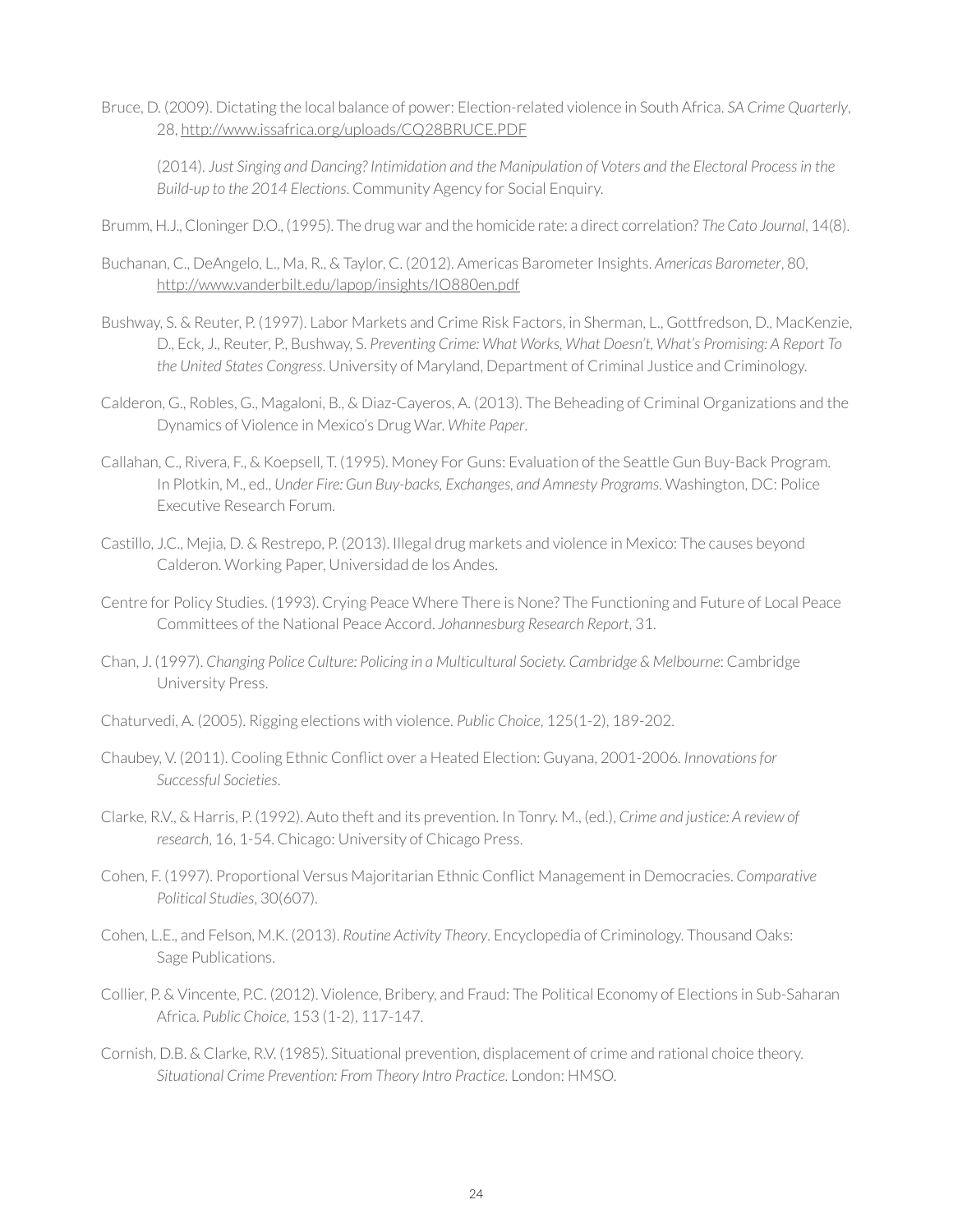- *Crime*. (2010). Global Gangs in El Salvador: Maras and the Politics of Violence. Paper presented at the Global Gangs Workshop, Centre on Conflict Development, and Peacebuilding, Geneva.
- Cruz, J.M. (2007). Central American Maras: From Youth Street Gangs to Transnational Protection Rackets. *Global Crime*.

(2009). *Global Gangs in El Salvador: Maras and the Politics of Violence*. Paper presented at the Global Gangs Workshop, Centre on Conflict Development, and Peacebuilding, Geneva.

- Dammert, L. & Malone, M. (2006). Does It Take a Village? Policing Strategies and Fear of Crime in Latin America. *Latin American Politics & Society*, 48(4), 27-51.
- Datta, S. (2005). Political Violence in Bangladesh: Trends and Causes. *Strategic Analysis*, 29(3), 427-447.
- David, S. R. (2003). Fatal Choices: Israel's Policy of Targeted Killing. In Efraim Inbar, (ed.) *Democracies and Small Wars*. London: Frank Cass.
- Decker, S. & Curry, G.D. (2002). Gangs, gang homicides, and gang loyalty: Organized crimes or disorganized criminals.
- Dell, M. (2013). *Trafficking Networks and the Mexican Drug War*. Working Paper.
- Diallo, I. (2014). *A Profile of Crime Markets in Dakar*. Institute for Security Studies. [http://www.issafrica.org/publications/papers/a-profile-of-crime-markets-in-dakar](http://www.issafrica.org/publications/papers/a-profile-of-crime-markets-in-dakar )
- Dion, M. & Russler, C. (2008). Eradication Efforts, the State, Displacement and Poverty: Explaining Coca Cultivation in Colombia during Plan Colombia. *Journal for Latin American Studies*, 40, 399-421.
- Diaz-Cayeros, A., Magaloni, B., Matanock, A., & Romero, V. (2011). Living in Fear: Social Penetration of Criminal Organizations in Mexico. *White Paper*.
- Dube, O. & Vargas, J. (2013). Commodity Price Shocks and Civil Conflict: Evidence from Colombia. *The Review of Economic Studies*, 80 (4), 1384-1421.

(2012). *Cross-border Spillover: US Gun Laws and Violence in Mexico*. APSA Annual Meeting Paper.

- Dube, O., Garcia-Ponce, O., & Thom, K. (2014). From Maize to Haze: Agricultural Shocks and the Growth of the Mexican Drug Sector. [http://omargarciaponce.com/wp-content/uploads/2013/07/maize\\_to\\_haze.pdf](http://omargarciaponce.com/wp-content/uploads/2013/07/maize_to_haze.pdf)
- Dudley-Jenkins, L. (2005). Votes and Violence: Electoral Competition and Ethnic Riots in India. *The Journal of Asian Studies*, 64(2), 508-510.
- Dudley, S. (2010). How Mano Dura is strengthening Gangs. *Insight Crime*. <http://www.insightcrime.org/investigations/how-mano-dura-is-strengthening-gangs>
- Durante, R., & Gutierrez, E. (2013). Fighting Crime with a little help from my friends: party affiliation, interjurisdictional cooperation and crime in Mexico. LIEEP: Science Po.
- Ellman, M., & Wantchekon, L. (2000). Electoral competition under the threat of political unrest. *The Quarterly Journal of Economics*, 115(2), 499–531.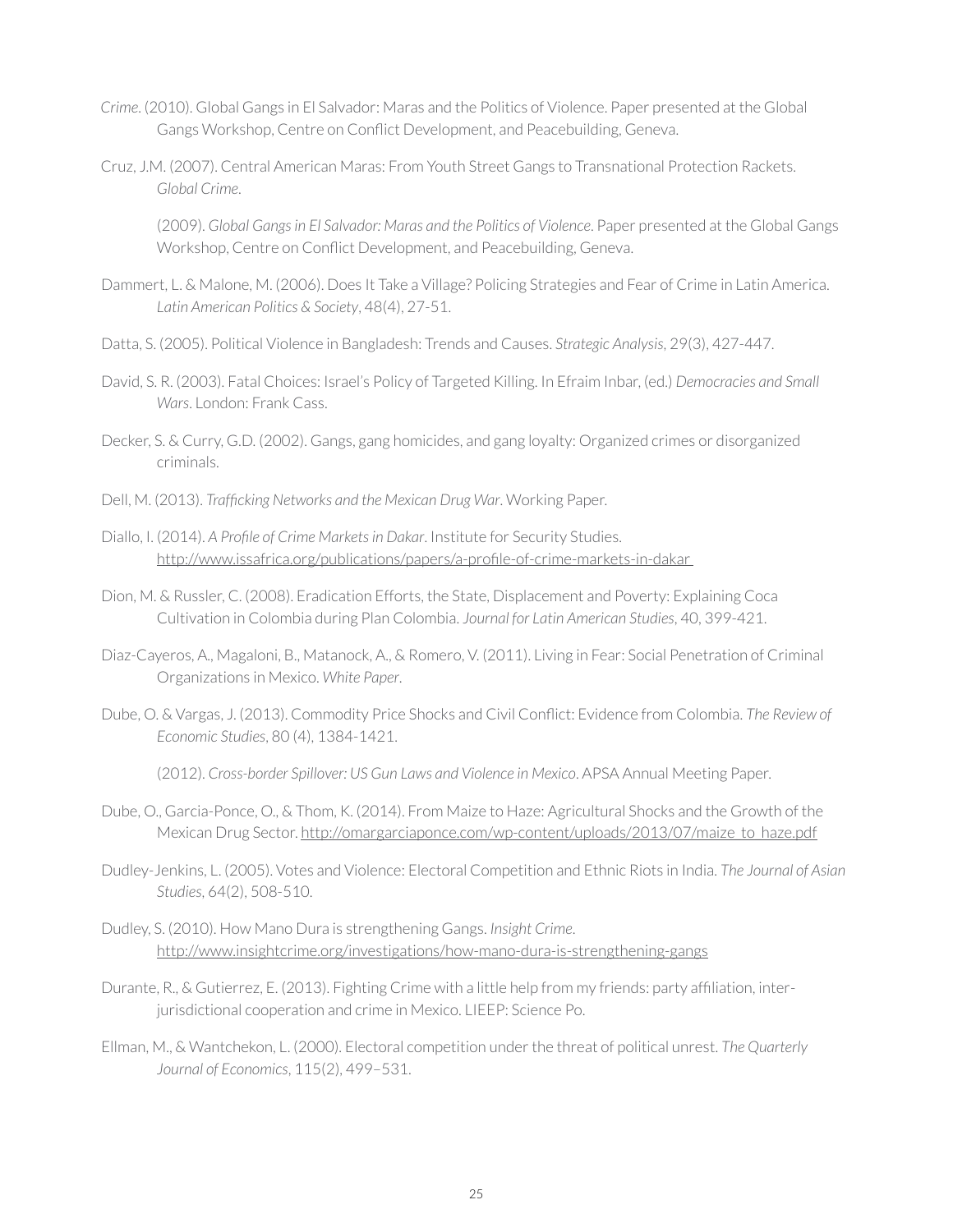- Fagan, J., Zimring, F.E., & Kim, J. (1998). Declining Homicide in New York City: A Tale of Two Trends. *Journal of Criminal Law and Criminology*, 88, 127-1323.
- Faull, A. (2011). *Corruption in the South African Police Service: Civilian Perceptions and Experiences*. Institute for Security Studies. [http://www.issafrica.org/publications/papers/corruption-in-the-south-african-police](http://www.issafrica.org/publications/papers/corruption-in-the-south-african-police-service-civilian-perceptions-and-experiences)[service-civilian-perceptions-and-experiences](http://www.issafrica.org/publications/papers/corruption-in-the-south-african-police-service-civilian-perceptions-and-experiences)

(2011). *Oversight Agencies in South Africa and the Challenge of Police Corruption*. Institute for Security Studies. [http://www.issafrica.org/publications/papers/oversight-agencies-in-south-africa-and-the-challenge-of](http://www.issafrica.org/publications/papers/oversight-agencies-in-south-africa-and-the-challenge-of-police-corruption )[police-corruption](http://www.issafrica.org/publications/papers/oversight-agencies-in-south-africa-and-the-challenge-of-police-corruption ) 

Felbab-Brown, V. (2013). Focused deterrence, selective targeting, drug trafficking and organized crime: concepts and practicalities. *Modernizing Drug Law Enforcement Report 2*. International Drug Policy Consortium.

(2012). *Aspiration and Ambivalence*. Washington DC: Brookings Institute.

- Finklea, K. M., Krouse, W. J., & Rosenblum, M. R. (2011). *Southwest border violence: Issues in identifying and measuring spillover violence*. Washington, DC: Congressional Research Service. [http://assets.opencrs.com/rpts/](http://assets.opencrs.com/rpts/R41075_20110125.pdf) [R41075\\_20110125.pdf](http://assets.opencrs.com/rpts/R41075_20110125.pdf)
- Fox, E. (2012). Is Belize's Gang Truce Breaking Down? *InSight Crime*. <http://www.insightcrime.org/news-briefs/is-belizes-gang-truce-breaking-down>
- Frencesco, S. (2007). The Decade Horribilis: Organized Violence and Organized Crime along the Balkan Peripheries, 1991-2001. University of Amsterdam, The Netherlands.
- Frazer, J. E. and Gyimah-Boadi, E. (2011). *Preventing Electoral Violence in Africa*. New York: Carnegie Mellon University Press.
- Friman, H. R., (2009). Drug markets and the selective use of violence. *Crime Law and Social Change*, 52(3), 285–295.

Frühling, H. (2012). A realistic look at Latin American community policing programs. *Policing and Society*, 22(1), 76-88.

- Gatti, V., Tremblay, R.E., Vitaro, F., & McDuff, P. (2005). Youth gang, delinquency, and drug use: A test of the selection, facilitation, and enhancement hypotheses. *Journal of Child Psychology and Psychiatry*, 46(11), 1178-1190.
- Gill, C., Weisburd, D., Telep. C., Vitter, Z., & Bennett, T. (2014). Community-oriented policing to reduce crime, disorder, and fear and increase satisfaction and legitimacy among citizens: A systematic review. *Journal of Experimental Criminology*.
- Gledhill, J., (2013). La Mala Administración De La Seguridad pública1/The Maladministration of Public Security. *Revista de Antropologia Social*, 22, 25-57.

Global Homicide Rates. *iGarape, Global Study on Drugs and Crime*. <http://hglobe.igarape.org.br/>

Goga, K. (2014). The Drug Trade and Governance in Cape Town. Institute for Security Studies. [http://www.issafrica.](http://www.issafrica.org/publications/papers/the-drug-trade-and-governance-in-cape-town) [org/publications/papers/the-drug-trade-and-governance-in-cape-town](http://www.issafrica.org/publications/papers/the-drug-trade-and-governance-in-cape-town)

Goldstein, A., Glick, B., & Carthon, W. (1994). *The Prosocial gang*. Thousand Oaks: Sage Publications.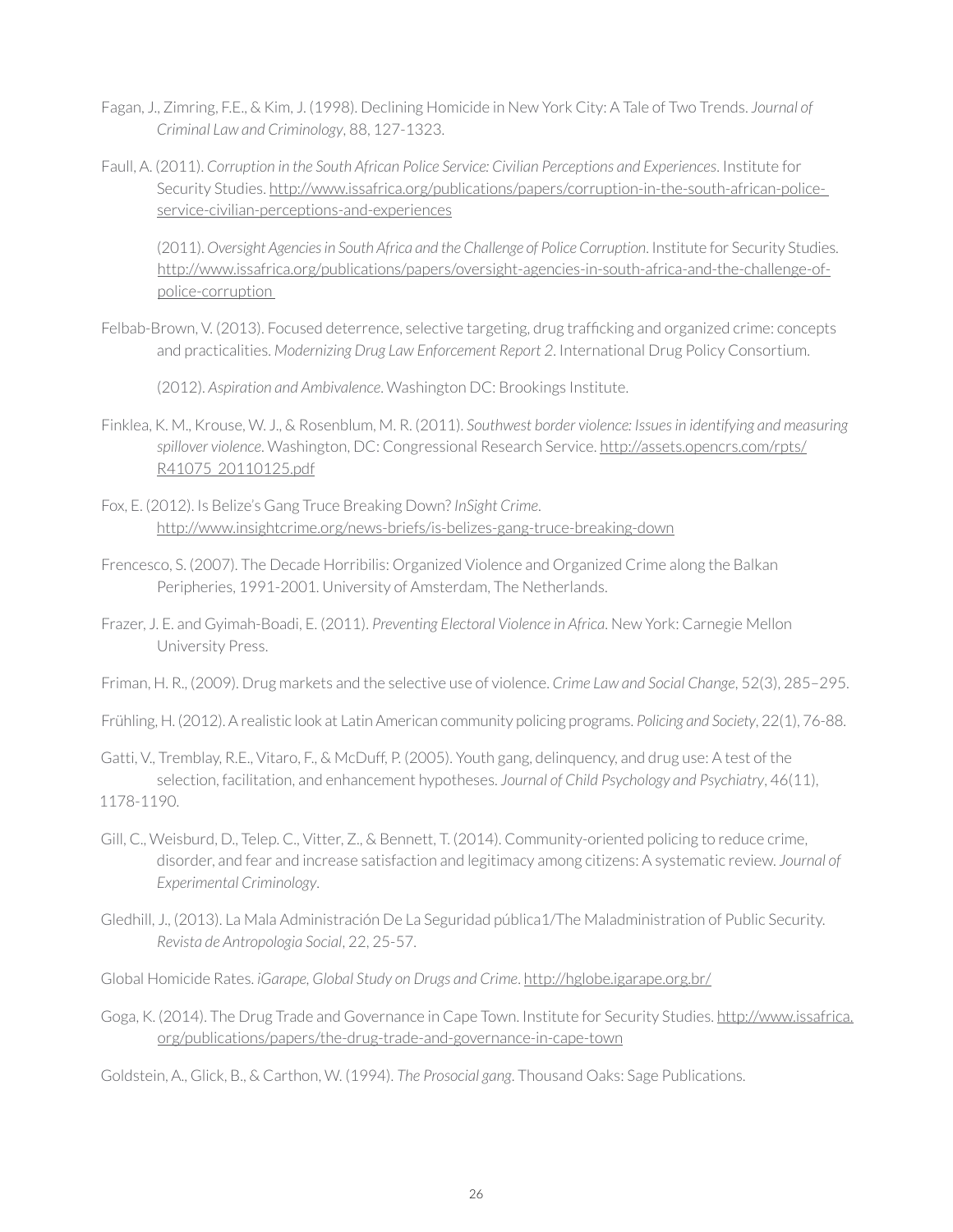- Goldstein, P. (1985). The Drug/Violence Nexus: A Tripartite Conceptual Framework. *Journal of Drug Issues*, 39, 143-174.
- Goudriaan, H., Wittebrood, K., & Nieuwbeerta, P. (2006). Neighborhood characteristics and reporting crime: Effects of social cohesion, confidence in police effectiveness and socio-economic disadvantage. *British Journal of Criminology*, 46.
- Guerrero-Gutierrez, E. (2011). "La raíz de la violencia." Nexos. <http://www.nexos.com.mx/?p=14318>
- Hafner-Burton, E., Hyde, S. & Jablonski, R., (2014). When Do Governments Resort to Election Violence? *British Journal of Political Science*, 44, 149-179.
- Hegre, H., Ellingsen, T., Gates, S., & Gleditsch, N. P. (2001). Toward a Democratic Civil Peace? Democracy, Political Change and Civil War, 1816-1992. *American Political Science Review*, 95(1), 33-48.
- Hickman, J. (2011). Explaining Post-Election Violence in Kenya and Zimbabwe. *Journal of Third World Studies*, 28(1), 29-46.<http://search.proquest.com/docview/884214924?accountid=40995>
- Higazi, A. (2011). The Jos Crisis: A Recurrent Nigerian Tragedy. Friedrich Evert Stiftung. [http://library.fes.de/pdf](http://library.fes.de/pdf-files/bueros/nigeria/07812.pdf)[files/bueros/nigeria/07812.pdf](http://library.fes.de/pdf-files/bueros/nigeria/07812.pdf)
- Higginson et al, (2014). The Effectiveness of Crop Targeting Interventions for Drug Control: A Systematic Review and Meta-Analysis. The University of Queensland, Institute for Social Science Research.
- Hill, P., (2006). *The Japanese Mafia: Yakuza, Law, and the State, New Ed*. Oxford: Oxford UP.

(2004). The Changing Face of the Yakuza. *Global Crime*, 6(1), 97–116.

- Hinkle, J.C. & Weisburd, D. (2008). Irony of Broken Windows Policing: A Micro-Place Study of the Relationship Between Disorder, Focused Police Crackdowns and Fear of Crime. *Journal of Criminal Justice*, 36(6), 503-512.
- Hirschi, T. (1969). Causes of delinquency. Berkeley: University of California Press.
- Hoffman, B., & Smith, E. (2010). Preventing Post Election Violence in Africa. United States Agency for International Development by Democracy International, Inc.
- Höglund, K. & Jarstad, A. (2010). Strategies to prevent and manage electoral violence: Considerations for policy. African Centre for the Constructive Resolution of Disputes. [http://www.operationspaix.net/DATA/](http://www.operationspaix.net/DATA/DOCUMENT/4737~v~Strategies_to_prevent_and_manage_electoral_violence___Considerations_for_policy.pdf) DOCUMENT/4737~v~Strategies to prevent and manage electoral violence Considerations for [policy.pd](http://www.operationspaix.net/DATA/DOCUMENT/4737~v~Strategies_to_prevent_and_manage_electoral_violence___Considerations_for_policy.pdf)f
- Holland, A. (2013). Right on Crime? Conservative Party Politics and Mano Dura Policies in El Salvador. *Latin American Research Review*, 48(1), 44-67.
- Hope, A. (2013). In Mexico, obfuscating crime numbers. *Dallas Morning News*. [http://www.dallasnews.com/opinion/](http://www.dallasnews.com/opinion/sunday-commentary/20130517-alejandro-hope-in-mexico-obfuscating-crime-numbers.ece ) [sunday-commentary/20130517-alejandro-hope-in-mexico-obfuscating-crime-numbers.ece](http://www.dallasnews.com/opinion/sunday-commentary/20130517-alejandro-hope-in-mexico-obfuscating-crime-numbers.ece )
- Horowitz, D. (1991). *A Democratic South Africa: Constitutional Engineering in a Divided Society Berkeley*: University of California Press.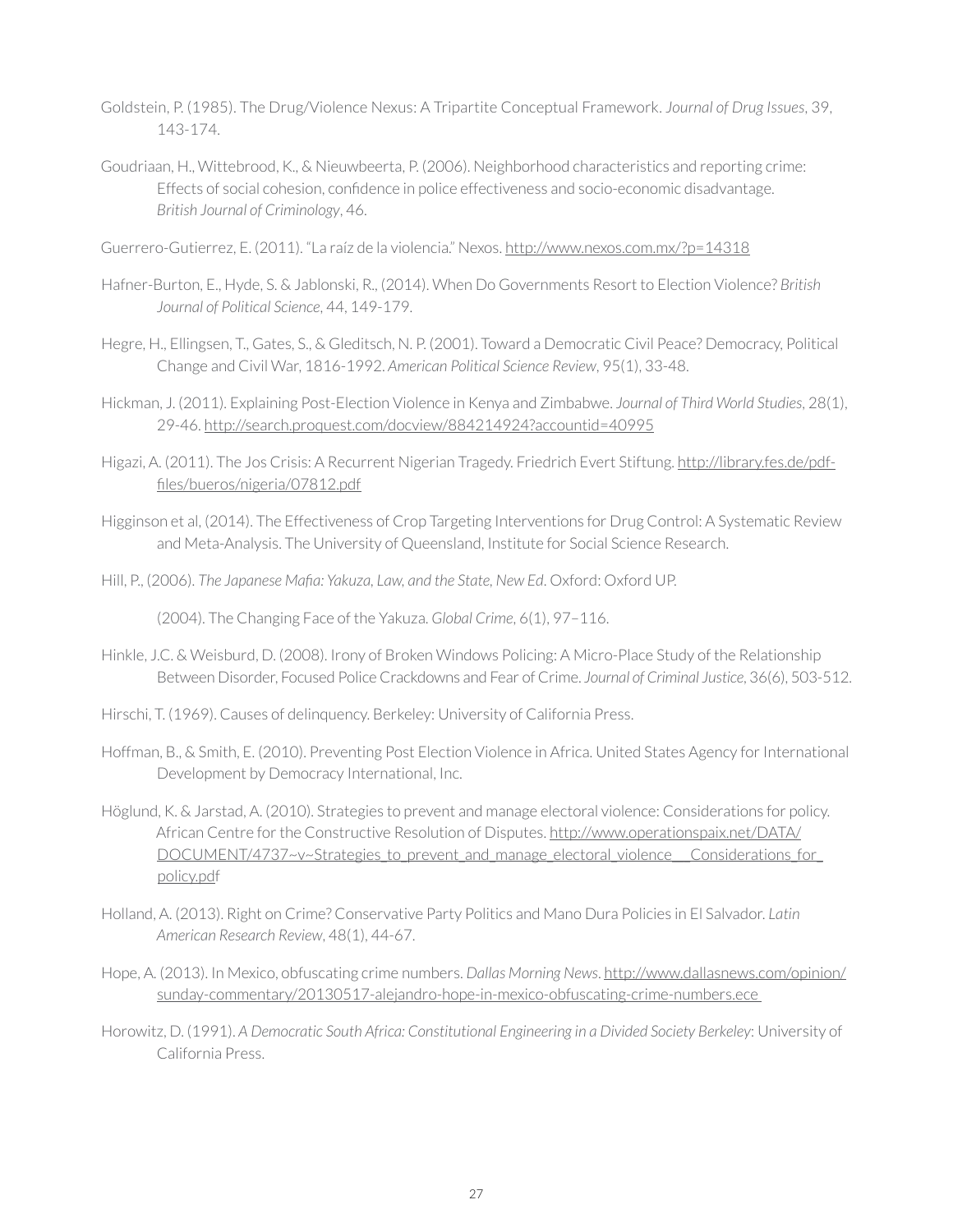Howell, J.C. (2010). Gang Prevention: An Overview of Research and Programs. *Juvenile Justice Bulletin*.

(1998). Promising Programs for Youth Gang Violence Prevention and Intervention. In Loeber, R., & Farrington, D.P., (Eds.) *Report of the Study Group on Serious, Violent, Chronic Juvenile Offenders*. Washington, DC: OJJDP

(1995). Guide for Implementing the Comprehensive Strategy for Serious, Violent, and Chronic Juvenile Offenders. Washington, DC: OJJDP.

- Hunter, R., & Jeffrey, C.R. (1992). Preventing convenience store robbery through environmental design. In Clarke, R. (ed.), *Situational crime prevention: Successful case studies*, 194-204. Albany, New York: Harrow and Heston.
- Hurst, G. (2013). Belize Registers Record Murders in 2012. *IHS Global Insight Daily Analysis*.
- Hyunseok, J., Hoover, L.T., & Lawton, B.A. (2008). Effect of Broken Windows Enforcement on Clearance Rates. J*ournal of Criminal Justice*, 36:6, 529-538.
- ICG. (2012, June). Bangaldesh: Back to the Future. *International Crisis Group*.

(2012, December). Curbing Violence in Nigeria (I): The Jos Crisis. *International Crisis Group*.

(2006, September). Pakistan: The Worsening Conflict in Balochistan. *International Crisis Group*.

(2014, January). Policing Urban Violence in Pakistan. *International Crisis Group*.

- IFES Q&A with Former Chief Election Commissioner of India Dr. SY Quaraishi. (2014). International Foundation for Electoral Systems. [http://ifes.org/Content/Publications/Interviews/2014/IFES-QA-with-Former-](http://ifes.org/Content/Publications/Interviews/2014/IFES-QA-with-Former-Chief-	Election-Commissioner-of-India-Dr-SY-Quraishi.aspx)[Chief-Election-Commissioner-of-India-Dr-SY-Quraishi.aspx](http://ifes.org/Content/Publications/Interviews/2014/IFES-QA-with-Former-Chief-	Election-Commissioner-of-India-Dr-SY-Quraishi.aspx)
- Indermaur, D. (1999). Situational prevention of violent crime: Theory and practice in Australia. *Studies on Crime and Crime Prevention*, 8:1, 71-87.
- International Centre for Science in Drug Policy. (2010). *Effect of drug law enforcement on drug-related violence: Evidence from a scientific review*. Vancouver, Canada.

Issacharoff, L. (2010). Keeping the Peace in a Tense Election, Ghana, 2008. *Innovations for Successful Societies*.

Jackson, R. (2013, April). Creating Avenues to Resolve Election Disputes: Conflict Management Committees in Zambia, 2001-2011. *Innovations for Successful Societies*.

(2013, July). Mediating Election Conflict in a Bruised Society: Code of Conduct Monitoring Committees in Post-War Sierra Leone, 2006-2012. *Innovations for Successful Societies*.

(2013, July) Using Conflict Management Panels to Resolve Tension in the Second Post-Apartheid Election: South Africa, 1999 – 2000. *Innovations for Successful Societies*.

Jacques, S. & Wright, R. (2008). The relevance of peace to studies of drug market violence. *Criminology*, 46(1), 221–254.

Jaffrelot, C. & Maheshwari, M. (1998). Hindu Nationalism and Violence, Revolution to Terrorism. <http://www.sciencespo.fr/ceri>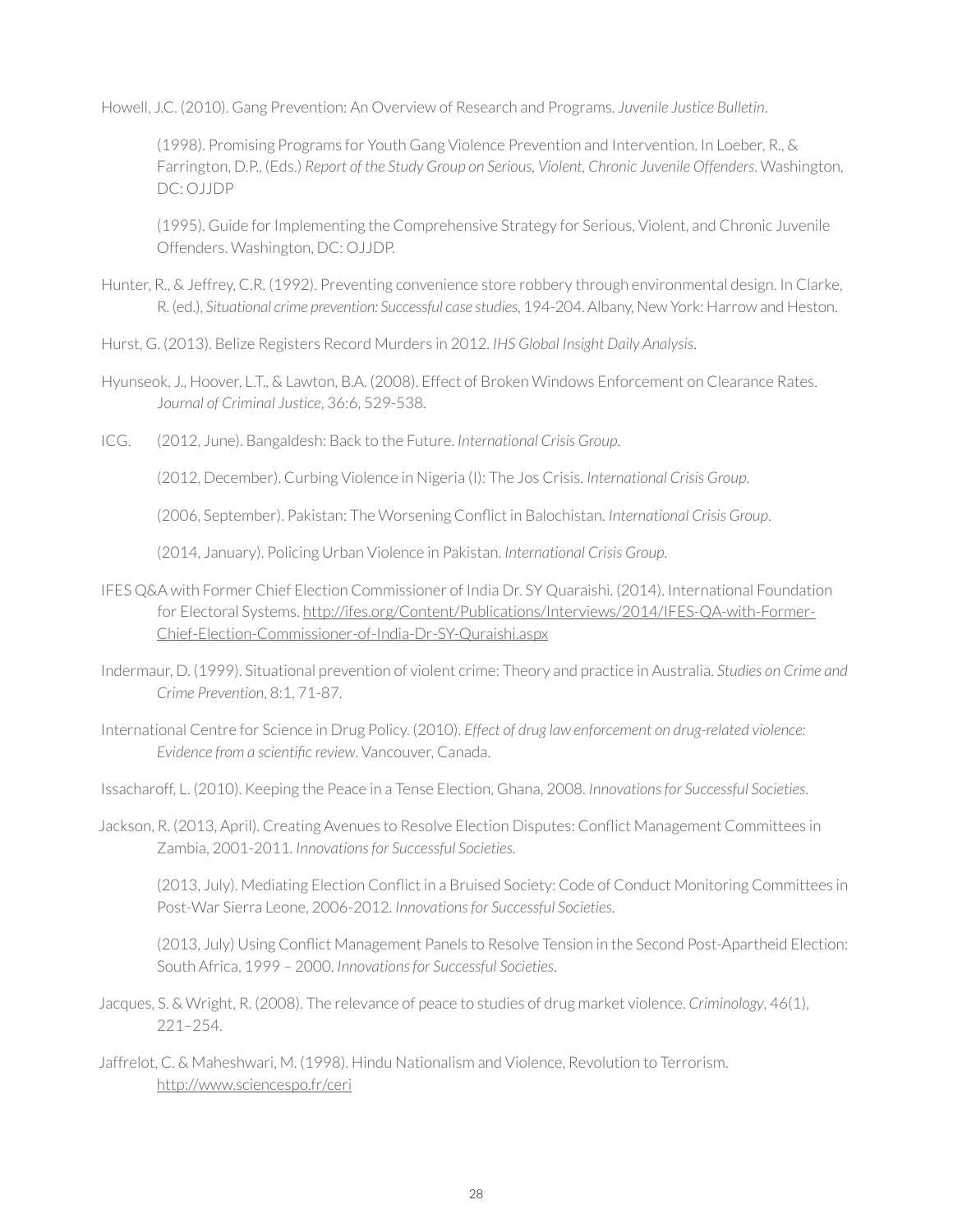- Jang, H., Hoover L.T., & Lawton, B.A. (2008). Effect of Broken Windows Enforcement on Clearance Rates. *Journal of Criminal Justice*, 36(6), 529-538.
- Jarstad, A.K. (2009). The Prevalence of Power Sharing: Exploring the Patterns of Post-Election Peace. *Africa Spectrum* 3, 41-62[. http://www.jstor.org/stable/pdfplus/10.2307/40607823.pdf]( http://www.jstor.org/stable/pdfplus/10.2307/40607823.pdf)
- Johnson, H.N., Soeters, J.L., et al (2008). Jamaican Dons, Italian Godfathers and the Chances of a Reversible Destiny. *Political Studies*, 56(1), 166-191.
- Jones, N. (2013). The unintended consequences of kingpin strategies kidnap rates and the Arellano-Felix Organization. *Trends in Organized Crime*, 16 (2), 156-176.

Jordan, J. (2009). When Heads Roll: Assessing the Effectiveness of Leadership Decapitation. *Security Studies*, 18(4), 719-755.

- Jütersonke, O. Muggah, R., & Rodgers, D. (2009). Gangs, Urban Violence, and Security Interventions in Central America. *Security Dialogue*, 40(4-5), 373-397.
- Kahn, T., (2004). Policıa comunitaria: evaluando la experiencia de Sao Paulo, in: H. Frühling and A. Candina, Eds. *En participacion ciudadana y reformas a la policıa en America del Sur*, Santiago: Centro de Estudios para el Desarrollo, 188-225.
- Kane, R. J. (2005). Compromised police legitimacy as a predictor of violent crime in structurally disadvantaged neighborhoods. *Criminology*, 43(2), 469–498.
- Kelling, G. & Wilson, J., (1982). Broken Windows: The police and neighborhood safety. *The Atlantic*. <http://www.theatlantic.com/magazine/archive/1982/03/broken-windows/304465/>

Kennedy, D. M. (2009). *Deterrence and crime prevention: Reconsidering the prospect of sanction*. New York: Routledge.

- Kennedy, D. M., Piehl, A.M. & Braga, A.A. (1996). Youth Violence in Boston: Gun Markets, Serious Youth Offenders, and a Use Reduction Strategy. *Law and Contemporary Problems*, 59:1.
- Kleiman, M. (2011). Surgical Strikes in the Drug Wars: Smarter Policies for Both sides of the Border. *Foreign Affairs*, 90(5), 89-101.
- Kilcullen, D. (2013). *Out of the Mountains*. Oxford: Oxford UP.
- Klopp, J. (2001). Ethnic Clashes and Winning Elections: The Case of Kenya's Electoral Despotism. *Canadian Journal of African Studies*, 35(3), 473-517
- Kohler-Hausmann, J. (2010). The Attila the Hun Law: New York's Rockefeller Drug Laws and the Making of a Punitive State. *Journal of Social History,* 44(1), 71-95.
- Koper, C. S., & Mayo-Wilson, E. (2006). Police crackdowns on illegal gun carrying: a systematic review of their impact on gun crime. *Journal of Experimental Criminology*, 2, 227-261.
- Kupatadze, A. (2014). *Organized Crime, political transitions and state formation in post-soviet Eurasia*. New York: Palgrave Macmillan.
- Kuris, G. & Mawson, A. (2011). Managing a New Model for Elections: Lesotho, 1998-2011. *Innovations for Successful Societies*.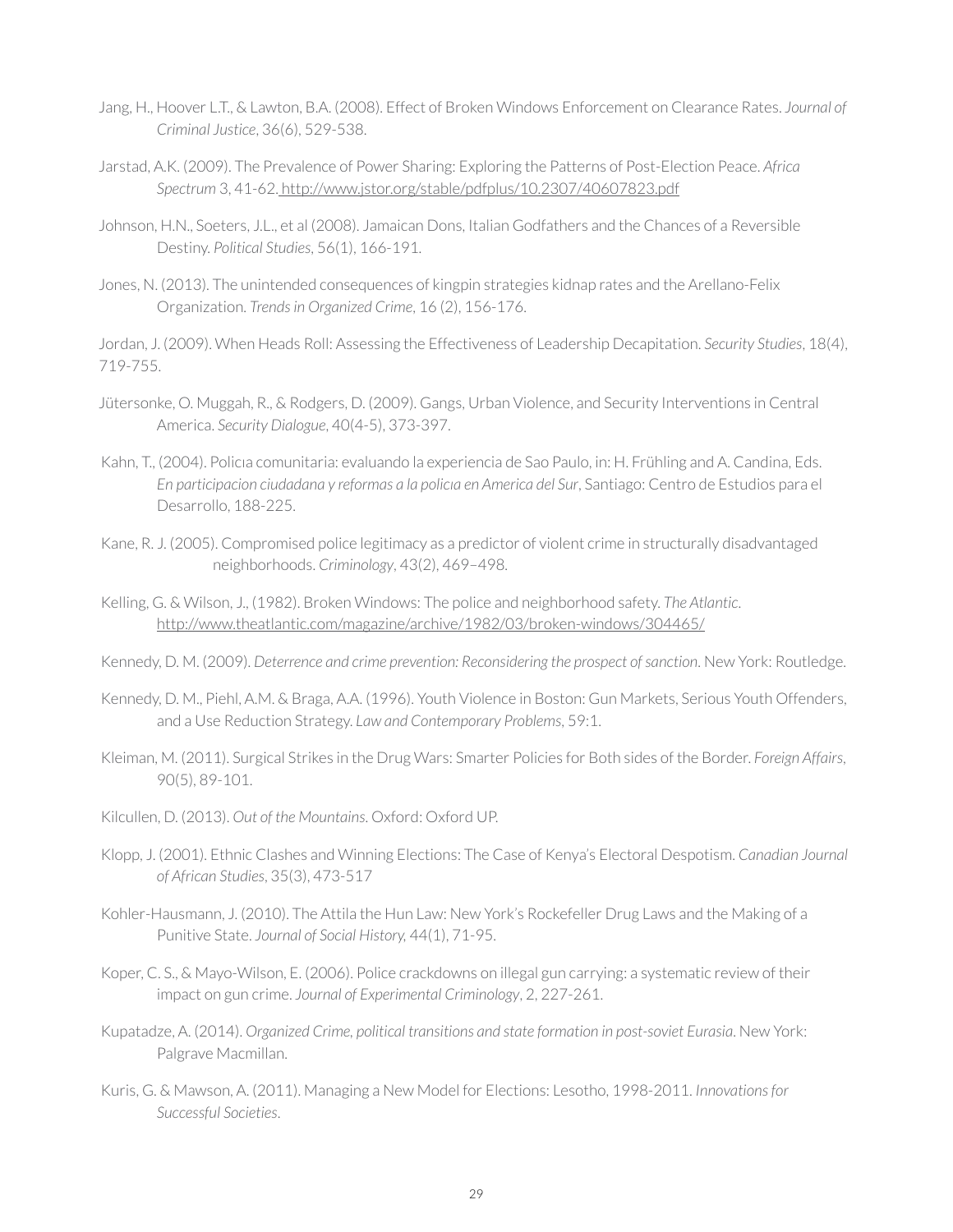Latin American Public Opinion Project. (2011). Americas Barometer 2010. Vanderbilt University.

- Laub, J. H. & Sampson, R.J. (1993). Turning Points in the Life Course: Why Change Matters to the Study of Crime. *Criminology*, 31, 301-325.
- Laub, J.K. (1981). Ecological considerations in victim reporting to the police. *Journal of Criminal Justice*, 9(6), 419-430.
- Laycock, G. (1991). Operation identification, or the power of publicity? *Security Journal,* 2, 67-72.
- Lemarchand, R. (2008). *The Dynamics of Violence in Central Africa*. Philadelphia: University of Pennsylvania Press.
- Lessing, B. (2012). *The Logic of Violence in Criminal War*. Dissertation in Political Science. University of California: Berkeley.
- Levi, M., & Maguire, M. (2004). Reducing and preventing organized crime: An evidence-based critique. *Crime, Law and Social Change*, 41(5), 397-469. <http://search.proquest.com/docview/216177280?accountid=40995>
- Levitt S.D. & Venkatesh S.A. (2000). An economic analysis of a drug-selling gang's finances. *Quarterly Journal of Economics*, 35.
- Litmanovitz, Y., & Montgomery, P. (2011). Training programs to improve attitudes, skills, and behaviors of police officers regarding democratic norms. Centre for Evidence Based Interventions, University of Oxford. The Campbell Collaboration.
- MacKenzie, Eck, J., Reuter, P., & Bushway, S. (2009). Preventing Crime: What Works, What Doesn't, What's Promising: A Report to the United States Congress, University of Maryland, Department of Criminal Justice and Criminology.
- Maher, L. & Dixon, D. (1999). Policing and public health: law enforcement and harm minimization in a street-level drug market. *British Journal of Criminology* 39, 488.
- Majeed, R. (2010). Implementing Standards without the Force of Law: India's Electoral Conduct Code, 1990-2001. *Innovations for Successful Societies*.
- Manning, P. K., (2010). *Democratic policing in a changing world*. Boulder: Paradigm.
- Mansfield, E., & Snyder, J. (2007). *Electing to Fight: Why Emerging Democracies Go to War*. Cambridge: MIT Press.
- Mapping Citizen Security. *iGarape*, Inter-American Development Bank. 2014. [http://igarape.data4.mx/]( http://igarape.data4.mx/)
- Mawson, A. (2010, October). Compromise and Trust-Building After Civil War: Elections Administration in Mozambique, 1994. *Innovations for Successful Societies*.

(2010, February). Organizing the First Post-Apartheid Election, South Africa, 1994. *Innovations for Successful Societies.*

- Mejia, D., & Restrepo, P. (2013). *The Economics of the War on Illegal Drug Production and Trafficking*. Working Paper.
- Mejia, D., & Restrepo, P. (2011). *The War on Illegal Drug Production and Trafficking: An Economic Evaluation of Plan Colombia*. Working Paper.
- Meyer & Seelke. (2012). Central America Regional Security Initiative: Background and Policy Issues for Congress. Washington DC: Congressional Research Service. <http://www.fas.org/sgp/crs/row/R41731.pdf>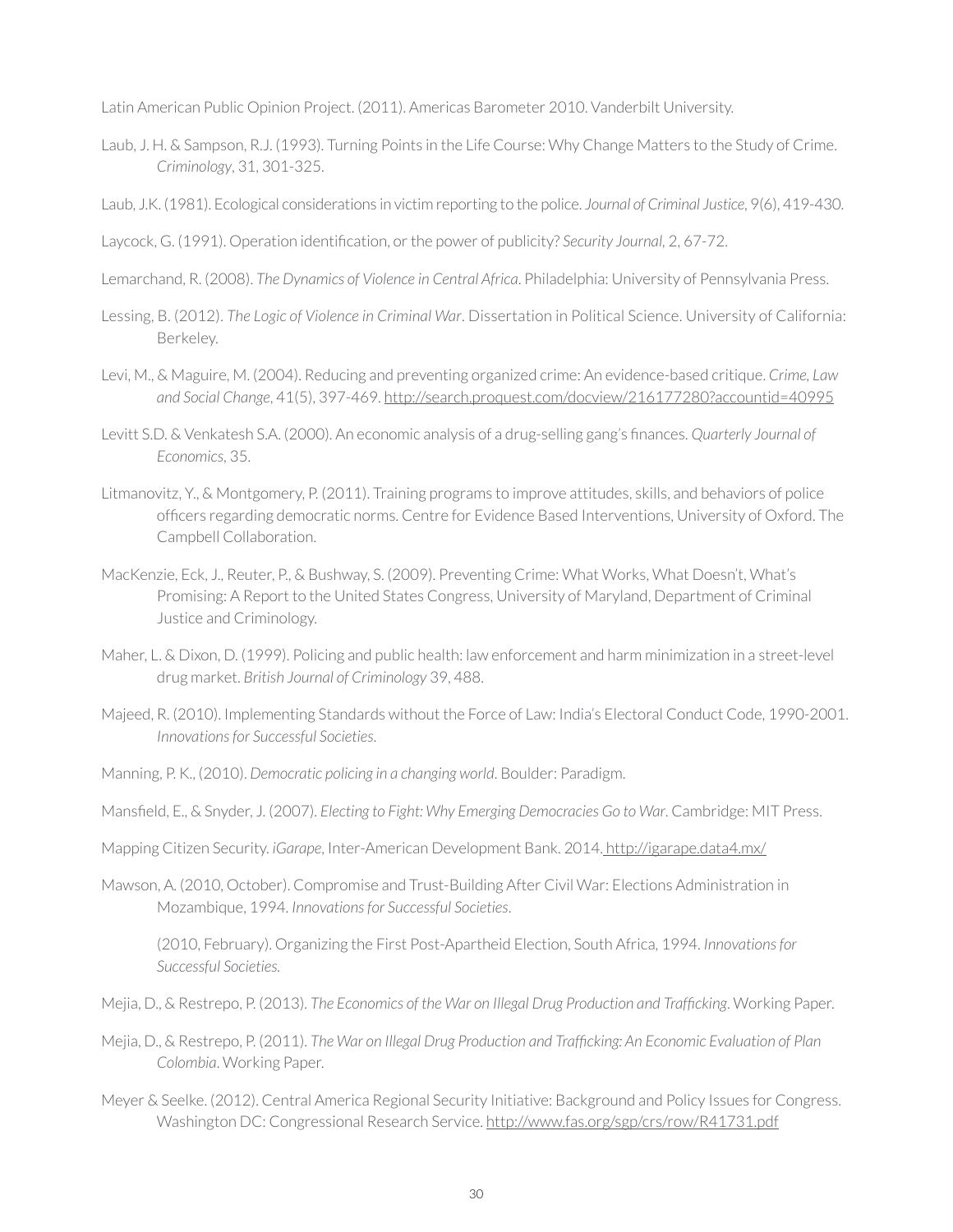- Milhaupt, C.J., West, M.D. (2002). The Dark Side of Private ordering: an institutional and empirical analysis of organized crime. *University of Chicago Law Review*, 67(1), 41-98.
- Miron, J.A. (2001). Violence, guns, and drugs: a cross-country analysis. *Journal of Law and Economics*, 44, 615.
- Mitchell, P. (2014). The Single Transferable Vote and Ethnic Conflict: The Evidence from Northern Ireland. *Electoral Studies*, 33(1), 246-257.
- Moniruzzaman, M. (2009). Party Politics and Political Violence in Bangladesh: Issues, Manifestation and Consequences. *South Asian Survey*, 16(1), 81-99.
- Naidu, R. (1990). Old Cities, New Predicaments: A Study of Hyderabad. New Delhi: Sage.
- Naidu, R., & Dube, O. (2010). Bases, Bullets and Ballots : The Effect of U.S. Military Aid on Political Conflict in Colombia. Center for Global Development. [http://papers.ssrn.com/sol3/papers.cfm?abstract\\_](http://papers.ssrn.com/sol3/papers.cfm?abstract_id=1542699##) [id=1542699##](http://papers.ssrn.com/sol3/papers.cfm?abstract_id=1542699##)
- Naylor, R.T. (2009). Violence and illegal economic activity: a deconstruction. *Crime, Law, and Social Change*, 52, 231-242.
- Newham, G. & Faull, A. (2011). Protector Predator? Tackling Police Corruption in South Africa. Institute for Security Studies. [http://www.issafrica.org/publications/monographs/protector-or-predator-tackling](http://www.issafrica.org/publications/monographs/protector-or-predator-tackling-police-corruption-in)[police-corruption-in-south-africa](http://www.issafrica.org/publications/monographs/protector-or-predator-tackling-police-corruption-in)
- Office of National Drug Control Policy [ONDCP]. (2012). The National Drug Control Budget: FY 2013 Funding Highlights. [http://www.whitehouse.go/ondcp/the-national-drug-control-budget-fy-2013](http://www.whitehouse.go/ondcp/the-national-drug-control-budget-fy-2013-fundinghighlights ) [fundinghighlights](http://www.whitehouse.go/ondcp/the-national-drug-control-budget-fy-2013-fundinghighlights )
- O'Kane, J.M. (2002). *The Crooked Ladder: Gangsters, Ethnicity, and the American Dream*. New Brunswick, New Jersey: Transaction Publishers.
- Orlando, L. (2003). *Fighting the Mafia and Renewing Sicilian Culture*. New York: Encounter Books.
- Osorio, J. (2013). Hobbes on Drugs: Understanding Drug Violence in Mexico. [http://media.wix.com/](http://media.wix.com/ugd/76b255_675f00d2a50ceebfd89750ae3b6969ae.pdf) [ugd/76b255\\_675f00d2a50ceebfd89750ae3b6969ae.pdf](http://media.wix.com/ugd/76b255_675f00d2a50ceebfd89750ae3b6969ae.pdf)
- Ouimet, M. (2012). A world of homicides: The effect of economic development, excess poverty and income inequality on the homicide rate for 167 countries in 2008. *Homicide Studies*,16(3), 238-258.
- Paden, J. (2013). Midterm Challenges in Nigeria: Elections, Parties, and Regional Conflict. *United States Institute of Peace Special Report*. [www.usip.org](http://www.usip.org)
- Paluck, E.L. & Green, D.P. (2009). Deference, Dissent, and Dispute Resolution: An Experimental Intervention Using Mass Media to Change Norms and Behavior in Rwanda. *American Political Science Review*. 103(4), 622–644.
- Paoili, L. (2007). Mafia and organized crime: the unacknowledged successes of law enforcement West European Politics. *Frank Cass and Company Ltd*, 30, 854-880.
- Paris, R. (2004). *At War's End: Building Peace after Civil Conflict*. Cambridge: Cambridge University Press.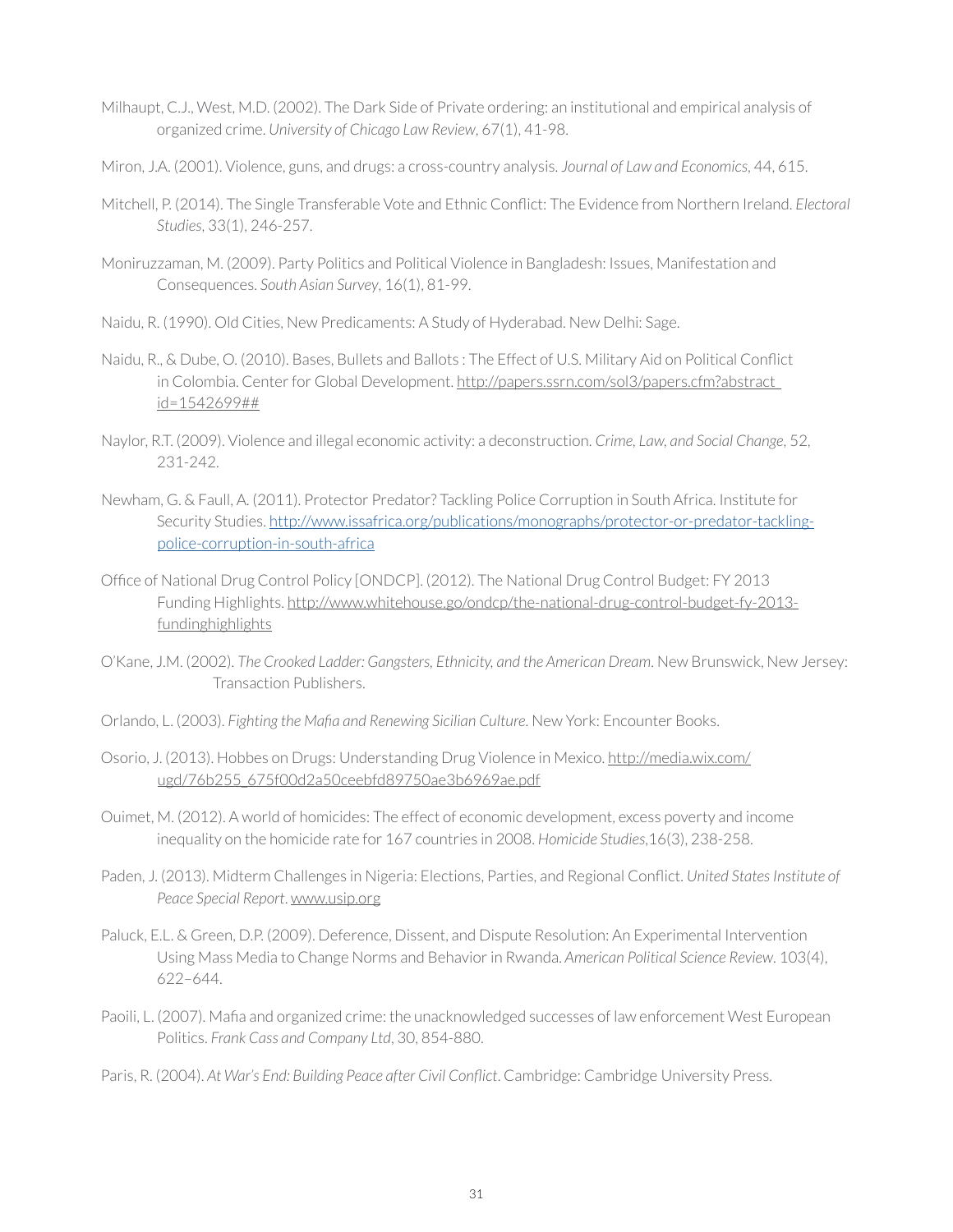- Papachristos, A. V., Meares, T. L, & Fagan, J. (2007). Attention felons: Evaluation Project Safe Neighborhoods in Chicago. *Journal of Empirical Legal Studies*, 4, 223-272.
- Pease, K. (1991). The Kirkholt project: Preventing burglary on a British public housing estate. *Security Journal*, 2, 73-77.
- Pereira, A. & Ungar, M. (2004). The Persistence of the "Mano Aura": Authoritarian Legacies and Policing in Brazil and the Southern Cone. In *Authoritarian Legacies Democracy Latin America Southern Europe*, Eds. Cesarini, P. & Hite, K. Notre Dame: University of Notre Dame Press.
- Pierce, G., Spaar, S., & Briggs, L. (1988). *The character of police work: strategic and tactical implications*. Boston, MA: Center for Applied Social Research, Northeastern University.
- Pollard, C. (1998). Zero Tolerance: Short-term Fix, Long-term Liability? In *Zero Tolerance: Policing a Free Society*. IEA Health and Welfare Unit (London), Revised Second Edition.
- Prado, M.M., Trebilcock, M., & Hartford, P. (2012). Police Reform in Violent Democracies in Latin America. *Hague Journal on the Rule of Law*, 4(2), 252-285.
- Raab, S. (2006). *Five Families: The Rise, Decline, and Resurgence of America's Most Powerful Mafia Empires*. New York: Thomas Dunne Books.
- Rahman, H. Z. (1990) Landscape of Violence: Local Elections and Political Culture in Bangladesh. *Economic and Political Weekly*, 25(47), 2622-2624
- Ramsey, G. (2012). Tracking El Salvador's Mara Salvatrucha in Washington, DC. *Insight Crime*.
- Rasmussen, D.W., Benson, B.L., & Sollars, D.L. (1993). Spatial competition in illicit drug markets: the consequences of increased drug war enforcement. *Review of Regional Studies* 123(219).
- Ratcliffe, J. H., Taniguchi, T., Groff, E.R. & Wood, J.D. (2011). The Philadelphia Foot Patrol Experiment: A Randomized Controlled Trial of Police Patrol Effectiveness in Violent Crime Hotspots. *Criminology*, 49, 795–831.
- Reilly, B. (2008). *Post-War elections: uncertain turning points of transition*. Cambridge Books Online [http://dx.doi.](http://dx.doi.org/10.1017/CBO9780511755859) [org/10.1017/CBO9780511755859](http://dx.doi.org/10.1017/CBO9780511755859)
- Resignato, A.J. (2000). Violent crime: a function of drug use or drug enforcement? *Applied Economics*, 32, 681.
- Reuter, P. (2009). Systemic violence in drug markets. In Special Issue: Illicit Markets and Violence, Edited by Andreas, P. & Wallman, *J. Crime, Law and Social Change*, 52(3), 275-284.

(1995). The Decline of the American Mafia. *The Public Interest*, 120, 89-99.

- Riccioa, V., Ruedigerb, M.A, Rossc, S.D., & Skogan, W. (2013). Community policing in the Favelas of Rio de Janeiro. *Police Practice and Research: An International Journal*, 14(4).
- Riley, D. & O'Hare, P.A. (1998). Reducing the harms of drugs and HIV: policies & practices around the world. *XII International AIDS Conference*, 12, 667.
- Rios, V. (2014). The Role of Government Coordination in Crime Deterrence and Citizen Security Mexico. Forthcoming in *Journal of Conflict Resolution*.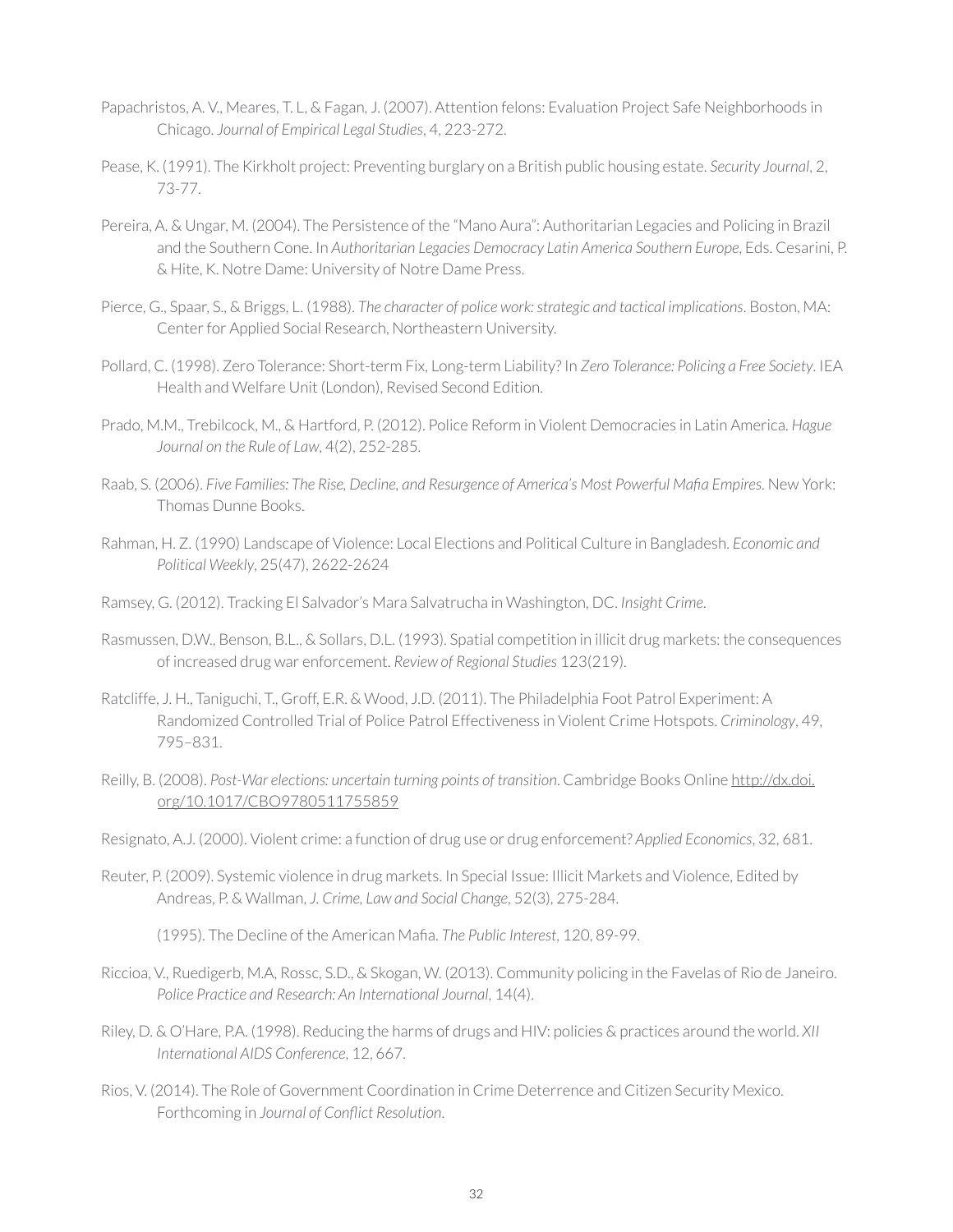- Rivera, L.G. (2010). Discipline and Punish? Youth Gangs' Response to 'Zero-tolerance' Policies in Honduras. *Bulletin of Latin American Research*, 29(4), 492–504.
- Roberts, B. & Chen, Y. (2013). Drugs, Violence, and the State. *Annual Review of Sociology*, 39, 105-125.
- Robles, G., Calderon, G., & Beatriz Magaloni. (2012). *The Economic Consequences of Drug Trafficking Violence in Mexico*. Working Paper, Program on Poverty and Governance, Stanford University.
- Rosenbaum, D. P. (2006). The limits of hot spots policing. In Weisburd, D., & Braga, A.A., (Eds.), Police innovation: Contrasting perspectives. New York: Cambridge University Press, 245- 263.
- Rosenbaum, D. (1987). The Theory and Research behind Neighborhood Watch: Is it a Sound Fear and Crime Reduction Strategy? *Crime & Delinquency*, 33(1), 103-134.
- Rosenfeld, R. (1995). Gun Buybacks: Crime Control or Community Mobilization. In Plotkin, M., (Eds.), *Under Fire: Gun Buy-backs, Exchanges, and Amnesty Programs.* Washington, DC: Police Executive Research Forum.
- Ruback, B.R. & Ménard, K.S. (2001). Rural-urban differences in sexual victimization and reporting: Analyses using UCR and crisis center data. *Criminal Justice and Behavior*, 28(2), 131-155.
- Sabet, D. (2010). Police Reform in Mexico: Advances and Persistent Obstacles. Woodrow Wilson International Center for Scholars. [http://www9.georgetown.edu/faculty/dms76/policefiles/Sabet\\_police\\_reform.pdf](http://www9.georgetown.edu/faculty/dms76/policefiles/Sabet_police_reform.pdf)
- Sampson, R.J., & Raudenbush, S.W., (2000). Systematic Social Observation of Public Places: A New Look at Disorder in Urban Neighbourhoods. *American Journal of Sociology*, 105, 637-638.
- Scharff, M. (2011). A Path to Peace: Liberia's First Post-War Elections, 2004-2005. *Innovations for Successful Societies*.

(2010). Breaking the Cycle of Violence: Elections in Northern Ireland, 2005. *Innovations for Successful Societies*.

(2011). Policing Election Day: Vulnerability Mapping in India, 2006-2009. *Innovations for Successful Societies*.

(2010). Restoring Voters' Trust and Confidence: Albania's Central Election Commission, 2001-2006. *Innovations for Successful Societies*.

- Schnebly, S.M. (2008). Influence of Community-Oriented Policing on Crime-Reporting Behavior. *Justice Quarterly*, 25(4), 223-251.
- Schneider, S. (2013). Violence, organized crime, and illicit drug markets: a Canadian Case study. *Sociologia: Problemas e practicas*, 71, 125 - 143.
- Seelke, C.R. (2014). Gangs in Central America. Congressional Research Service. <http://www.fas.org/sgp/crs/row/RL34112.pdf>
- Shaw, M., & Reitano, T. (2013). The Evolution of Organized Crime in Africa: Towards a New Response. Institute of Security Studies. [http://www.issafrica.org/publications/papers/the-evolution-of-organised-crime-in](http://www.issafrica.org/publications/papers/the-evolution-of-organised-crime-in-africa-towards-a-new-response )[africa-towards-a-new-response](http://www.issafrica.org/publications/papers/the-evolution-of-organised-crime-in-africa-towards-a-new-response )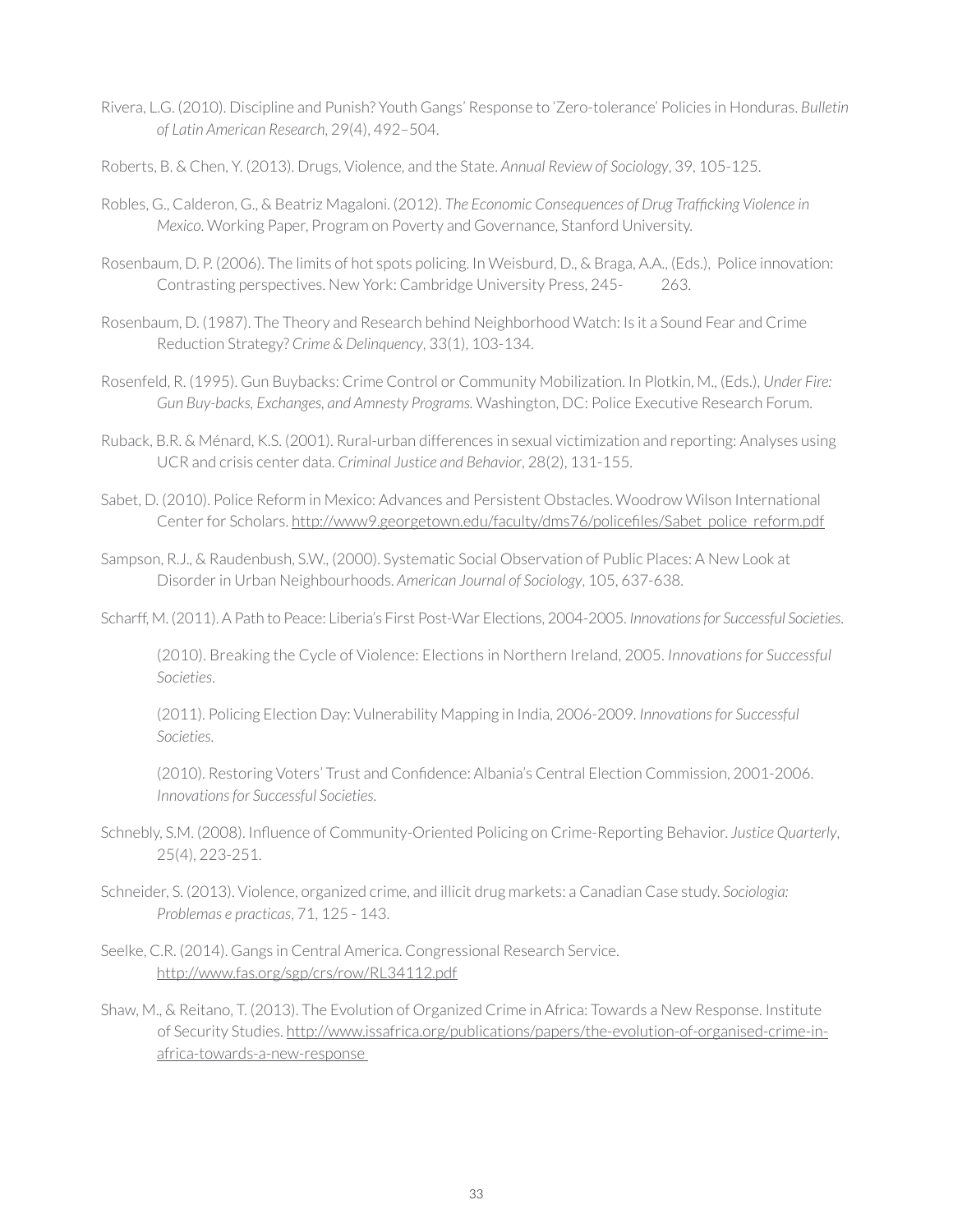(2014). People's Perspectives of Organized Crime in West Africa and the Sahel. Institute for Security Studies[. http://www.issafrica.org/publications/papers/peoples-perspectives-of-organised-crime-in-west](. http://www.issafrica.org/publications/papers/peoples-perspectives-of-organised-crime-in-west-africa-and-the-sahel)[africa-and-the-sahel](. http://www.issafrica.org/publications/papers/peoples-perspectives-of-organised-crime-in-west-africa-and-the-sahel)

Shelley, L., Scott, E, & Latta, A.(2007). *Organized Crime and Corruption in Georgia*. New York: Routledge.

- Shepard, E.M., & Blackley, P.R. (2005). Drug enforcement and crime: recent evidence from New York State. *Social Science Quarterly*, 86, 323.
- Sherman, L. W., & Eck, J. E. (2002). Policing for crime prevention. In (Ed.) Sherman, Farrington, Welsh, & MacKenzie. *Evidence-based crime prevention*. New York: Routledge.
- Sherman, L. W., & Weisburd, D. (1995). General deterrent effects of police patrol in crime "hot spots": A randomized, controlled trial. *Justice Quarterly,* 12(4), 625–648.
- Sherman, L.W., Gartin, P.R., & Buerger, M.E. (1989). Hot Spots of Predatory Crime: Routine Activities and the Criminology of Place. *Criminology,* 27, 27-55.
- Sherman, L. (1997). Communities and Crime Prevention. In Sherman, L., Gottfredson, D., MacKenzie, D., Eck, J., Reuter, P. & Bushway, S. *Preventing Crime: What Works, What Doesn't, What's Promising: A Report To the United States Congress*. University of Maryland, Department of Criminal Justice and Criminology.
- Shirk, D. (2011). *Drug Violence and State Responses in Mexico*. University of San Diego. Working Paper.
- Skogan, W.G. (2013). Use of force and police reform in Brazil: a national survey of police officers. *Police Practice and Research: An International Journal*, 14,4.

(2004) *Fairness and effectiveness in policing: the evidence committee to review research on police policy and practices*. Washington, DC: The National Academy Press.

(1994) The Impact of Community Policing on Neighborhood Residents: A Cross-Site Analysis. In Dennis Rosenbaum, (Ed.), *The Challenge of Community Policing: Testing the Promises*. Thousand Oaks: Sage.

(1990) *Disorder and Decline: Crime and the Spiral of Decay in American Neighborhoods.* New York: Free Press.

- Skogan, W., Tuch, S., & Weitzer, R. (2008). Police-Community Relations in a Majority-Black City. *Journal of Research in Crime and Delinquency,* 45, 4.
- Slade, G. (2013). *Reorganizing Crime: Mafia and Anti-Mafia in Post-Soviet Georgia*. Oxford: Oxford UP.
- Snyder, R., & Duran-Martinez, A. (2009). Does illegality breed violence? Drug trafficking and state-sponsored protection rackets. *Crime, Law and Social Change* 52(3), 253-273.

Snyder, J. (2000). *From Voting to Violence: Democratization and Nationalist Conflict*. New York: WW Norton.

Spergel, Irving A. (1986). The Violent Gang in Chicago: A Local Community Approach. *Social Service Review*, 60.

(1995). *The Youth Gang Problem: A Community Approach*. New York: Oxford University Press.

Spergel, I. & Grossman, S.F. (1995). *Little Village Gang Violence Reduction Program*. Paper Presented at the National Evaluation Conference, National Institute of Justice, Washington, DC.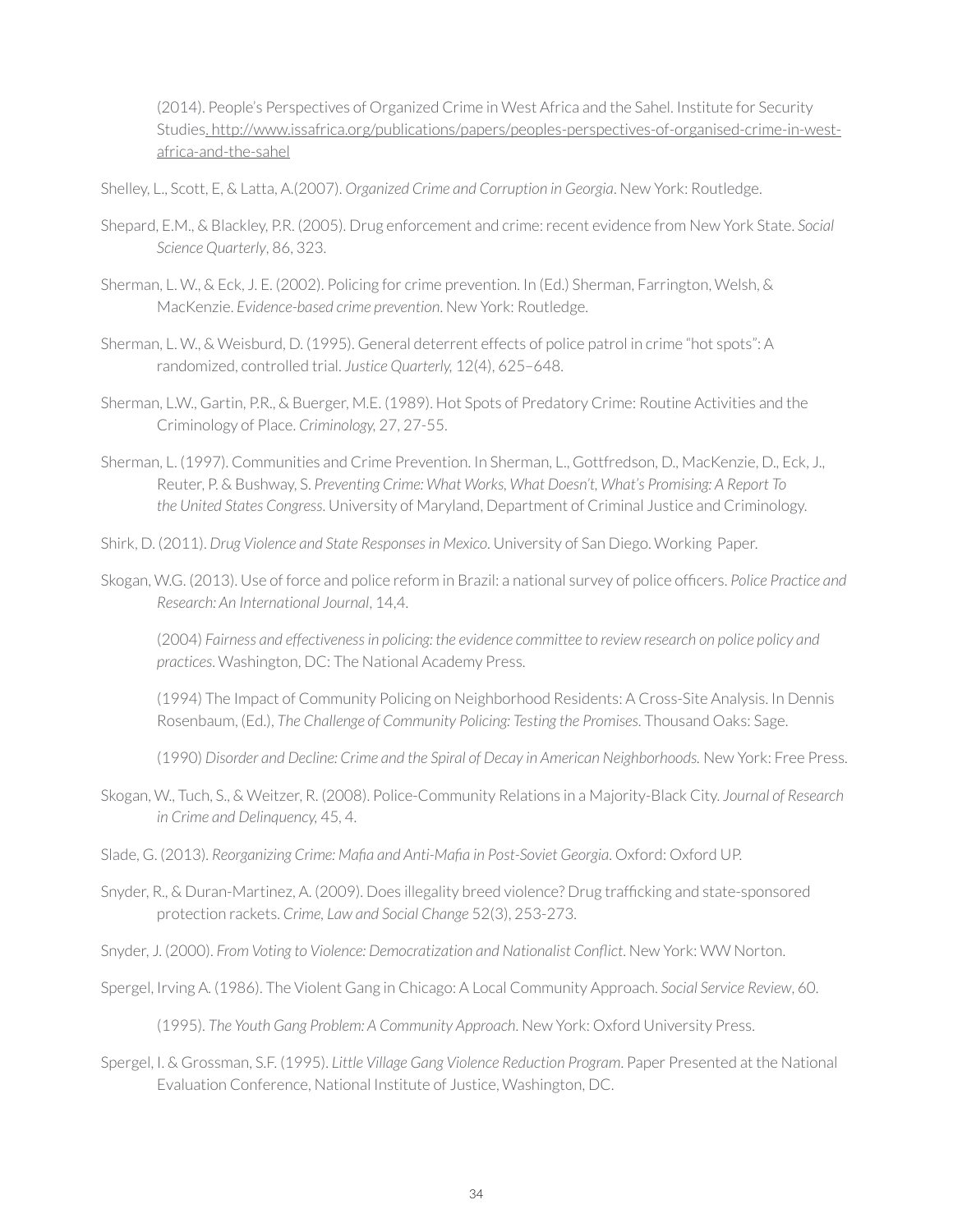- Stone, S. (1993). *Problem-Oriented Policing Approach to Drug Enforcement: Atlanta as a Case Study. Unpublished doctoral dissertation*. Emory University.
- Taylor, R. B., Gottfredson, S. D., & Brower, S. (1984). Understanding block crime and fear. *Journal of Research in Crime and Delinquency*, 21, 303-331.
- Taylor, B., Koper, C. S., & Woods, D. J. (2011). A randomized controlled trial of different policing strategies at hot spots of violent crime. *Journal of Experimental Criminology*, 7, 149–181.
- Telep, C. (2011). What is Known about the Effectiveness of Police Practices? George Mason University.
- Thornberry, T.P. Forthcoming Gangs and Serious, Chronic and Violent Offenders. Draft. In Rolf, L. & Farrington, D.P., (Eds.), *Report of the Study Group on Serious, Violent, Chronic Juvenile Offenders*. Washington, DC: OJJDP
- Thornberry, T. P., Krohn, M.D., Lizotte, A.J., & Chard-Wierschem, D. (1993). The Role of Juvenile Gangs in Facilitating Delinquent Behavior. *Journal of Research in Crime and Delinquency*, 30, 55-87.
- Tremblay, R. Masse, L., Pagani, L., & Vitaro, F. (1996). From childhood physical aggression to adolescent maladjustment: The Montreal prevention experiment. In Peters, R.D., &McMahon, R.J. (Eds.)*, Preventing childhood disorders, substance abuse and delinquency*, 3, 268-298. Thousand Oaks: Sage Publications.
- Tyler, T. (1990). *Why People Obey the Law*. London: Yale University Press.
- Tzifakis, N. (2007). The Bosnian Peace Process: The Power-Sharing Approach Revisited. *Perspectives*, 15(1), 85- 101,124.<http://search.proquest.com/docview/215138978?accountid=40995>
- UNDP. (2011). Understanding Electoral Violence in Asia, United Nations Development Programme[. http://www.]( http://www.undp.org/content/dam/undp/library/Democratic%20Governance/UNDP_elections_violence_AP.pdf) [undp.org/content/dam/undp/library/Democratic%20Governance/UNDP\\_elections\\_violence\\_AP.pdf]( http://www.undp.org/content/dam/undp/library/Democratic%20Governance/UNDP_elections_violence_AP.pdf)
- Ungar, M. (2009). Police Reform in Argentina: Public Security versus Human Rights, in *Policing Insecurity*, (ed.) Uildriks, N. Lanham: Lexington Books, 180.
- Vandeginste, S. (2011). Power-Sharing as a Fragile Safety Valve in Times of Electoral Turmoil: The Costs and Benefits of Burundi's 2010 Elections. *Journal of Modern African Studies* 49(2), 315-335.
- Varshney, A. (2002), *Ethnic Conflict and Civic Life: Hindus and Muslims in India.* New Haven: Yale University Press.
- Verma, A. (2009). Situational Prevention and Elections in India. *International Journal of Criminal Justice Sciences*, 4(2), 83-97.

(2007). Anatomy of Riots: A Situational Crime Prevention Approach. *Crime Prevention and Community Safety*, 9(3), 201-221.<http://search.proquest.com/docview/232160590?accountid=40995>

- Vilalta, C. (2014). How Did Things Get So Bad So Quickly? An Assessment of the Initial Conditions of the War Against Organized Crime in Mexico. *European Journal on Criminal Policy and Research*, 20(1), 137-161.
- Wacquant, L., (2006). The 'Scholarly Myths' of the New Law and Order Doxa. *Socialist Register*, 93-115.

(2003). Toward a Dictatorship over the Poor. *Punishment and Society*, 5(2), 197–205.

Ward, T.W. (2012). *Gangsters Without Borders: An Ethnography of A Salvadoran Street* Gang, Oxford: Oxford University Press.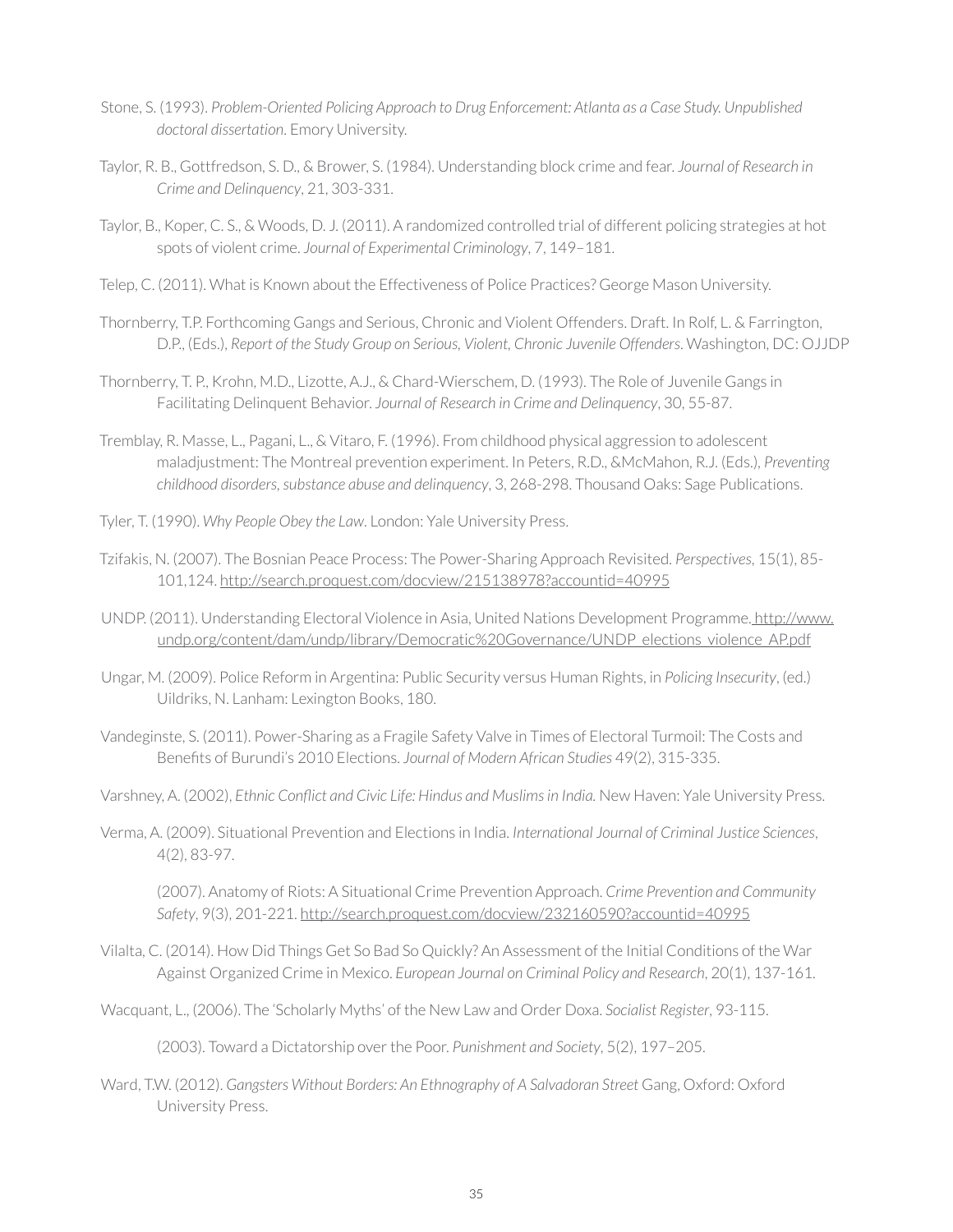- Weisburd, D. & Braga, A.A. (2006). Introduction: understanding police innovation. In D. Weisburd, D. & Braga, A.A. (Eds.), *Police innovation. Contrasting perspectives*. Cambridge: Cambridge University Press, 1-23.
- Weisburd, D. & Eck, J. (2004). What Can Police Do to Reduce Crime, Disorder, and Fear. *Annals of the American Academy of Political and Social Science*, 593, 42-65.
- Weisburd, D., & Green, L. (1994). Defining the street level drug market. In MackKenzie, D., and Uchida, C. (Eds.), *Drugs and crime: Evaluating public policy initiatives*. Thousand Oaks: Sage Publication, 61.
- Weisburd, D. & Telep, C. (2014). Hot Spots Policing: What We Know and What We Need to Know. *Journal of Contemporary Criminal Justice*, 30, 200-220.
- Werb, D., Rowell, G., Guyatt, G., Kerr, T., Montaner, J., & Wood, E. (2011). Effect of drug law enforcement on drug market violence: A systematic review. *International Journal of Drug Policy* 22, 87 - 94.
- Whitfield, T. (2013). Mediating Criminal Violence: Lessons from El Salvador. *Oslo Forum Papers*. [http://www.](http://www.hdcentre.org/uploads/tx_news/Mediating-Criminal-Violence_01.pdf) [hdcentre.org/uploads/tx\\_news/Mediating-Criminal-Violence\\_01.pdf](http://www.hdcentre.org/uploads/tx_news/Mediating-Criminal-Violence_01.pdf)
- Wilkinson, S. (2004). *Votes and Violence: Electoral Competition and Ethnic Riots in India*. New York: Cambridge University Press.
- Williams, P. (2009). Illicit markets, weak states and violence: Iraq and Mexico. *Crime, Law and Social Change*, 52, 323-336.
- Wolf, S. (2012). Policing Crime in El Salvador, *NACLA Report on the Americas*, 45(1). [http://search.proquest.com/](http://search.proquest.com/docview/1172800613?accountid=40995) [docview/1172800613?accountid=40995](http://search.proquest.com/docview/1172800613?accountid=40995)
- World Bank. (2004). *Afghanistan. State building, sustaining growth, and reducing poverty*. Washington, DC.
- Worrall, J.L. (2002). Does "Broken Windows" Law Enforcement Reduce Serious ROLCrime? California Institute for County Government.
- Wycoff, M.,& Skogan, W. (1993). *Community Policing in Madison: Quality from the Inside Out. An Evaluation of Implementation and Impact*. Research Report. Washington, D.C.: National Institute of Justice.
- Wycoff, M., Pate, A., Skogan, W., & Sherman, L. (1985). Citizen Contact Patrol in Houston: Executive Summary. Washington, DC: Police Foundation.
- Yusuf, H. (2012). Conflict Dynamics in Karachi, United States Institute of Peace. [http://www.usip.org/sites/default/](http://www.usip.org/sites/default/files/PW82Conflict%20Dynamics%20in%20Karachi.pdf
) [files/PW82Conflict%20Dynamics%20in%20Karachi.pdf](http://www.usip.org/sites/default/files/PW82Conflict%20Dynamics%20in%20Karachi.pdf
)
- Zhao, J. (1996). Why Police Organizations Change: A Study of Community Oriented Policing (Police Executive Res Forum).
- Zimring, F. E. (2004). Firearms, Violence, and the Potential Impact of Firearms Control. *The Journal of Law*, Medicine & Ethics, 32, 34–37.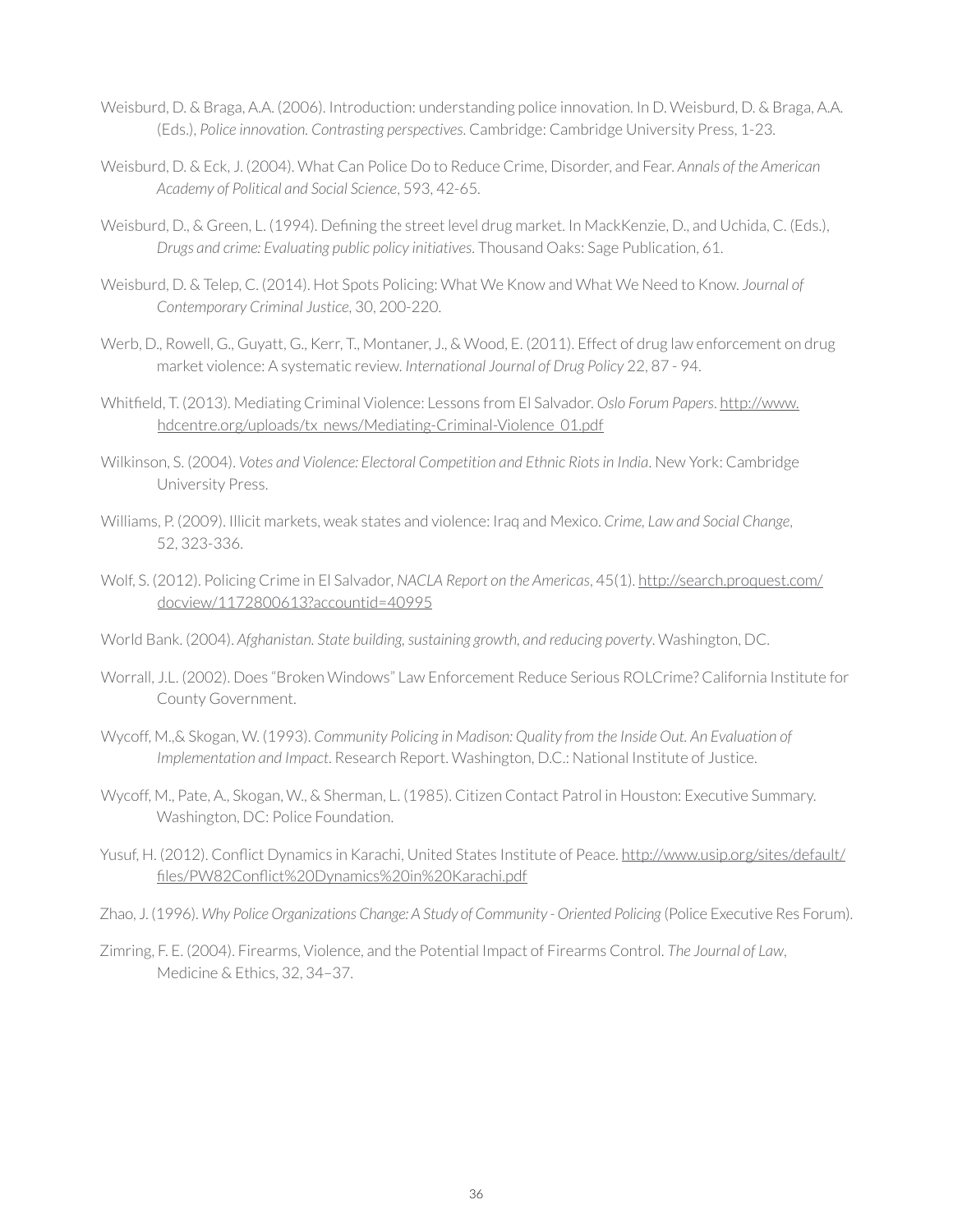## **Reducing Violence from Political Parties and Elections**

| <b>AUTHOR / DATE: TITLE</b>                                                                                                                                                            | <b>RESEARCH QUESTION</b>                                            | <b>METHODOLOGY AND DATA</b>                                                                                                                                                                                                                                                                                                                                                   | <b>MAIN FINDINGS</b>                                                                                                                                                                                                                                                                                                                                                                                                                      | <b>RELATED STUDIES</b> |
|----------------------------------------------------------------------------------------------------------------------------------------------------------------------------------------|---------------------------------------------------------------------|-------------------------------------------------------------------------------------------------------------------------------------------------------------------------------------------------------------------------------------------------------------------------------------------------------------------------------------------------------------------------------|-------------------------------------------------------------------------------------------------------------------------------------------------------------------------------------------------------------------------------------------------------------------------------------------------------------------------------------------------------------------------------------------------------------------------------------------|------------------------|
| Africa Watch, (1993 November).<br>Divide and Rule: State-Sponsored<br>Ethnic Violence in Kenya. Human<br>Rights Watch. http://www.hrw.org/<br>legacy/reports/1993/kenya1193.pdf        | How do minority and<br>identity-based politics affect<br>violence?  | Africa Watch conducted qualitative research<br>based largely on interviews with victims of<br>violence in affected districts and a range of<br>Kenyans in Nairobi, including lawyers, human<br>rights activists, journalists, doctors, clergy,<br>local government authorities, and Members<br>of Parliament from all political parties.                                      | Politicians may forment identity-based violence in<br>order to increase an identity-linked party's chances<br>of winning an election. For example, Daniel Arap Moi<br>formented intertribal violence to increase his KANU<br>party's chances of winning the 1992 election.                                                                                                                                                                |                        |
| Autesserre, S. (2010). The Trouble<br>with the Congo: Local Violence<br>and the Failure of International<br>Peacebuilding. Cambridge:<br>Cambridge University Press.                   | How do institutional<br>weaknesses affect violence?                 | Autesserre conducted an in-depth case study<br>on the Democratic Republic of Congo and<br>International peacebuilding in the country,<br>drawing from more than 330 interviews and<br>a year and a half of field research.                                                                                                                                                    | Prioritizing elections as a means to build democracy<br>and peace in the Democratic Republic of Congo<br>(instead of focusing on institution-building) actually<br>hurt democratic consolidation and jeopardized peace<br>and stability in the country.                                                                                                                                                                                   |                        |
| Bennet, R. (2010). Nurturing<br>Democracy in the Horn of Africa:<br>Somaliland's First Elections, 2002-<br>2005. Innovations for Successful<br>Societies.                              | How do effective electoral<br>commissions affect violence?          | Bennet conducted a qualitative case study<br>based on interviews in Somaliland in October<br>2010.                                                                                                                                                                                                                                                                            | Somaliland's electoral commission built consensus<br>and prevented violence amid tense, tight elections<br>from 2002-2005.                                                                                                                                                                                                                                                                                                                |                        |
| Boone, C. (2009). Electoral Populism<br>Where Property Rights are Weak:<br>Land Politics in Contemporary Sub-<br>Saharan Africa. Comparative Politics,<br>41(2), 183-201.              | How does gerrymandering<br>affect violence?                         | Boone conducted a qualitative study of<br>property rights, electoral competition, and<br>violence in the Cote d'Ivoire.                                                                                                                                                                                                                                                       | Incumbents manipulated property and citizenship<br>rights to maintain winning coalitions and excluded<br>ethnic groups that support the opposition,<br>accelerating electoral violence in the Cote d'Ivoire.                                                                                                                                                                                                                              |                        |
| Brancati, D., & Snyder, J. (2013). Time<br>to Kill: The Impact of Election Timing<br>on Post-Conflict Stability. Journal of<br>Conflict Resolution, 57, 822-853.                       | What are some of the<br>structural causes of electoral<br>violence? | Brancati and Snyder conducted a quantitative<br>analysis of all civil wars ending between<br>1945-2008. To address issues of causal<br>inference, they employed matching methods<br>in the analysis. They measured post conflict<br>stability by coding civil war recurrence. They<br>measured post-conflict election timing and<br>sequencing on a 12-point coding criteria. | Elections in a post-conflict environment can reignite<br>violence because weak institutions are unable to<br>counteract the rise of formerly warring factions that<br>have turned into powerful political groups, and are<br>unable to support smaller political actors in balancing<br>out the previously warring factions.                                                                                                              |                        |
| Bruce, D. (2009). Dictating the local<br>balance of power: Election-related<br>violence in South Africa. SA Crime<br>Quarterly, 28, http://www.issafrica.<br>org/uploads/CQ28BRUCE.PDF | What are the proximate<br>causes of electoral violence?             | Bruce conducted a qualitative case study of<br>election violence in South Africa from 1994<br>to 2009, focusing on the 2009 elections.                                                                                                                                                                                                                                        | Election violence spiked in 1994 when groups<br>competed over the post-Apartheid political order,<br>leading to 3,794 election-related deaths. Violence<br>subsidied in subsequent elections, as political power<br>centered on the ANC, with violence breaking out<br>in areas where power was being contested (e.g.<br>KwaZulu-Natal). However, election violence spiked<br>in 2009 with the emergence of the opposition party<br>COPE. | Rahman (1990).         |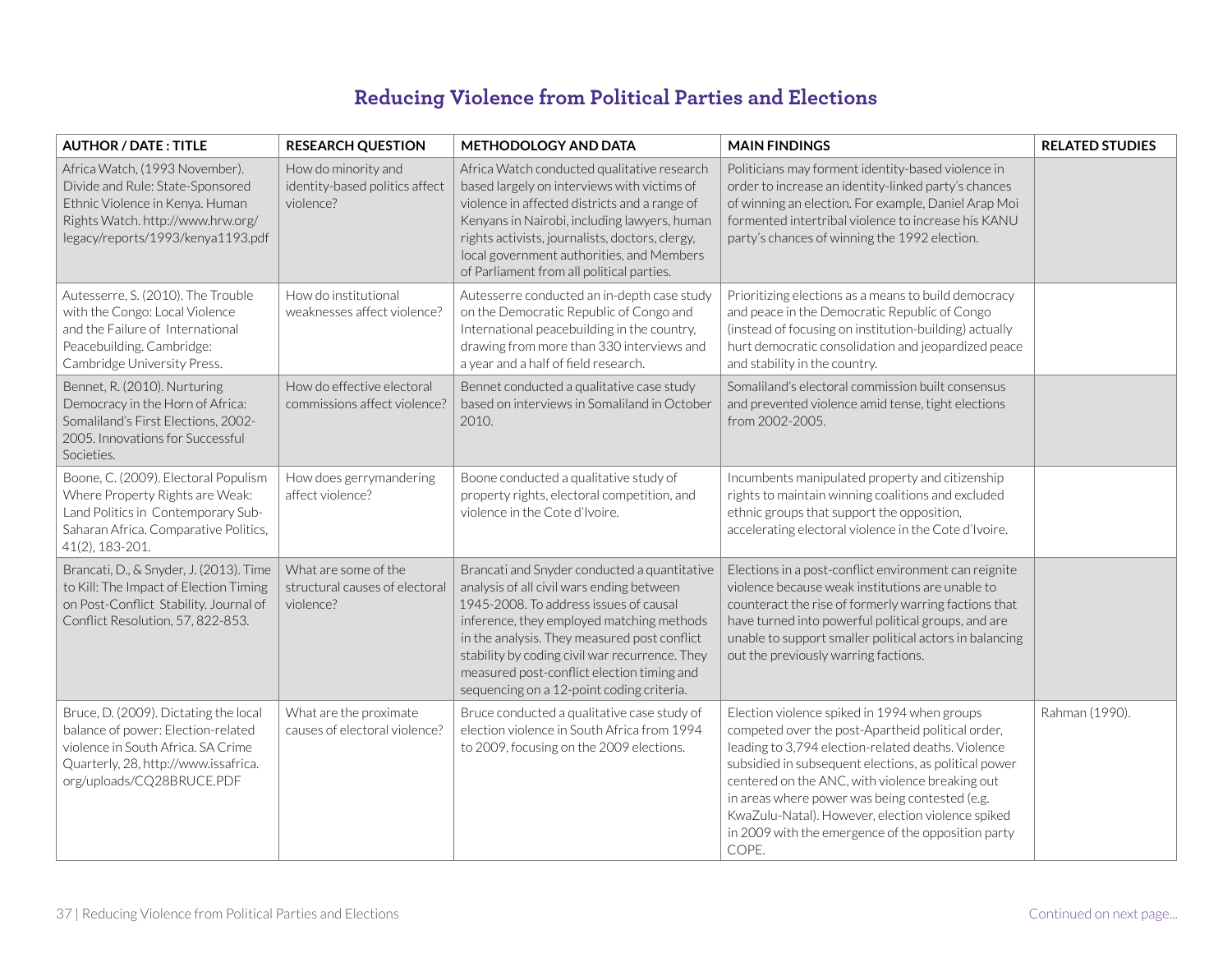| <b>AUTHOR / DATE: TITLE</b>                                                                                                                       | <b>RESEARCH QUESTION</b>                                    | <b>METHODOLOGY AND DATA</b>                                                                                                                                                                                                                                                                                                                                                                                                                                                                 | <b>MAIN FINDINGS</b>                                                                                                                                                                                                                                                                                                                                                                                                                                                                                                                                                                                                                                                       | <b>RELATED STUDIES</b> |
|---------------------------------------------------------------------------------------------------------------------------------------------------|-------------------------------------------------------------|---------------------------------------------------------------------------------------------------------------------------------------------------------------------------------------------------------------------------------------------------------------------------------------------------------------------------------------------------------------------------------------------------------------------------------------------------------------------------------------------|----------------------------------------------------------------------------------------------------------------------------------------------------------------------------------------------------------------------------------------------------------------------------------------------------------------------------------------------------------------------------------------------------------------------------------------------------------------------------------------------------------------------------------------------------------------------------------------------------------------------------------------------------------------------------|------------------------|
| Chaturvedi, A. (2005). Rigging<br>elections with violence. Public Choice,<br>125(1-2), 189-202.                                                   | What are the proximate<br>causes of electoral violence?     | Chatuverdi developed a political model<br>that examines incentives for party activists<br>to coerce voters to vote for their party or<br>to prevent them from voting. He also used<br>shallow historic and journalistic evidence<br>to corroborate the model's assumptions<br>and findings. When designing the model,<br>Chatuverdi assumed that using violence has<br>constant returns, regardless of incumbent<br>advantage, while other forms of campaining<br>have diminishing returns. | A party with lower initial political support will resort<br>to more political violence in cases where most<br>voters have strong ties to certain parties in order to<br>(a) compel opposition voters to vote for the party<br>instigating violence or (b) prevent the opposition from<br>voting. As the fraction of undecided voters goes up,<br>political parties tend to campaign on more ideological<br>grounds and use less violence. Incumbency<br>advantages increase the resources devoted to<br>creating political unrest, leading to more violence and<br>political corruption.                                                                                   |                        |
| Chaubey, V. (2011). Cooling Ethnic<br>Conflict over a Heated Election:<br>Guyana, 2001-2006. Innovations for<br>Successful Societies.             | How do effective electoral<br>commissions affect violence?  | Chaubey conducted a qualitative case study<br>based on interviews in Georgetown, Guyana<br>in May 2009.                                                                                                                                                                                                                                                                                                                                                                                     | Apolitical Electoral Commissions can prevent and<br>mitigate violence through effectively executed<br>measures to work with parties and the media, while<br>ensuring technically flawless elections. Guyana's<br>electoral commision helped reduce violence in the<br>2006 elections by addressing concerns about voter<br>registration and security and working with the media<br>and civil society groups to prevent violence.                                                                                                                                                                                                                                           |                        |
| Chaubey, V. (2011). Cooling Ethnic<br>Conflict over a Heated Election:<br>Guyana, 2001-2006. Innovations for<br>Successful Societies.             | How does civil society<br>engagement affect violence?       | Chaubey conducted a qualitative case study<br>based on interviews in Georgetown, Guyana<br>in May 2009.                                                                                                                                                                                                                                                                                                                                                                                     | Civil society groups instituted a series of peace-<br>building initiatives that included high-level dialogues<br>and grassroots forums. This was part of a series of<br>efforts by the election commission: for instance,<br>the media worked with UNDP and the election<br>commission to create and abide by a new voluntary<br>code of conduct. Despite renewed violence in 2008,<br>these initiatives contributed to reductions of violence<br>before the 2011 elections.                                                                                                                                                                                               |                        |
| Cohen, F. (1997). Proportional<br>Versus Majoritarian Ethnic Conflict<br>Management in Democracies.<br>Comparative Political Studies,<br>30(607). | How does the electoral<br>system design affect<br>violence? | Cohen conducted a quantitative analysis that<br>analyzed the incidence of conflict over nine<br>5-year periods, utilizing Gurr's Minorities at<br>Risk data set. Three incidences were used<br>to detect intensity of ethnic conflict for<br>each observation and create a non-violent<br>protest index. He also measured and scored<br>institutional proportionalism for minorites<br>subject to democratic management.                                                                    | Proportional electoral systems are more conducive<br>to moderating ethnic conflict compared to<br>majoritarian systems. Institutions built on principles<br>of proportionalism outperform those built on<br>majoritarian principles on managing ethnic conflict.<br>This is because majoritarian systems attempt to cut<br>across ethnic cleavages, and this can be construed as<br>implicit ethnic repression. Such perceived repression<br>can encourage ethnic groups to express discontent.<br>He finds that federalism generates increases in the<br>incidence of low-level intensity ethnic conflict, but<br>stifles the creation of high-intensity ethnic conflict. |                        |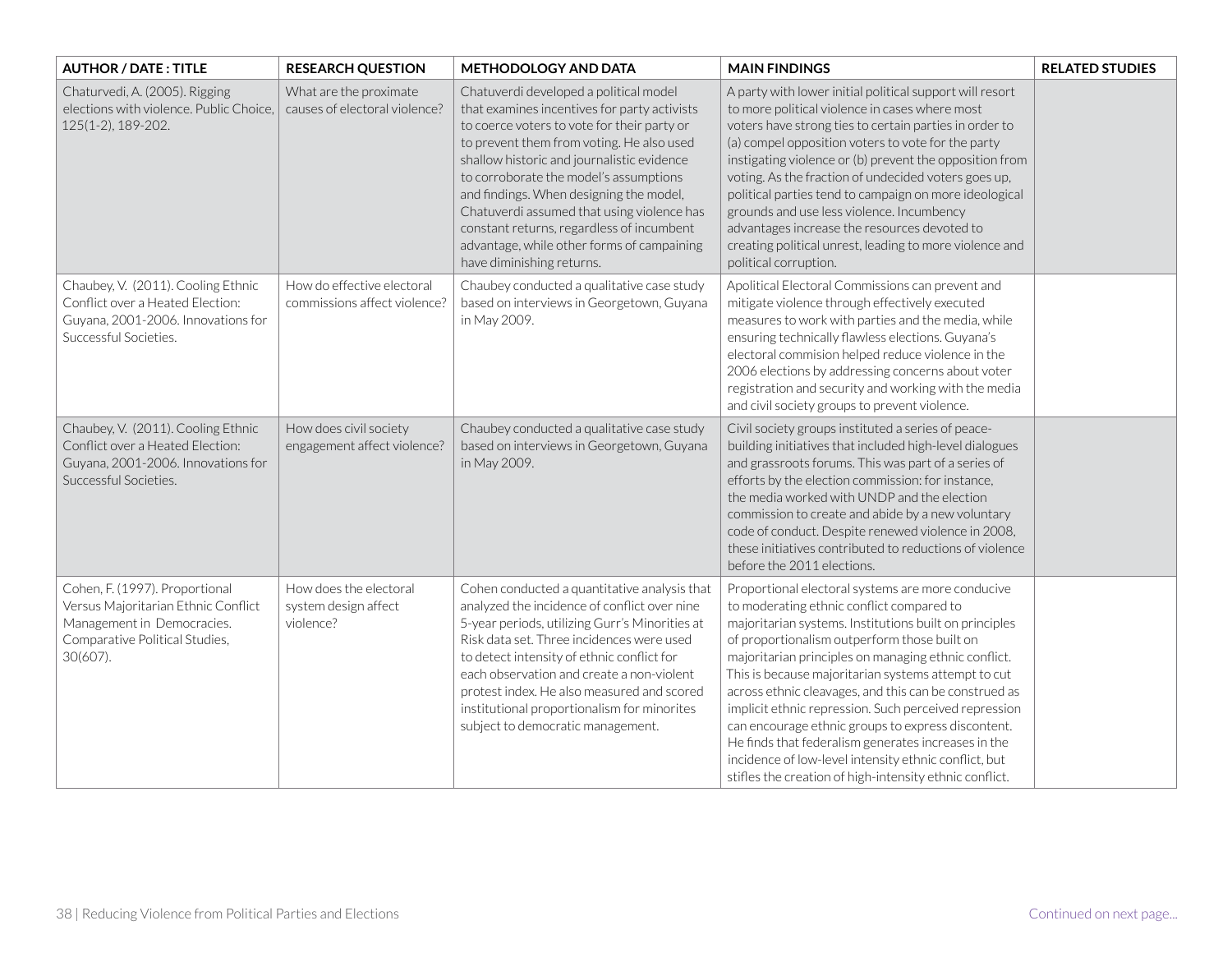| <b>AUTHOR / DATE: TITLE</b>                                                                                                                                                                                             | <b>RESEARCH QUESTION</b>                                                              | <b>METHODOLOGY AND DATA</b>                                                                                                                                                                                                                                                                                                        | <b>MAIN FINDINGS</b>                                                                                                                                                                                                                                                                                                                                                                                                                                                                                                                                                                                        | <b>RELATED STUDIES</b> |
|-------------------------------------------------------------------------------------------------------------------------------------------------------------------------------------------------------------------------|---------------------------------------------------------------------------------------|------------------------------------------------------------------------------------------------------------------------------------------------------------------------------------------------------------------------------------------------------------------------------------------------------------------------------------|-------------------------------------------------------------------------------------------------------------------------------------------------------------------------------------------------------------------------------------------------------------------------------------------------------------------------------------------------------------------------------------------------------------------------------------------------------------------------------------------------------------------------------------------------------------------------------------------------------------|------------------------|
| Collier, P. & Vincente, P.C. (2012).<br>Violence, Bribery, and Fraud: The<br>Political Economy of Elections in Sub-<br>Saharan Africa. Public Choice, 153<br>$(1-2), 117-147.$                                          | What are the proximate<br>causes of electoral violence?                               | Collier and Vicente developed their argument<br>based on a political game model. They then<br>used Afrobarometer data on elections from<br>1999-2008 to test their model, leading them<br>to examine four cases: Zimbabwe 2008,<br>Nigeria 2007, Angola 2008, and Kenya 2007.                                                      | Threatened incumbent governments that have a<br>weaker grip on political power tend to resort to<br>repression. In contrast, strong incumbents with a firm<br>grip on political power may use bribery or fraud in lieu<br>of violence.                                                                                                                                                                                                                                                                                                                                                                      |                        |
| Datta, S. (2005). Political Violence<br>in Bangladesh: Trends and Causes.<br>Strategic Analysis, 29(3), 427-447.                                                                                                        | How do institutional<br>weaknesses affect violence?                                   | Datta conducted a qualitative case study to<br>examine the evolution of political violence in<br>Bangladesh since independence in 1971.                                                                                                                                                                                            | Cultures of political intolerance in contexts with<br>weak institutional constraints can engender<br>violence. The criminalization of politics, the lack of<br>political tolerance and weak democratic institutions<br>contribute to political violence in Bangladesh.                                                                                                                                                                                                                                                                                                                                      |                        |
| Datta, S. (2005). Political Violence<br>in Bangladesh: Trends and Causes.<br>Strategic Analysis, 29(3), 427-447.                                                                                                        | How do policing, situational<br>techniques and coercive<br>responses affect violence? | Datta conducted a qualitative case study to<br>examine the evolution of political violence in<br>Bangladesh since independence in 1971.                                                                                                                                                                                            | Military interventions in Bangladesh in 2002 and<br>2003 to disarm politically linked groups did not<br>reduce violence or serious criminal activity.                                                                                                                                                                                                                                                                                                                                                                                                                                                       |                        |
| Ellman, M., & Wantchekon, L. (2000).<br>Electoral competition under the<br>threat of political unrest. The<br>Quarterly Journal of Economics,<br>115(2), 499-531.                                                       | How does the manipulation<br>of voter behavior affect<br>violence?                    | Ellman and Wantchekon used political game<br>theory applied to five brief qualitative case<br>studies.                                                                                                                                                                                                                             | Strong parties are incentivized to threaten post-<br>election violence and unrest because it influences<br>voter behavior. For example, in El Salvador in 1994<br>and Liberia in 1999, voters in both cases voted for a<br>party because they feared that party's capacity to<br>destabilize the country following the election.                                                                                                                                                                                                                                                                            |                        |
| Hafner-Burton, E., Hyde, S. &<br>Jablonski, R., (2014). When Do<br>Governments Resort to Election<br>Violence? British Journal of Political<br>Science, 44, 149-179.                                                    | What are the proximate<br>causes of electoral violence?                               | Hafner-Burton, Hyde, and Jablonski 2014<br>examined brief case studies (e.g. Zimbabwe<br>and Iran) and data from all worldwide<br>elections from 1981 to 2004, using<br>qualitative methods (case studies, literature<br>review) and quantiative analysis (polling<br>data, data on electoral violence pre and post<br>elections). | Governments and leaders used violence when they<br>anticipated that elections would unseat them (or<br>their party) and when they faced a few constraints<br>on their power in elections across the world from<br>1981 to 2004. In addition to examining when and<br>why governments use electoral violence as a political<br>strategy, the authors also found that pre-election<br>violence increased the likelihood of post-election<br>protest. They also found that in cases where<br>institutional constraints on the executive were weak,<br>the likelihood of post-election violence also increased. |                        |
| Hegre, H., Ellingsen, T., Gates, S., &<br>Gleditsch, N. P. (2001). Toward a<br>Democratic Civil Peace? Democracy,<br>Political Change and Civil War, 1816-<br>1992. American Political Science<br>Review, 95(1), 33-48. | How does regime change<br>affect violence?                                            | Hegre et al linked the level of democracy and<br>regime change in an empirical analysis that<br>uses data from 152 countries in the period<br>1816 to 1992.                                                                                                                                                                        | Countries that have undergone a recent regime<br>change (semi-democracies) are more likely to<br>experience conflict as a result of democratization<br>efforts (which can include elections) than countries<br>with more stable political systems (democracies and<br>autocracies).                                                                                                                                                                                                                                                                                                                         |                        |
| Hickman, J. (2011). Explaining<br>Post-Election Violence in Kenya and<br>Zimbabwe. Journal of Third World<br>Studies, 28(1), 29-46. http://search.<br>proquest.com/docview/884214924?<br>accountid=40995                | What are the proximate<br>causes of electoral violence?                               | Hickman conducted a comparative case<br>study of Zimbabwe and Kenya, examining<br>data on post-election violence in Kenya<br>from the Final Report of the Commission on<br>Inquiry into the Post-Election Violence and<br>from NGOs in Zimbabwe, electoral data from<br>the respective electoral commissions, and<br>polling data. | Incumbents increased their use of violence as their<br>percentage of vote eroded in Kenya's 2007 and<br>Zimbabwe's 2008 election. Mugabe's ZANU-PF<br>resorted to electoral violence as one-party rule<br>eroded in the 2000s.                                                                                                                                                                                                                                                                                                                                                                              |                        |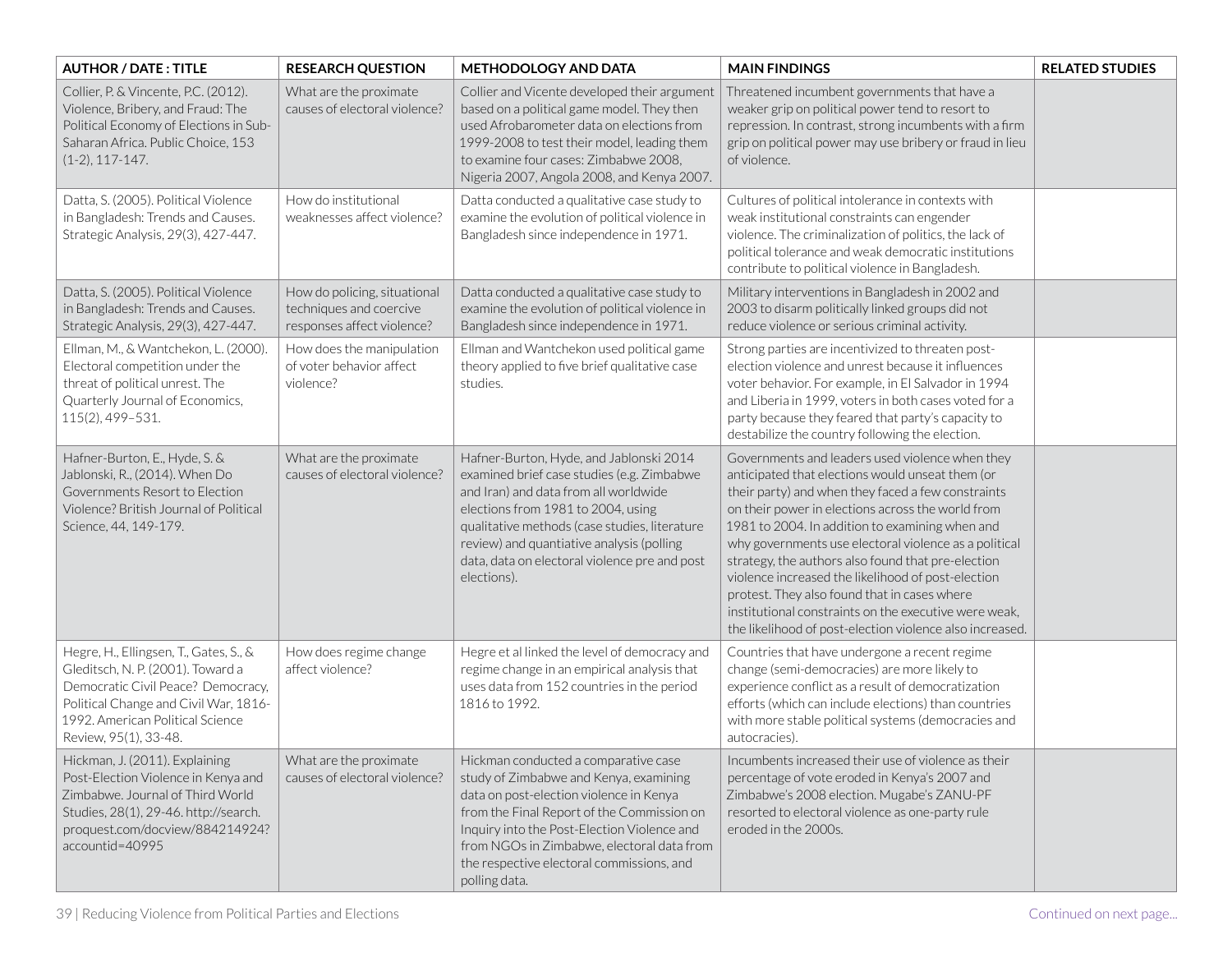| <b>AUTHOR / DATE: TITLE</b>                                                                                                                                                   | <b>RESEARCH QUESTION</b>                                                              | <b>METHODOLOGY AND DATA</b>                                                                                                                                                                                  | <b>MAIN FINDINGS</b>                                                                                                                                                                                                                                                                                                                                                                                     | <b>RELATED STUDIES</b> |
|-------------------------------------------------------------------------------------------------------------------------------------------------------------------------------|---------------------------------------------------------------------------------------|--------------------------------------------------------------------------------------------------------------------------------------------------------------------------------------------------------------|----------------------------------------------------------------------------------------------------------------------------------------------------------------------------------------------------------------------------------------------------------------------------------------------------------------------------------------------------------------------------------------------------------|------------------------|
| Hoffman, B., & Smith, E. (2010).<br>Preventing Post Election Violence<br>in Africa. United States Agency<br>for International Development by<br>Democracy International, Inc. | How does civil society<br>engagement affect violence?                                 | Hoffman and Smith conducted case studies<br>of the 2008 election in Ghana and the 2007<br>Kenyan election, particularly focusing on civil<br>society mobilization in both countries around<br>the elections. | Ghana in 2008, unlike Kenya in 2007, did not<br>experience electoral violence because in Ghana,<br>a range of civil society groups mobilized and<br>coordinated well ahead of the elections, making<br>specific plans to prevent both a fraudulent election<br>and the possibility of electoral violence in 2007<br>because civil society failed to mobilize around<br>preventing fraud and/or violence. |                        |
| Horowitz, D. (1991). A Democratic<br>South Africa: Constitutional<br>Engineering in a Divided Society<br>Berkeley: University of California<br>Press.                         | How do electoral systems<br>affect violence?                                          | Horowitz conducted a qualitative case study<br>of South Africa and a review of literature<br>on constitutional engineering of electoral<br>systems.                                                          | The need to cooperate with minority parties for<br>votes encouraged majority parties to moderate their<br>behavior, reducing violence against minorities in cases<br>drawn from India and South Africa.                                                                                                                                                                                                  |                        |
| ICG. (2012, June). Bangaldesh: Back<br>to the Future. International Crisis<br>Group.                                                                                          | How do electoral<br>commissions affect violence?                                      | ICG conducted a case study of electoral<br>violence in Bangladesh in the run-up to the<br>2013 elections.                                                                                                    | December 2008 elections in Bangladesh featured a<br>caretaker government that administered the fairest<br>and most peaceful elections in the country's history;<br>showing that political party incentives, not capacity,<br>was an issue previously.                                                                                                                                                    |                        |
| ICG. (2012, December). Curbing<br>Violence in Nigeria (I): The Jos Crisis.<br>International Crisis Group.                                                                     | How does gerrymandering<br>affect violence?                                           | The ICG study combined interviews with civil<br>society activists, conflict experts, government<br>officials in Nigeria.                                                                                     | Political groups manipulate indigene status in Nigera's<br>middle belt in order to benefit political patrons,<br>contributing to electoral and broader political<br>violence between competing groups through 2012.                                                                                                                                                                                      |                        |
| ICG. (2006, September). Pakistan:<br>The Worsening Conflict in<br>Balochistan. International Crisis<br>Group.                                                                 | How do policing, situational<br>techniques and coercive<br>responses affect violence? | The ICG conducted interviews with<br>politicians, government officials, analysts,<br>civil society members, and security officials.                                                                          | Heavy-handed, repressive military policies in<br>Balochistan transformed a protest movement into a<br>widespread insurgency.                                                                                                                                                                                                                                                                             |                        |
| ICG. (2006, September). Pakistan:<br>The Worsening Conflict in<br>Balochistan. International Crisis<br>Group.                                                                 | How do electoral<br>commissions affect violence?                                      | The ICG study combined interviews with<br>officials, security officers, analysts, civil<br>society activists, and government officials.                                                                      | Heavy-handed paramilitary policies in Karachi<br>initially reduced crime in 1992, but early results<br>from 2013 efforts suggest that military responses<br>have exacerbated violence and instability. Militarized<br>security policies have contributed to increases in<br>political and urban violence in Pakistan.                                                                                    |                        |
| ICG. (2006, September). Pakistan:<br>The Worsening Conflict in<br>Balochistan. International Crisis<br>Group.                                                                 | How do policing, situational<br>techniques and coercive<br>responses affect violence? | The ICG study combined interviews with<br>officials, security officers, analysts, civil<br>society activists, and government officials.                                                                      | Across diverse urban contexts in Pakistan, militarized<br>security policies have undermined civilian policing<br>capabilities, exacerbated underlying conflict risk<br>factors, and arguably worsened cycles of extrajudicial<br>killings by a range of political, criminal, and militant<br>actors by increasing the stakes of conflict.                                                                |                        |
| Issacharoff, L. (2010). Keeping the<br>Peace in a Tense Election, Ghana,<br>2008. Innovations for Successful<br>Societies.                                                    | How do electoral<br>commissions affect violence?                                      | Issacharoff conducted a qualitative case<br>study based on interviews in Accra, Ghana in<br>January 2010 and Beirut, Lebanon in August<br>2008.                                                              | Ghana's electoral commission helped promote a<br>peaceful transition and elections in 2008.                                                                                                                                                                                                                                                                                                              |                        |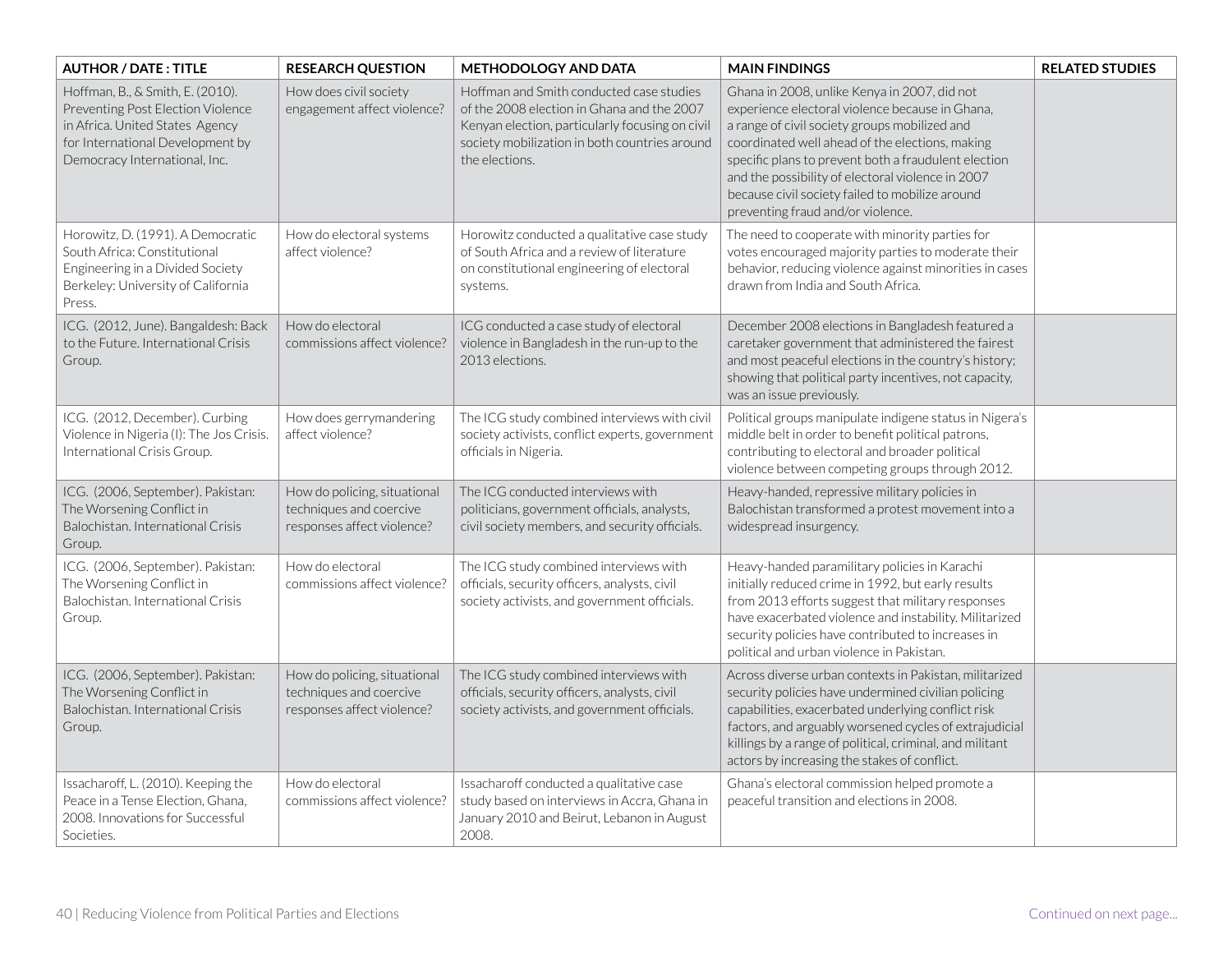| <b>AUTHOR / DATE: TITLE</b>                                                                                                                                                                               | <b>RESEARCH QUESTION</b>                                                                       | <b>METHODOLOGY AND DATA</b>                                                                                                                                                                                                                                                                                                                                                                                                                                                                       | <b>MAIN FINDINGS</b>                                                                                                                                                                                                                                                                                                                                                                                                                                                                                                                                                                                                                                                                                                                                                                                       | <b>RELATED STUDIES</b>            |
|-----------------------------------------------------------------------------------------------------------------------------------------------------------------------------------------------------------|------------------------------------------------------------------------------------------------|---------------------------------------------------------------------------------------------------------------------------------------------------------------------------------------------------------------------------------------------------------------------------------------------------------------------------------------------------------------------------------------------------------------------------------------------------------------------------------------------------|------------------------------------------------------------------------------------------------------------------------------------------------------------------------------------------------------------------------------------------------------------------------------------------------------------------------------------------------------------------------------------------------------------------------------------------------------------------------------------------------------------------------------------------------------------------------------------------------------------------------------------------------------------------------------------------------------------------------------------------------------------------------------------------------------------|-----------------------------------|
| Jackson, R. (2013, April). Creating<br>Avenues to Resolve Election<br>Disputes: Conflict Management<br>Committees in Zambia, 2001-2011.<br>Innovations for Successful Societies.                          | How do electoral dispute<br>committees affect violence?                                        | Jackson conducted a qualitative case study<br>based on interviews, but the evidence for<br>reduced violence is based on anecdotes.                                                                                                                                                                                                                                                                                                                                                                | Code of conduct monitoring committees may have<br>reduced non-party sponsored electoral violence in<br>Sierra Leone's 2007 and 2008 elections. Conflict<br>Management Panels helped reduce violence in South<br>Africa's Second Post-Apartheid Elections. Conflict<br>management committees in Zambia arguably reduced<br>tensions between political parties and reduced<br>electoral violence.                                                                                                                                                                                                                                                                                                                                                                                                            |                                   |
| Jarstad, A.K. (2009). The Prevalence<br>of Power Sharing: Exploring<br>the Patterns of Post-Election<br>Peace. Africa Spectrum 3, 41-<br>62. http://www.jstor.org/stable/<br>pdfplus/10.2307/40607823.pdf | How do candidate and<br>party truces and election-<br>structure agreements affect<br>violence? | Jarstad conducted a quantitative academic<br>study based on the Post-Accord Election data<br>collection on all 37 post-accord countries in<br>the post-Cold War period. For each five-year<br>period following a peace accord, the PAE data<br>collection reports whether or not power-<br>sharing was stipulated in the agreement,<br>whether or not it was implemented, the<br>holding or absence of a legislative election,<br>and any subsequent armed conflict during<br>the following year. | In 37 post conflict countries, power sharing<br>agreements involving national legislative bodies<br>signed between 1989 and 2004 often did not prevent<br>political and electoral conflict in cases where an<br>agreement had been signed. Power-sharing often<br>institutionalized polarization and contributed to<br>political gridlock. Although power sharing may reduce<br>violence in the short term, it may entrench longer-<br>term conflict. After subsiding with the signing of an<br>agreement, conflict would often re-emerge, even if<br>the agreement included provisions for power sharing.<br>Meanwhile, power-sharing agreements decreased the<br>likelihood that elections would be held, while power-<br>sharing prior to elections did not enhance election or<br>post-election peace. |                                   |
| Klopp, J. (2001). Ethnic Clashes<br>and Winning Elections: The Case<br>of Kenya's Electoral Despotism.<br>Canadian Journal of African Studies,<br>35(3), 473-517                                          | How do minority and<br>identity-based politics affect<br>violence?                             | Klopp conducted a qualitative case study of<br>ethnic clashes and elections during Kenya's<br>transition to multiparty rule.                                                                                                                                                                                                                                                                                                                                                                      | Kenya's ruling KANU party used ethnic violence<br>to resist the transition to multiparty elections and<br>as a tactic to suppress the opposition and mobilize<br>support for KANU.                                                                                                                                                                                                                                                                                                                                                                                                                                                                                                                                                                                                                         |                                   |
| Klopp, J. (2001). Ethnic Clashes<br>and Winning Elections: The Case<br>of Kenya's Electoral Despotism.<br>Canadian Journal of African Studies,<br>35(3), 473-517                                          | How do electoral systems<br>affect violence?                                                   | Klopp conducted a qualitative case study of<br>ethnic clashes and elections during Kenya's<br>transition to multiparty rule.                                                                                                                                                                                                                                                                                                                                                                      | Strong presidential winner-take-all systems may<br>play a role in increased violence; however, similar<br>systems exist in other countires, such as Ghana, which<br>experience far less violence. The concentration of<br>power in the Kenyan presidency accelerated intra and<br>interparty competition over the presidency, leading<br>candidates to resort to violence in the 1992 and 1997<br>elections.                                                                                                                                                                                                                                                                                                                                                                                               |                                   |
| Kuris, G. & Mawson, A. (2011).<br>Managing a New Model for Elections:<br>Lesotho, 1998-2011. Innovations for<br>Successful Societies.                                                                     | How do electoral<br>commissions affect violence?                                               | Kuris and Mawson conducted a qualitative<br>case study based on interviews in Maseru,<br>Lesotho, in February 2010.                                                                                                                                                                                                                                                                                                                                                                               | Lesotho's Electoral Commission was critical to<br>peaceful elections in 2002, but its poor performance<br>in 2007 led to renewed conflict.                                                                                                                                                                                                                                                                                                                                                                                                                                                                                                                                                                                                                                                                 | Majeed (2010);<br>Scharff (2010). |
| Lemarchand, R. (2008). The<br>Dynamics of Violence in Central<br>Africa. Philadelphia: University of<br>Pennsylvania Press.                                                                               | How does gerrymandering<br>affect violence?                                                    | Lemarchand used a collection of qualitative<br>and historical case studies on conflict and<br>violence in Rwanda, Burundi, and the D.R.C.                                                                                                                                                                                                                                                                                                                                                         | Political violence and suppression of voting and<br>political rights targeted at Hutsi migrants in Burundi<br>in the 1970s led to reciprocal crackdown on Tutsi's in<br>Rwanda.                                                                                                                                                                                                                                                                                                                                                                                                                                                                                                                                                                                                                            |                                   |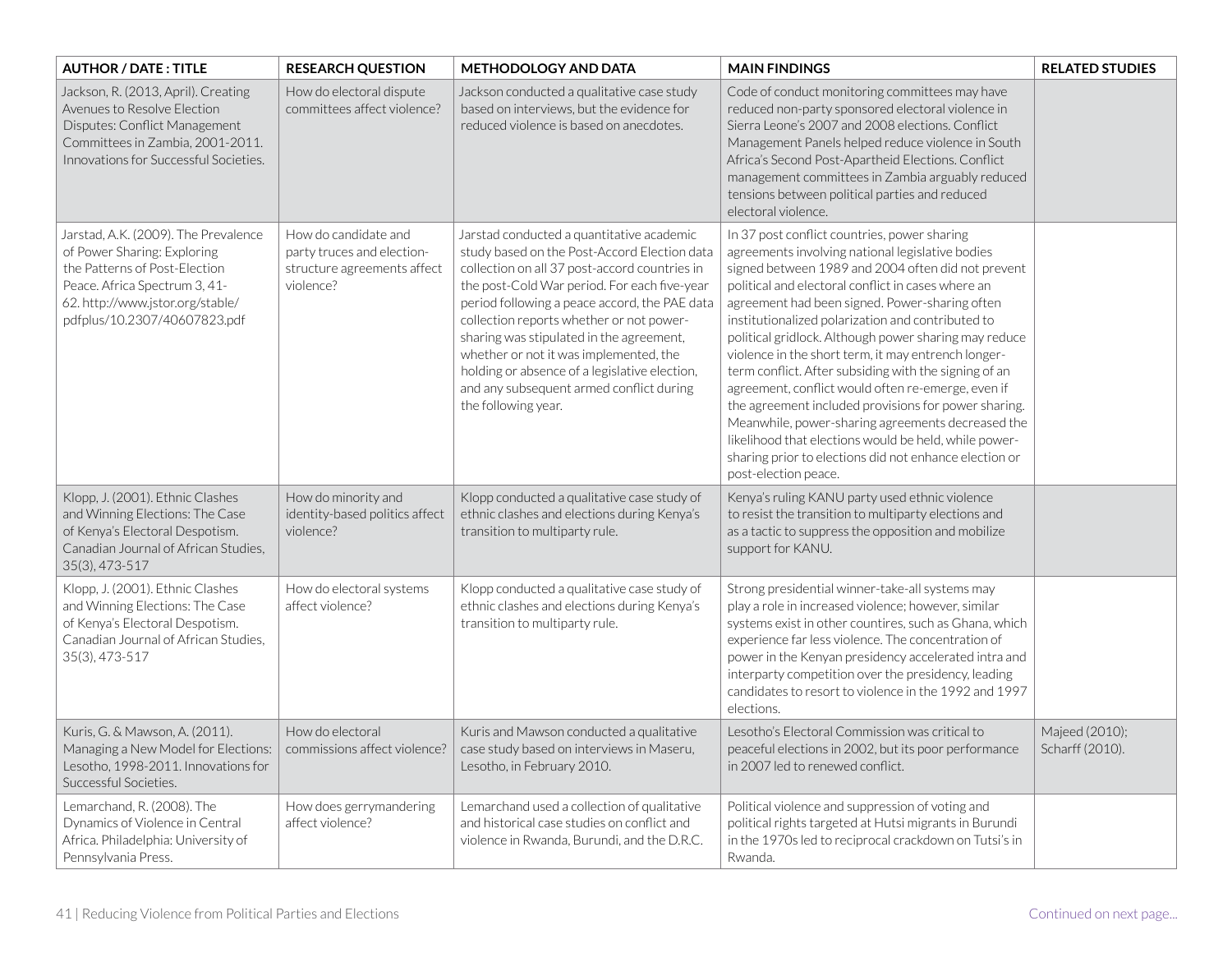| <b>AUTHOR / DATE: TITLE</b>                                                                                                                                                | <b>RESEARCH QUESTION</b>                                                                       | <b>METHODOLOGY AND DATA</b>                                                                                                                                                                     | <b>MAIN FINDINGS</b>                                                                                                                                                                                                                                                                                                                                                                                                                                                                                                                                                                                                                                                                                                                                                                                                                                                                                                                                                                                                                                            | <b>RELATED STUDIES</b> |
|----------------------------------------------------------------------------------------------------------------------------------------------------------------------------|------------------------------------------------------------------------------------------------|-------------------------------------------------------------------------------------------------------------------------------------------------------------------------------------------------|-----------------------------------------------------------------------------------------------------------------------------------------------------------------------------------------------------------------------------------------------------------------------------------------------------------------------------------------------------------------------------------------------------------------------------------------------------------------------------------------------------------------------------------------------------------------------------------------------------------------------------------------------------------------------------------------------------------------------------------------------------------------------------------------------------------------------------------------------------------------------------------------------------------------------------------------------------------------------------------------------------------------------------------------------------------------|------------------------|
| Lemarchand, R. (2008). The<br>Dynamics of Violence in Central<br>Africa. Philadelphia: University of<br>Pennsylvania Press.                                                | How do candidate and<br>party truces and election-<br>structure agreements affect<br>violence? | Lemarchand used a collection of qualitative<br>and historical case studies on conflict and<br>violence in Rwanda, Burundi, and the D.R.C.                                                       | Power sharing and inclusion, achieved in Burundi's<br>2000 power-sharing arrangement, have been crucial<br>to promoting peace and reconciliation and reducing<br>election violence and political violence more generally.                                                                                                                                                                                                                                                                                                                                                                                                                                                                                                                                                                                                                                                                                                                                                                                                                                       |                        |
| Majeed, R. (2010). Implementing<br>Standards without the Force of<br>Law: India's Electoral Conduct<br>Code, 1990-2001. Innovations for<br>Successful Societies.           | How do electoral<br>commissions affect violence?                                               | Majeed conducted a qualitative case study<br>based on interviews in New Delhi, India in<br>November 2010.                                                                                       | India's Electoral Commission used a voluntary<br>electoral conduct code combined with media and civil<br>society pressure to reduce violence.                                                                                                                                                                                                                                                                                                                                                                                                                                                                                                                                                                                                                                                                                                                                                                                                                                                                                                                   |                        |
| Mansfield, E., & Snyder, J. (2007).<br>Electing to Fight: Why Emerging<br>Democracies Go to War. Cambridge:<br>MIT Press.                                                  | How do institutional<br>weaknesses affect violence?                                            | Snyder and Mansfield used in-depth<br>qualitative case studies of Germany, Britain,<br>France, Serbia, Yugoslavia, post-Communist<br>Russia, Sri Lanka, Malaysia, India, Rwanda<br>and Burundi. | Elections, in the absence of strong political<br>institutions to act as a moderating force, can instigate<br>violence through nationalist politics carried out by<br>powerful elites. Promoting and holding elections can<br>produce serious conflict and violence, particularly<br>if the election-holding region in question has weak<br>institutions and lacks critical preconditions (such as<br>adaptable ruling elite, the rule of law, a competent<br>bureaucracy, and a free press). In the absence of these<br>moderating institutions, elections and the use of the<br>popular ballot often can lead to the rise of nationalism<br>and nationalist dialogue. Powerful elites within a<br>nation can utilize popular energies and electoral<br>politics to spread nationalist and sectarian appeals.<br>This forms an illiberal and extermely polarized style<br>of politics that seeps into political institutions and<br>can send a country's political development away from<br>democratic consolidation and more towards conflict<br>and violence. |                        |
| Mawson, A. (2010, October).<br>Compromise and Trust-Building After<br>Civil War: Elections Administration in<br>Mozambique, 1994. Innovations for<br>Successful Societies. | How do electoral<br>commissions affect violence?                                               | Mawson conducted a qualitative case<br>study based on interviews in Pretoria and<br>Johannesburg in February 2010.                                                                              | South Africa's Electoral Commission maintained<br>political commitment of parties and public to electoral<br>outcome, reducing violence in the first post-apartheid<br>elections. Mozambique's multiparty National<br>Election Commission (CNE) succeeded in dampening<br>violence in 1994 elections despite post-conflict party<br>polarization.                                                                                                                                                                                                                                                                                                                                                                                                                                                                                                                                                                                                                                                                                                               |                        |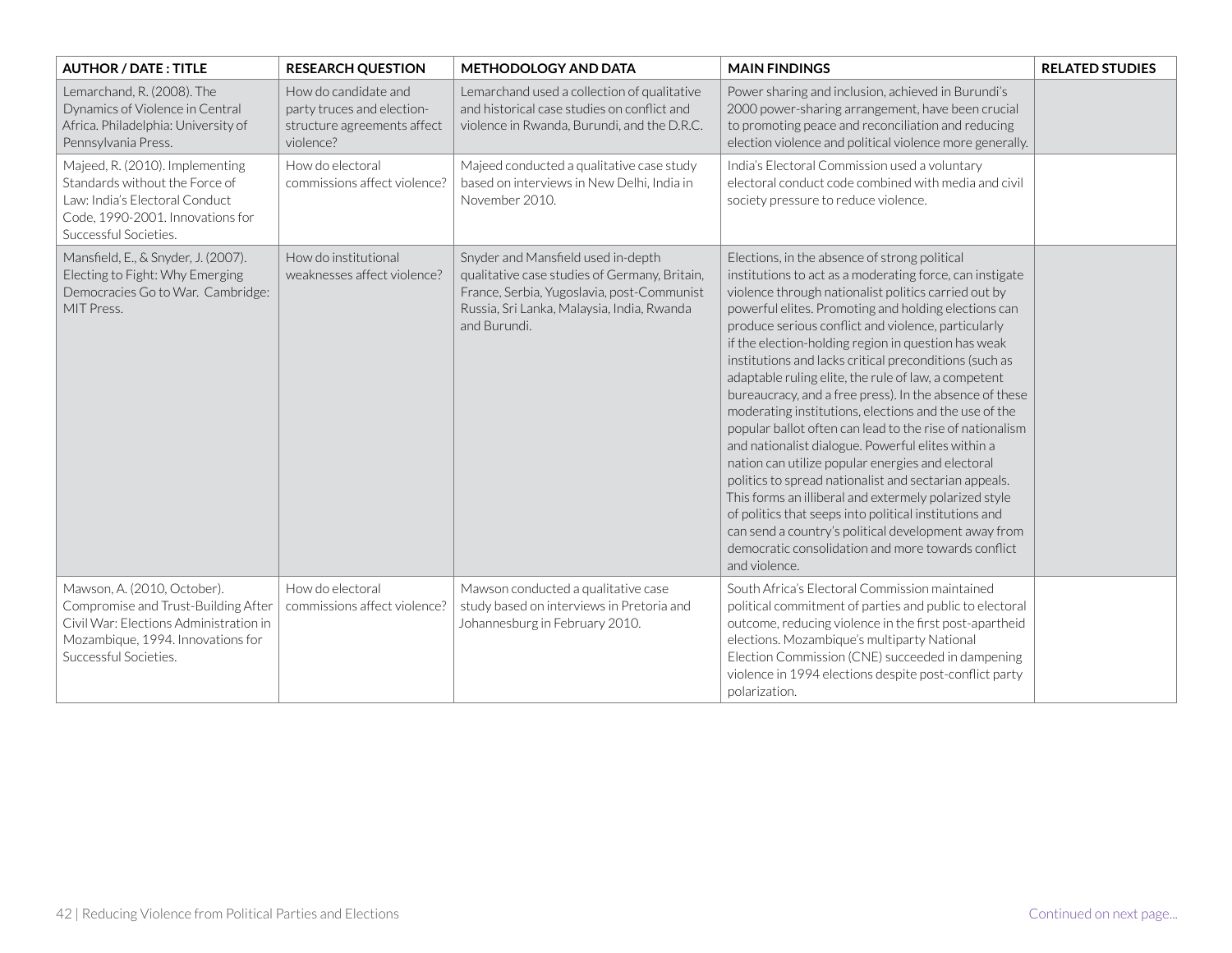| <b>AUTHOR / DATE: TITLE</b>                                                                                                                                                                                                                  | <b>RESEARCH QUESTION</b>                                                              | <b>METHODOLOGY AND DATA</b>                                                                                                                                                                                                                                                                                                                                                                                                                                                                                                                                                 | <b>MAIN FINDINGS</b>                                                                                                                                                                                                                                                                                                                                                                                                                                                                                                                                                | <b>RELATED STUDIES</b> |
|----------------------------------------------------------------------------------------------------------------------------------------------------------------------------------------------------------------------------------------------|---------------------------------------------------------------------------------------|-----------------------------------------------------------------------------------------------------------------------------------------------------------------------------------------------------------------------------------------------------------------------------------------------------------------------------------------------------------------------------------------------------------------------------------------------------------------------------------------------------------------------------------------------------------------------------|---------------------------------------------------------------------------------------------------------------------------------------------------------------------------------------------------------------------------------------------------------------------------------------------------------------------------------------------------------------------------------------------------------------------------------------------------------------------------------------------------------------------------------------------------------------------|------------------------|
| Mitchell, P. (2014). The Single<br>Transferable Vote and Ethnic<br>Conflict: The Evidence from<br>Northern Ireland. Electoral Studies,<br>33(1), 246-257.                                                                                    | How do electoral systems<br>affect violence?                                          | As Northern Ireland is the only divided<br>society that uses STV elections, Mitchell<br>observed Northern Ireland and used<br>quantitative analysis of empirical evidence<br>before and after the Belfast Agreement.<br>Mitchell examined the operation of the<br>electoral system at the Northern Ireland<br>Assembly elections of 1982, 1998, 2003,<br>2007 and 2011.                                                                                                                                                                                                     | The single-transferrable vote system moderates<br>ethnic conflict and governing in a divided society<br>such as Northern Ireland. The problem with electoral<br>systems that advocate proportional representation<br>and post-election power sharing is that voluntary<br>ethnic power sharing is difficult to arrange and<br>sustain; it is usually premised on pre-electoral<br>cooperation but on post-election bargains to be<br>gained. The problem with vote pooling systems is that<br>inter-ethnic vote pooling is only achievable with high<br>thresholds. |                        |
| Moniruzzaman, M. (2009). Party<br>Politics and Political Violence in<br>Bangladesh: Issues, Manifestation<br>and Consequences. South Asian<br>Survey, 16(1), 81-99.                                                                          | How do institutional<br>weaknesses affect violence?                                   | Moniruzzaman conducted a qualitative, non-<br>rigorous study.                                                                                                                                                                                                                                                                                                                                                                                                                                                                                                               | Political intolerance, distruct, and continued<br>competition exacerbated party antagonism in<br>Bangladesh, allowing violence to become a legitimate<br>form of political expression.                                                                                                                                                                                                                                                                                                                                                                              |                        |
| Naidu, R. (1990). Old Cities, New<br>Predicaments: A Study of Hyderabad.<br>New Delhi: Sage.                                                                                                                                                 | How does gerrymandering<br>affect violence?                                           | Naidu conducted a qualitative case study<br>of Hyderabad examining urban decay and<br>communal violence.                                                                                                                                                                                                                                                                                                                                                                                                                                                                    | Gerrymandering can create competitive situations<br>that spark electoral violence, according to studies in<br>India. For example, changes in voting districts that<br>created competitive districts from uncompetitive<br>ones led to election violence in Hyderabad from<br>1983-85.                                                                                                                                                                                                                                                                               |                        |
| Naidu, R., & Dube, O. (2010). Bases,<br>Bullets and Ballots: The Effect of<br>U.S. Military Aid on Political Conflict<br>in Colombia. Center for Global<br>Development. http://papers.ssrn.<br>com/sol3/papers.cfm?abstract_<br>id=1542699## | How do policing, situational<br>techniques and coercive<br>responses affect violence? | Naidu and Dube conducted a study<br>analyzing the impact of increased military<br>aid to Colombia on paramilitary and guerilla<br>violence.                                                                                                                                                                                                                                                                                                                                                                                                                                 | Increased military aid to Colombia increases<br>paramiltiary violence but has no effect on guerilla<br>violence. The potential benefits of military aid are<br>hampered by military and illegal armed groups that<br>collude.                                                                                                                                                                                                                                                                                                                                       |                        |
| Paluck, E.L. & Green, D.P. (2009).<br>Deference, Dissent, and Dispute<br>Resolution: An Experimental<br>Intervention Using Mass Media<br>to Change Norms and Behavior in<br>Rwanda. American Political Science<br>Review. 103(4), 622-644.   | How does civil society<br>engagement affect violence?                                 | Paluck and Green conducted a quantitative<br>and qualitative study in Rwanda. Over<br>the course of one year, a radio program<br>promoting tolerance was presented to pairs<br>of communities, including communities<br>of genocide survivors, Twa people, and<br>imprisoned individuals linked to the genocide.<br>The authors measured changes in individual<br>attitudes, perceived community norms, and<br>deliberative behaviors using closed-ended<br>interviews, focus group discussions, role-play<br>exercises, and observations of collective<br>decision making. | Education initiatives may help build credibility and<br>respect for elections and divergent views, possibly<br>reducing violence. A radio show in Rwanda that<br>focused on promoting tolerance enhanced listener's<br>willingness to express dissent while encouraging them<br>to resolve community problems without deferring to<br>officials, suggesting that positive changes in political<br>culture can be made in the short run.                                                                                                                             |                        |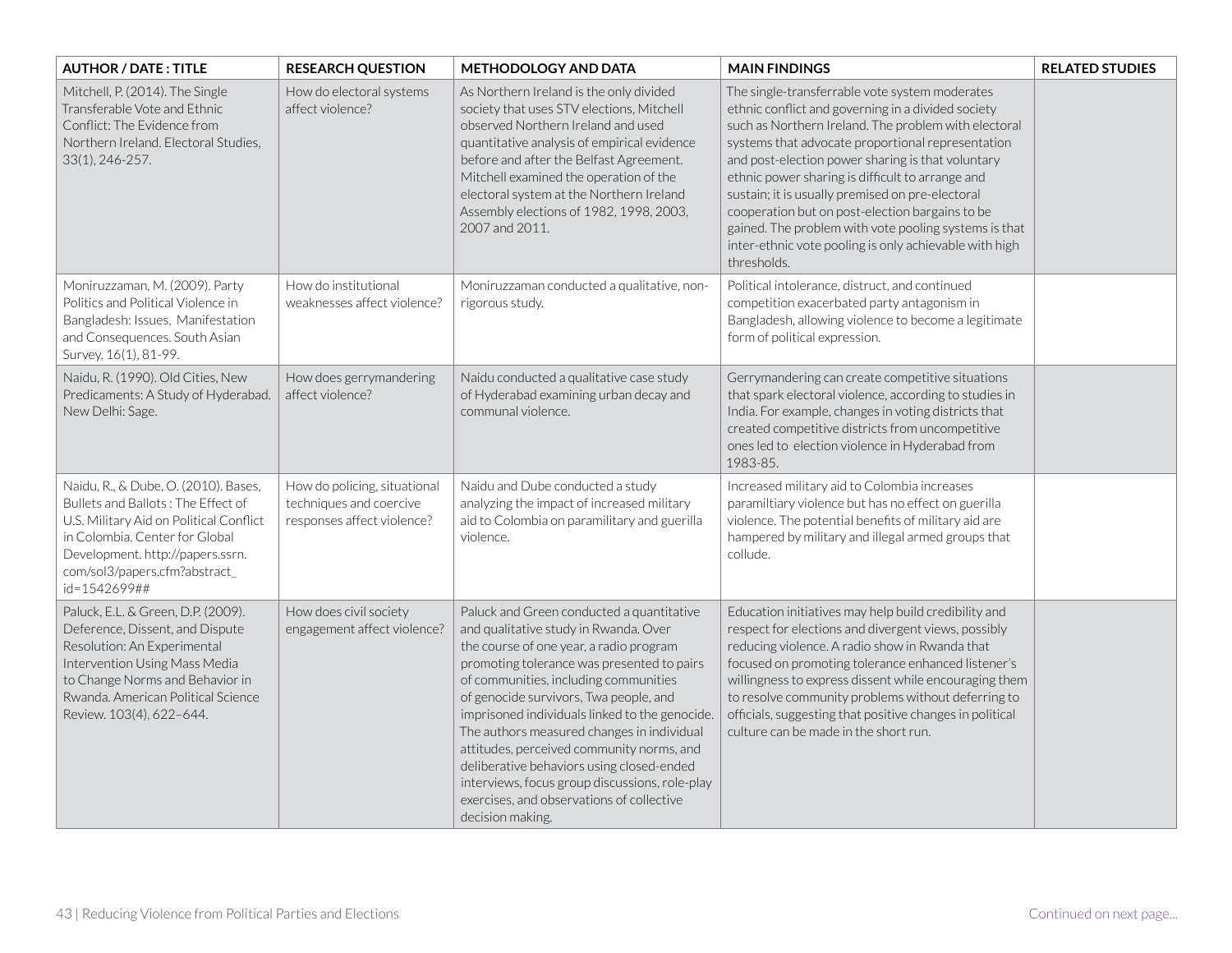| <b>AUTHOR / DATE: TITLE</b>                                                                                                                                      | <b>RESEARCH QUESTION</b>                                                                       | <b>METHODOLOGY AND DATA</b>                                                                                                                     | <b>MAIN FINDINGS</b>                                                                                                                                                                                                                                                                                                                                                                                                                                                                                                                                                                                                                                                                                                                                                      | <b>RELATED STUDIES</b> |
|------------------------------------------------------------------------------------------------------------------------------------------------------------------|------------------------------------------------------------------------------------------------|-------------------------------------------------------------------------------------------------------------------------------------------------|---------------------------------------------------------------------------------------------------------------------------------------------------------------------------------------------------------------------------------------------------------------------------------------------------------------------------------------------------------------------------------------------------------------------------------------------------------------------------------------------------------------------------------------------------------------------------------------------------------------------------------------------------------------------------------------------------------------------------------------------------------------------------|------------------------|
| Paris, R. (2004). At War's End:<br>Building Peace after Civil Conflict.<br>Cambridge: Cambridge University<br>Press.                                             | How do institutional<br>weaknesses affect violence?                                            | Paris conducted an in-depth qualitative case<br>study of 14 peacebuilding missions from the<br>1990s.                                           | Conflict and violence can arise from elections due<br>to a lack of natural conflict dampeners to counteract<br>volatile societal competition in a post-conflict setting.<br>Conflict dampeners include institutions that provide a<br>means to resolve conflict peacefully.                                                                                                                                                                                                                                                                                                                                                                                                                                                                                               |                        |
| Rahman, H. Z. (1990) Landscape of<br>Violence: Local Elections and Political<br>Culture in Bangladesh. Economic and<br>Political Weekly, 25(47), 2622-2624.      | What are the proximate<br>causes of electoral violence?                                        | Rahman used the archives of major national<br>newspapers to document incidents of<br>violence for five local level elections from<br>1977-1990. | Intense, zero-sum political competition and efforts to<br>exclude supporters of rival groups from voting fueled<br>electoral violence in five post independence elections<br>in Bangladesh. Incumbents in Bangladesh who faced a<br>credible electoral threat used government resources<br>to target opposition supporters.                                                                                                                                                                                                                                                                                                                                                                                                                                               |                        |
| Scharff, M. (2011). A Path to Peace:<br>Liberia's First Post-War Elections,<br>2004-2005. Innovations for<br>Successful Societies.                               | How do electoral<br>commissions affect violence?                                               | Scharff conducted a qualitative case study<br>based on interviews in Monrovia, Liberia in<br>July 2011 and August 2008.                         | Liberia's Electoral Commission worked with political<br>parties to develop an inclusive electoral process that<br>built legitimacy and reduced violence in the 2005<br>elections.                                                                                                                                                                                                                                                                                                                                                                                                                                                                                                                                                                                         |                        |
| Scharff, M. (2010). Breaking the<br>Cycle of Violence: Elections in<br>Northern Ireland, 2005. Innovations<br>for Successful Societies.                          | How do candidate and<br>party truces and election-<br>structure agreements affect<br>violence? | Scharff conducted a qualitative case study<br>based on interviews in Londonderry and<br>Belfast.                                                | A political agreement prior to Ireland's 2005 elections<br>produced an agreement that ended decades of<br>electoral violence; however, parties also did not<br>face electoral incentives to continue the violence.<br>However, violence in this case was not desired by<br>the political party whose supporters were violent.<br>Nationalist parties had incentives to reduce violence,<br>as violence deterred participation in ways that cut<br>into their vote totals. Irish nationalist anger targeted<br>at British-controlled Protestant police would spark<br>fighting, which would then spill over into broader<br>violence. Getting police off the streets by transferring<br>security to the parties ended election-day violence<br>and rioting from 2005-2010. |                        |
| Scharff, M. (2011). Policing Election<br>Day: Vulnerability Mapping in<br>India, 2006-2009. Innovations for<br>Successful Society.                               | How do electoral<br>commissions affect violence?                                               | Scharff conducted a qualitative case study<br>based on interviews in New Delhi and<br>Kolkota, India in November 2010.                          | Vulnerabiltiy mapping designed by the electoral<br>commision helped dampen violence in West Bengal,<br>India, according to government officials. Nepal's<br>Election Commission helped reduce violence by<br>leveraging public pressure and facilitating bargaining<br>between political parties to build a credible<br>constituent assembly election from 2006-2008.                                                                                                                                                                                                                                                                                                                                                                                                     |                        |
| Scharff, M. (2010). Restoring Voters'<br>Trust and Confidence: Albania's<br>Central Election Commission, 2001-<br>2006. Innovations for Successful<br>Societies. | How do electoral<br>commissions affect violence?                                               | Scharff conducted a qualitative case study<br>based on interviews in Tirana, Albania in June<br>2010.                                           | Albania's Electoral Commission has contributed to the<br>prevention of major electoral violence since 1996.                                                                                                                                                                                                                                                                                                                                                                                                                                                                                                                                                                                                                                                               |                        |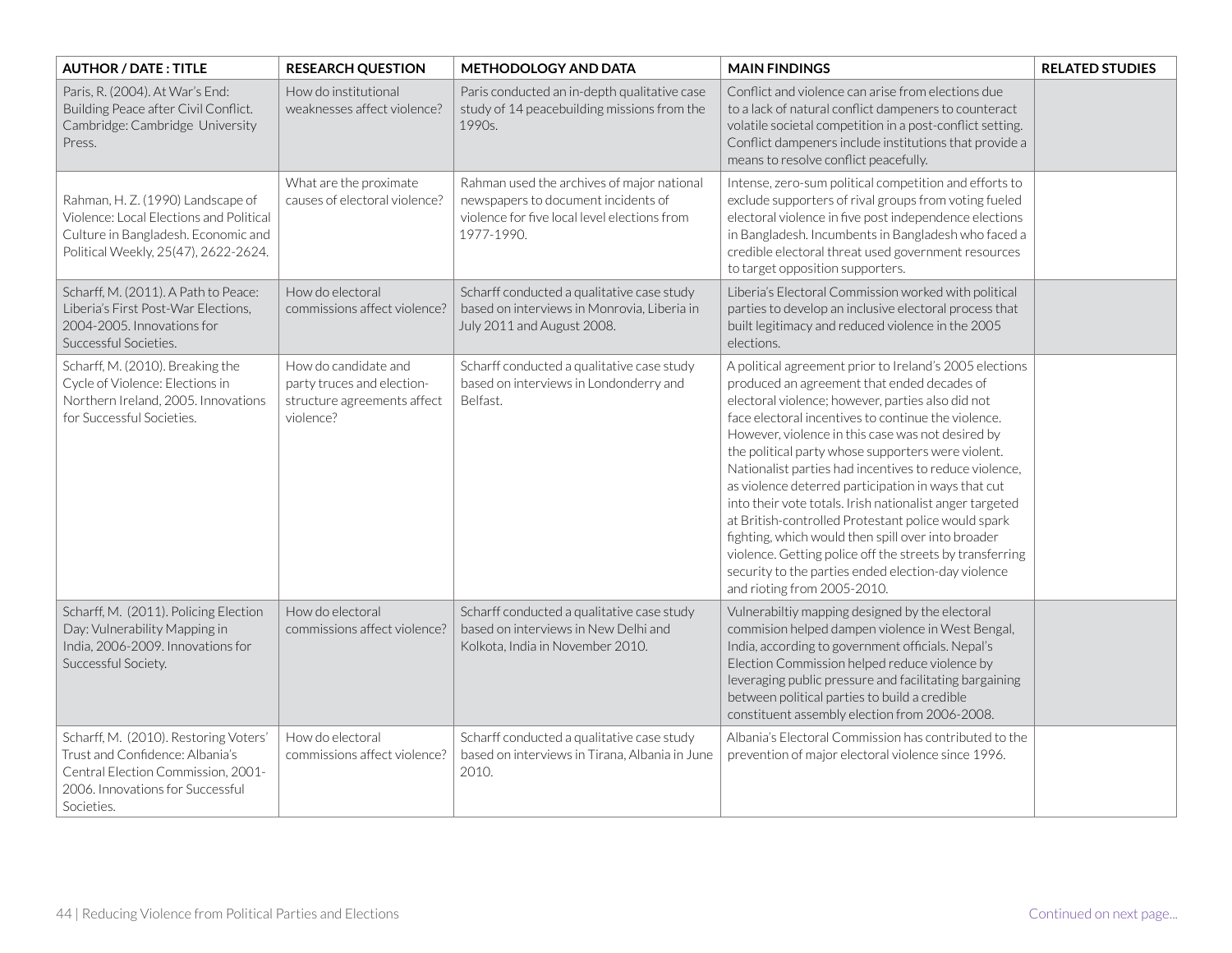| <b>AUTHOR / DATE: TITLE</b>                                                                                                                                                                                          | <b>RESEARCH QUESTION</b>                                                                       | METHODOLOGY AND DATA                                                                                                                                                                                                                                                                  | <b>MAIN FINDINGS</b>                                                                                                                                                                                                                                                                                                                                                                                                                                                                                                                                      | <b>RELATED STUDIES</b>                                                                                                                                                                                                                                                                                                                                                                                                                                                                                           |
|----------------------------------------------------------------------------------------------------------------------------------------------------------------------------------------------------------------------|------------------------------------------------------------------------------------------------|---------------------------------------------------------------------------------------------------------------------------------------------------------------------------------------------------------------------------------------------------------------------------------------|-----------------------------------------------------------------------------------------------------------------------------------------------------------------------------------------------------------------------------------------------------------------------------------------------------------------------------------------------------------------------------------------------------------------------------------------------------------------------------------------------------------------------------------------------------------|------------------------------------------------------------------------------------------------------------------------------------------------------------------------------------------------------------------------------------------------------------------------------------------------------------------------------------------------------------------------------------------------------------------------------------------------------------------------------------------------------------------|
| Vandeginste, S. (2011). Power-<br>Sharing as a Fragile Safety Valve<br>in Times of Electoral Turmoil: The<br>Costs and Benefits of Burundi's 2010<br>Elections. Journal of Modern African<br>Studies 49(2), 315-335. | How do candidate and<br>party truces and election-<br>structure agreements affect<br>violence? | Vandeginste conducted a qualitative case<br>study of Burundi's 2010 elections.                                                                                                                                                                                                        | A power-sharing arrangement negotiated during<br>Burundi's peace process in 2000 reduced election<br>related violence by helping maintain an inclusive<br>political system. However, the overwhelming election<br>victory of the ruling party may undermine the power<br>sharing agreement and subsequently spark violence.                                                                                                                                                                                                                               |                                                                                                                                                                                                                                                                                                                                                                                                                                                                                                                  |
| Vandeginste, S. (2011). Power-<br>Sharing as a Fragile Safety Valve<br>in Times of Electoral Turmoil: The<br>Costs and Benefits of Burundi's 2010<br>Elections. Journal of Modern African<br>Studies 49(2), 315-335. | How does civil society<br>engagement affect violence?                                          | Varshney conducted a qualitative case study<br>based on historical research and interviews.                                                                                                                                                                                           | Civic engagement and inter-communal associations<br>reduced violence in three Indian cities where<br>democratic politics are relatively institutionalized.                                                                                                                                                                                                                                                                                                                                                                                                | Wilkinson 2005<br>examines Varshney<br>2002, arguing that<br>while Varshney's<br>thesis is compelling,<br>there are plenty of<br>counterexamples:<br>Kano and Kaduna<br>in Nigeria have had<br>strong intercommunal<br>associations, but have<br>recently experienced<br>bouts of electoral<br>violence along<br>communal lines:<br>Yugoslavia similarly<br>possessed strong<br>intercommunal<br>organizations and<br>civic engagement, but<br>also devolved into<br>political violence along<br>communal lines. |
| Verma, A. (2007). Anatomy of Riots:<br>A Situational Crime Prevention<br>Approach. Crime Prevention and<br>Community Safety, 9(3), 201-<br>221. http://search.proquest.com/<br>docview/232160590?<br>accountid=40995 | How do policing, situational<br>techniques and coercive<br>responses affect violence?          | Verma conducted a qualitative overview<br>of situational crime prevention techniques<br>applied to demonstrations and processions<br>throughout India. The author highlighted<br>cases where these work, suggesting the<br>need for further systemic research on these<br>approaches. | Situational crime prevention techniques effectively<br>mitigated election related riot violence in India.<br>Strategies including errecting barricades, closing<br>streets, banning demonstrations in dense<br>neighborhoods, and provindg entry and exit points<br>to potential places of conflict. Moreover, police<br>embedded themselves in plain clothes among citizens<br>to ensure processions avoid conflict zones while<br>requiring demonstrations and processions to obtain<br>a license stipulating where the groups will march/<br>assemble. |                                                                                                                                                                                                                                                                                                                                                                                                                                                                                                                  |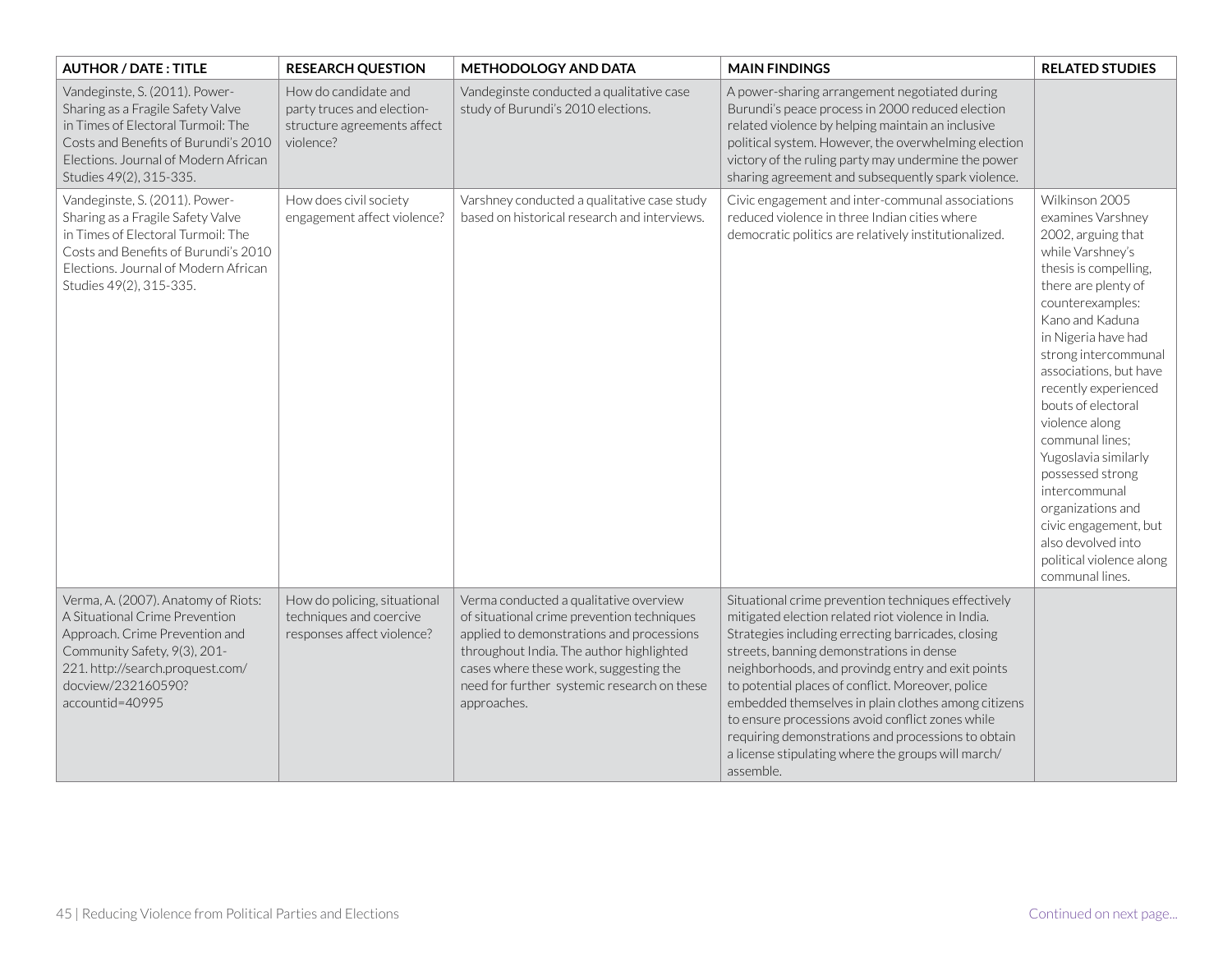| <b>AUTHOR / DATE: TITLE</b>                                                                                                                | <b>RESEARCH QUESTION</b>                                                              | <b>METHODOLOGY AND DATA</b>                                                                                                                                                                                                                                                                                | <b>MAIN FINDINGS</b>                                                                                                                                                                                                                                                                                                                                                                                                                                                                                                                                                                                                                                                                                                                                                                                                                                                                                                                     | <b>RELATED STUDIES</b>                                                                                                                                                                                                                                                                                                                                                                                     |
|--------------------------------------------------------------------------------------------------------------------------------------------|---------------------------------------------------------------------------------------|------------------------------------------------------------------------------------------------------------------------------------------------------------------------------------------------------------------------------------------------------------------------------------------------------------|------------------------------------------------------------------------------------------------------------------------------------------------------------------------------------------------------------------------------------------------------------------------------------------------------------------------------------------------------------------------------------------------------------------------------------------------------------------------------------------------------------------------------------------------------------------------------------------------------------------------------------------------------------------------------------------------------------------------------------------------------------------------------------------------------------------------------------------------------------------------------------------------------------------------------------------|------------------------------------------------------------------------------------------------------------------------------------------------------------------------------------------------------------------------------------------------------------------------------------------------------------------------------------------------------------------------------------------------------------|
| Verma, A. (2009). Situational<br>Prevention and Elections in India.<br>International Journal of Criminal<br>Justice Sciences, 4(2), 83-97. | How do policing, situational<br>techniques and coercive<br>responses affect violence? | Verma conducted a qualitative overview<br>of situational crime prevention techniques<br>applied to demonstrations and processions<br>throughout India. The author highlighted<br>cases where these work, suggesting the<br>need for further systemic research on these<br>approaches.                      | Situational crime prevention strategies led authorities<br>to issue identity cards and use electronic electoral<br>rolls along with a focused police response likely<br>contributed to reduced electoral violence in Bihar<br>from 2000 to 2005.                                                                                                                                                                                                                                                                                                                                                                                                                                                                                                                                                                                                                                                                                         |                                                                                                                                                                                                                                                                                                                                                                                                            |
| Wilkinson, S. (2004). Votes and<br>Violence: Electoral Competition<br>and Ethnic Riots in India. New York:<br>Cambridge University Press.  | What are the proximate<br>causes of electoral violence?                               | Wilkinson used town and state level data<br>on 2,000 Hindu-Muslim riots in India<br>from 1950-2005. Wilkinson and Ashutosh<br>Varshney assembled the data from India's<br>newspaper of record, hundreds of reports<br>in other papers, government reports, and<br>archives in India England, and the U.S.  | Even the weakest, most corrupt state governments<br>in India (e.g. Bihar and Uttar Pradesh) are able<br>to manage electoral and ethnic violence when<br>managing violence is prioritized by political leaders.<br>Political incentives explained when politicians and<br>governments prevented or promoted violence in India,<br>with state capacity bearing no discernible influence<br>on a government's role in preventing election violence.<br>His examination of data on elections and violence in<br>India from 1950-2002 demonstrates that election<br>violence is generally driven by political incentives, and<br>not a lack of state capacity.                                                                                                                                                                                                                                                                                |                                                                                                                                                                                                                                                                                                                                                                                                            |
| Wilkinson, S. (2004). Votes and<br>Violence: Electoral Competition<br>and Ethnic Riots in India. New York:<br>Cambridge University Press.  | How do minority and<br>identity-based politics affect<br>violence?                    | Wilkinson used town and state level data<br>on 2,000 Hindu-Muslim riots in India<br>from 1950-2005. Wilkinson and Ashutosh<br>Varshney assembled the data from India's<br>newspaper of record, hundreds of reports<br>in other papers, government reports, and<br>archives in India, England, and the U.S. | State governments in India intervened to protect<br>minorities from ethnic riots when their coalition<br>depended on direct or indirect minority support.<br>Conversely, states where the majority party does not<br>rely on support or cooperation of minority groups<br>are significantly more prone to both electoral and<br>identity based violence, in many cases instigated by<br>the ruling party. There is similar evidence in 19th<br>century Ireland, post-independence Malaysia, and<br>post-communist Romania. Political violence and riots<br>are manipulated and planned by politicians, especially<br>in situations where a party corresponds to a specific<br>religious ethnic identity, in order to increase the<br>salience of that identity as a voting issue. For instance,<br>Malay anti-Chinese riots have been repeatedly<br>initiated by regimes hoping to build electoral support,<br>dating back to the 1960s. | Jaffrelot 1998 explains<br>how Hindu party<br>leaders strategically<br>used processions<br>through Muslim<br>neighborhoods,<br>religious<br>performances, flag<br>raisings, and other<br>symbolic events to<br>generate crowds<br>mobilized around<br>Hindu identity, and<br>then would use<br>symbols and language<br>to provoke the crowd<br>to violence against a<br>perceived other (e.g.<br>Muslims). |
| Wilkinson, S. (2004). Votes and<br>Violence: Electoral Competition<br>and Ethnic Riots in India. New York:<br>Cambridge University Press.  | How do policing, situational<br>techniques and coercive<br>responses affect violence? | Wilkinson also conducted a case study<br>of 19th century Ireland's challenges with<br>election violence.                                                                                                                                                                                                   | Moving control of policing in Belfast, Ireland from<br>a Protestant partisan local administration to the<br>national government significantly increased the<br>state's degree of riot prevention, arguably because<br>the national government, unlike the local Belfast<br>government, relied on Catholic electoral support.                                                                                                                                                                                                                                                                                                                                                                                                                                                                                                                                                                                                             |                                                                                                                                                                                                                                                                                                                                                                                                            |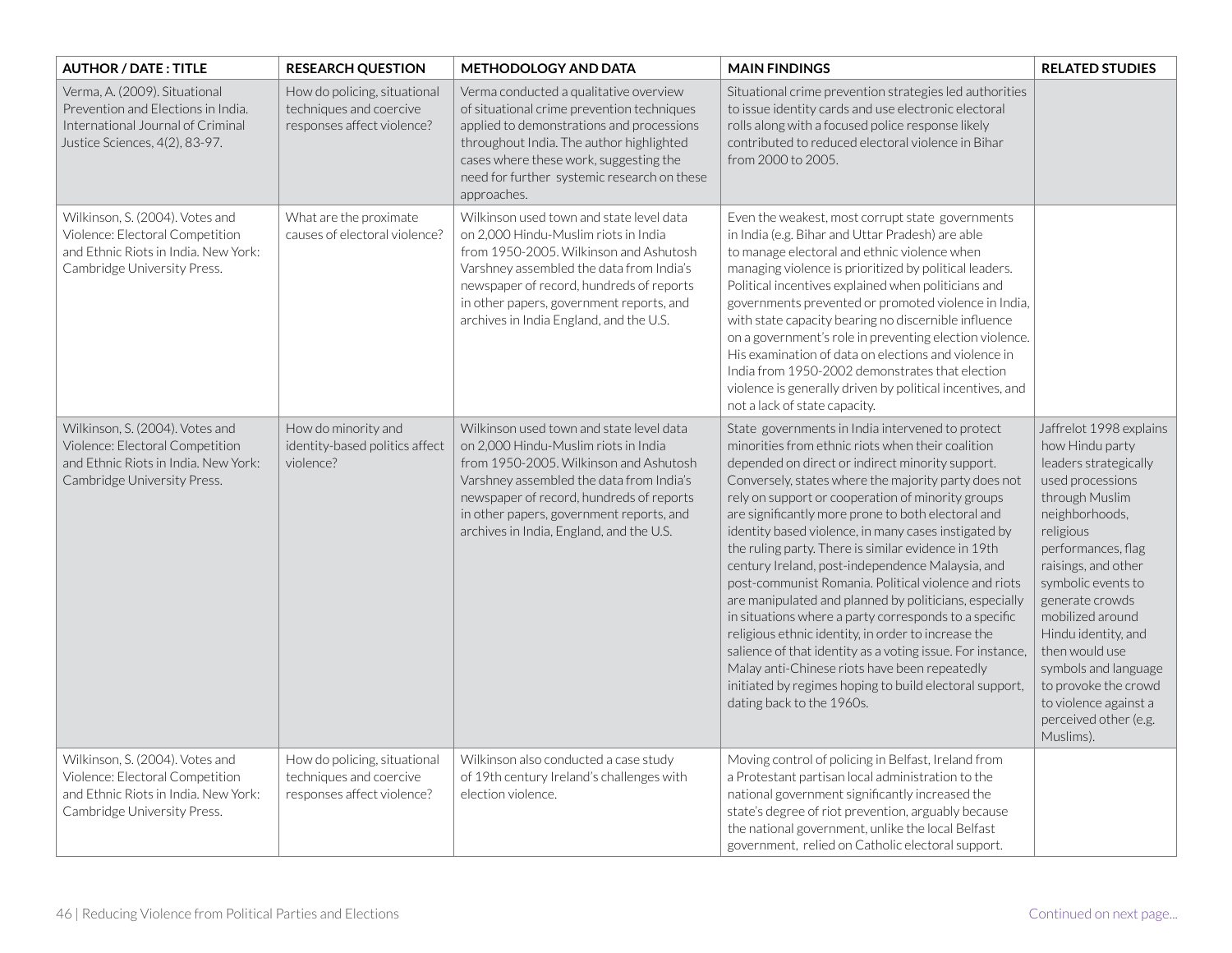| <b>AUTHOR / DATE: TITLE</b>                                                                                                                                                        | <b>RESEARCH QUESTION</b>                                                                       | <b>METHODOLOGY AND DATA</b>                                                                                                                                                                               | <b>MAIN FINDINGS</b>                                                                                                                                                                                                                                                                                                            | <b>RELATED STUDIES</b> |
|------------------------------------------------------------------------------------------------------------------------------------------------------------------------------------|------------------------------------------------------------------------------------------------|-----------------------------------------------------------------------------------------------------------------------------------------------------------------------------------------------------------|---------------------------------------------------------------------------------------------------------------------------------------------------------------------------------------------------------------------------------------------------------------------------------------------------------------------------------|------------------------|
| Yusuf, H. (2012). Conflict Dynamics<br>in Karachi, United States Institute<br>of Peace. http://www.usip.org/sites/<br>default/files/PW82Conflict%20<br>Dynamics%20in%20Karachi.pdf | How does gerrymandering<br>affect violence?                                                    | Yusuf conducted a qualitative USIP case<br>study of urban violence in Karachi written by<br>a Pakistani journalist and based on interviews<br>with analysts, security forces, officials and<br>activists. | Politicians in Pakistan used political violence to<br>gerrymander districts along identity and party lines to<br>bolster their political support and improve electoral<br>success. For example, the MQM Party used violence<br>to influence the demographics of voting districts in<br>order to enhance its election prospects. |                        |
| Yusuf, H. (2012). Conflict Dynamics<br>in Karachi, United States Institute<br>of Peace. http://www.usip.org/sites/<br>default/files/PW82Conflict%20<br>Dynamics%20in%20Karachi.pdf | How do candidate and<br>party truces and election-<br>structure agreements affect<br>violence? | Yusuf conducted a qualitative USIP case<br>study of urban violence in Karachi written by<br>a Pakistani journalist and based on interviews<br>with analysts, security forces, officials and<br>activists. | The Supreme Court led investigations and hearings<br>and pressured parties to reduce ethnopolitical<br>violence in Karachi. Violence dipped following the<br>agreement but rose again within six months.                                                                                                                        |                        |
| Yusuf, H. (2012). Conflict Dynamics<br>in Karachi, United States Institute<br>of Peace. http://www.usip.org/sites/<br>default/files/PW82Conflict%20<br>Dynamics%20in%20Karachi.pdf | How do policing, situational<br>techniques and coercive<br>responses affect violence?          | Yusuf conducted a qualitative USIP case<br>study of urban violence in Karachi written by<br>a Pakistani journalist and based on interviews<br>with analysts, security forces, officials and<br>activists. | Military operations targeting political party affiliated<br>militias and militant groups successfully weakened<br>groups and led to decreases in ethnopolitical and<br>sectarian violence in the 1990s in Karachi, Pakistan.                                                                                                    |                        |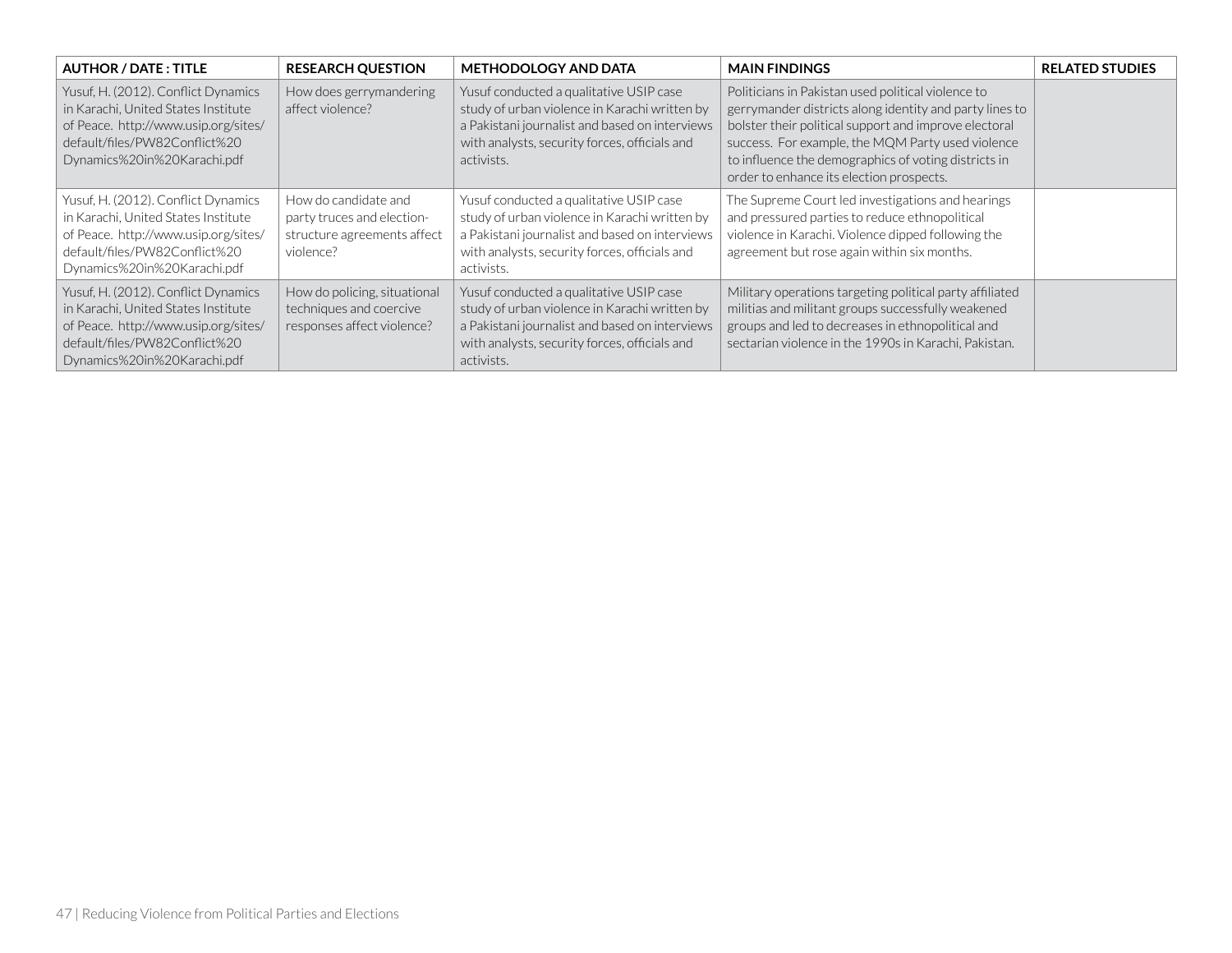## **Reducing Violence by Gangs, Youth, and the State in Marginalized Communities**

| <b>AUTHOR / DATE: TITLE</b>                                                                                                                                                                                                                           | <b>RESEARCH QUESTION</b>                                                       | <b>METHODOLOGY AND DATA</b>                                                                                                                                                                                                                                                                                                                                                                                                                                                                                                                                                                                                                                                                         | <b>MAIN FINDINGS</b>                                                                                                                                                                                                                                                                                                                                                   | <b>RELATED STUDIES</b>                  |
|-------------------------------------------------------------------------------------------------------------------------------------------------------------------------------------------------------------------------------------------------------|--------------------------------------------------------------------------------|-----------------------------------------------------------------------------------------------------------------------------------------------------------------------------------------------------------------------------------------------------------------------------------------------------------------------------------------------------------------------------------------------------------------------------------------------------------------------------------------------------------------------------------------------------------------------------------------------------------------------------------------------------------------------------------------------------|------------------------------------------------------------------------------------------------------------------------------------------------------------------------------------------------------------------------------------------------------------------------------------------------------------------------------------------------------------------------|-----------------------------------------|
| Ajzenman, N., Glaiani, S., & Seira,<br>E. (2014). On the Distributed<br>Costs of Drug-Related<br>Homicides. Center for Global<br>Development, http://www.cgdev.<br>org/publication/distributed-costs-<br>drug-related-homicides-working-<br>paper-364 | What risk factors<br>contribute to violence<br>in marginalized<br>communities? | Ajzenman, Glaiani, and Seira estimated the<br>impact of violence in Mexican municipalities<br>on housing prices between 2008 and 2011.                                                                                                                                                                                                                                                                                                                                                                                                                                                                                                                                                              | A one standard deviation increase in homicides<br>leads to a three percent decrease in the price of<br>low-income housing.                                                                                                                                                                                                                                             |                                         |
| Arias, E.D. (2006). Drugs and<br>democracy in Rio de Janeiro:<br>trafficking, social networks, and<br>public security. Chapel Hill:<br>University of North Carolina<br>Press.                                                                         | How does community<br>policing affect crime?                                   | Arias used ethnography, participant<br>observation, and interview research in three<br>favelas in Rio de Janeiro over a nine-year<br>period.                                                                                                                                                                                                                                                                                                                                                                                                                                                                                                                                                        | Blended police strategies in Rio de Janeiro,<br>involving some community policing elements,<br>may be sucessful in the short-term, but are<br>limited by a political economy that encourages<br>violence.                                                                                                                                                              |                                         |
| Avakame, F., & McCoy. (1999).<br>"Did you call the police? What<br>did they do?" An empirical<br>assessment of black's theory<br>of mobilization of law. Justice<br>Quarterly, 16(4), 765-792.                                                        | How does<br>marginalization affect<br>violent crime reporting?                 | Avakame employed a logistic regression<br>model to analyze data from the 1992-1994<br>files of the National Crime Victimization<br>Survey (NCVS) (U.S. Department of Justice<br>1996). From a set of 48,114 respondents in<br>this data set, the authors examined those<br>who reported that they had been victims of<br>rape, attempted rape, other sexual assault, or<br>aggravated assault (n=2,203) at the hands<br>of people whom they knew and with whom<br>they shared at least a casual acquaintance<br>within the reference period. These cases<br>also include information about whether the<br>victim called the police and, if so, whether the<br>police arrested the alleged offender. | In the U.S. minority victims are more likely to<br>call the police than whites, but victiminization of<br>whites is more likely to result in arrest. Similarly,<br>poorer victims are more likely to call the police<br>than wealthier victims, but their calls are less<br>likely to result in arrest.                                                                |                                         |
| Baird, A. (2012). The violent<br>gang and the construction of<br>masculinity amongst socially<br>excluded young men. Safer<br>Communities, 11(4), 179-190.                                                                                            | What risk factors<br>contribute to violence<br>in marginalized<br>communities? | Baird analyzes empirical data from 2008<br>of life-history interviews with male youths,<br>including gang members and non-gang<br>members.                                                                                                                                                                                                                                                                                                                                                                                                                                                                                                                                                          | A literature on social exclusion and identity,<br>particularly masculinity suggests that young<br>men may turn to violence during adolescence,<br>and offset the emasculation of joblessness and<br>general poverty. This is particularly true when<br>gangs are present that can offer identity and<br>community as well as monetary and at times,<br>sexual rewards. | Spergel (1990); Fontes,<br>forthcoming. |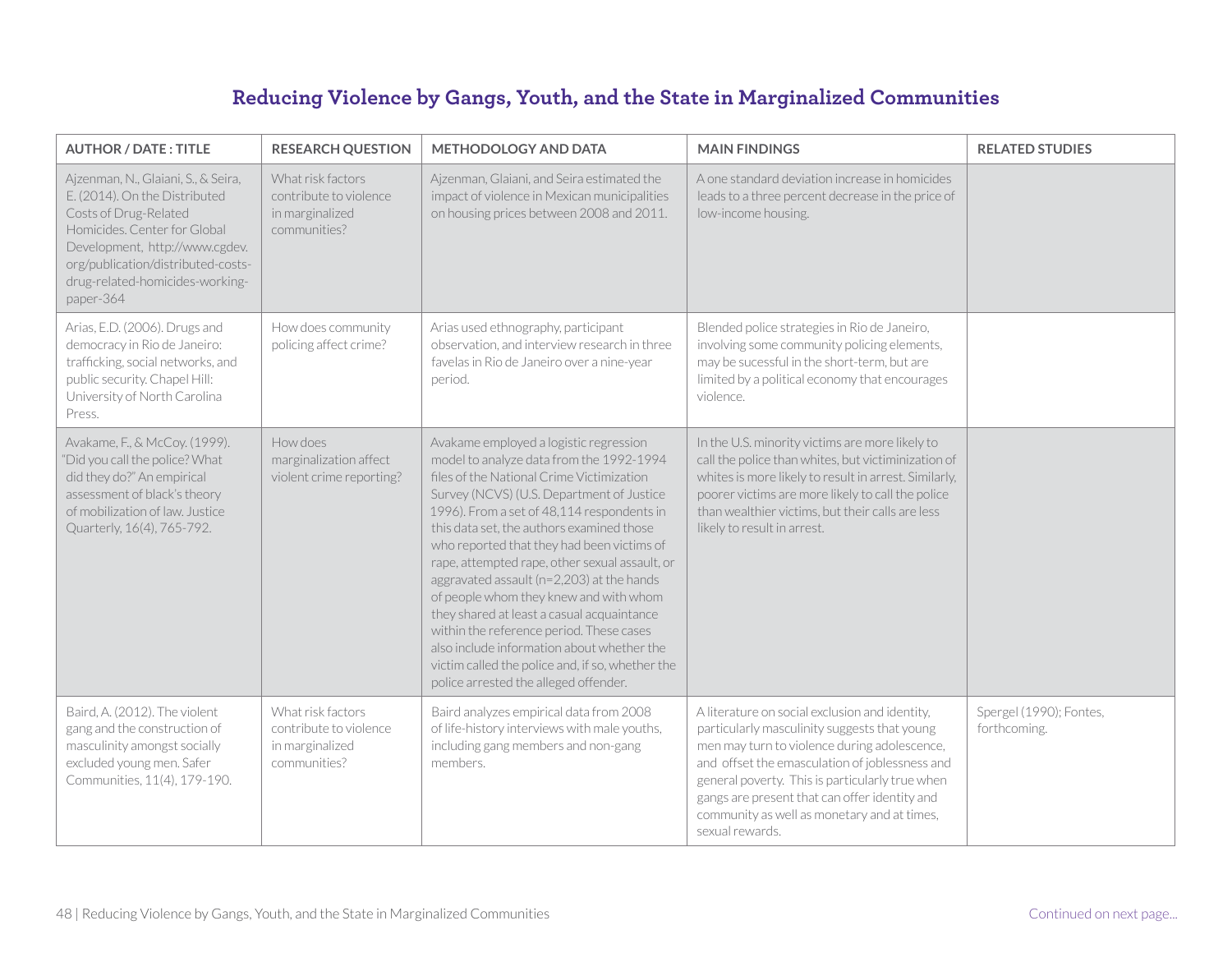| <b>AUTHOR / DATE: TITLE</b>                                                                                                                                                                                                 | <b>RESEARCH QUESTION</b>                                       | <b>METHODOLOGY AND DATA</b>                                                                                                                                                                                                                                                                                                                                                                                                                                                                                       | <b>MAIN FINDINGS</b>                                                                                                                                                                                                                                                                                                                                                                                                                                                       | <b>RELATED STUDIES</b>                                                                                                                                                                                                                                                                                             |
|-----------------------------------------------------------------------------------------------------------------------------------------------------------------------------------------------------------------------------|----------------------------------------------------------------|-------------------------------------------------------------------------------------------------------------------------------------------------------------------------------------------------------------------------------------------------------------------------------------------------------------------------------------------------------------------------------------------------------------------------------------------------------------------------------------------------------------------|----------------------------------------------------------------------------------------------------------------------------------------------------------------------------------------------------------------------------------------------------------------------------------------------------------------------------------------------------------------------------------------------------------------------------------------------------------------------------|--------------------------------------------------------------------------------------------------------------------------------------------------------------------------------------------------------------------------------------------------------------------------------------------------------------------|
| Baumer, E.P. (2002).<br>Neighborhood disadvantage and<br>police notification by victims of<br>violence. Criminology, 40, 579-<br>616.                                                                                       | How does<br>marginalization affect<br>violent crime reporting? | Baumer conducted a quantitative study to<br>analyze the Area-Identified National Crime<br>Victimization Survery's data on aggravated<br>assaults, simple assults, and robberies from<br>1995-97 and socioeconomic disadvantage<br>using the 1990 US decennial census<br>data. After excluding cases with missing<br>data, the sample analyzed included 6193<br>victims, including 698 robbery victims, 1177<br>aggravated assault victims, and 4318 simple<br>assault victims.                                    | Socioeconomic disadvantage reduces the<br>likelihood of police notification for less serious<br>crimes (e.g. minor assault). Socioeconomic<br>disadvantage has no influence on reporting for<br>robbery and aggravated assault victims.                                                                                                                                                                                                                                    |                                                                                                                                                                                                                                                                                                                    |
| Bennett, T., Holloway, K., &<br>Farrington, D. (2008). The<br>Effectiveness of Neighborhood<br>Watch. Cambell Systematic<br>Review. 2008(8).                                                                                | How does<br>marginalization affect<br>violent crime reporting? | Bennett and Wiegand analyzed data<br>collected from a household victimization<br>survey in Belize of approximately five percent<br>of households in Belize.                                                                                                                                                                                                                                                                                                                                                       | Environmental factors (class, social<br>background) did not play a significant role in<br>crime reporting in Belize. Incident-related<br>and individual-specific factors played a role in<br>shaping whether a person would report a crime.                                                                                                                                                                                                                                |                                                                                                                                                                                                                                                                                                                    |
| Bennett, R. R. & Wiegand, R. B.<br>(1994), Observations on Crime<br>Reporting in a Developing Nation.<br>Criminology, 32, 135-148.                                                                                          | How does community<br>policing affect crime?                   | Bennett et al conducted a systemic review<br>of studies examining neighborhood watch.<br>The authors were careful to note that studies<br>included in the study were significantly more<br>positive regarding neighborhood watch than<br>studies excluded from the review.                                                                                                                                                                                                                                        | Neighborhood Watch programs in the U.S.<br>were associated with significant declines in<br>crime, but could not establish a causal link<br>between the programs and crime reduction.                                                                                                                                                                                                                                                                                       |                                                                                                                                                                                                                                                                                                                    |
| Braga, A. (2007). The Effects<br>of Hot Spots Policing on Crime.<br>Campbell Systemic Reviews.                                                                                                                              | How does hot-spot<br>policing affect crime?                    | Braga examined 9 quantitative studies<br>that used randomized controlled trials to<br>examine focused police enforcement at<br>crime hot-spots. The studies examined five<br>large US cities and one Australian suburb and<br>three types of hot-spot policing strategies:<br>problem-oriented policing, directed and<br>aggressive patrol programs and police<br>crackdowns and raids. Braga identified these<br>9 studies after evaluating 697 abstracts and<br>57 full studies according to rigor and content. | Focusing police efforts in high crime places has<br>been found to decrease crime and disorder<br>in 5 large U.S. cities and one Australian city.<br>The problem-oriented approach significantly<br>reduced crime and disorder calls for service.<br>Additionally, crime was not displaced to areas<br>that were not targeted by the police through<br>systematic observations of social and physical<br>disorder at the target hot spots relative to<br>control locations. | The evaluation of the Houston<br>Targeted Beat Program examined<br>the effects of three types of<br>treatments applied in different<br>target areas; these interventions<br>included high visibility patrol,<br>"zero tolerance" disorder policing,<br>and enforcement problem-<br>oriented policing (Caeti 1999). |
| Braga, A., Weisburd, D., Waring,<br>E., Mazerolle, L., Spelman, W., &<br>Gajewski, F. (1999). Problem-<br>oriented policing in violent crime<br>places: A randomized controlled<br>experiment. Criminology, 37,<br>541-580. | How does hot-spot<br>policing affect crime?                    | Braga and Weisburd conducted a book-<br>length review of policing strategies in hot<br>spots in the U.S., which included analysis of<br>three preview systemic reviews on hot spot<br>policing strategies.                                                                                                                                                                                                                                                                                                        | Intensive enforcement (i.e. broken windows<br>policing) reduces police legitimacy. Problem-<br>oriented policing in hot spots is most effective<br>in the U.S.                                                                                                                                                                                                                                                                                                             |                                                                                                                                                                                                                                                                                                                    |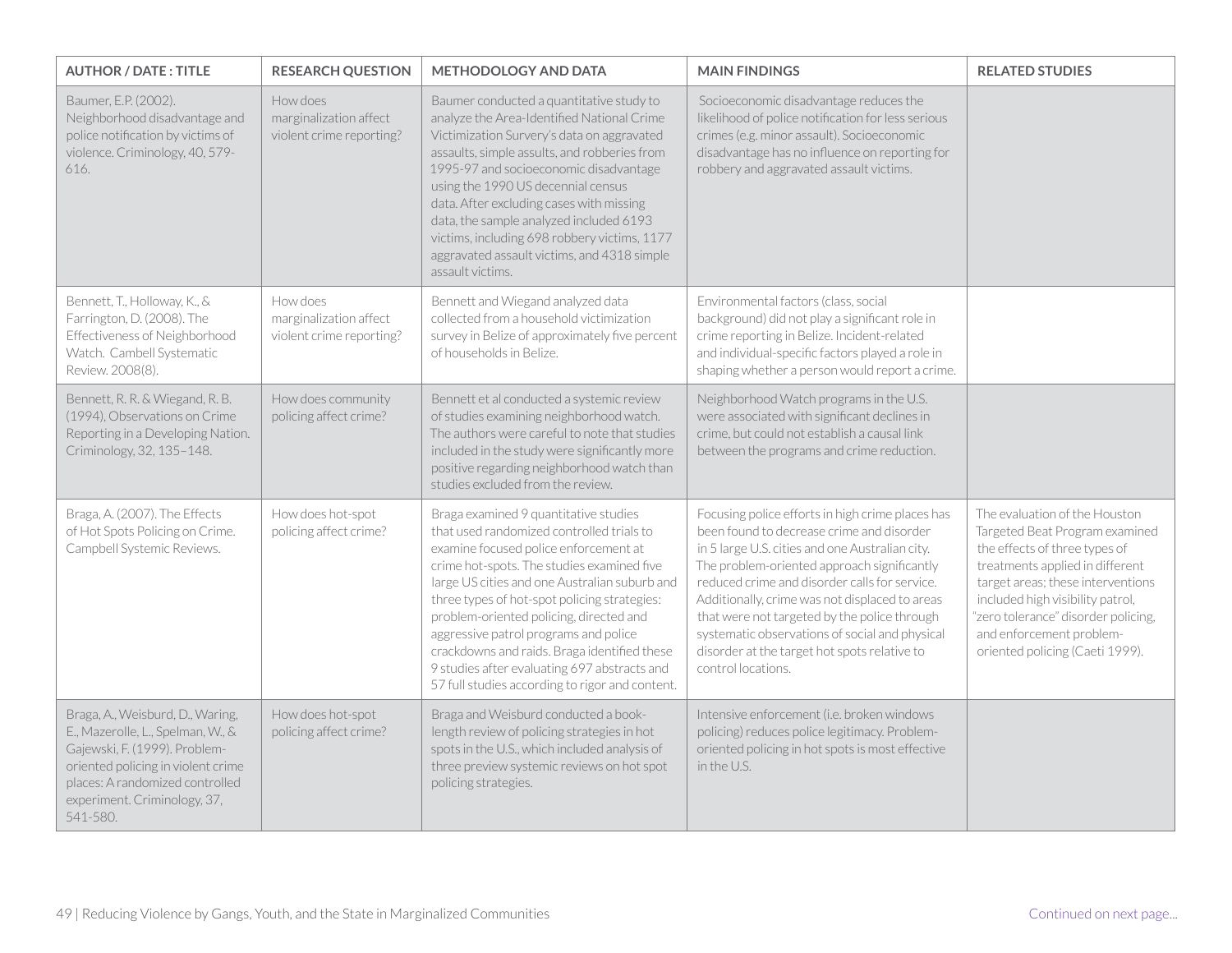| <b>AUTHOR / DATE: TITLE</b>                                                                                                                                                                                                                              | <b>RESEARCH QUESTION</b>                                              | METHODOLOGY AND DATA                                                                                                                                                                                                                                                                                                                                                     | <b>MAIN FINDINGS</b>                                                                                                                                                                                                                                                                                                                                                                                                                                                                                                                                                                              | <b>RELATED STUDIES</b> |
|----------------------------------------------------------------------------------------------------------------------------------------------------------------------------------------------------------------------------------------------------------|-----------------------------------------------------------------------|--------------------------------------------------------------------------------------------------------------------------------------------------------------------------------------------------------------------------------------------------------------------------------------------------------------------------------------------------------------------------|---------------------------------------------------------------------------------------------------------------------------------------------------------------------------------------------------------------------------------------------------------------------------------------------------------------------------------------------------------------------------------------------------------------------------------------------------------------------------------------------------------------------------------------------------------------------------------------------------|------------------------|
| Braga, A., Weisburd, D., Waring,<br>E., Mazerolle, L., Spelman, W., &<br>Gajewski, F. (1999). Problem-<br>oriented policing in violent crime<br>places: A randomized controlled<br>experiment. Criminology, 37,<br>541-580.                              | How does focused<br>deterrence affect crime?                          | Braga and Weisburd conducted a systemic<br>review of quasi-experimental studies of<br>focused deterrence strategies in small,<br>medium, and large US cities.                                                                                                                                                                                                            | Focused deterrence strategies reduced gun<br>and gang violence in small, medium, and large<br>US cities.                                                                                                                                                                                                                                                                                                                                                                                                                                                                                          |                        |
| Braga, A., Kennedy, D.M., Piehl,<br>A.M, Waring, & E.J. (2001).<br>Problem Oriented Policing,<br>Deterrence and Youth Violence:<br>An Evaluation of Boston's<br>Operation Ceasefire, Journal<br>of Research in Crime and<br>Delinquency, 38(3), 195-225. | How does problem-<br>oriented policing affect<br>crime?               | Braga et al conducted a qualitative case study<br>of the Boston Gun Project and Operation<br>Ceasefire and a non-randomized quasi-<br>experiment to compare youth homicide<br>trends in Boston relative to youth homicide<br>trends in other major U.S. and New England<br>cities that also found a unique program effect<br>associated with the Ceasefire intervention. | The Boston Gun Project focused on homicide<br>victimization among young people in Boston.<br>After convening an interagency practionery<br>group, the project assessed the nature and<br>causes of youth violence in Boston. The<br>conveners designed an iterative intervention<br>to reduce youth homicides based on the<br>assessment and grounded in two focal points:<br>confronting illicit firearm providers and creating<br>a strong deterrent to gang violence. After<br>averaging 44 youth homicides per year from<br>1991 to 1995, the number dropped to 26 in<br>1996 and 15 in 1997. |                        |
| Braga, A., Weisburd, D., Waring,<br>E., Mazerolle, L., Spelman, W., &<br>Gajewski, F. (1999). Problem-<br>oriented policing in violent crime<br>places: A randomized controlled<br>experiment. Criminology, 37,<br>541-580.                              | How does problem-<br>oriented policing affect<br>crime?               | Braga et al conducted a randomized<br>controlled experiment that used generalized<br>linear models to analyze the main effects of<br>the intervention on reported crime incidents<br>and citizen emergency calls. The authors<br>attempted to measure displacement by<br>tracking data that was constructed around<br>areas where police intervened.                     | Problem-oriented policing focused on violent<br>hot spots reduced emergency calls and crime<br>incidents in a pilot study in Jersey City, NJ.                                                                                                                                                                                                                                                                                                                                                                                                                                                     |                        |
| Bratton, W. (1998). Crime Is<br>Down in New York City: Blame<br>the Police. The IEA Health and<br>Welfare Unit. London: Revised<br>Second Edition.                                                                                                       | How do broken windows<br>and zero tolerance<br>policing affect crime? | Bratton conducted a qualitative case study of<br>police reforms that contributed to the drop<br>in crime, written by the police chief who led<br>the reforms.                                                                                                                                                                                                            | Policing reforms in New York City involving<br>significant decentralization, measures to<br>empower and increase the morale of officers,<br>a 7,000 person spike in total officers, and<br>zero tolerance policing strategies contribued<br>to a sharp reduction in homicides and crime<br>from 1994 to 1996. Bratton argues that zero<br>tolerance policing strategies, drawing on<br>broken windows theory, were critical in curbing<br>homicides and crime in New York.                                                                                                                        |                        |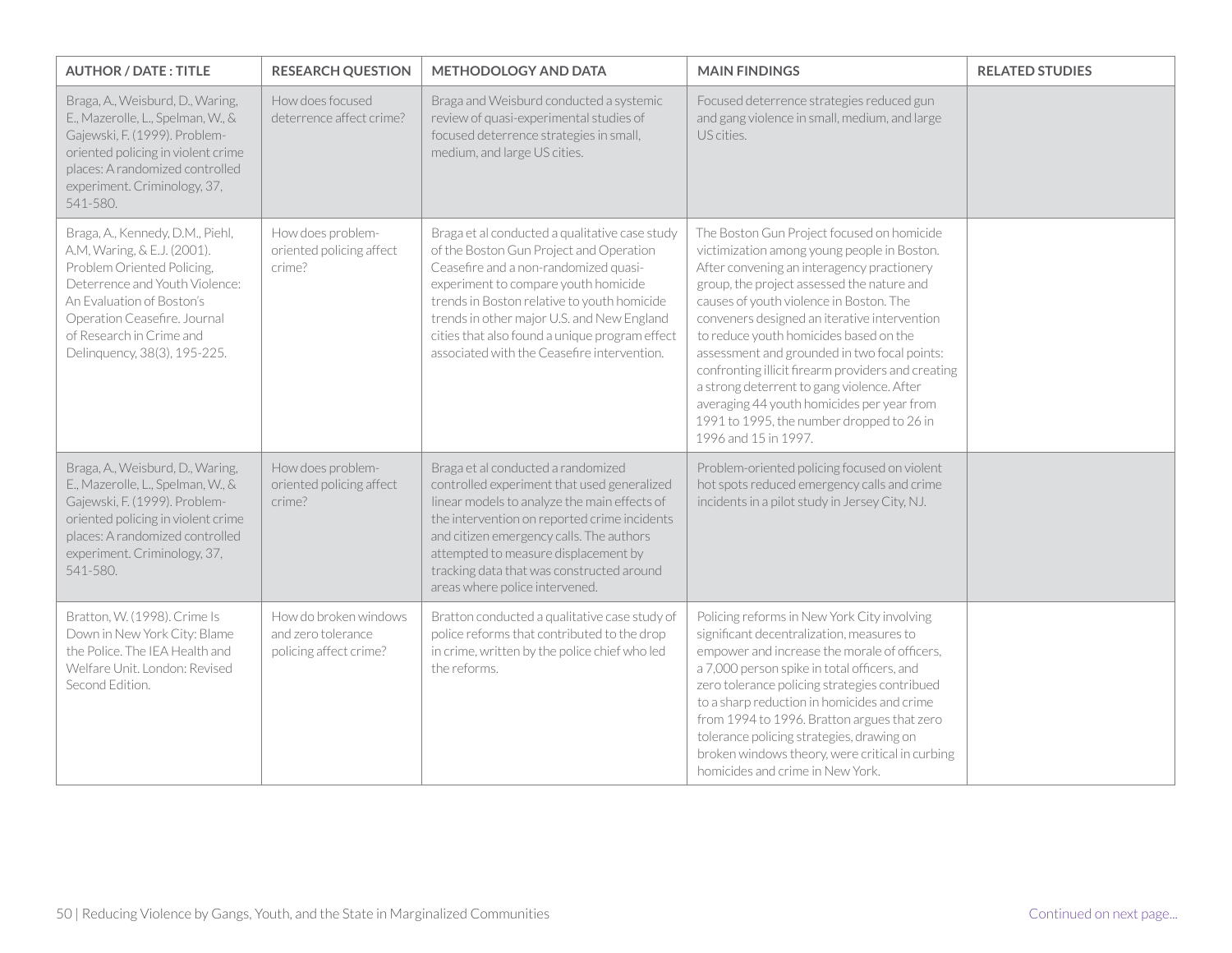| <b>AUTHOR / DATE: TITLE</b>                                                                                                                                                                                    | <b>RESEARCH QUESTION</b>                                               | <b>METHODOLOGY AND DATA</b>                                                                                                                                                                                                                                                                                                                                                                                                                                                       | <b>MAIN FINDINGS</b>                                                                                                                                                                                                                                                | <b>RELATED STUDIES</b>                                                                                                                                                                                                                                                                                                                                                                                                                                    |
|----------------------------------------------------------------------------------------------------------------------------------------------------------------------------------------------------------------|------------------------------------------------------------------------|-----------------------------------------------------------------------------------------------------------------------------------------------------------------------------------------------------------------------------------------------------------------------------------------------------------------------------------------------------------------------------------------------------------------------------------------------------------------------------------|---------------------------------------------------------------------------------------------------------------------------------------------------------------------------------------------------------------------------------------------------------------------|-----------------------------------------------------------------------------------------------------------------------------------------------------------------------------------------------------------------------------------------------------------------------------------------------------------------------------------------------------------------------------------------------------------------------------------------------------------|
| Brenneman, R. (2012). Homies<br>and Hermanos: Gods and Gangs<br>in Central America, Oxford:<br>Oxford University Press.                                                                                        | How do gang leaving<br>programs affect crime?                          | Brenneman interviewed 63 former gang<br>members in El Salvador, Guatemala, and<br>Honduras, examining, among other issues,<br>why youth join gangs. He explains that<br>although macrosocial factors influence the<br>emergence of gangs, they don't explain why<br>only small percentages of disadvantaged<br>youth join gangs. He explains that separation<br>from parents, migration, and physical abuse<br>are risk factors that enhance the probability<br>of gang entrance. | Joining a born-again Protestant church is a<br>culturally recognized way of beating MS-13s<br>"hasta la morgue" rule (only exit from the gang<br>is death). Moreover, churches operate on a<br>similar family metaphor and demand absolute<br>commitment.           |                                                                                                                                                                                                                                                                                                                                                                                                                                                           |
| Chan, J. (1997). Changing Police<br>Culture: Policing in a Multicultural<br>Society. Cambridge & Melbourne:<br>Cambridge University Press.                                                                     | How does community<br>policing affect crime?                           | Chan examined a study, completed from<br>1991-92, which combined questionnaires,<br>material from a stratified random sample of<br>police (oversampled in areas with large ethnic<br>populations), semi-structured interviews,<br>and content analysis of documents and news<br>clippings.                                                                                                                                                                                        | Community police reforms in New South Wales,<br>Australia, failed to reduce police violence and<br>corruption and were resisted by police.                                                                                                                          |                                                                                                                                                                                                                                                                                                                                                                                                                                                           |
| Cruz, J.M. (2007). Central<br>American Maras: From Youth<br><b>Street Gangs to Transnational</b><br>Protection Rackets. Global Crime.                                                                          | How do Mano Dura<br>and militarized policing<br>policies affect crime? | Cruz reviewed the literature on Central<br>American street gangs, the American<br>scholarship on gangs, and his own research<br>on Central American gangs from the mid-<br>1990s.                                                                                                                                                                                                                                                                                                 | Largely in response to Mano Dura law<br>enforcement tactics, gangs have developed<br>into more sophisticated criminal entitites, some<br>of which are now running extortion rackets<br>throughout the region.                                                       |                                                                                                                                                                                                                                                                                                                                                                                                                                                           |
| Cruz, J.M. (2009). Global Gangs<br>in El Salvador: Maras and the<br>Politics of Violence. Paper<br>presented at the Global Gangs<br>Workshop, Centre on Conflict<br>Development, and Peacebuilding,<br>Geneva. | How do Mano Dura<br>and militarized policing<br>policies affect crime? | Cruz examined academic literature on<br>marginalization, gang institutionalization,<br>and the dynamics of gang violence and used<br>this research as a lens for analyzing the work<br>done by research programs on gangs at the<br>University of Central America in El Salvador.                                                                                                                                                                                                 | Mano Dura exacerbated gang violence in El<br>Salvador: It institutionalized the state's use of<br>violence against the youth, and provided the<br>maras with the opportunity to organize, unite<br>their cliques, and develop regional and national<br>leaderships. | Ethnography based on eight and a<br>half years (1993-200) experience<br>with MS-13 cliques in Los Angeles<br>and another decade of follow-<br>up reveal that prisons serve as<br>"finishing schools" - rather than<br>being rehabilitated, first-time<br>offenders often deepen their<br>involvement in illicit gang activities<br>while in prison. Additionally, gang<br>leaders use prisons to increase<br>discipline and cohesion within the<br>gangs. |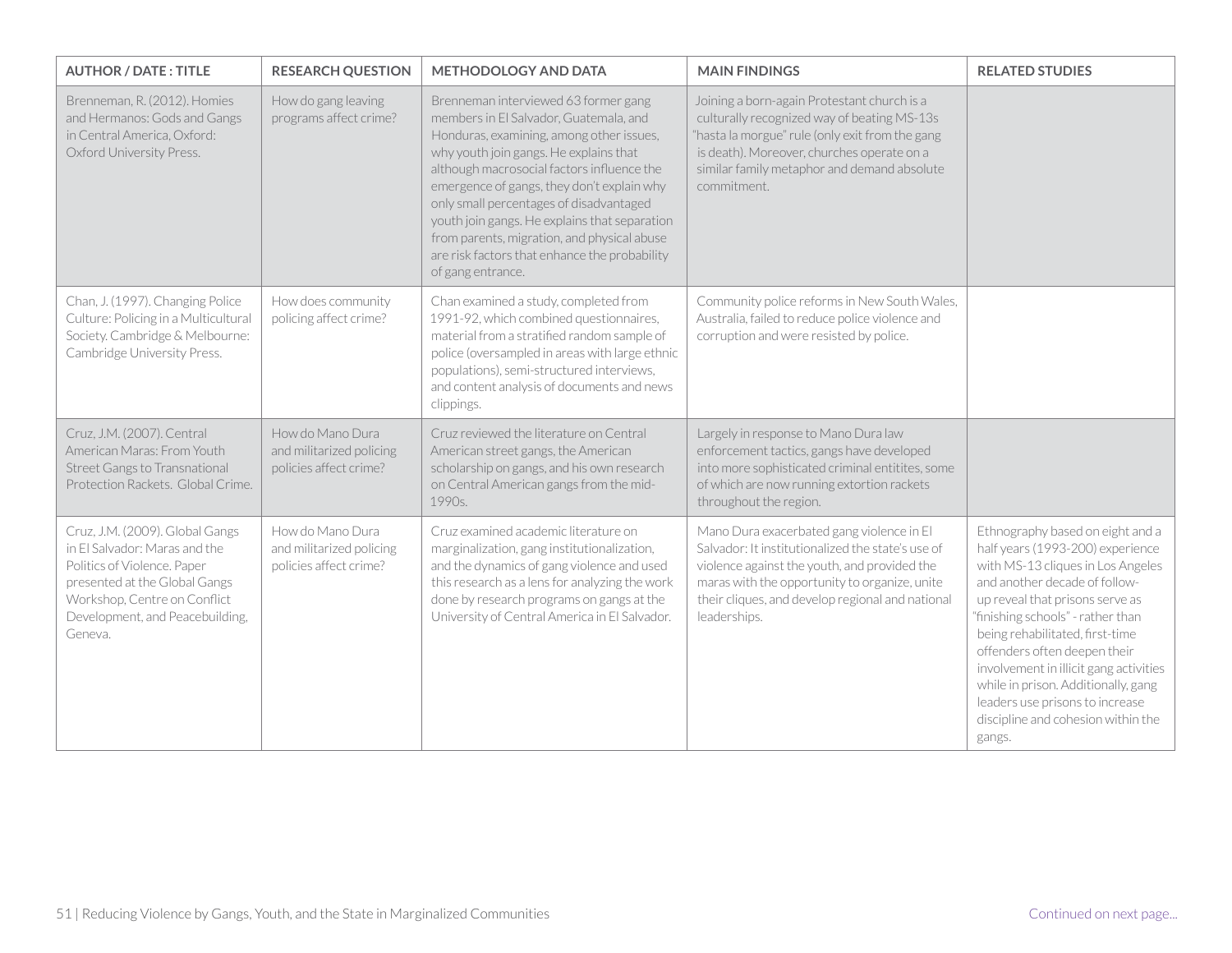| <b>AUTHOR / DATE: TITLE</b>                                                                                                                                                   | <b>RESEARCH QUESTION</b>                                               | <b>METHODOLOGY AND DATA</b>                                                                                                                                                                                                                                                                                                                                                                                                     | <b>MAIN FINDINGS</b>                                                                                                                                                                                                                                                                                                                                                                                                                                                                                                                                                                                                                                                                                                                                                                                      | <b>RELATED STUDIES</b> |
|-------------------------------------------------------------------------------------------------------------------------------------------------------------------------------|------------------------------------------------------------------------|---------------------------------------------------------------------------------------------------------------------------------------------------------------------------------------------------------------------------------------------------------------------------------------------------------------------------------------------------------------------------------------------------------------------------------|-----------------------------------------------------------------------------------------------------------------------------------------------------------------------------------------------------------------------------------------------------------------------------------------------------------------------------------------------------------------------------------------------------------------------------------------------------------------------------------------------------------------------------------------------------------------------------------------------------------------------------------------------------------------------------------------------------------------------------------------------------------------------------------------------------------|------------------------|
| Dammert, L. & Malone, M. (2006).<br>Does It Take a Village? Policing<br>Strategies and Fear of Crime in<br>Latin America. Latin American<br>Politics & Society, 48(4), 27-51. | How does community<br>policing affect crime?                           | Dammert and Malone conducted a brief<br>qualitative case study examining Argentina,<br>Brazil, and Chile and the relationship<br>between fear of crime and policing strategies<br>within each country. The authors aggregated<br>data on policing strategies and crime in<br>major cities in the three countries and then<br>normalized the data using dummy variables<br>so that comparisons could be made across<br>contexts. | Community policing proved more effective at<br>reducing police violence than more coercive<br>methods in Argentina, Brazil, and Chile.                                                                                                                                                                                                                                                                                                                                                                                                                                                                                                                                                                                                                                                                    |                        |
| Dudley, S. (2010). How<br>Mano Dura is strengthening<br>Gangs. Insight Crime. http://<br>www.insightcrime.org/<br>investigations/how-mano-dura-is-<br>strengthening-gangs     | How do Mano Dura<br>and militarized policing<br>policies affect crime? | Dudley conducted a qualitative study,<br>based on February 2010 interviews with<br>Salvadorian security officials, diplomats,<br>foreign intelligenge officers, and analysts.                                                                                                                                                                                                                                                   | Although Mano Dura policies successfully jailed<br>mara leaders and soldiers, the doubling of the<br>gang population in prison from 4000 to 8000<br>between 2004 and 2008 overwhelmed prisons,<br>highlighted by fighting between MS13 and<br>diesiocho that resulted in hundreds of inmate<br>deaths and the separation of the gangs into<br>different prisons. The separation of the gangs<br>in prisons provided leaders with time, security,<br>and infrastructure to strategize and plan.<br>This has enhanced command structures and<br>empowered gangs to expand kidnapping and<br>extortion activities, which are predominantly<br>run from prisons. Moreover, arbitrary arrest<br>of thousands of youth based on appearance,<br>associations, or address likely accelerated gang<br>recruitment. |                        |
| Fagan, J., Zimring, F.E., & Kim, J.<br>(1998). Declining Homicide in<br>New York City: A Tale of Two<br>Trends. Journal of Criminal Law<br>and Criminology, 88, 127-1323.     | How do gun control<br>programs affect crime?                           | Fagan et al examined a gun control program<br>in New York City.                                                                                                                                                                                                                                                                                                                                                                 | Evidence from New York City in the 1990s<br>suggests that a well resourced and tightly<br>enforced weapons ban may have helped reduce<br>violence.                                                                                                                                                                                                                                                                                                                                                                                                                                                                                                                                                                                                                                                        |                        |
| Fox, E. (2012). Is Belize's Gang<br>Truce Breaking Down? InSight<br>Crime. http://www.insightcrime.<br>org/news-briefs/is-belizes-gang-<br>truce-breaking-down                | How do gang truces<br>affect crime?                                    | Fox conducted brief investigative journalism<br>pieces on the gang truce in Belize.                                                                                                                                                                                                                                                                                                                                             | Homicide rates initially declined as a result of a<br>gang truce in Belize. However rates have since<br>increased again causing the government to<br>withdraw support.                                                                                                                                                                                                                                                                                                                                                                                                                                                                                                                                                                                                                                    |                        |
| Frühling, H. (2012). A realistic<br>look at Latin American community<br>policing programs. Policing and<br>Society, 22(1), 76-88.                                             | How does community<br>policing affect crime?                           | Fruhling 2012 reviewed the emergence and<br>main characteristics of community policing<br>in the US and community-policing models<br>employed in Latin America, drawing on<br>extensive academic literature and journal<br>articles.                                                                                                                                                                                            | Community policing programs in Latin America<br>were often not implemented according to<br>community policing principles and lacked<br>meaningful evidence for their effects on crime<br>and violence.                                                                                                                                                                                                                                                                                                                                                                                                                                                                                                                                                                                                    |                        |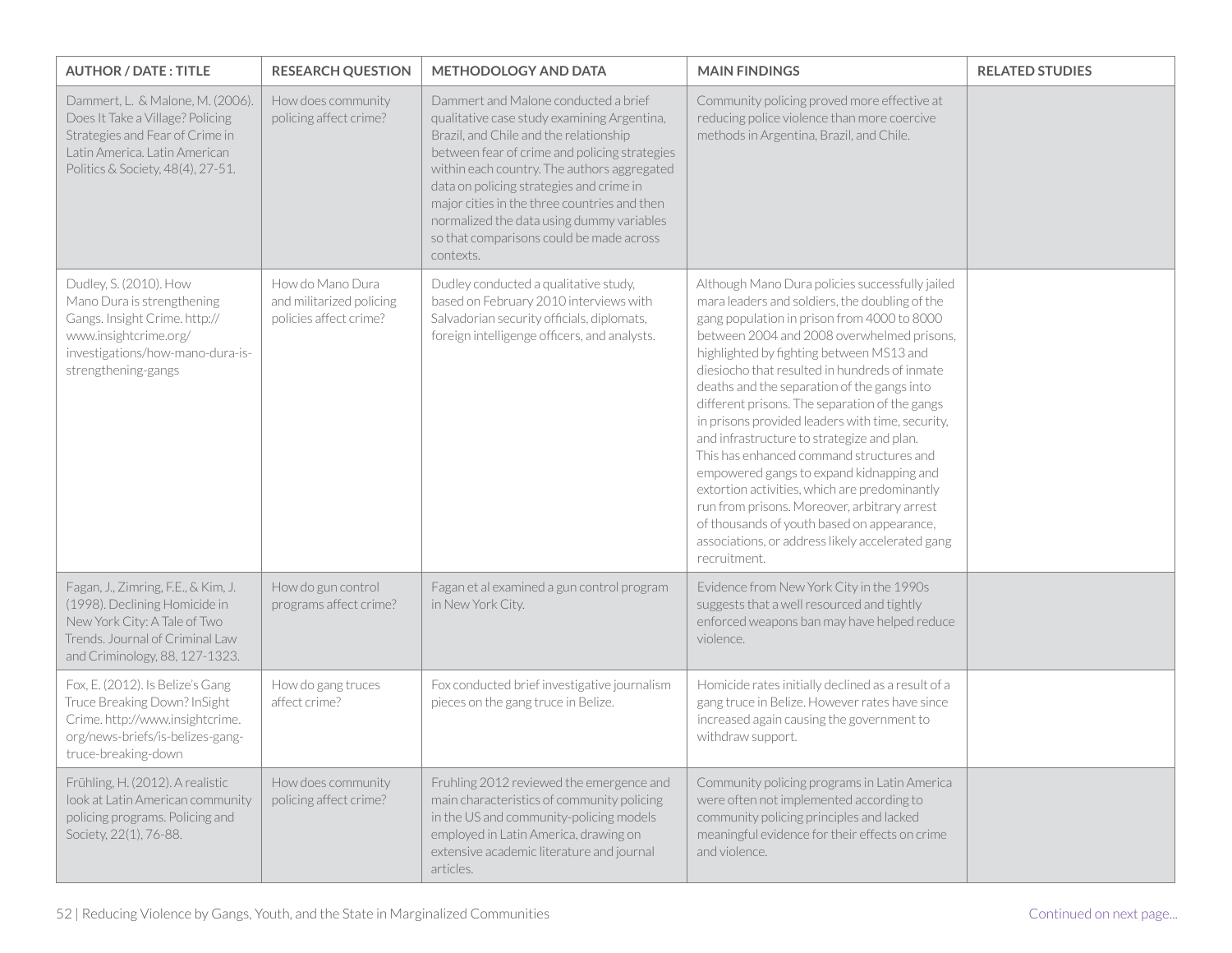| <b>AUTHOR / DATE: TITLE</b>                                                                                                                                                                                                                                         | <b>RESEARCH QUESTION</b>                                               | <b>METHODOLOGY AND DATA</b>                                                                                                                                                                                                                                                                                                                                                                                                                                                                                                                                                                                                                                                                     | <b>MAIN FINDINGS</b>                                                                                                                                                                                                                                                                                                                                                                                                                 | <b>RELATED STUDIES</b>                                                                                                                                                                                                                                                                                                                                                                         |
|---------------------------------------------------------------------------------------------------------------------------------------------------------------------------------------------------------------------------------------------------------------------|------------------------------------------------------------------------|-------------------------------------------------------------------------------------------------------------------------------------------------------------------------------------------------------------------------------------------------------------------------------------------------------------------------------------------------------------------------------------------------------------------------------------------------------------------------------------------------------------------------------------------------------------------------------------------------------------------------------------------------------------------------------------------------|--------------------------------------------------------------------------------------------------------------------------------------------------------------------------------------------------------------------------------------------------------------------------------------------------------------------------------------------------------------------------------------------------------------------------------------|------------------------------------------------------------------------------------------------------------------------------------------------------------------------------------------------------------------------------------------------------------------------------------------------------------------------------------------------------------------------------------------------|
| Gledhill, J., (2013). La Mala<br>Administración De La Seguridad<br>pública1/The Maladministration<br>of Public Security. Revista de<br>Antropologia Social, 22, 25-57.                                                                                              | How do Mano Dura<br>and militarized policing<br>policies affect crime? | Gledhill conducted qualitative case studies of<br>Sao Paulo, Rio de Janeiro and Salvador based<br>on research, literature and interviews with<br>residents in the three cities affected by the<br>policing policies.                                                                                                                                                                                                                                                                                                                                                                                                                                                                            | Repressive policies, exacerbated by urban<br>development projects that disrupt and displace<br>marginalized communities, have increased<br>stability and violence in these three Brazilian<br>cities. Militarized police interventions killed<br>many civilians and strengthened the Primerio<br>Comando de Capital (PCC), Brazil's largest<br>organized crime organization, by difusing the<br>leadership across Brazilian prisons. |                                                                                                                                                                                                                                                                                                                                                                                                |
| Goudriaan, H., Wittebrood,<br>K., & Nieuwbeerta, P. (2006).<br>Neighborhood characteristics and<br>reporting crime: Effects of social<br>cohesion, confidence in police<br>effectiveness and socio-economic<br>disadvantage. British Journal of<br>Criminology, 46. | How does<br>marginalization affect<br>violent crime reporting?         | Goudriaan et al used hierarhchical linear<br>modeling and a survey-based measure<br>of neighborhood-level social cohesion<br>in the Netherlands. They examined<br>victimization and crime reporting data<br>from the biannual Dutch Police Population<br>Monitor (Politiemonitor Bevolking) from<br>1995 to 2001, which included survey<br>data from 110, 950 victims along with<br>detailed respondent location information.<br>The authors used neighborhood and<br>socio-economic disadvantage data<br>from the Residential Environment<br>Data Base (Woonmilieudatabase) and<br>the 2002 Residential Needs Survey<br>(Woningbehoefteonderzoek).                                             | The likelihood of victim police notification for<br>serious and minor crime is significantly lower in<br>neighborhoods characterized by socioeconomic<br>disadvantage and less social cohesion.                                                                                                                                                                                                                                      | Jutersonke, Muggah and Rodgers<br>(2009) explain that muscular<br>state-led responses don't address<br>the underlying factors shaping<br>urban violence and actually have<br>exacerbated violence. They find<br>that attempted changes have<br>done little to actually reform<br>approaches to reducing gang<br>violence, explaining the continued<br>rates of violence in Central<br>America. |
| Hinkle, J.C. & Weisburd, D.<br>(2008). Irony of Broken Windows<br>Policing: A Micro-Place Study<br>of the Relationship Between<br>Disorder, Focused Police<br>Crackdowns and Fear of Crime.<br>Journal of Criminal Justice, 36(6),<br>503-512.                      | How do broken windows<br>and zero tolerance<br>policing affect crime?  | Hinkle and Weisburd examined police<br>interventions in two hot spots in Jersey<br>City, New Jersey, 2004-2006. Data on<br>fear of crime before the police intervention<br>was based on residential survey, which<br>also provided information on social and<br>demographic control variables. 733<br>interviews were conducted during the post-<br>intervention period to gauge the impact of<br>police intervention of fear of crime, social and<br>physical disorder, etc. Additional data was<br>collected through field observation on social<br>and physical disorder. Police emergency data<br>was provided by the Planning and Research<br>Bureau of the Jersey City Police Department. | Although reducing social and physical disorder<br>should reduce fear of crime (which is the driving<br>logic of broken windows policing), broken<br>windows police interventions actually increased<br>the probability of feeling unsafe. Accordingly,<br>any fear reduction benefits gained by reducing<br>disorder may be offset by the fact that the<br>policing strategies employed simultaneously<br>increase fear of crime.    |                                                                                                                                                                                                                                                                                                                                                                                                |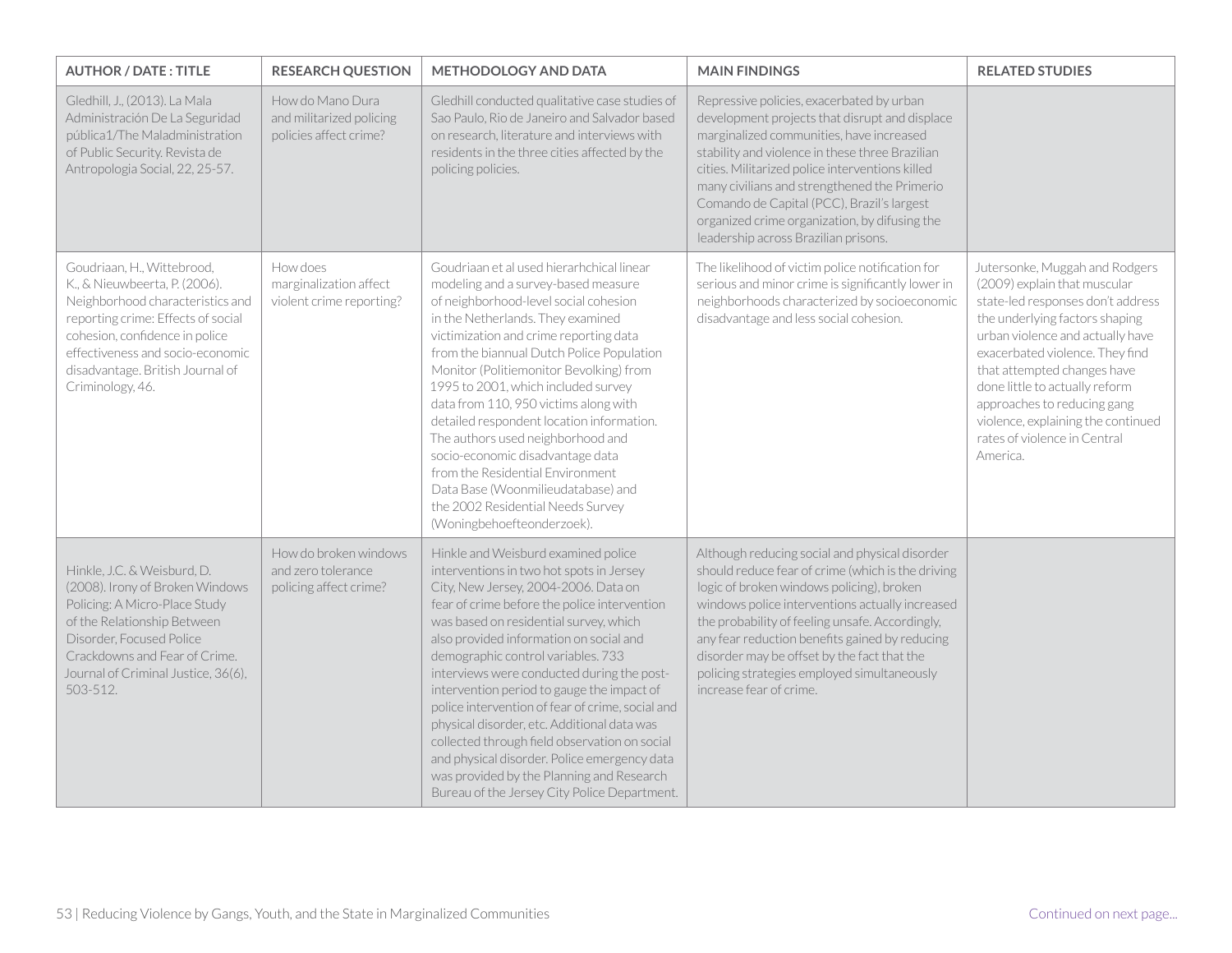| <b>AUTHOR / DATE: TITLE</b>                                                                                                                                                                                                                     | <b>RESEARCH QUESTION</b>                                               | <b>METHODOLOGY AND DATA</b>                                                                                                                                                                                                                                                                                                                                             | <b>MAIN FINDINGS</b>                                                                                                                                                                                                                                                                                                                                                                                                                                                                                                                                                                                                                                                                                                                    | <b>RELATED STUDIES</b> |
|-------------------------------------------------------------------------------------------------------------------------------------------------------------------------------------------------------------------------------------------------|------------------------------------------------------------------------|-------------------------------------------------------------------------------------------------------------------------------------------------------------------------------------------------------------------------------------------------------------------------------------------------------------------------------------------------------------------------|-----------------------------------------------------------------------------------------------------------------------------------------------------------------------------------------------------------------------------------------------------------------------------------------------------------------------------------------------------------------------------------------------------------------------------------------------------------------------------------------------------------------------------------------------------------------------------------------------------------------------------------------------------------------------------------------------------------------------------------------|------------------------|
| Hinkle, J.C. & Weisburd,<br>D. (2008). Irony of Broken<br>Windows Policing: A Micro-<br>Place Study of the Relationship<br>Between Disorder, Focused<br>Police Crackdowns and Fear<br>of Crime. Journal of Criminal<br>Justice, 36(6), 503-512. | How does hot-spot<br>policing affect crime?                            | Hinkle and Weisburd conducted 733<br>interviews during the post-intervention<br>period to gauge the impact of police<br>intervention of fear of crime, social and<br>physical disorder, etc.                                                                                                                                                                            | Broken windows interventions applied to hot-<br>spots increased fear of crime and insecurity.                                                                                                                                                                                                                                                                                                                                                                                                                                                                                                                                                                                                                                           |                        |
| Holland, A. (2013). Right on<br>Crime? Conservative Party<br>Politics and Mano Dura Policies<br>in El Salvador. Latin American<br>Research Review, 48(1), 44-67.                                                                                | How do Mano Dura<br>and militarized policing<br>policies affect crime? | Holland examined social science literature<br>on Mano Dura and focused her primary<br>research in El Salvador on political party<br>documents, newspaper reports, and<br>interviews with party members and<br>policymakers.                                                                                                                                             | The Nationalist Republic Alliance (ARENA)<br>party in El Salvador maintained power for<br>two decades by using Mano Dura policies to<br>maintain electoral support from traditional<br>elites and their rural bases without reversals<br>to its economic program (thereby allowing<br>ARENA to maintain support of the business<br>elites). For example, President Tony Saca was<br>reelected in 2004 on the basis of his Mano<br>Dura policies and promises to expand them.                                                                                                                                                                                                                                                            |                        |
| Howell, J.C. (2010). Gang<br>Prevention: An Overview of<br>Research and Programs. Juvenile<br>Justice Bulletin.                                                                                                                                 | How do gang prevention<br>programs affect crime?                       | Howell conducted a literature review of<br>programs and research on gang prevention<br>and categorized studies according to rigor.<br>The Tremblay et al 1996 study and Gatti et<br>al. 2005 study were the only studies ranked<br>L-1 by Howell, meaning they were the most<br>rigorous studies examined in the review and<br>involved a high quality research design. | Preventive Treatment Programs in Montreal<br>reduced gang involvement by working to<br>prevent antisocial behavior among boys<br>ages 7 to 9 with a low socioeconomic status<br>who had previously displayed disruptive<br>behavior in kindgergarten. The program<br>improved school performance, reduced<br>delinquency and substance use, and showed<br>that a combination of parent training and<br>childhood skill development can steer some<br>children away from gangs before they reach<br>mid-adolescence. Moreover, while mentoring<br>programs are promising and have reduced<br>some risk factors (like drug use and hitting<br>among children), they have no demonstrated<br>impact on crime reduction or gang prevention. |                        |
| ICG. (2014, January). Policing<br>Urban Violence in Pakistan.<br>International Crisis Group.                                                                                                                                                    | How do Mano Dura<br>and militarized policing<br>policies affect crime? | The ICG study is based on interviews with<br>officials, security officers, analysts, civil<br>society activists, and government officials.                                                                                                                                                                                                                              | Heavy-handed paramilitary policies in Karachi<br>initially reduced crime in 1992, but early<br>results from 2013 efforts suggest that miltiary<br>responses have exacerbated violence and<br>instability.                                                                                                                                                                                                                                                                                                                                                                                                                                                                                                                               |                        |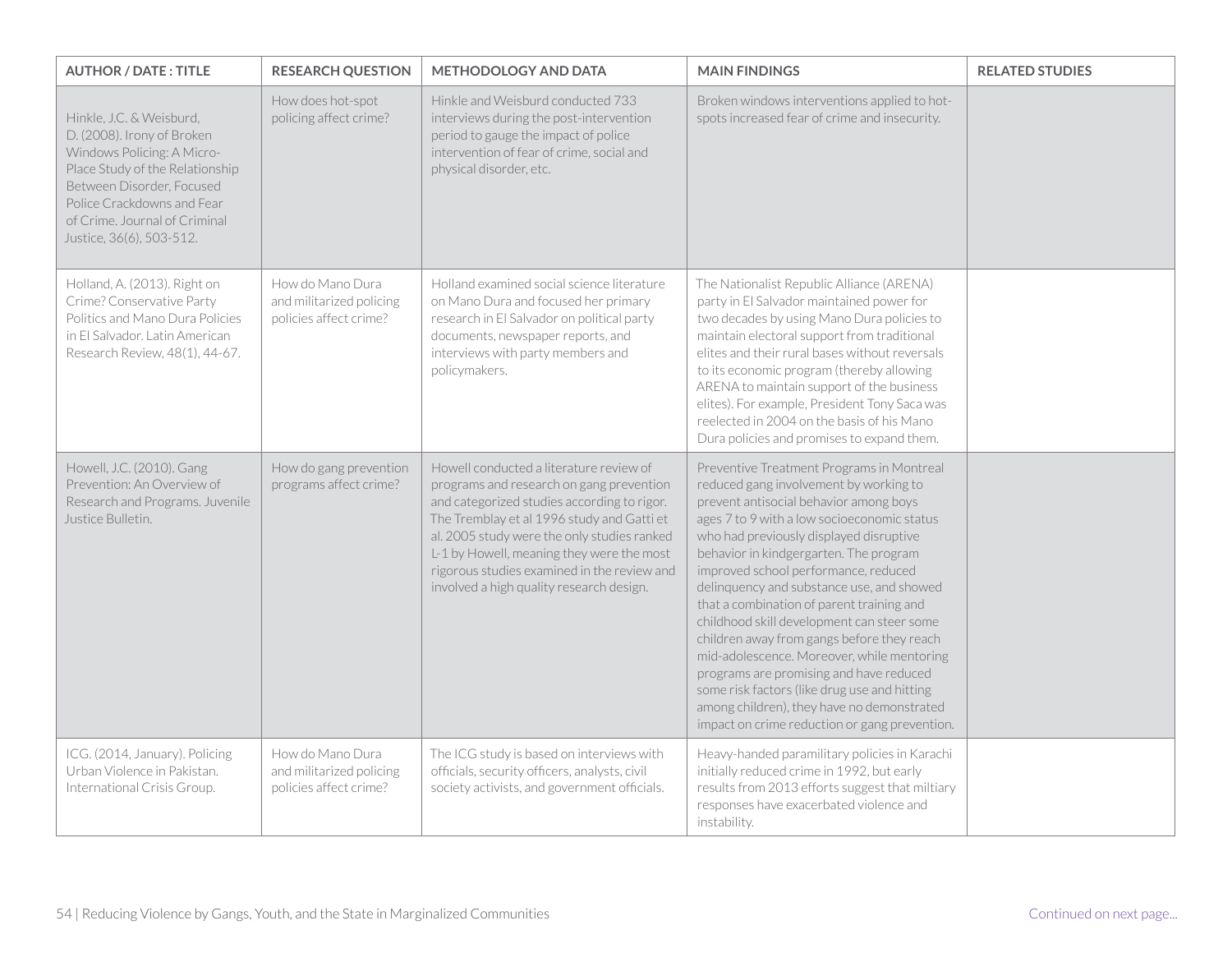| <b>AUTHOR / DATE: TITLE</b>                                                                                                                                                                                                                                                 | <b>RESEARCH QUESTION</b>                                              | <b>METHODOLOGY AND DATA</b>                                                                                                                                                                                                                                                                                                                                                                                                                                     | <b>MAIN FINDINGS</b>                                                                                                                                                                                                                                                                                                                 | <b>RELATED STUDIES</b>                                                                                                                                                                                                                                                                                                                                                       |
|-----------------------------------------------------------------------------------------------------------------------------------------------------------------------------------------------------------------------------------------------------------------------------|-----------------------------------------------------------------------|-----------------------------------------------------------------------------------------------------------------------------------------------------------------------------------------------------------------------------------------------------------------------------------------------------------------------------------------------------------------------------------------------------------------------------------------------------------------|--------------------------------------------------------------------------------------------------------------------------------------------------------------------------------------------------------------------------------------------------------------------------------------------------------------------------------------|------------------------------------------------------------------------------------------------------------------------------------------------------------------------------------------------------------------------------------------------------------------------------------------------------------------------------------------------------------------------------|
| Jang, H., Hoover L.T., & Lawton,<br>B.A. (2008). Effect of Broken<br>Windows Enforcement on<br>Clearance Rates. Journal of<br>Criminal Justice, 36(6), 529-538.                                                                                                             | How do broken windows<br>and zero tolerance<br>policing affect crime? | Jang based his research on official crime<br>data for the thirty-five largest municipal<br>police agencies (each with a population<br>greater than 75,000) in Texas from<br>1990-2004. His research used hierarhical<br>multivariate linear modeling to examine<br>the relationship between broken windows<br>enforcement and rates at which cases for<br>Uniform Crime Reporting Part 1 offenses<br>were solved.                                               | There is an inconsistent relationship between<br>broken windows enforcement and rates at<br>which serious cases were solved. In cases<br>of burglaries and auto-theft, there was a<br>positive relationship between broken windows<br>enforcement and solved cases; and in larceny<br>cases, the study found a negative correlation. |                                                                                                                                                                                                                                                                                                                                                                              |
| Kahn, T., (2004). Policia<br>comunitaria: evaluando la<br>experiencia de Sao Paulo, in: H.<br>Frühling and A. Candina, Eds.<br>En participacion ciudadana y<br>reformas a la policia en America<br>del Sur, Santiago: Centro de<br>Estudios para el Desarrollo,<br>188-225. | How does community<br>policing affect crime?                          | Kahn compared community perspectives on<br>community police to traditional policing.                                                                                                                                                                                                                                                                                                                                                                            | A 1997 San Paulo program that reformed<br>parts of the military police according to<br>community policing principles improved<br>perceptions of the police: the newly trained<br>force was found to be less corrupt and<br>more acceptable to the community than the<br>traditional military police forces.                          |                                                                                                                                                                                                                                                                                                                                                                              |
| Kane, R. J. (2005). Compromised<br>police legitimacy as a predictor<br>of violent crime in structurally<br>disadvantaged neighborhoods.<br>Criminology, 43(2), 469-498.                                                                                                     | How does police<br>violence affect police<br>legitimacy?              | Kane measured socioeconomic<br>disadvantage by using U.S. census data from<br>1970, 1980 and 1990. Police misconduct<br>was measured through a records analysis<br>of personnel orders from 1975 to 1996 at<br>New York City Police Headquarters while<br>police responsiveness was measured by<br>examining the number of violent crime<br>arrests per officer at the precinct level. Kane<br>then used multivariate analysis to control<br>for other factors. | In communities characterized by high<br>socioeconomic disadvantage, incidents of<br>police misconduct predicted increases in<br>violent crime; in communities characterized by<br>extreme disadvantage, police misconduct and<br>overpolicing both corresponded to increases<br>in violent crime.                                    | Brazilian police officers self-<br>reported in a web-based,<br>non-rigorous study that they<br>were less likely to use force in<br>environments they perceived<br>as less-risky, suggesting that<br>community-policing methods<br>might reduce violence (Skogan<br>2013). Women, older officers,<br>and those with more education<br>reported less frequent use of<br>force. |
| Kennedy, D. M., Piehl, A.M. &<br>Braga, A.A. (1996). Youth<br>Violence in Boston: Gun Markets,<br>Serious Youth Offenders, and a<br>Use Reduction Strategy. Law and<br>Contemporary Problems, 59:1.                                                                         | How do gangs affect<br>violent crime?                                 | Kennedy, Piehl, and Braga reviewed recent<br>literature on gang violence, worked closely<br>with and interviewed police officers, and<br>examined 155 victims under 21 who had<br>been killed by guns or knives from 1990-<br>1994 and 125 youth 21 or under who had<br>killed another person 21 or under with a<br>gun or knife in the same time span.                                                                                                         | Most of the youth (21 or under) victims and<br>perpetrators of gun and knife homicides<br>were involved with gangs, and were high-rate<br>criminal offenders.                                                                                                                                                                        | Decker and Curry (2002)<br>found that gang members were<br>especially violent with members<br>of their own faction and that they<br>were more violent than non gang<br>members.                                                                                                                                                                                              |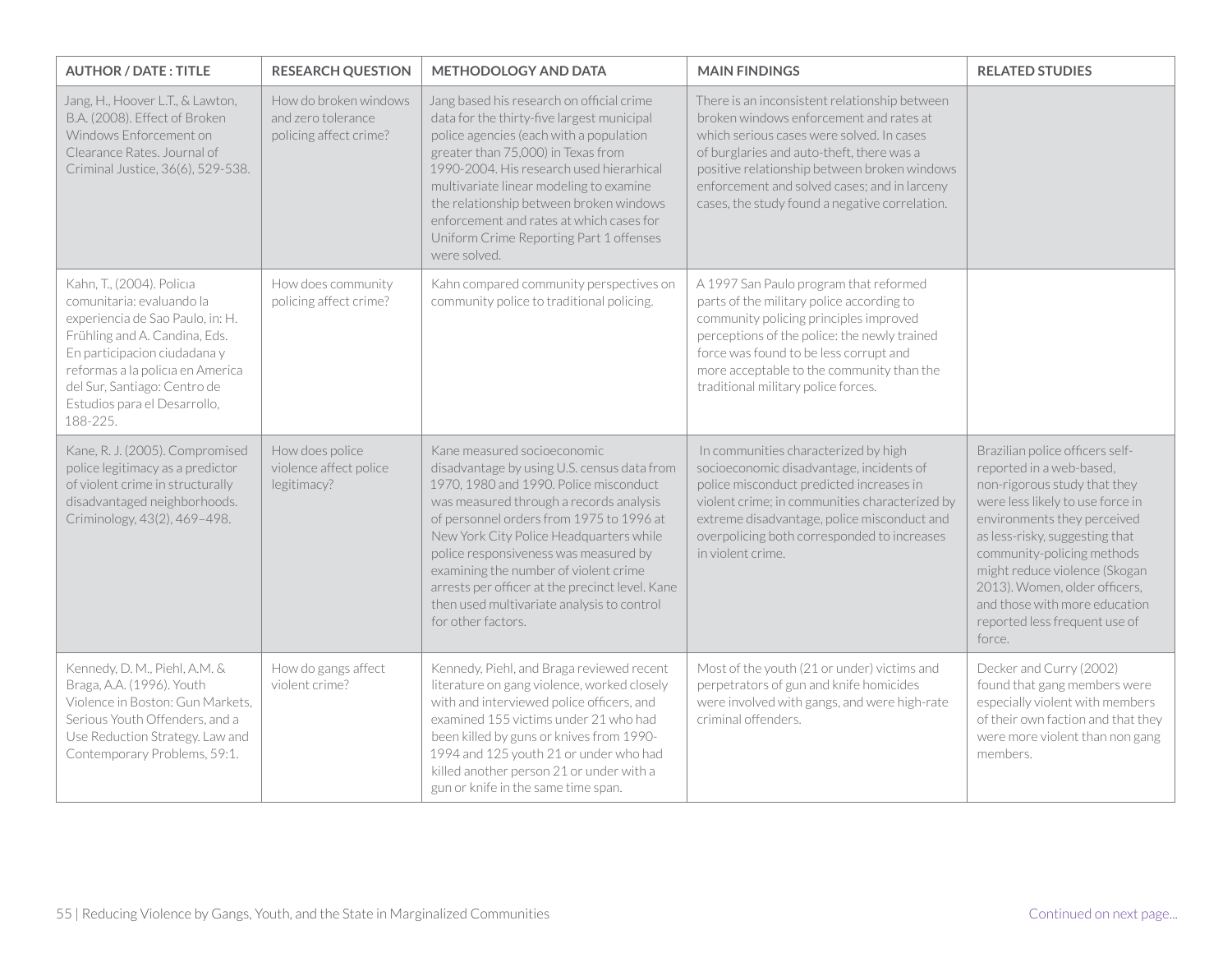| <b>AUTHOR / DATE: TITLE</b>                                                                                                                                                                                                                                               | <b>RESEARCH QUESTION</b>                                       | <b>METHODOLOGY AND DATA</b>                                                                                                                                                                                                                                                                                                                             | <b>MAIN FINDINGS</b>                                                                                                                                                                                                                                                                   | <b>RELATED STUDIES</b>                                                                                                                                                                                                                                                                                                                                                     |
|---------------------------------------------------------------------------------------------------------------------------------------------------------------------------------------------------------------------------------------------------------------------------|----------------------------------------------------------------|---------------------------------------------------------------------------------------------------------------------------------------------------------------------------------------------------------------------------------------------------------------------------------------------------------------------------------------------------------|----------------------------------------------------------------------------------------------------------------------------------------------------------------------------------------------------------------------------------------------------------------------------------------|----------------------------------------------------------------------------------------------------------------------------------------------------------------------------------------------------------------------------------------------------------------------------------------------------------------------------------------------------------------------------|
| Kennedy, D. M., Piehl, A.M. &<br>Braga, A.A. (1996). Youth<br>Violence in Boston: Gun Markets,<br>Serious Youth Offenders, and a<br>Use Reduction Strategy. Law and<br>Contemporary Problems, 59:1.                                                                       | How does focused<br>deterrence affect crime?                   | Kennedy, Piehl, and Braga reviewed recent<br>literature on gang violence, worked closely<br>with and interviewed police officers, and<br>examined 155 victims under 21 who had<br>been killed by guns or knives from 1990-<br>1994 and 125 youth 21 or under who had<br>killed another person 21 or under with a<br>gun or knife in the same time span. | Publicizing that the police will respond in force<br>and arrest anyone tangentially involved in a<br>shooting reduced gang related gun violence in<br>Boston.                                                                                                                          |                                                                                                                                                                                                                                                                                                                                                                            |
| Koper, C. S., & Mayo-Wilson, E.<br>(2006). Police crackdowns on<br>illegal gun carrying: a systematic<br>review of their impact on gun<br>crime. Journal of Experimental<br>Criminology, 2, 227-261.                                                                      | How does hot-spot<br>policing affect crime?                    | Koper and Mayo-Wilson conducted a<br>systemic review of evidence based on<br>policing literature.                                                                                                                                                                                                                                                       | Directed patrol strategies reduced gun-<br>related crime from 29 to 71 percent in six<br>comparisons from four quasi-experiemental<br>studies. However, significant variation in<br>declines and across outcome measures<br>suggests that while promising, more research<br>is needed. |                                                                                                                                                                                                                                                                                                                                                                            |
| Laub, J.K. (1981). Ecological<br>considerations in victim<br>reporting to the police. Journal of<br>Criminal Justice, 9(6), 419-430.                                                                                                                                      | How does<br>marginalization affect<br>violent crime reporting? | Laub examined national crime survey<br>victimization data from 1973-1977.                                                                                                                                                                                                                                                                               | Urbanization did not affect crime reporting,<br>the nature of the crime, but the relationship of<br>the victim to the offender did affect reporting.                                                                                                                                   |                                                                                                                                                                                                                                                                                                                                                                            |
| Litmanovitz, Y., & Montgomery,<br>P. (2011). Training programs to<br>improve attitudes, skills, and<br>behaviors of police officers<br>regarding democratic norms.<br>Centre for Evidence Based<br>Interventions, University<br>of Oxford. The Campbell<br>Collaboration. | How does police<br>violence affect police<br>legitimacy?       | Litmanovitz et al examined research on<br>police trainings in the US, Ireland, and Isreal.                                                                                                                                                                                                                                                              | An ongoing systemic review of police training<br>and anti-police violence programs suggests<br>that current programs are not successful and<br>that further research is needed.                                                                                                        |                                                                                                                                                                                                                                                                                                                                                                            |
| Manning, P. K., (2010).<br>Democratic policing in a<br>changing world. Boulder:<br>Paradigm.                                                                                                                                                                              | How does community<br>policing affect crime?                   | Manning used Rawls's difference principle<br>as a lens for analyzing scholarship<br>on policing (from broken windows to<br>community policing) and actual policing<br>policies through qualitative, comparative<br>case studies focused on the U.S.                                                                                                     | Democratic police reforms have generally<br>failed to significantly alter policing strategies<br>in marginalized communities of Anglo-<br>American countries.                                                                                                                          | Brooks (2008) found that<br>crime fell by 6-8 percent in<br>business improvement distrits<br>in Los Angeles, compared to<br>neighboring areas and areas that<br>had considered implementing the<br>districts but chose not to. Prado<br>et al (2012) found that a business<br>improvement district in Colombia<br>has increased oversight and<br>accountability of police. |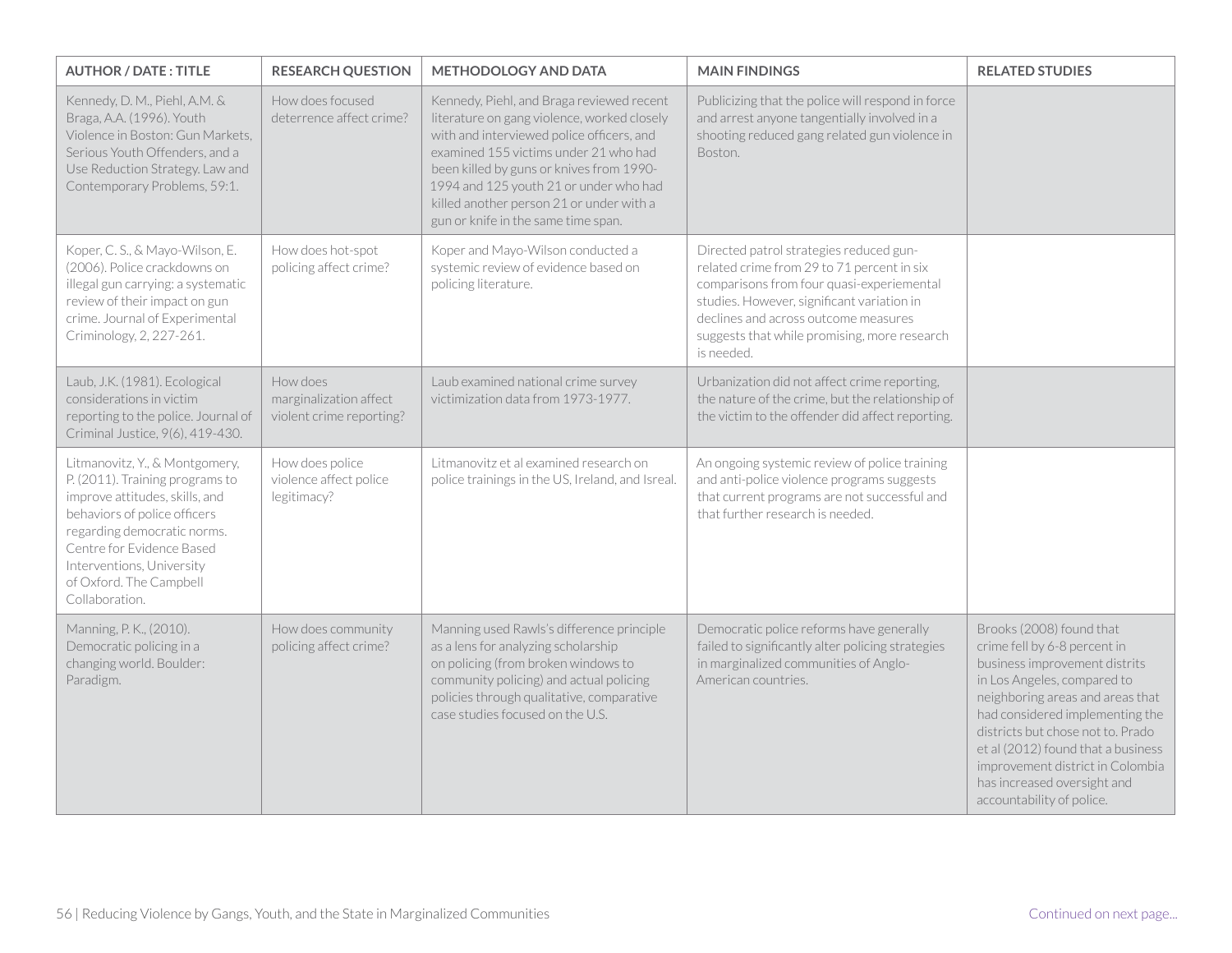| <b>AUTHOR / DATE: TITLE</b>                                                                                                                                                                                                                                                                                     | <b>RESEARCH QUESTION</b>                                                       | <b>METHODOLOGY AND DATA</b>                                                                                                                                                                                                                        | <b>MAIN FINDINGS</b>                                                                                                                                                                                                                                                                                                                                                                      | <b>RELATED STUDIES</b>                                                                                                            |
|-----------------------------------------------------------------------------------------------------------------------------------------------------------------------------------------------------------------------------------------------------------------------------------------------------------------|--------------------------------------------------------------------------------|----------------------------------------------------------------------------------------------------------------------------------------------------------------------------------------------------------------------------------------------------|-------------------------------------------------------------------------------------------------------------------------------------------------------------------------------------------------------------------------------------------------------------------------------------------------------------------------------------------------------------------------------------------|-----------------------------------------------------------------------------------------------------------------------------------|
| Meyer & Seelke. (2012). Central<br>America Regional Security<br>Initiative: Background and Policy<br>Issues for Congress. Washington<br>DC: Congressional Research<br>Service.http://www.fas.org/sgp/<br>crs/row/R41731.pdf                                                                                     | How do Mano Dura<br>and militarized policing<br>policies affect crime?         | Meyer and Seelke reviewed literature and<br>conducted interviews for a background on<br>security in Central America for CRS.                                                                                                                       | Mano Dura has been ineffective in reducing<br>organized crime in the northern triangle.<br>Thousands of youths arrested as part of<br>government crackdowns were wrongly<br>arrested and later released. Furthermore,<br>aggressive roundups have overcrowded<br>prisons and the criminal justice system in<br>Central America.                                                           | Sampson and Laub (1993) also<br>point to the preventative value<br>of employment in longitudinal<br>analysis of criminal careers. |
| Meyer & Seelke. (2012). Central<br>America Regional Security<br>Initiative: Background and Policy<br>Issues for Congress. Washington<br>DC: Congressional Research<br>Service.http://www.fas.org/sgp/<br>crs/row/R41731.pdf                                                                                     | How do gang leaving<br>programs affect crime?                                  | Meyer and Seelke reviewed literature and<br>conducted interviews for a background on<br>security in Central America for CRS.                                                                                                                       | It is important for governments to offer<br>educational and job opportunities to youth<br>who are willing to leave gangs before they are<br>tempted to join more sophisticated criminal<br>organizations in Central America.                                                                                                                                                              |                                                                                                                                   |
| Ouimet, M. (2012). A world<br>of homicides: The effect of<br>economic development, excess<br>poverty and income inequality<br>on the homicide rate for 167<br>countries in 2008. Homicide<br>Studies, 16(3), 238-258.                                                                                           | What risk factors<br>contribute to violence<br>in marginalized<br>communities? | Ouimet used a regression analysis to study<br>socioeconomic factors (GNI, Gini, excess<br>infant mortality) and homicide rates for 165<br>countries in 2010.                                                                                       | Economic development, inequality, and<br>poverty correlate with the homicide rate<br>for all countries; greater income inequality,<br>not economic development or poverty,<br>corresponds with greater homicide rates<br>for countries with a medium level of human<br>development.                                                                                                       |                                                                                                                                   |
| Papachristos, A.V., Meares, T.<br>L, & Fagan, J. (2007). Attention<br>felons: Evaluation Project Safe<br>Neighborhoods in Chicago.<br>Journal of Empirical Legal Studies,<br>4, 223-272.                                                                                                                        | How does focused<br>deterrence affect crime?                                   | Papachristos, Mears, and Fagan conducted<br>a quasi-experimental designed evaluation of<br>Project Safe Neighborhoods.                                                                                                                             | Project Safe Neighborhoods used a four<br>pronged approach to reduce homicides in<br>Chicago, particularly relying on focused<br>deterrence through meetings with offenders.                                                                                                                                                                                                              |                                                                                                                                   |
| Pereira, A. & Ungar, M. (2004).<br>The Persistence of the "Mano<br>Aura": Authoritarian Legacies<br>and Policing in Brazil and the<br>Southern Cone. In Authoritarian<br>Legacies Democracy Latin<br>America Southern Europe, Eds.<br>Cesarini, P. & Hite, K. Notre<br>Dame: University of Notre Dame<br>Press. | How do Mano Dura<br>and militarized policing<br>policies affect crime?         | Pereira and Ungar examined Argentina,<br>Brazil, Chile, and Uruguay in the context of<br>current democratic politics and compared<br>this to histories of police brutality and<br>miltiarization that are rooted in the fabric of<br>these states. | Policing policies are shaped by popular<br>acceptance of police excesses if crime<br>drops, leading to a democratic impetus<br>for authoritarian policing. Popular support<br>for militarized policing is also grounded in<br>longstanding histories of state formation in<br>Latin America, where militarized policing is<br>deeply ingrained in state institutions and social<br>norms. |                                                                                                                                   |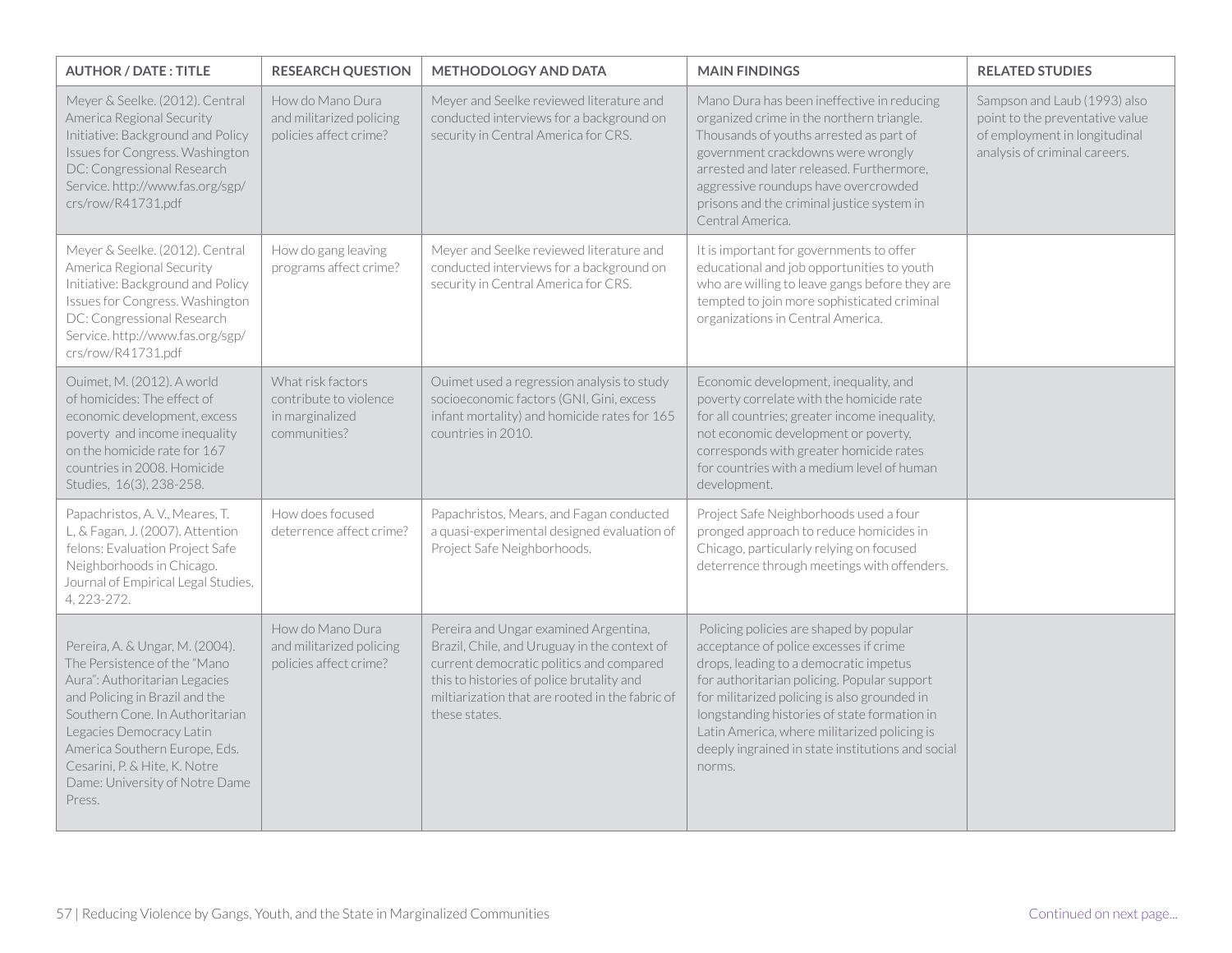| <b>AUTHOR / DATE: TITLE</b>                                                                                                                                                                                                                       | <b>RESEARCH QUESTION</b>                                               | <b>METHODOLOGY AND DATA</b>                                                                                                                                                      | <b>MAIN FINDINGS</b>                                                                                                                                                                                                                                                                                                                                                                                                                                                                                                                                                                                                           | <b>RELATED STUDIES</b> |
|---------------------------------------------------------------------------------------------------------------------------------------------------------------------------------------------------------------------------------------------------|------------------------------------------------------------------------|----------------------------------------------------------------------------------------------------------------------------------------------------------------------------------|--------------------------------------------------------------------------------------------------------------------------------------------------------------------------------------------------------------------------------------------------------------------------------------------------------------------------------------------------------------------------------------------------------------------------------------------------------------------------------------------------------------------------------------------------------------------------------------------------------------------------------|------------------------|
| Pollard, C. (1998). Zero<br>Tolerance: Short-term Fix,<br>Long-term Liability? In Zero<br>Tolerance: Policing a Free<br>Society. IEA Health and Welfare<br>Unit (London), Revised Second<br>Edition.                                              | How do broken windows<br>and zero tolerance<br>policing affect crime?  | Pollard conducted a qualitative case study<br>of New York's zero tolerance reforms and<br>brief study of San Diego's reforms. The<br>author was a police commissioner in the UK. | Organization reforms (empowerment of police<br>officers, decentralization, modernization of<br>the force, problem solving approaches), not<br>zero-tolerance strategies, likely explain the<br>drop in crime in New York City between 1994<br>and 1996. Other factors (e.g. transformations<br>in drug markets) may also explain the<br>drop in crime. New York's drop in crime is<br>similar to San Diego from 1989-1996, and<br>community based policing strategies, including<br>neighborhood watch committees and<br>important police re-organization, contributed<br>to reductions in violence and crime in San<br>Diego. |                        |
| Prado, M.M., Trebilcock, M.,<br>& Hartford, P. (2012). Police<br>Reform in Violent Democracies<br>in Latin America. Hague Journal<br>on the Rule of Law, 4(2), 252-<br>285.                                                                       | How does community<br>policing affect crime?                           | Prado et al conducted a qualitative study<br>examining cases in Latin America based on<br>review of research literature.                                                         | Community policing reforms failed to<br>reform the police in some Latin American<br>countries due to pervasive corruption and<br>weak accountability mechanisms. Conversely,<br>reforms that deliberately involved groups with<br>different interests and that worked to build<br>multiple oversight mechanisms have proved<br>promising.                                                                                                                                                                                                                                                                                      |                        |
| Ramsey, G. (2012). Tracking El<br>Salvador's Mara Salvatrucha in<br>Washington, DC. Insight Crime.                                                                                                                                                | How do Mano Dura<br>and militarized policing<br>policies affect crime? | Ramsey used brief InsightCrime<br>(journalistic) investigation involving<br>interviews with law enforcement officers<br>and scholars in and around Washington D.C.               | Ties between gang leaders in El Salvador and<br>Washington D.C. have been enhanced, likely<br>by Mano Dura and U.S. deportation policies.                                                                                                                                                                                                                                                                                                                                                                                                                                                                                      |                        |
| Ratcliffe, J. H., Taniguchi, T.,<br>Groff, E.R. & Wood, J.D. (2011).<br>The Philadelphia Foot Patrol<br>Experiment: A Randomized<br>Controlled Trial of Police Patrol<br>Effectiveness in Violent Crime<br>Hotspots. Criminology, 49,<br>795-831. | How does community<br>policing affect crime?                           | Ratcliffe et al used linear regression models<br>to examine the effect of foot patrols on<br>violent crime in Philadelphia.                                                      | Hot spot focused foot patrols reduced violent<br>crime significantly in Philadelphia.                                                                                                                                                                                                                                                                                                                                                                                                                                                                                                                                          |                        |
| Riccioa, V., Ruedigerb, M.A,<br>Rossc, S.D., & Skogan, W. (2013).<br>Community policing in the<br>Favelas of Rio de Janeiro. Police<br>Practice and Research: An<br>International Journal, 14(4).                                                 | How does community<br>policing affect crime?                           | Riccioa evaluated a study which surveyed<br>six hundred residents of the target<br>communities regarding the program and<br>their concerns about crime and police<br>misconduct. | A basic version of community policing<br>grounded in honest, professional, and<br>respectful policing increased quality of life<br>and reduced concerns about crime in two Rio<br>de Janeiro communities dominated by armed<br>gangs.                                                                                                                                                                                                                                                                                                                                                                                          |                        |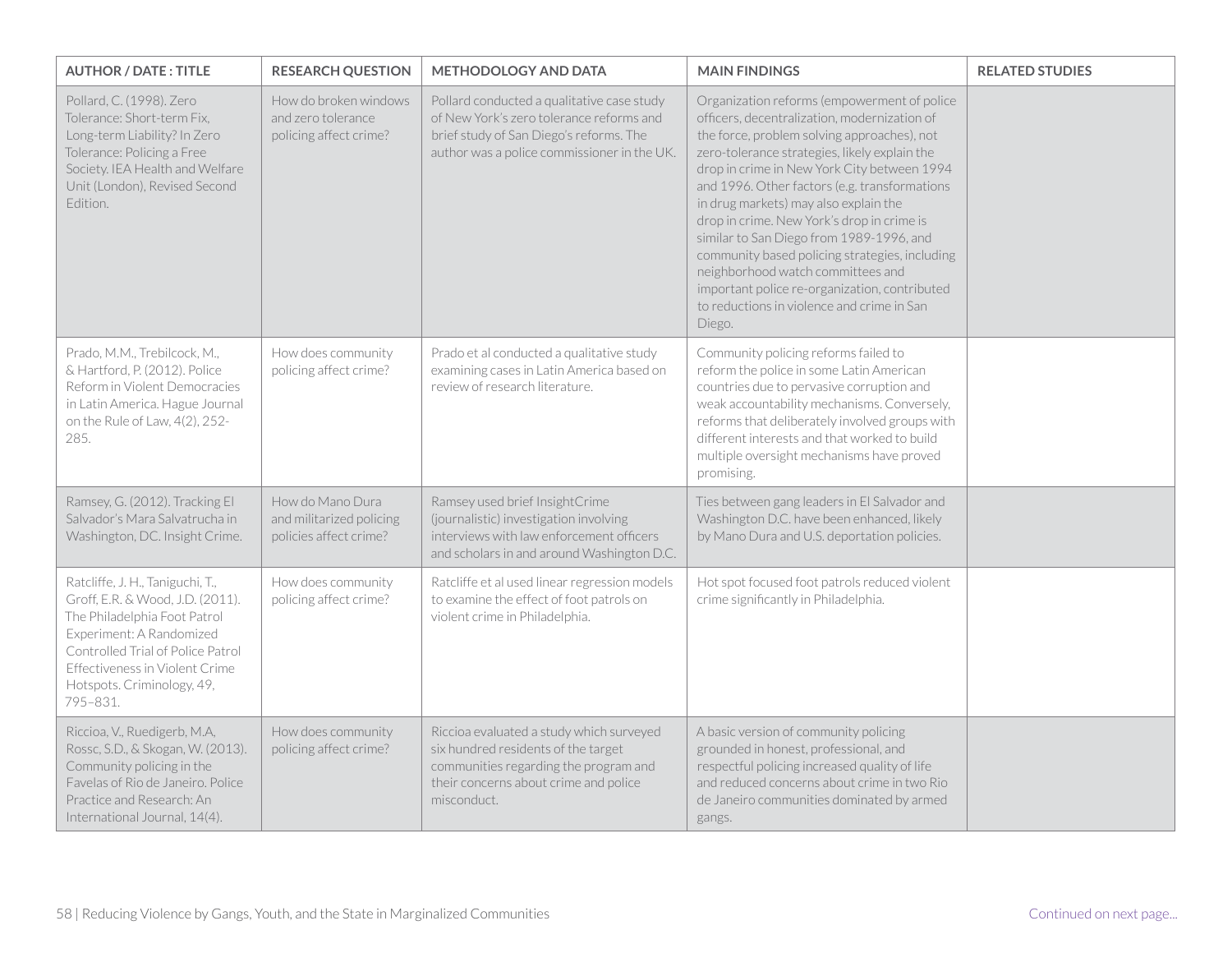| <b>AUTHOR / DATE: TITLE</b>                                                                                                                                                                                                          | <b>RESEARCH QUESTION</b>                                               | <b>METHODOLOGY AND DATA</b>                                                                                                                                                                                                                                                                                                                                        | <b>MAIN FINDINGS</b>                                                                                                                                                                                                                                                                                                                                         | <b>RELATED STUDIES</b> |
|--------------------------------------------------------------------------------------------------------------------------------------------------------------------------------------------------------------------------------------|------------------------------------------------------------------------|--------------------------------------------------------------------------------------------------------------------------------------------------------------------------------------------------------------------------------------------------------------------------------------------------------------------------------------------------------------------|--------------------------------------------------------------------------------------------------------------------------------------------------------------------------------------------------------------------------------------------------------------------------------------------------------------------------------------------------------------|------------------------|
| Rivera, L.G. (2010). Discipline<br>and Punish? Youth Gangs'<br>Response to 'Zero-tolerance'<br>Policies in Honduras. Bulletin of<br>Latin American Research, 29(4),<br>492-504.                                                      | How do Mano Dura<br>and militarized policing<br>policies affect crime? | Rivera conducted qualitative analysis drawn<br>from three research periods spent in San<br>Pedro Sula and Tegucigalpa, Honduras in<br>2006 and 2007, including five informal<br>conversations with gang members,<br>participant-observation in gang-controlled<br>areas in jails, and analysis of newspaper<br>articles from national papers from 2002 to<br>2004. | In Honduras, Mano Dura strengthened<br>emotional ties within gangs, enhanced their<br>ability to control social and physical space,<br>consolidated gang identity in prisons, and<br>shifted the locus of gang identity from a<br>physical neighbhorhood to a symbolic barrio,<br>facilitating transnational affiliation and<br>movement.                    |                        |
| Rosenbaum, D. P. (2006). The<br>limits of hot spots policing. In<br>Weisburd, D., & Braga, A.A.,<br>(Eds.), Police innovation:<br>Contrasting perspectives. New<br>York: Cambridge University<br>Press, 245-263.                     | How does community<br>policing affect crime?                           | Rosenbaum conducted a quasi-experimental<br>evaluation of community crime prevention<br>programs in Chicago in the 1980s that were<br>based on the neighborhood block watch<br>model. The study included three carefully<br>selected control areas for each of the four<br>target areas, as well as a comparison to<br>city-wide data.                             | Neighborhood watch increased fear of crime<br>and worsened perceptions of crime in Chicago.                                                                                                                                                                                                                                                                  |                        |
| Rosenbaum, D. P. (2006). The<br>limits of hot spots policing. In<br>Weisburd, D., & Braga, A.A.,<br>(Eds.), Police innovation:<br>Contrasting perspectives. New<br>York: Cambridge University<br>Press, 245-263.                     | How does hot-spot<br>policing affect crime?                            | Rosenbaum reviewed research on hot spots<br>and policing.                                                                                                                                                                                                                                                                                                          | The police generally use broken windows and<br>zero tolerance strategies in hot spots because<br>they are easier for the forces to implement,<br>which in turn functions to concentrate<br>the effects of those strategies in hot spots,<br>including their negative effects on police-<br>citizen relations, trust in the police, and police<br>legitimacy. |                        |
| Sabet, D. (2010). Police Reform<br>in Mexico: Advances and<br>Persistent Obstacles. Woodrow<br>Wilson International Center<br>for Scholars. http://www9.<br>georgetown.edu/faculty/dms76/<br>policefiles/Sabet_police_reform.<br>pdf | How does community<br>policing affect crime?                           | Sabet conducted a qualitative case study on<br>community policing.                                                                                                                                                                                                                                                                                                 | Police reforms have failed in Mexico because<br>of a failure to address political and police<br>corruption.                                                                                                                                                                                                                                                  |                        |
| Sampson, R.J., & Raudenbush,<br>S.W., (2000). Systematic Social<br>Observation of Public Places: A<br>New Look at Disorder in Urban<br>Neighbourhoods. American<br>Journal of Sociology, 105, 637-<br>638.                           | Are crime and disorder<br>related?                                     | Sampson and Raudenbush conducted a<br>quantitative study analyzing crime and<br>disorder on 15,141 streets in Chicago.                                                                                                                                                                                                                                             | While predatory crime and disorder are<br>moderately related when other factors are<br>unaccounted for, the connection disappears<br>when factors such as neighborhood<br>characteristics, trust, and poverty are<br>accounted for.                                                                                                                          |                        |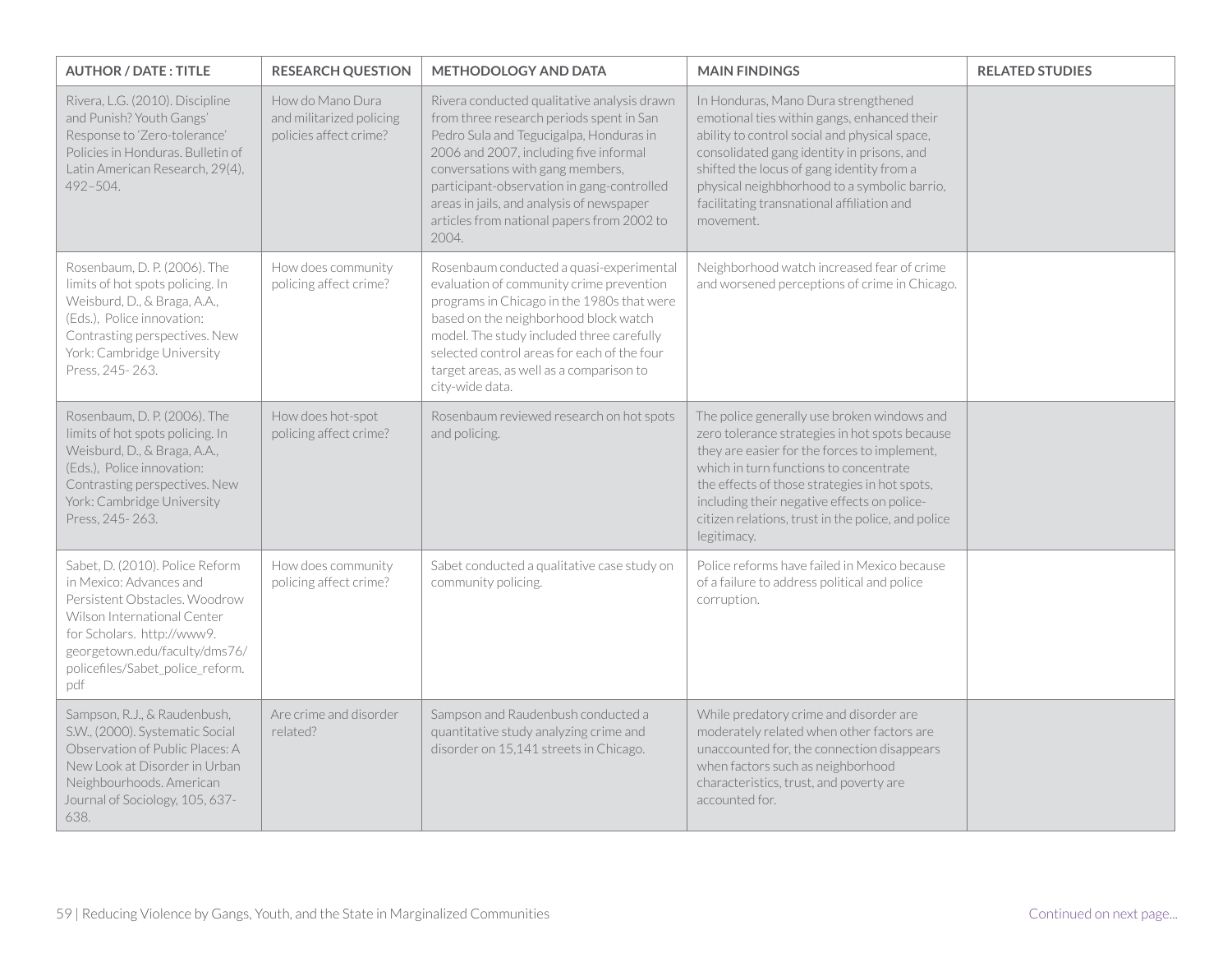| <b>AUTHOR / DATE: TITLE</b>                                                                                                                                                                                                                                                                                                                         | <b>RESEARCH QUESTION</b>                                               | <b>METHODOLOGY AND DATA</b>                                                                                                                                                                                                                                                                                                                                                                                                                                                                         | <b>MAIN FINDINGS</b>                                                                                                                                                                                                                               | <b>RELATED STUDIES</b>                                                                                                                                                                                                                                           |
|-----------------------------------------------------------------------------------------------------------------------------------------------------------------------------------------------------------------------------------------------------------------------------------------------------------------------------------------------------|------------------------------------------------------------------------|-----------------------------------------------------------------------------------------------------------------------------------------------------------------------------------------------------------------------------------------------------------------------------------------------------------------------------------------------------------------------------------------------------------------------------------------------------------------------------------------------------|----------------------------------------------------------------------------------------------------------------------------------------------------------------------------------------------------------------------------------------------------|------------------------------------------------------------------------------------------------------------------------------------------------------------------------------------------------------------------------------------------------------------------|
| Schnebly, S.M. (2008). Influence<br>of Community-Oriented Policing<br>on Crime-Reporting Behavior.<br>Justice Quarterly, 25(4), 223-<br>251.                                                                                                                                                                                                        | How does community<br>policing affect crime?                           | Schnebly conducted a rigorous, multi-US<br>city quantitative study based on multinomial<br>logistic regression analysis using<br>victimization and crime reporting data from<br>the 1997-1999 Area-Identified National<br>Crime Victimization Survey of 43,000<br>housing units (approx. 80,000 individuals)<br>and community policing data from the 1997<br>and 1999 Law Enforcement Management<br>and Adminsitrative Statistics (LEMAS):<br>Sample Survey of Law Enforcement<br>Agencies (SSLEA). | Extensive training for police in community<br>policing methods enhanced citizen reporting<br>of crime to police in U.S. cities.                                                                                                                    |                                                                                                                                                                                                                                                                  |
| Seelke, C.R. (2014). Gangs in<br>Central America. Congressional<br>Research Service. http://www.fas.<br>org/sgp/crs/row/RL34112.pdf                                                                                                                                                                                                                 | How do Mano Dura<br>and militarized policing<br>policies affect crime? | Seelke analyzed a Congressional Research<br>report based on secondary research, USG<br>documents, and interviews.                                                                                                                                                                                                                                                                                                                                                                                   | Violent crackdowns often involving the<br>military in El Salvador, Guatemala, and<br>Honduras have done little to supress crime,<br>gangs and vigilante violence against gangs.                                                                    |                                                                                                                                                                                                                                                                  |
| Seelke, C.R. (2014). Gangs in<br>Central America. Congressional<br>Research Service. http://www.fas.<br>org/sgp/crs/row/RL34112.pdf                                                                                                                                                                                                                 | How do gang truces<br>affect crime?                                    | Seelke examined a Congressional Research<br>report based on secondary research, USG<br>documents, and interviews.                                                                                                                                                                                                                                                                                                                                                                                   | Although homicide rates have dropped in El<br>Salvador since the introduction of a gang truce,<br>researchers continue to question its impact on<br>other crime indicators.                                                                        |                                                                                                                                                                                                                                                                  |
| Sherman, L. (1997). Communities<br>and Crime Prevention. In<br>Sherman, L., Gottfredson, D.,<br>MacKenzie, D., Eck. J., Reuter, P.<br>& Bushway, S. Preventing Crime:<br>What Works, What Doesn't,<br>What's Promising: A Report To<br>the United States Congress.<br>University of Maryland,<br>Department of Criminal Justice<br>and Criminology. | How does police<br>violence affect police<br>legitimacy?               | Sherman reviewed literature on community<br>policing programs.                                                                                                                                                                                                                                                                                                                                                                                                                                      | Police presence can backfire if it is provided<br>in a disresprectful manner. Rude or hostile<br>treatment of citizens, especially juveniles, can<br>provoke angry reactions that increase the risk<br>of future offending (see also Tyler, 1991). | Citizen perceptions of police<br>legitimacy encourage law-abiding<br>behavior not only during an<br>actual or potential police-citizen<br>encounter but also outside of<br>encounters, during everyday life<br>(Sunshine and Tyler 2003; Tyler<br>and Huo 2002). |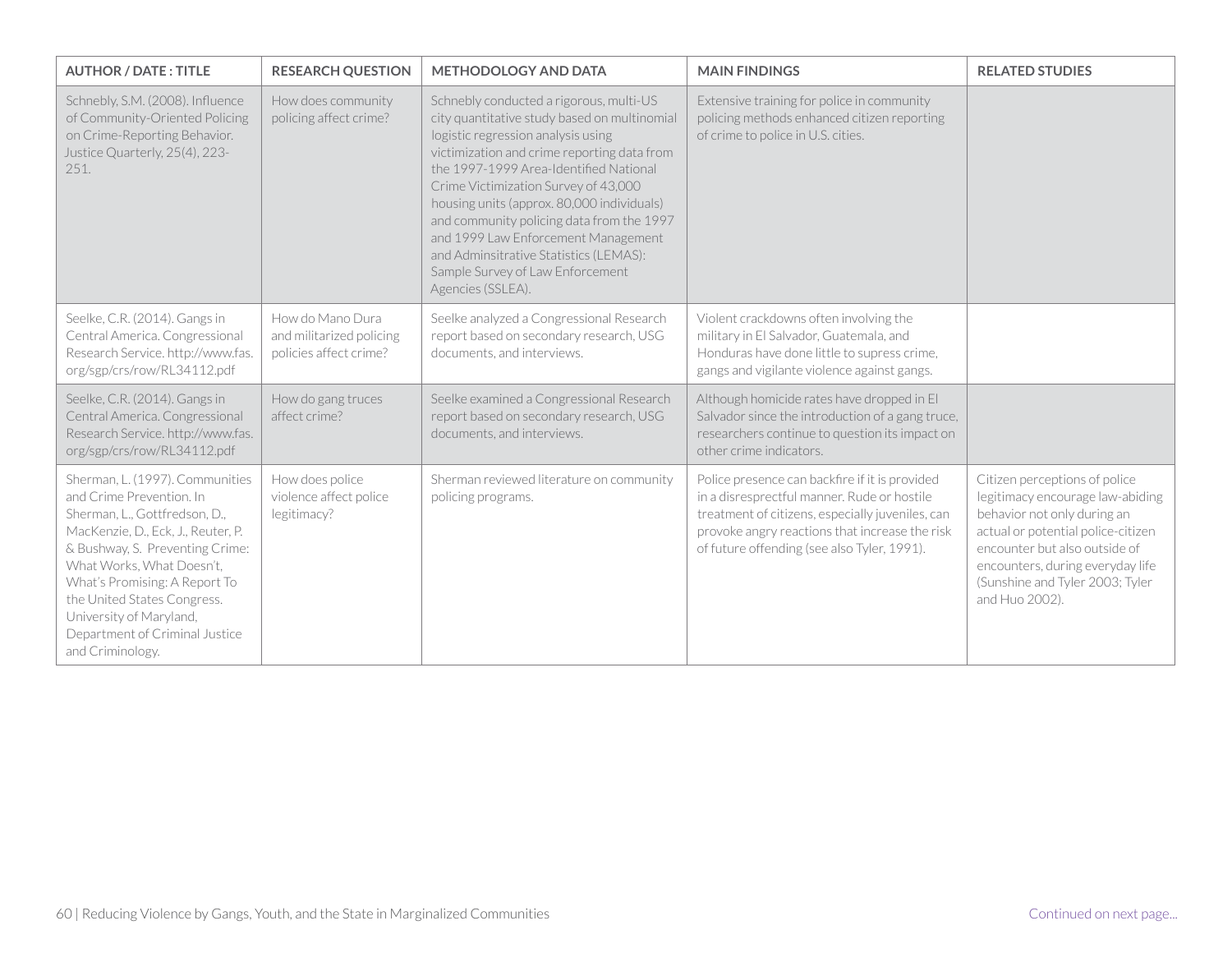| <b>AUTHOR / DATE: TITLE</b>                                                                                                                                                                                                                                                                                                                         | <b>RESEARCH QUESTION</b>                                              | <b>METHODOLOGY AND DATA</b>                                      | <b>MAIN FINDINGS</b>                                                                                                                                                                                                                                                                                                                                                                                                                                                                                                                                                                                              | <b>RELATED STUDIES</b> |
|-----------------------------------------------------------------------------------------------------------------------------------------------------------------------------------------------------------------------------------------------------------------------------------------------------------------------------------------------------|-----------------------------------------------------------------------|------------------------------------------------------------------|-------------------------------------------------------------------------------------------------------------------------------------------------------------------------------------------------------------------------------------------------------------------------------------------------------------------------------------------------------------------------------------------------------------------------------------------------------------------------------------------------------------------------------------------------------------------------------------------------------------------|------------------------|
| Sherman, L. (1997). Communities<br>and Crime Prevention. In<br>Sherman, L., Gottfredson, D.,<br>MacKenzie, D., Eck, J., Reuter, P.<br>& Bushway, S. Preventing Crime:<br>What Works, What Doesn't,<br>What's Promising: A Report To<br>the United States Congress.<br>University of Maryland,<br>Department of Criminal Justice<br>and Criminology. | How does community<br>policing affect crime?                          | Sherman reviewed literature on community<br>policing programs.   | Neighborhood Watch, a popular community<br>policing program, has no discernible effects<br>on crime rates and has been found to increase<br>fear of crime in the U.S. middle class areas, in<br>which trust and participation in neighborhood<br>watch is higher, generally have little crime<br>to begin with, making measurable effects on<br>crime almost impossible to achieve. Even<br>for middle class groups, neighborhood<br>watch did not decrease a desire to leave<br>the neighborhood due to fear of crime.<br>Neighborhood Watch in poor areas generally<br>experiences low levels of participation. |                        |
| Sherman, L. (1997). Communities<br>and Crime Prevention. In<br>Sherman, L., Gottfredson, D.,<br>MacKenzie, D., Eck, J., Reuter, P.<br>& Bushway, S. Preventing Crime:<br>What Works, What Doesn't,<br>What's Promising: A Report To<br>the United States Congress.<br>University of Maryland,<br>Department of Criminal Justice<br>and Criminology. | How does community<br>policing affect crime?                          | Sherman reviewed literature on community<br>policing strategies. | In Chicago, meetings focused on specific<br>problems and held in public spaces have<br>shown mixed results, but some findings show<br>that they may help reduce crime in some of the<br>city's highest crime neighborhoods.                                                                                                                                                                                                                                                                                                                                                                                       |                        |
| Sherman, L. (1997). Communities<br>and Crime Prevention. In<br>Sherman, L., Gottfredson, D.,<br>MacKenzie, D., Eck, J., Reuter, P.<br>& Bushway, S. Preventing Crime:<br>What Works, What Doesn't.<br>What's Promising: A Report To<br>the United States Congress.<br>University of Maryland,<br>Department of Criminal Justice<br>and Criminology. | How do broken windows<br>and zero tolerance<br>policing affect crime? | Sherman reviewed literature on zero-<br>tolerance policing.      | Zero tolerance policies have strong long-term<br>effects on people arrested for minor offences<br>that may increase the risk of violent crime<br>in the long run. First, it pushes individuals<br>with criminal records out of the labor market,<br>increasing the risk to repeat violence and<br>crime. Aggressive broken windows policing<br>also lowers police legitimacy, both for the<br>arrested person and their social network of<br>family and friends while making these groups<br>more defiant to police and more prone to<br>anger in domestic violence and child abuse.                              |                        |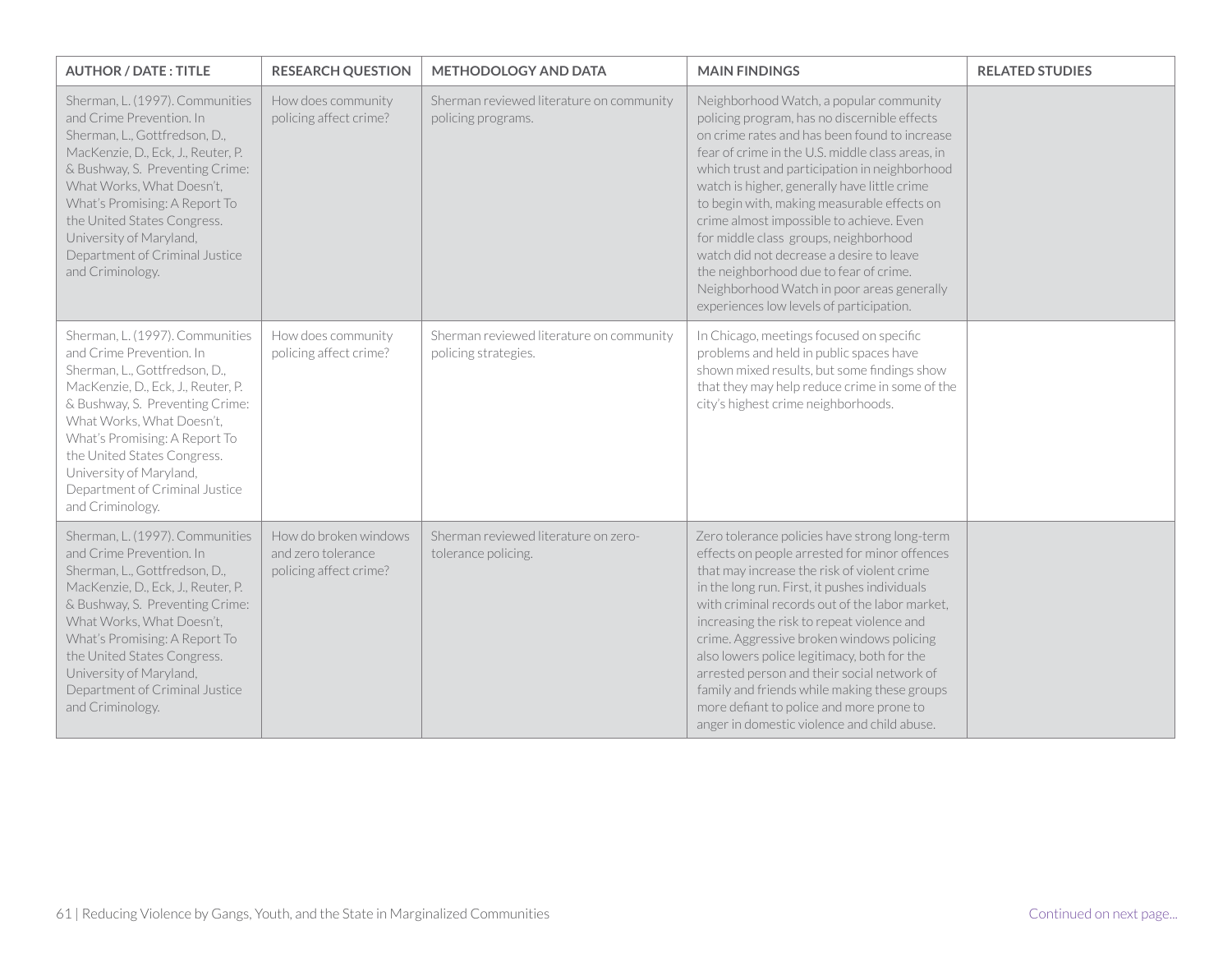| <b>AUTHOR / DATE: TITLE</b>                                                                                                                                                                                                                                                                                                                         | <b>RESEARCH QUESTION</b>                                            | <b>METHODOLOGY AND DATA</b>                                                                                                                                                  | <b>MAIN FINDINGS</b>                                                                                                                                                                                                                                    | <b>RELATED STUDIES</b> |
|-----------------------------------------------------------------------------------------------------------------------------------------------------------------------------------------------------------------------------------------------------------------------------------------------------------------------------------------------------|---------------------------------------------------------------------|------------------------------------------------------------------------------------------------------------------------------------------------------------------------------|---------------------------------------------------------------------------------------------------------------------------------------------------------------------------------------------------------------------------------------------------------|------------------------|
| Sherman, L. (1997). Communities<br>and Crime Prevention. In<br>Sherman, L., Gottfredson, D.,<br>MacKenzie, D., Eck, J., Reuter, P.<br>& Bushway, S. Preventing Crime:<br>What Works, What Doesn't,<br>What's Promising: A Report To<br>the United States Congress.<br>University of Maryland,<br>Department of Criminal Justice<br>and Criminology. | How do gun control<br>programs affect crime?                        | Sherman reviewed two gun buy back<br>studies: one on St. Louis's program in 1991<br>and 1994 (Rosenfeld 1995) and one of<br>Seattle's 1992 program (Callahan et al<br>1995). | Given the high cost (and therefore opportunity<br>cost of implementing the program), weak<br>theoretical rational, and possibilities that the<br>individuals selling the guns back may use the<br>cash to buy more lethal weapons.                      |                        |
| Sherman, L. (1997). Communities<br>and Crime Prevention. In<br>Sherman, L., Gottfredson, D.,<br>MacKenzie, D., Eck, J., Reuter, P.<br>& Bushway, S. Preventing Crime:<br>What Works, What Doesn't,<br>What's Promising: A Report To<br>the United States Congress.<br>University of Maryland,<br>Department of Criminal Justice<br>and Criminology. | How do gang mediation<br>and intervention<br>programs affect crime? | Sherman examined three main case studies:<br>Spergel 1980, Spergel and Grossman 1995,<br>and Golstein, Glick and Carthan, 1994.                                              | Conflict Mediation and crisis intervention<br>programs have decreased arrests of gang<br>members in NY and decreased serious<br>violence by former gang offenders in Chicago.<br>Other findings are mixed, suggesting the need<br>for further research. |                        |
| Sherman, L. (1997). Communities<br>and Crime Prevention. In<br>Sherman, L., Gottfredson, D.,<br>MacKenzie, D., Eck, J., Reuter, P.<br>& Bushway, S. Preventing Crime:<br>What Works, What Doesn't,<br>What's Promising: A Report To<br>the United States Congress.<br>University of Maryland,<br>Department of Criminal Justice<br>and Criminology. | How do gang prevention<br>programs affect crime?                    | Sherman reviewed literature on gang<br>prevention as part of a broader report<br>for the US Congress on what works in<br>preventing crime.                                   | Literature on gang violence prevention in<br>the US is not rigorous, but there are some<br>promising case studies, which still need to be<br>subjected to controlled testing.                                                                           |                        |
| Sherman, L. (1997). Communities<br>and Crime Prevention. In<br>Sherman, L., Gottfredson, D.,<br>MacKenzie, D., Eck, J., Reuter, P.<br>& Bushway, S. Preventing Crime:<br>What Works, What Doesn't.<br>What's Promising: A Report To<br>the United States Congress.<br>University of Maryland,<br>Department of Criminal Justice<br>and Criminology. | How do gang leaving<br>programs affect crime?                       | Sherman reviewed literature on gang<br>leaving programs.                                                                                                                     | Despite research demonstrating links between<br>unemployment and crime, no program has<br>been proven to reduce unemployment rates in<br>high crime areas.                                                                                              |                        |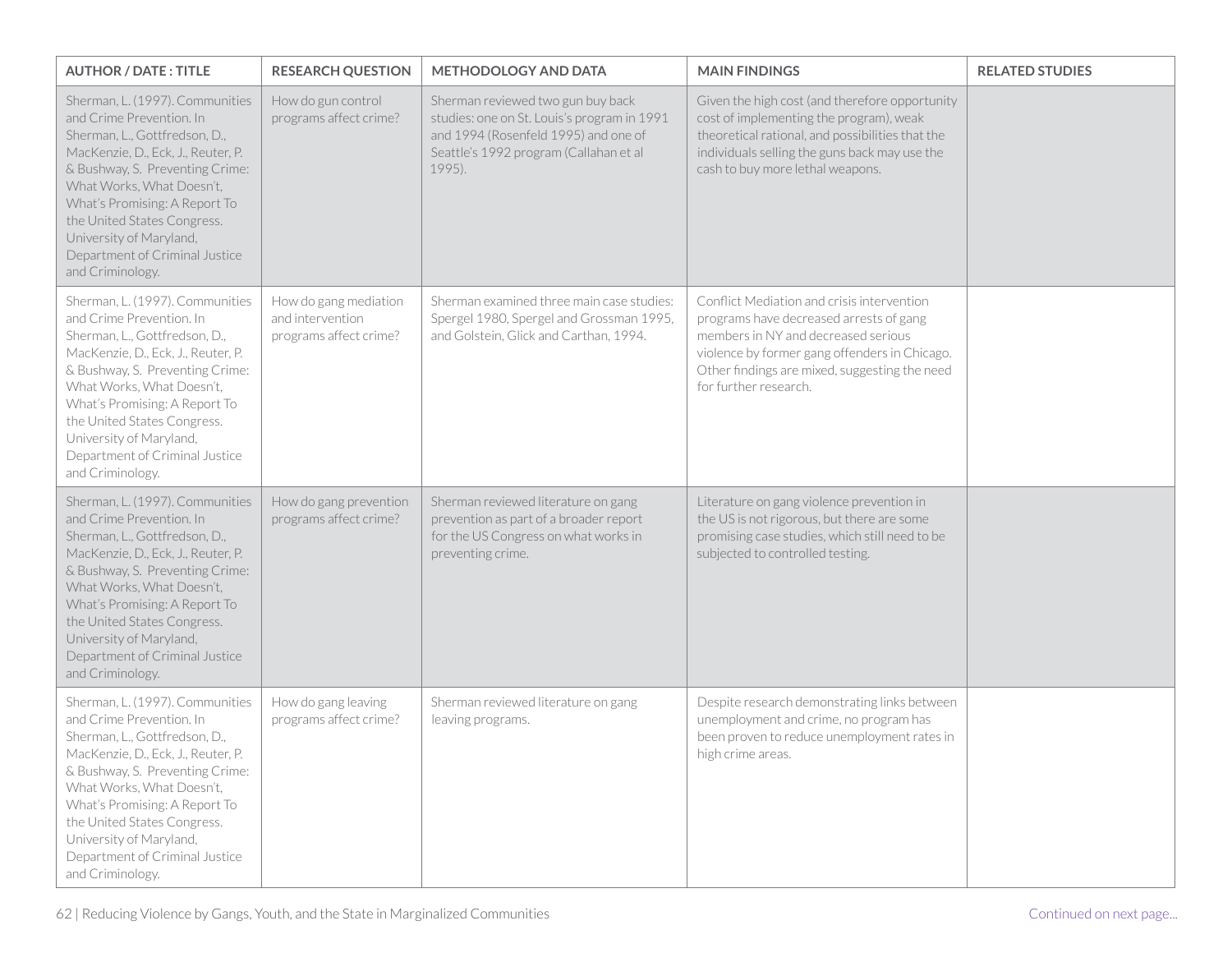| <b>AUTHOR / DATE: TITLE</b>                                                                                                                                                                                       | <b>RESEARCH QUESTION</b>                    | <b>METHODOLOGY AND DATA</b>                                                                                                                                                                                                                                                                                                                                  | <b>MAIN FINDINGS</b>                                                                                                                                                              | <b>RELATED STUDIES</b>                                                                                                                                                                                                                                                                                                                                                                                                                                                                                                                                                                                                                                                                                                                                                                                                                                                                                                                                                                |
|-------------------------------------------------------------------------------------------------------------------------------------------------------------------------------------------------------------------|---------------------------------------------|--------------------------------------------------------------------------------------------------------------------------------------------------------------------------------------------------------------------------------------------------------------------------------------------------------------------------------------------------------------|-----------------------------------------------------------------------------------------------------------------------------------------------------------------------------------|---------------------------------------------------------------------------------------------------------------------------------------------------------------------------------------------------------------------------------------------------------------------------------------------------------------------------------------------------------------------------------------------------------------------------------------------------------------------------------------------------------------------------------------------------------------------------------------------------------------------------------------------------------------------------------------------------------------------------------------------------------------------------------------------------------------------------------------------------------------------------------------------------------------------------------------------------------------------------------------|
| Sherman, L. W., & Weisburd,<br>D. (1995). General deterrent<br>effects of police patrol in crime<br>'hot spots": A randomized,<br>controlled trial. Justice Quarterly,<br>$12(4), 625 - 648.$                     | How does hot-spot<br>policing affect crime? | Sherman and Weisburd examined the<br>Minneapolis Hot Spots Patrol Experiment.<br>This Randomized Controlled Trial used<br>computerized mapping of crime calls to<br>identify 110 hot spots of roughly street-<br>block length and doubled police patrols for<br>the experimental sites.                                                                      | Doubling of police patrols in targeted hot<br>spots reduced crime and disorder relative to<br>sites experiencing normal police patrols in<br>Minneapolis over a ten month period. |                                                                                                                                                                                                                                                                                                                                                                                                                                                                                                                                                                                                                                                                                                                                                                                                                                                                                                                                                                                       |
| Sherman, L.W., Gartin, P.R., &<br>Buerger, M.E. (1989). Hot Spots<br>of Predatory Crime: Routine<br>Activities and the Criminology of<br>Place. Criminology, 27, 27-55.                                           | How does place affect<br>violent crime?     | Sherman et al examined spatial data on<br>323,979 calls to police over all 115,000<br>addresses and intersections in Minneapolis<br>over 1 year.                                                                                                                                                                                                             | Crime is strongly associated with place,<br>and even within the most crime-ridden<br>neighborhoods, crime clusters at a few<br>discrete locations.                                | Several studies revealed that<br>over half of all crimes in a city<br>are committed at a few places<br>within communities (Pierce et<br>al. 1988: Sherman et al. 1987).<br>Furthermore, research by Taylor<br>and Gottfredson (1984) suggests<br>that conclusive evidence links<br>this variation to physical and<br>social characteristics of particular<br>blocks and multiple dwellings<br>within a neighborhood. This<br>uneven distribution of crime<br>within specific neighborhoods<br>has been reported in studies of a<br>variety of crime types including<br>drug selling (Weisburd and Green<br>1994), burglary (Pease 1991),<br>robbery (Hunter and Jeffrey<br>1992), and auto theft (Clarke and<br>Harris 1992). Analyses tend to<br>show that 50 percent of calls or<br>incidents are concentrated in less<br>than five percent of places (e.g.<br>addresses or street segments)<br>in a city (Pierce et al., 1986;<br>Sherman et al., 1989; Weisburd<br>et al., 2004). |
| Taylor, B., Koper, C. S., & Woods,<br>D. J. (2011). A randomized<br>controlled trial of different<br>policing strategies at hot spots<br>of violent crime. Journal of<br>Experimental Criminology, 7,<br>149-181. | How does hot-spot<br>policing affect crime? | Taylor et al used an RCT on Jacksonville,<br>Florida to compare different hot spot<br>treatments in the same study, with one<br>treatment group receiving increased foot<br>patrols and the second receiving a problem-<br>oriented response that focused on officers<br>analyzing problems in the hot spot and<br>responding with a more tailored solution. | Problem oriented policing in hot spots reduced<br>street violence in Jacksonville by 33 percent<br>90 days after the experiment.                                                  |                                                                                                                                                                                                                                                                                                                                                                                                                                                                                                                                                                                                                                                                                                                                                                                                                                                                                                                                                                                       |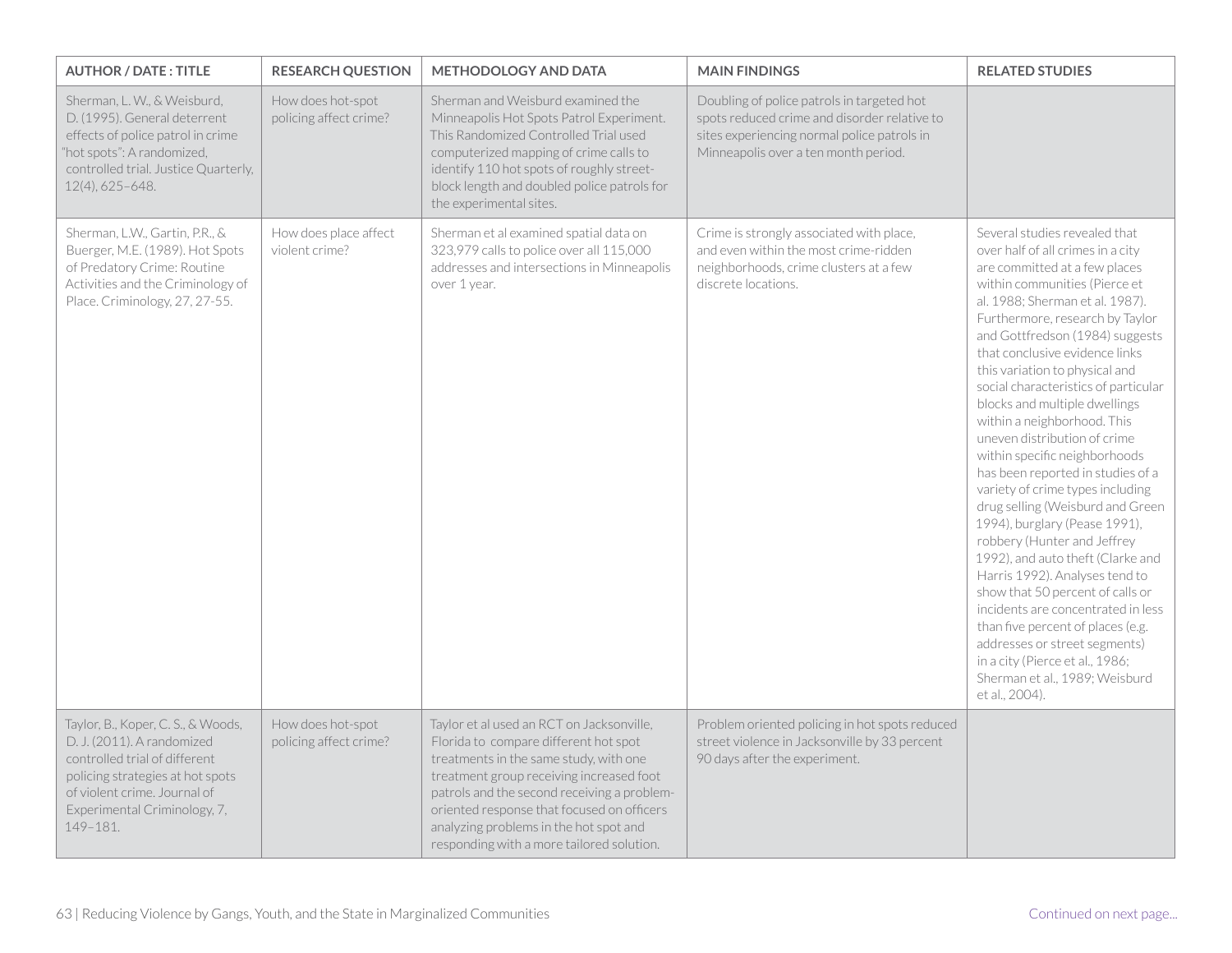| <b>AUTHOR / DATE: TITLE</b>                                                                                    | <b>RESEARCH QUESTION</b>                                | <b>METHODOLOGY AND DATA</b>                                                 | <b>MAIN FINDINGS</b>                                                                                                                                                                                                                                                                                                                                             | <b>RELATED STUDIES</b>                                                                                                       |
|----------------------------------------------------------------------------------------------------------------|---------------------------------------------------------|-----------------------------------------------------------------------------|------------------------------------------------------------------------------------------------------------------------------------------------------------------------------------------------------------------------------------------------------------------------------------------------------------------------------------------------------------------|------------------------------------------------------------------------------------------------------------------------------|
| Telep, C. (2011). What is Known<br>about the Effectiveness of<br>Police Practices? George Mason<br>University. | How does problem-<br>oriented policing affect<br>crime? | Telep conducted a systemic review of<br>evidence based policing literature. | Multiple quasi-experimental studies suggest<br>that intensive patrol in high gun crime areas<br>can lead to reductions in gun carrying and<br>gun-related violence. Police interventions<br>that more closely approximated "text-book"<br>problem-oriented policing achieved greater<br>impact on crime than programs that only<br>superficially implemented it. | In cases where police<br>departments are not on board<br>with this approach, programs will<br>not work as well (Stone 1993). |
| Telep, C. (2011). What is Known<br>about the Effectiveness of<br>Police Practices? George Mason<br>University. | How does hot-spot<br>policing affect crime?             | Telep conducted a systemic review of<br>evidence based policing literature. | Multiple quasi-experimental studies suggest<br>that intensive patrol in high gun crime areas<br>can lead to reductions in gun carrying and<br>gun-related violence. Police interventions<br>that more closely approximated "text-book"<br>problem-oriented policing achieved greater<br>impact on crime than programs that only<br>superficially implemented it. |                                                                                                                              |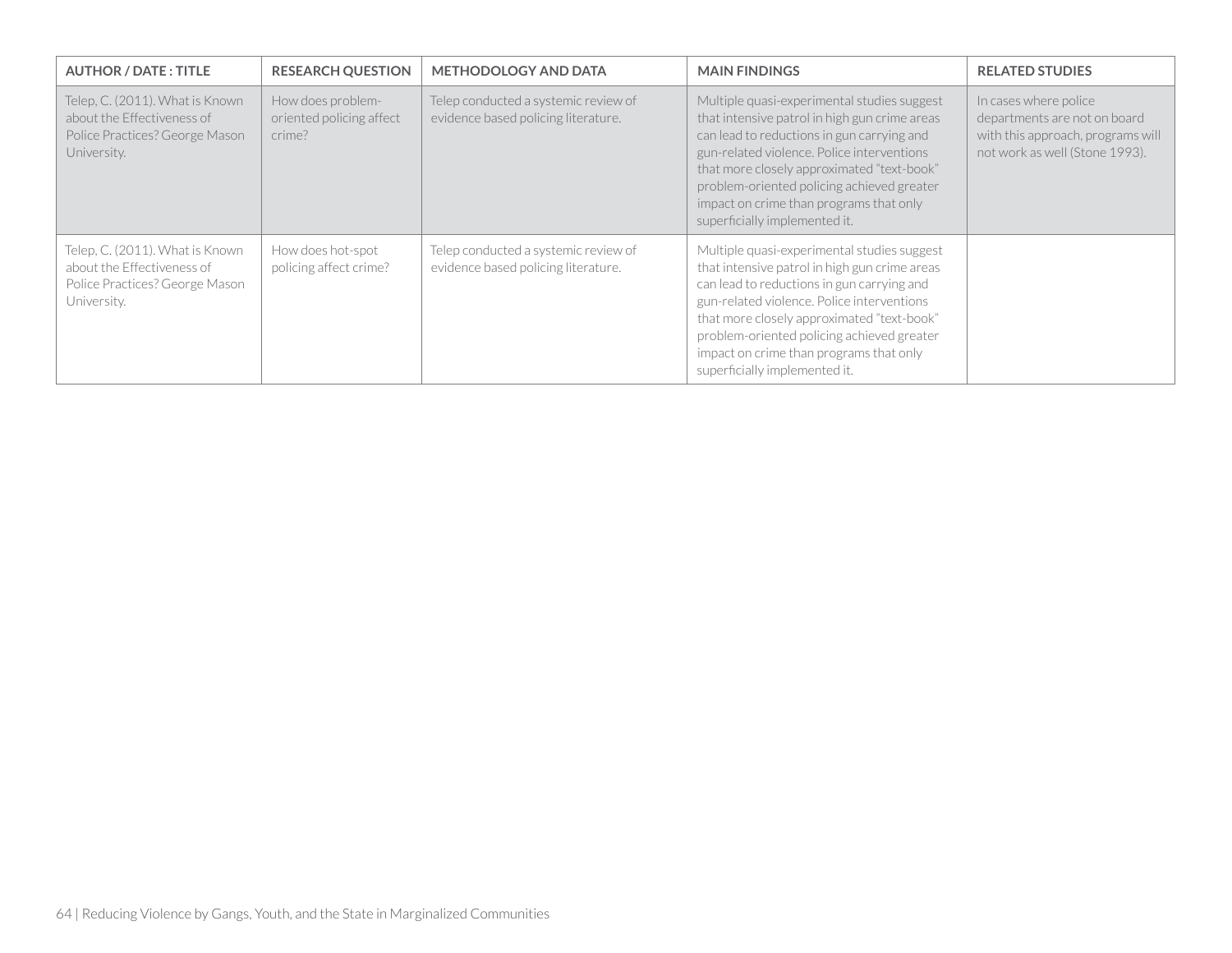## **Reducing Violence from Organized Crime**

| <b>AUTHOR / DATE: TITLE</b>                                                                                                                                                                                              | <b>RESEARCH QUESTION</b>                                           | <b>METHODOLOGY AND DATA</b>                                                                                                                                                                                                                                                                                             | <b>MAIN FINDINGS</b>                                                                                                                                                                                                                                                                                                                                                                                                                                                                                                                           | <b>RELATED STUDIES</b>                                                                              |
|--------------------------------------------------------------------------------------------------------------------------------------------------------------------------------------------------------------------------|--------------------------------------------------------------------|-------------------------------------------------------------------------------------------------------------------------------------------------------------------------------------------------------------------------------------------------------------------------------------------------------------------------|------------------------------------------------------------------------------------------------------------------------------------------------------------------------------------------------------------------------------------------------------------------------------------------------------------------------------------------------------------------------------------------------------------------------------------------------------------------------------------------------------------------------------------------------|-----------------------------------------------------------------------------------------------------|
| Arnson, C., Olson, E., Dudley, S.,<br>Bosworth, J., Farah, D., & Lopez, J.<br>(2011). Organized Crime in Central<br>America: The Northern Triangle.<br>Woodrow Wilson Center for Scholars<br>Report on the Americas, 29. | How does the balloon effect affect<br>violence?                    | Arnson et al analyzed a series of case<br>studies on El Salvador, Guatemala, and<br>Honduras.                                                                                                                                                                                                                           | The balloon effect can contribute to<br>violence when cartels shift power<br>between countries due to increasingly<br>effective law enforcement. For instance,<br>the success of authorities in a drug-<br>producing nation therefore makes drug<br>trafficking less profitable in that country,<br>but rather than completely ending<br>operations, traffickers shift operations<br>to other countries. This leads to a<br>"progressive contamination" of more<br>countries in the region by the drug trade<br>and its accompanying violence. | Bagley (2012); Castillo,<br>Mejia and Restrepo (2013);<br>Rasmussen et al (1993);<br>Friman (2009). |
| Benson B.L., Leburn I.S., & Rasmussen<br>D.W. (2001). The impact of drug<br>enforcement on crime: an investigation<br>of the opportunity cost of police<br>resources. Journal of Drug Issues,<br>31(989).                | How does the militarization of law<br>enforcement affect violence? | Benson conducted a longitudinal<br>observational study from 1994 to 1997.                                                                                                                                                                                                                                               | The increased rate of drug arrests<br>corresponded to a twofold increase in the<br>risk of violent and property crime across<br>67 Florida counties.                                                                                                                                                                                                                                                                                                                                                                                           |                                                                                                     |
| Bell, D. (1962). The End of Ideology.<br>New York: Free Press                                                                                                                                                            | What are some proximate causes of<br>organized crime?              | Daniel Bell's thesis that organized crime<br>served as a path to social mobility for<br>various ethnic groups in America and was<br>supported by O'Kane (2002) and others<br>who saw a succession of ethnic mafias<br>forming in America because legitimate<br>paths to business were reduced due to<br>discrimination. | Discrimination may be enough for illicit<br>groups to form.                                                                                                                                                                                                                                                                                                                                                                                                                                                                                    |                                                                                                     |
| Benson B.L., & Rasmussen D.W.<br>(1998). Deterrence and public policy:<br>trade-offs in the allocation of police<br>resources. International Review of Law<br>and Economics, 18(24).                                     | How does the militarization of law<br>enforcement affect violence? | Benson conducted a longitudinal<br>observational study of data from 1983<br>to 1987.                                                                                                                                                                                                                                    | Drug law enforcement in 67 Florida<br>counties significantly increased violent<br>and serious property crimes and drug<br>arrests correlated with a five fold increase<br>in violent and property crimes.                                                                                                                                                                                                                                                                                                                                      |                                                                                                     |
| Brumm, H.J., Cloninger D.O., (1995).<br>The drug war and the homicide rate: a<br>direct correlation? The Cato Journal,<br>$14(8)$ .                                                                                      | How does the militarization of law<br>enforcement affect violence? | Brumm conducted a longitudinal<br>observation study of 1985 data.                                                                                                                                                                                                                                                       | There is no significant association<br>between law enforcement intensity and<br>drug-related violence in 57 U.S. cities.                                                                                                                                                                                                                                                                                                                                                                                                                       |                                                                                                     |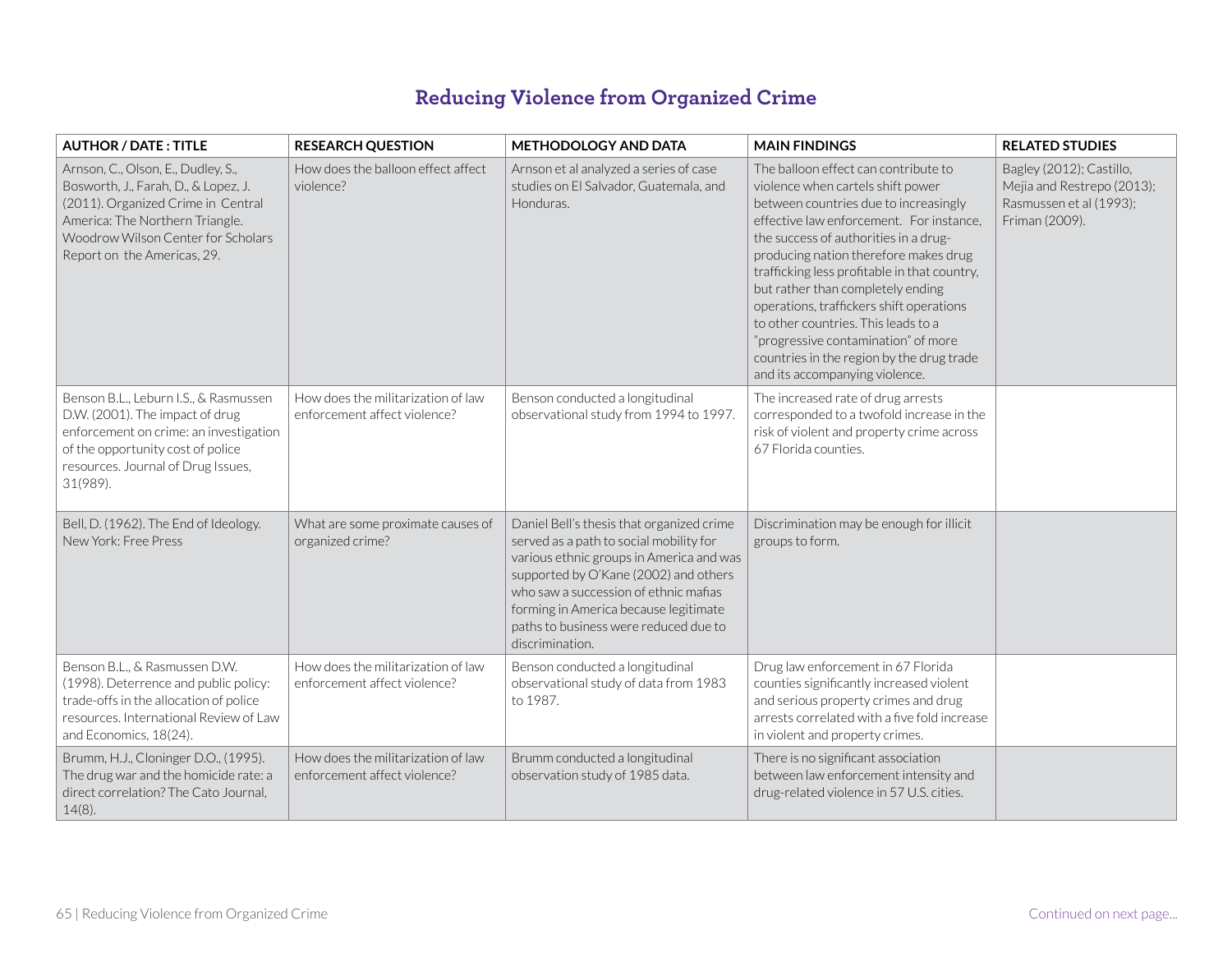| <b>AUTHOR / DATE: TITLE</b>                                                                                                                                                            | <b>RESEARCH QUESTION</b>                                     | <b>METHODOLOGY AND DATA</b>                                                                                                                                                                                                                                                                                                                                                                                                                                                                                                                                                                                                                                                                                                                                                       | <b>MAIN FINDINGS</b>                                                                                                                                                                                                                                                                                                                                                                                                                                                                                                                        | <b>RELATED STUDIES</b> |
|----------------------------------------------------------------------------------------------------------------------------------------------------------------------------------------|--------------------------------------------------------------|-----------------------------------------------------------------------------------------------------------------------------------------------------------------------------------------------------------------------------------------------------------------------------------------------------------------------------------------------------------------------------------------------------------------------------------------------------------------------------------------------------------------------------------------------------------------------------------------------------------------------------------------------------------------------------------------------------------------------------------------------------------------------------------|---------------------------------------------------------------------------------------------------------------------------------------------------------------------------------------------------------------------------------------------------------------------------------------------------------------------------------------------------------------------------------------------------------------------------------------------------------------------------------------------------------------------------------------------|------------------------|
| Calderon, G., Robles, G., Magaloni,<br>B., & Diaz-Cayeros, A. (2013). The<br>Beheading of Criminal Organizations<br>and the Dynamics of Violence in<br>Mexico's Drug War. White Paper. | How does violence within and<br>between groups affect crime? | Calderon et al used an empirical strategy<br>that combined a difference-in-difference<br>methodology with the use of credible<br>interventions by using synthetic control<br>methods. They measured the treatment<br>effects of arrests or killings on violence<br>in three types of municipalities: treated<br>municipalities where arrests take place,<br>neighboring municipalities where<br>violence might spill over, and strategic<br>neighboring municipalities.                                                                                                                                                                                                                                                                                                           | Targeting kingpins in an organization<br>can trigger succession conflicts that<br>lead to more violence; or can lessen an<br>organization's internal discipline and<br>increase violence. State-based violence<br>against one group may, paradoxically,<br>increase turf violence between groups as<br>other organizations prey on the weakened<br>group's turf. Violence may particularly<br>occur to control access to strategic<br>logistical points, such as highways, ports,<br>or territories critical for trafficking<br>activities. |                        |
| Castillo, J.C., Mejia, D. & Restrepo,<br>P. (2013). Illegal drug markets and<br>violence in Mexico: The causes beyond<br>Calderon. Working Paper, Universidad<br>de los Andes.         | How do interdiction and plan<br>colombia affect violence?    | Castillo, Mejia and Restrepo examined<br>monthly data from 2,438 Mexican<br>municipalities from December 2006<br>to 2010, homicide data from Mexico's<br>Instituto Nacional de Estadistica y<br>Geografia (data from 1990 to 2010),<br>and drug-related homicide data from<br>the Mexican Presidency from December<br>2006 to December 2010. Cocaine supply<br>data is from UNODC and seizure data is<br>from Colombia's ministry of defense.                                                                                                                                                                                                                                                                                                                                     | Cocaine seizures in Colombia contributed<br>to a 21.2 percent increase in homicides<br>and a 46 percent increase in drug related<br>homicides in Mexican municipalities near<br>the U.S. from 2006 to 2010.                                                                                                                                                                                                                                                                                                                                 |                        |
| Dell, M. (2013). Trafficking Networks<br>and the Mexican Drug War. Working<br>Paper.                                                                                                   | How do drug prohibition and<br>crackdowns affect violence?   | Dell used regression discontinuity<br>design, comparing municipalities where<br>the PAN, Calderon's party, won the<br>local elections by a small margin to<br>municipalities in which the PAN lost by<br>a small margin, based on evidence that<br>PAN mayors more strongly implemented<br>Calderon's policies and allowing Dell to<br>test the effects of a more thoroughly<br>implemented war on drugs and<br>violence. Drug trade-related homicide<br>data between December of 2006 and<br>2009 was based on the findings of a<br>committee involving representatives<br>from all ministries that are members<br>of the National Council of Public<br>Security. General homicide data was<br>from National Institute of Statistics and<br>Geography (INEGI) from 1990 to 2008. | Mexican government crackdowns on drug<br>trafficking organizations significantly<br>increased police-criminal violence,<br>violence between drug trafficking groups,<br>and violence in adjacent municipalities<br>when drug trafficking routes were<br>diverted because of crackdowns.                                                                                                                                                                                                                                                     |                        |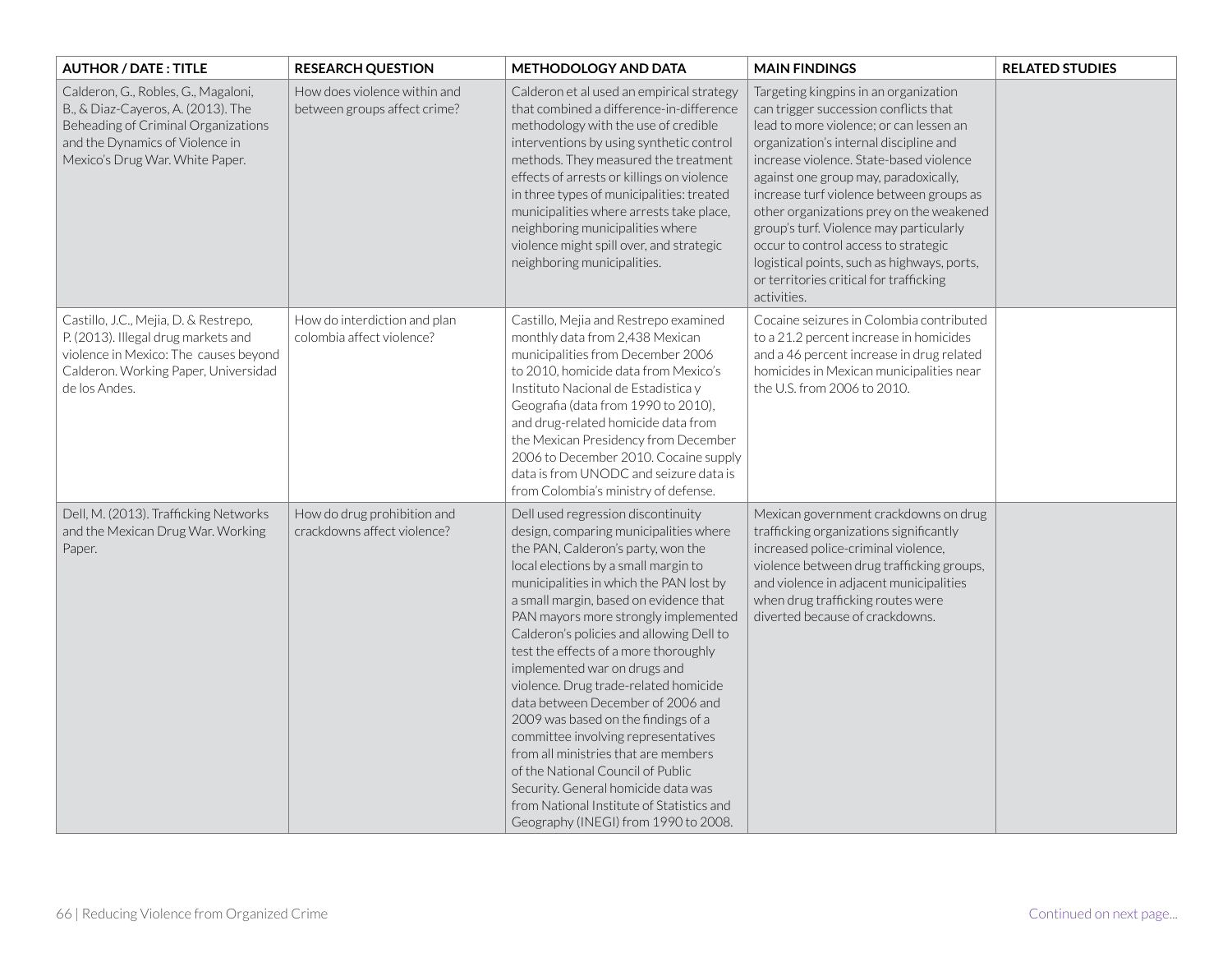| <b>AUTHOR / DATE: TITLE</b>                                                                                                                                                                                               | <b>RESEARCH QUESTION</b>                                      | <b>METHODOLOGY AND DATA</b>                                                                                                                                                                                                                                                                                                                              | <b>MAIN FINDINGS</b>                                                                                                                                                                                                                                                                                                                                                                                                                                                                                                                                                                      | <b>RELATED STUDIES</b>                                                                                                                                                                                                                                                                                                                                                                                                                                                                 |
|---------------------------------------------------------------------------------------------------------------------------------------------------------------------------------------------------------------------------|---------------------------------------------------------------|----------------------------------------------------------------------------------------------------------------------------------------------------------------------------------------------------------------------------------------------------------------------------------------------------------------------------------------------------------|-------------------------------------------------------------------------------------------------------------------------------------------------------------------------------------------------------------------------------------------------------------------------------------------------------------------------------------------------------------------------------------------------------------------------------------------------------------------------------------------------------------------------------------------------------------------------------------------|----------------------------------------------------------------------------------------------------------------------------------------------------------------------------------------------------------------------------------------------------------------------------------------------------------------------------------------------------------------------------------------------------------------------------------------------------------------------------------------|
| Diaz-Cayeros, A., Magaloni, B.,<br>Matanock, A., & Romero, V. (2011).<br>Living in Fear: Social Penetration of<br>Criminal Organizations in Mexico.<br>White Paper.                                                       | How does the removal of leadership<br>affect organized crime? | Diaz-Cayeros et al conducted a<br>randomized survey across rural and<br>urban regions and across municipalities<br>of different levels of violence. They<br>used a test of two stochastic dominance<br>relationships based on expectations<br>about the joint probability and compared<br>these relationships within each number<br>of list items given. | Decapitation strategies may function<br>more effectively for hierarchically<br>organized groups, but be less useful<br>for networks of autonomous or semi-<br>autonomous cells such as Mexican drug<br>trafficking organizations, and in areas<br>where more groups are competing. In<br>these latter cases, decapitation can cause<br>rival groups to fight over turf and can lead<br>to intra-group succession violence.                                                                                                                                                                | In counter-insurgent<br>literature, more recent and<br>robust studies suggest the<br>"decapitation" strategy may<br>be an effective tool (Johnston<br>2012 and Price 2013); while<br>older studies suggest the<br>strategy does not lead to<br>success (Jordan 2009; David<br>2002). Research is still<br>needed to see if this finding<br>can be generalized outside<br>of the narco-trafficking field<br>to other forms of organized<br>crime, and if it holds outside<br>of Mexico. |
| Dion, M. & Russler, C. (2008).<br>Eradication Efforts, the State,<br>Displacement and Poverty: Explaining<br>Coca Cultivation in Colombia during<br>Plan Colombia. Journal for Latin<br>American Studies, 40, 399-421.    | How does crop eradication affect<br>violence?                 | Dion and Russler examined published<br>times-series cross-section data from 32<br>sub-national departments from 2001<br>and 2005 to examine the impact of Plan<br>Colombia crop eradication strategies on<br>cocoa cultivation.                                                                                                                          | Crop eradication did not significantly<br>reduce cocao cultivation in Colombia<br>from 2001 to 2005; in the cases where<br>it did have an impact, the impact was<br>temporary and largely due to population<br>displacement caused by fumigation<br>efforts. Dion and Rusler explain that crop<br>eradication only succeeded in reducing<br>cocoa cultivation when it created<br>significant displacement. Moreover,<br>they find that cocoa cultivation is more<br>common in poorer, less developed<br>agricultural regions and in regions with<br>less developed public infrastructure. |                                                                                                                                                                                                                                                                                                                                                                                                                                                                                        |
| Dube, O., Garcia-Ponce, O., & Thom,<br>K. (2014). From Maize to Haze:<br>Agricultural Shocks and the Growth<br>of the Mexican Drug Sector. http://<br>omargarciaponce.com/wpcontent/<br>uploads/2013/07/maize_to_haze.pdf | How does crop eradication affect<br>violence?                 | Dube, Garcia-Ponce, and Thom analyzed<br>whether access to arms contributed<br>to violent crime following the 2004<br>expiration of the Federal Assault<br>Weapons Ban.                                                                                                                                                                                  | In 2004, the Federal Assault Weapons<br>Ban expired, increasing the supply of arms<br>in Mexican municipalities near Texas,<br>Arizona, and New Mexico. Municipalities<br>near California, which kept in place its<br>own state-level ban, did not have the<br>same increase in supply. Homicides<br>and gun-related crimes were higher in<br>municipalities near non-California border<br>states. These effects were greatest in<br>areas which had recently become more<br>politically competitive and in areas where<br>the drug trade was more prevalent.                             |                                                                                                                                                                                                                                                                                                                                                                                                                                                                                        |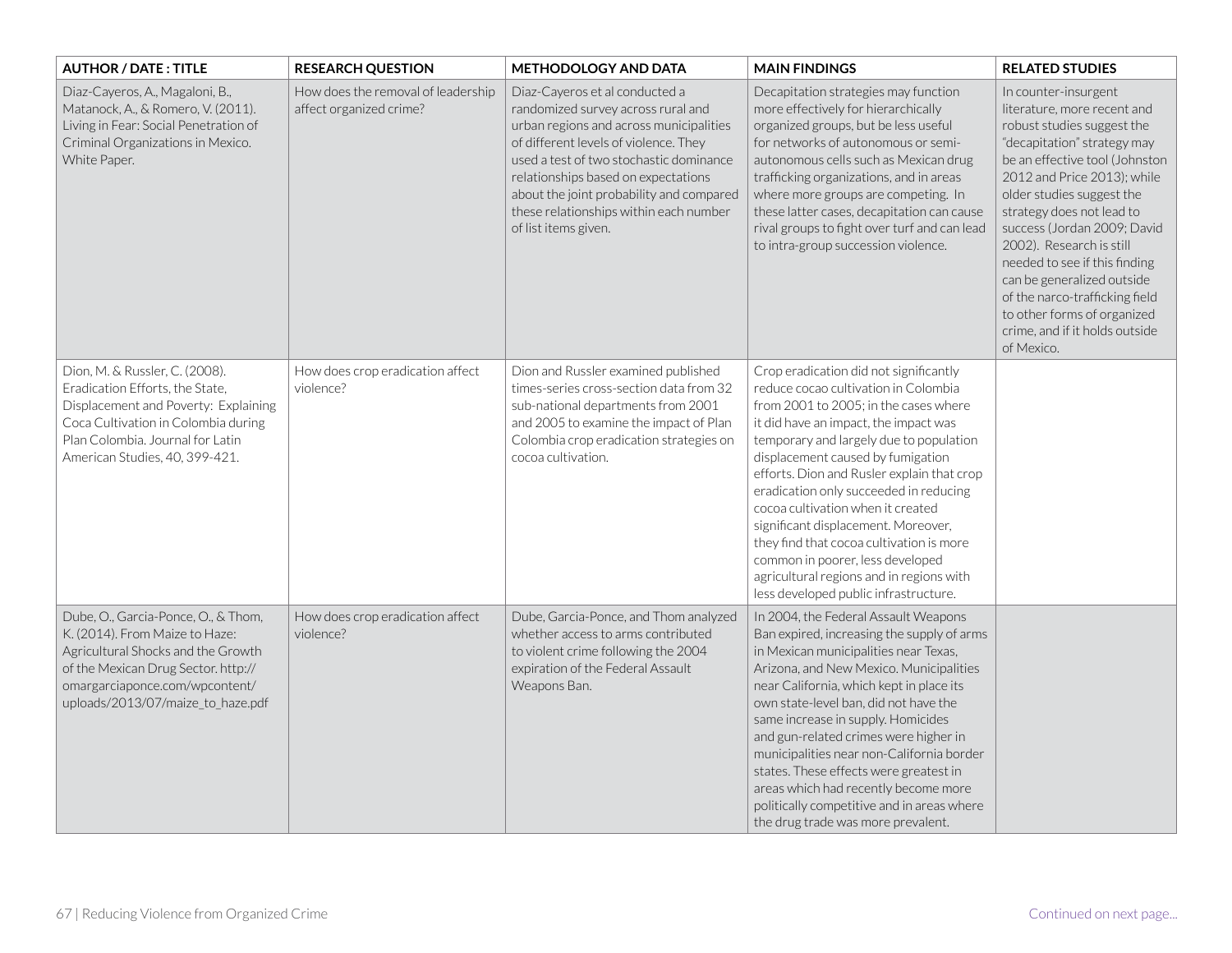| <b>AUTHOR / DATE: TITLE</b>                                                                                                                                                                                             | <b>RESEARCH QUESTION</b>                                                                     | <b>METHODOLOGY AND DATA</b>                                                                                                                                                                                                                                                                                                                                     | <b>MAIN FINDINGS</b>                                                                                                                                                                                                                                                                                                                                                                                                                                                                                                                                                                                                                                                                                                                                                                                                                                                                                                                                                              | <b>RELATED STUDIES</b> |
|-------------------------------------------------------------------------------------------------------------------------------------------------------------------------------------------------------------------------|----------------------------------------------------------------------------------------------|-----------------------------------------------------------------------------------------------------------------------------------------------------------------------------------------------------------------------------------------------------------------------------------------------------------------------------------------------------------------|-----------------------------------------------------------------------------------------------------------------------------------------------------------------------------------------------------------------------------------------------------------------------------------------------------------------------------------------------------------------------------------------------------------------------------------------------------------------------------------------------------------------------------------------------------------------------------------------------------------------------------------------------------------------------------------------------------------------------------------------------------------------------------------------------------------------------------------------------------------------------------------------------------------------------------------------------------------------------------------|------------------------|
| Durante, R., & Gutierrez, E. (2013).<br>Fighting Crime with a little help from<br>my friends: party affiliation, inter-<br>jurisdictional cooperation and crime in<br>Mexico. LIEEP: Science Po.                        | How does inter-jurisdictional<br>cooperation among local law<br>enforcement affect violence? | Utilizing Regression Discontinuity<br>Design, Durante and Gutierrez proxied<br>neighboring municipality cooperation<br>with the degree of political alignment<br>between mayors.                                                                                                                                                                                | In Mexico, inter-jurisdictional cooperation<br>between and across neighboring<br>municipalities/local police forces is more<br>effective at reducing drug-related violent<br>crime compared to local-federal level<br>cooperation.                                                                                                                                                                                                                                                                                                                                                                                                                                                                                                                                                                                                                                                                                                                                                |                        |
| Friman, H. R., (2009). Drug markets<br>and the selective use of violence.<br>Crime Law and Social Change, 52(3),<br>$285 - 295.$                                                                                        | What are some proximate causes of<br>crime in marginalized communities?                      | Friman conducted brief case studies<br>(based on review of literature) of the<br>methamphetamine market in the United<br>States and Japan and the cocaine<br>market in the United States, Colombia,<br>and Mexico. He examined cycles of law<br>enforcement, violent contestation over<br>markets, and consolidation from the<br>early 1980s through the 2000s. | Violence is not inherent to the drug<br>trade itself. It only emerges under<br>certain conditions. Drug-related violence<br>derives from competition among drug<br>trafficking groups and/or between drug<br>traffickers and the state over access<br>to distribution networks in the US.<br>Japan, Colombia, and Mexico. Because<br>of the absence of state backed dispute<br>resolution and enforcement mechanisms<br>(mechanisms that are typically present in<br>illicit markets), violence often serves as a<br>selection tool of market regulation in illicit<br>economies. Violence between trafficking<br>organizations derives from competition<br>over market share and/or distribution<br>networks (market consolidation and<br>stability reduces violence). Mexican<br>cartels filled the vacuum left by<br>Colombian cartels following law<br>enforcement crackdowns, exacerbating<br>violence between groups competing to fill<br>the space left by former cartels. |                        |
| Goldstein, P. (1985). The Drug/<br>Violence Nexus: A Tripartite<br>Conceptual Framework. Journal of<br>Drug Issues, 39, 143-174.                                                                                        | What are some proximate causes of<br>organized crime?                                        | Goldstein discussed systemic violence.                                                                                                                                                                                                                                                                                                                          | Violence is used in drug trafficking<br>markets as a business tool to accrue<br>market power by eliminating competition,<br>build a strong reputation, and/or gain<br>control of strategic rents that are needed<br>to run a business.                                                                                                                                                                                                                                                                                                                                                                                                                                                                                                                                                                                                                                                                                                                                            |                        |
| Higginson et al, (2014). The<br>Effectiveness of Crop Targeting<br>Interventions for Drug Control: A<br>Systematic Review and Meta-Analysis.<br>The University of Queensland,<br>Institute for Social Science Research. | How does crop eradication affect<br>violence?                                                | Higginson et al examined 15 empirical<br>studies of crop targeting interventions<br>in Afghanistan and Colombia. They<br>examined ten studies that reported on<br>crop eradication efforts.                                                                                                                                                                     | Crop eradication efforts to reduce drug<br>supply (and therefore the violence that<br>stems from drug trafficking) has been<br>shown to be ineffective in Afghanistan,<br>Central Asia, Colombia, Bolivia and Peru.                                                                                                                                                                                                                                                                                                                                                                                                                                                                                                                                                                                                                                                                                                                                                               |                        |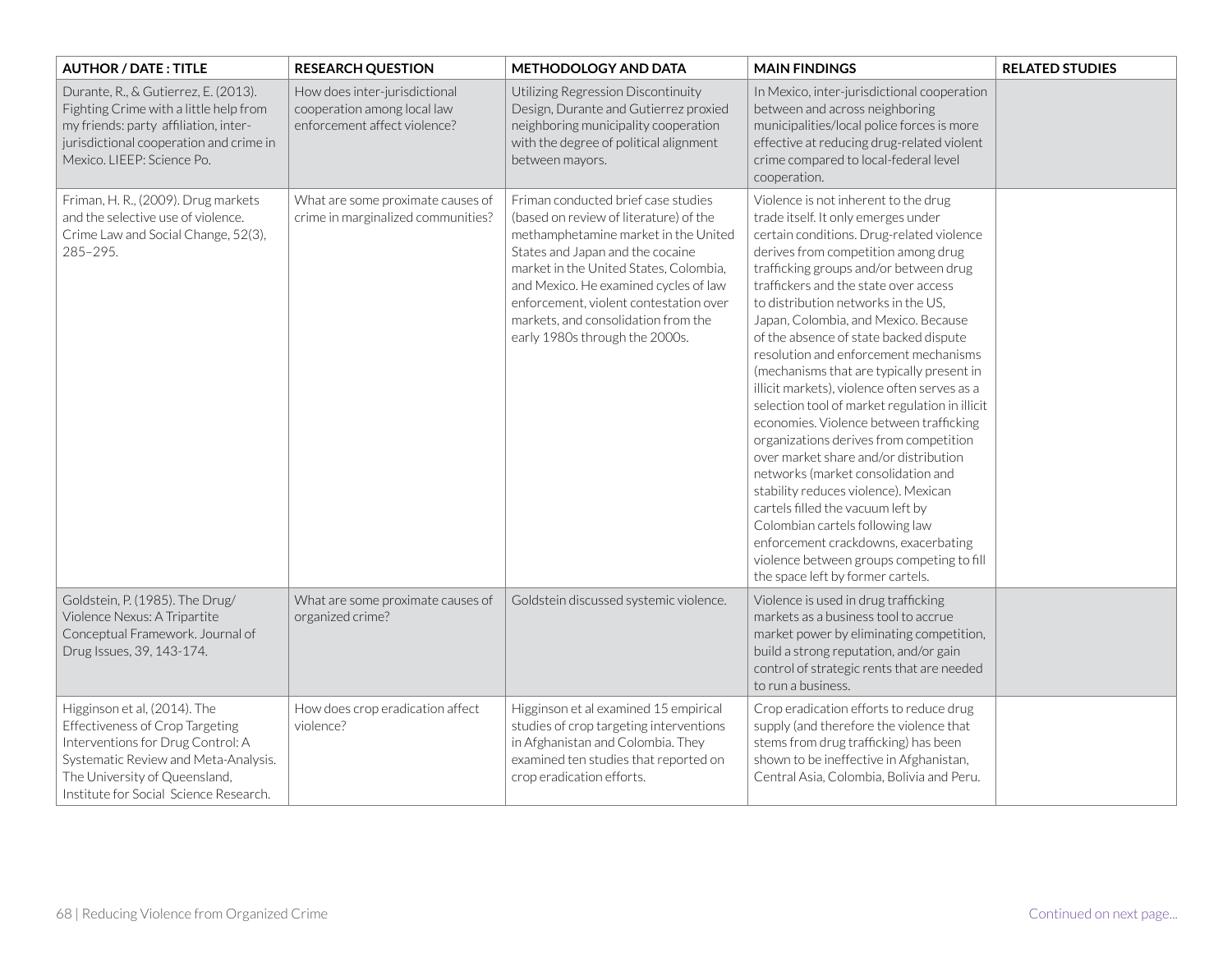| <b>AUTHOR / DATE: TITLE</b>                                                                                                                                                            | <b>RESEARCH QUESTION</b>                                                                        | <b>METHODOLOGY AND DATA</b>                                                                                                                                                       | <b>MAIN FINDINGS</b>                                                                                                                                                                                                                                                                                                                                                                                                                                                                                                                                                                                                                                                                                           | <b>RELATED STUDIES</b>                                                                                                                                                    |
|----------------------------------------------------------------------------------------------------------------------------------------------------------------------------------------|-------------------------------------------------------------------------------------------------|-----------------------------------------------------------------------------------------------------------------------------------------------------------------------------------|----------------------------------------------------------------------------------------------------------------------------------------------------------------------------------------------------------------------------------------------------------------------------------------------------------------------------------------------------------------------------------------------------------------------------------------------------------------------------------------------------------------------------------------------------------------------------------------------------------------------------------------------------------------------------------------------------------------|---------------------------------------------------------------------------------------------------------------------------------------------------------------------------|
| Hill, P., (2004). The Changing Face<br>of the Yakuza. Global Crime, 6(1),<br>$97 - 116.$<br>Hirschi, T. (1969). Causes of<br>delinquency. Berkeley: University of<br>California Press. | What are some proximate causes of<br>organized crime?                                           | Hill conducted a historical case study<br>of organized crime in Japan based on<br>extensive fieldwork and interviews, with<br>a specific focus on the evolution of the<br>Yakuza. | Economic expansion in Japan's post<br>war period provided a lucrative new<br>source of protection money for Yakuza<br>groups. Competition over these revenue<br>streams and other market opportunities<br>(e.g. control over day laborers) sparked<br>widespread organized crime related<br>conflict in Japan). A succession crisis in<br>Japan's largest crime (yakuza) syndicate<br>sparked a five year violent conflict<br>between two factions of the group in the<br>1980s.                                                                                                                                                                                                                               | Williams 2012 explains that<br>over 85 percent of drug<br>related violence in Mexico in<br>the late 2000s involved drug<br>traffickers killing each other.                |
| Hill, P., (2004). The Changing Face<br>of the Yakuza. Global Crime, 6(1),<br>$97 - 116.$<br>Hirschi, T. (1969). Causes of<br>delinquency. Berkeley: University of<br>California Press. | How do focused deterrence and<br>selective targeting of most-violent<br>groups affect violence? | Hill conducted a historical case study<br>of organized crime in Japan based on<br>extensive fieldwork and interviews.                                                             | A summit strategy involving mass arrests<br>of organized crime group members,<br>particularly top personnel, decreased<br>violence in Japan in the 1960s.                                                                                                                                                                                                                                                                                                                                                                                                                                                                                                                                                      | Milhaupt and West (2002).                                                                                                                                                 |
| Hill, P., (2004). The Changing Face<br>of the Yakuza. Global Crime, 6(1),<br>$97 - 116.$<br>Hirschi, T. (1969). Causes of<br>delinquency. Berkeley: University of<br>California Press. | How do legal and regulatory<br>approaches affect violence?                                      | Hill conducted a historical case study<br>of organized crime in Japan based on<br>extensive fieldwork and interviews.                                                             | The 1992 countermeasures law (botaiho)<br>in Japan successfully pressured organized<br>crime groups to use significantly less<br>violence by closing gang offices during<br>periods of open violent conflict. Civil<br>litigation against organized crime bosses<br>has held them responsible for killings<br>by subordinates, leading syndicate<br>leaders to place stricter controls on the<br>use of violence by sub-groups. Despite<br>successful legal and regulatory efforts<br>to reduce violence related to organized<br>crime in Japan, risk for violence remains<br>significant because the threat to deploy<br>violence is the central prop empowering<br>these groups and many of their activists. | Despite 2008 judicial<br>reforms, the Mexican criminal<br>justice system remains weak<br>as trafficking operations are<br>run out of prisons, according<br>to Shirk 2011. |
| Hill, P., (2004). The Changing Face<br>of the Yakuza. Global Crime, 6(1),<br>$97 - 116.$<br>Hirschi, T. (1969). Causes of<br>delinquency. Berkeley: University of<br>California Press. | How does informal group mediation<br>affect violence?                                           | Hill conducted a historical case study<br>of organized crime in Japan based on<br>extensive fieldwork and interviews.                                                             | A pan-syndicate organization in Tokyo<br>provided a mechansim for settling<br>disputes between groups peacefully,<br>contributing to less organized crime<br>related violence in Japan.                                                                                                                                                                                                                                                                                                                                                                                                                                                                                                                        |                                                                                                                                                                           |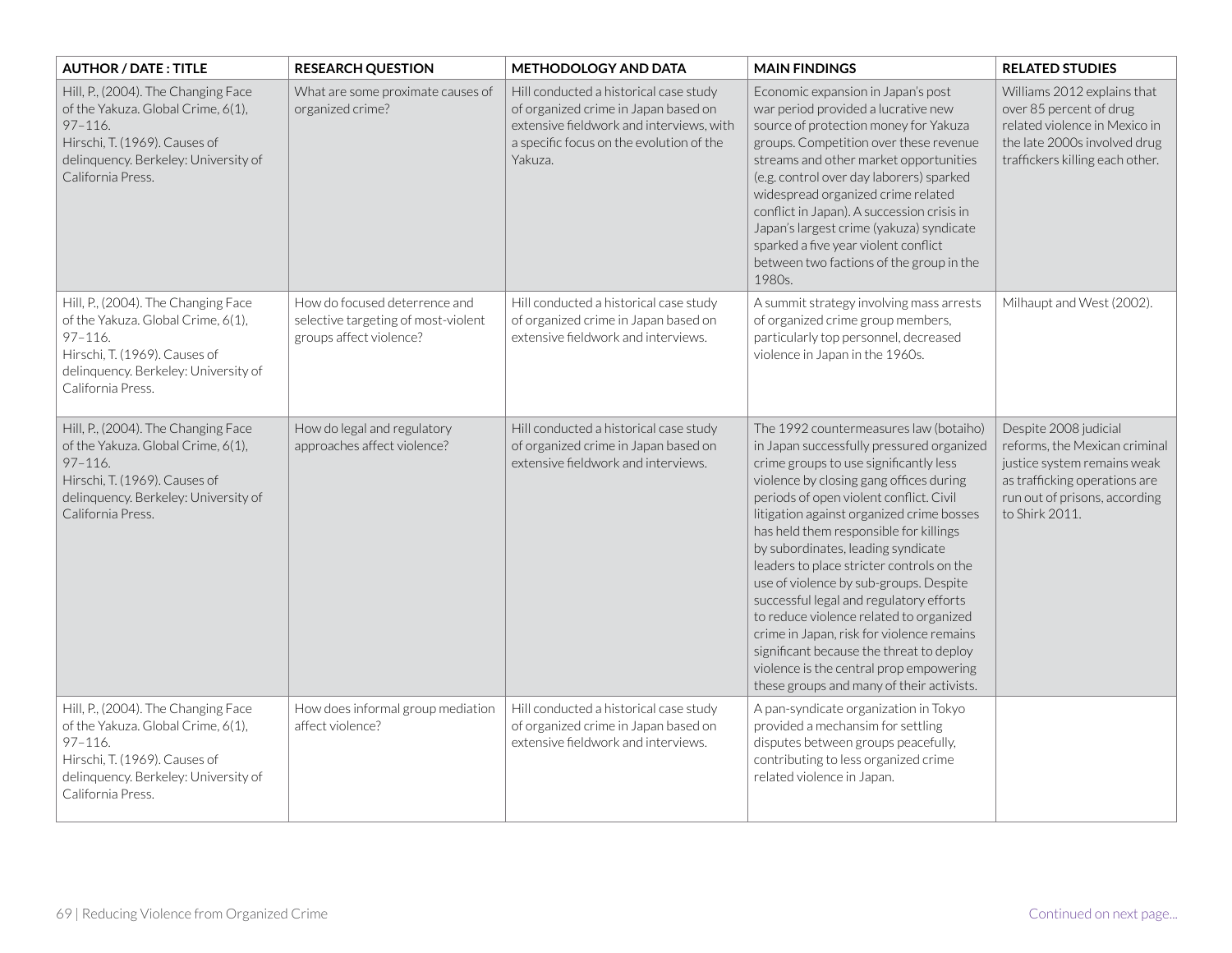| <b>AUTHOR / DATE: TITLE</b>                                                                                                                                                                                       | <b>RESEARCH QUESTION</b>                                                | <b>METHODOLOGY AND DATA</b>                                                                                                                                                                                                                                  | <b>MAIN FINDINGS</b>                                                                                                                                                                                                                                                                                                                                                                                                                                                                                                                                                                                                                                                                                                                                                                 | <b>RELATED STUDIES</b>                                                                                                                                       |
|-------------------------------------------------------------------------------------------------------------------------------------------------------------------------------------------------------------------|-------------------------------------------------------------------------|--------------------------------------------------------------------------------------------------------------------------------------------------------------------------------------------------------------------------------------------------------------|--------------------------------------------------------------------------------------------------------------------------------------------------------------------------------------------------------------------------------------------------------------------------------------------------------------------------------------------------------------------------------------------------------------------------------------------------------------------------------------------------------------------------------------------------------------------------------------------------------------------------------------------------------------------------------------------------------------------------------------------------------------------------------------|--------------------------------------------------------------------------------------------------------------------------------------------------------------|
| Hope, A. (2013). In Mexico, obfuscating<br>crime numbers. Dallas Morning News.<br>http://www.dallasnews.com/opinion/<br>sunday-commentary/20130517-<br>alejandro-hope-in-mexico-obfuscating-<br>crime-numbers.ece | What are some proximate causes of<br>organized crime?                   | Hope wrote an op-ed analyzing the<br>dissonance between government<br>drug-related homicide figures and more<br>established homicide figures.                                                                                                                | The mexican government under Pena<br>Nieto has made efforts to (a) decrease<br>attention given to violence, particularly<br>in the media (the use of the words<br>homicide, narcotrafficking and cartel<br>declined by half from the year before in<br>the Mexico City press, possibly because<br>of pressure from gangs, but also because<br>of silence from government sources on<br>drug violence) (b) controlled drug conflict<br>related information but not sharing<br>information (e.g. the names of arrested<br>cartel members) and (c) manipulate<br>homicide statistics through the arbitrary<br>creation of drug-related homicide<br>statistics that portray a decline in drug-<br>related homicides when violence has<br>actually likely remained at high levels.        | Frencesco (2007) explains<br>that economic liberalization<br>empowered organized crime<br>syndicates with economic<br>clout to direct political<br>violence. |
| ICG. (2014, January). Policing Urban<br>Violence in Pakistan, International<br>Crisis Group.                                                                                                                      | What are some proximate causes of<br>organized crime?                   | ICG interviews with political leaders,<br>police officials, judges, economists,<br>journalists, and civil society activists in<br>Islamabad, Karachi, Lahore, Quetta, and<br>Peshawar.                                                                       | Increased competition among organized<br>crime groups and among political groups<br>lead to increased violence in Karachi,<br>Pakistan. Since 2000, competition<br>between groups has led to increased<br>violence in Karachi, Pakistan (considered<br>the most dangerous megacity in 2013).<br>Competition between extortion rackets<br>has contributed to violence. Employment<br>rooted in political patronage often<br>means that losing party youth are<br>unemployed, leading them to join gangs,<br>which in turn become instrumental in<br>political competition between groups.<br>Increased political competition in Karachi<br>has therefore led to more political<br>and gang violence, both in contested<br>neighborhoods and in ethnic/political<br>party strongholds. |                                                                                                                                                              |
| Jacques, S. & Wright, R. (2008). The<br>relevance of peace to studies of drug<br>market violence. Criminology, 46(1),<br>$221 - 254.$                                                                             | What are some proximate causes of<br>crime in marginalized communities? | Jacques and Wright conduct 50 in-depth,<br>semi-structured interviews with drug<br>dealers from low-income communities St.<br>Louis, Missouri and middle-class families<br>in Georgia. All interviewees had sold<br>drugs within two years of the interview. | Even the most violent markets are<br>peaceful most of the time, largely<br>because of informal social controls<br>(e.g. negotiation, nonviolent theft and<br>retaliation).                                                                                                                                                                                                                                                                                                                                                                                                                                                                                                                                                                                                           |                                                                                                                                                              |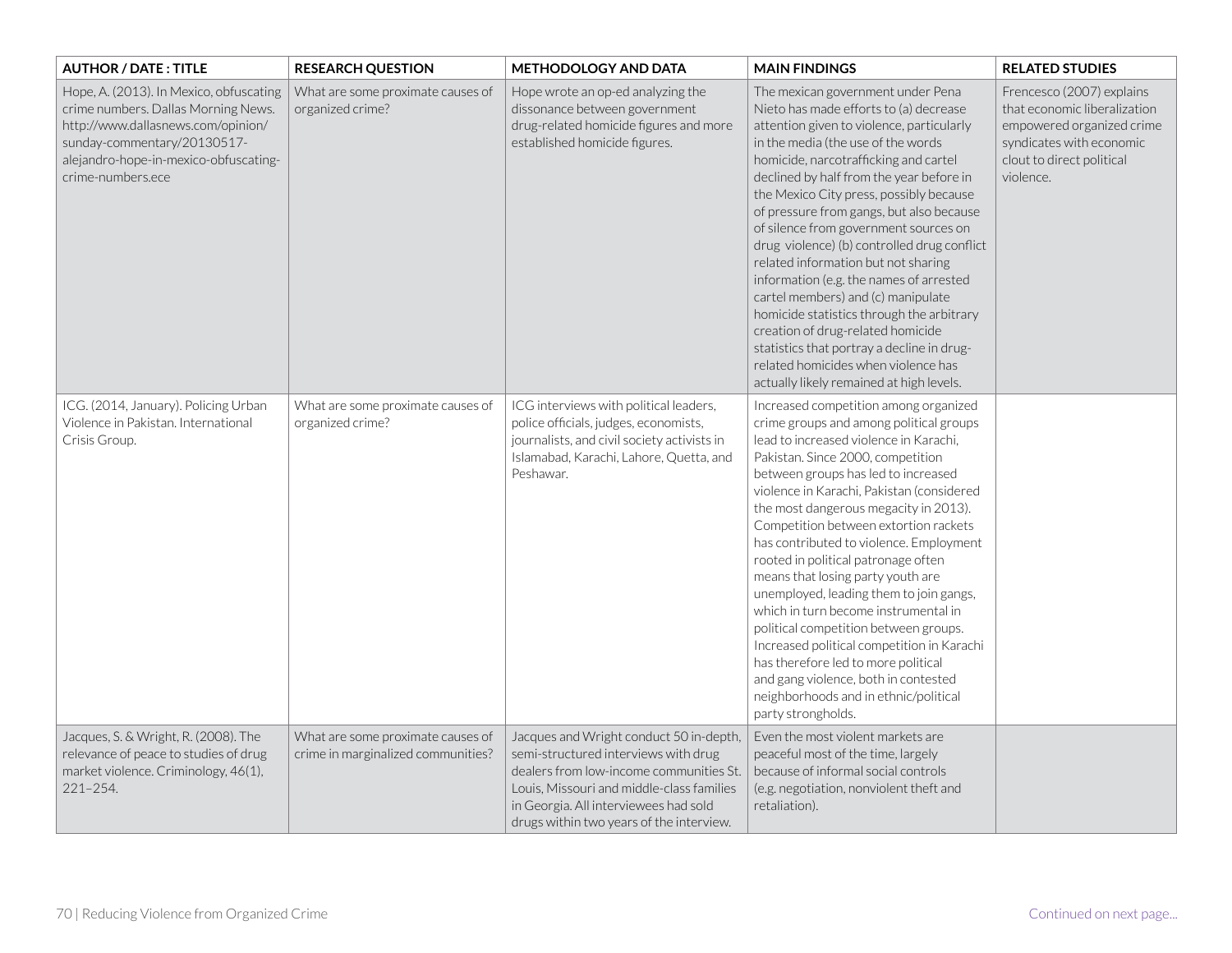| <b>AUTHOR / DATE: TITLE</b>                                                                                                                                                   | <b>RESEARCH QUESTION</b>                                                                        | <b>METHODOLOGY AND DATA</b>                                                                                                                                                                          | <b>MAIN FINDINGS</b>                                                                                                                                                                                                                                                                                                                                                                                                                                                                                                                                                                                                                                                                                                                                                                                                                                                                                                                    | <b>RELATED STUDIES</b>                                                                                                                                                                                                                                                                                                                                                                                                                                                 |
|-------------------------------------------------------------------------------------------------------------------------------------------------------------------------------|-------------------------------------------------------------------------------------------------|------------------------------------------------------------------------------------------------------------------------------------------------------------------------------------------------------|-----------------------------------------------------------------------------------------------------------------------------------------------------------------------------------------------------------------------------------------------------------------------------------------------------------------------------------------------------------------------------------------------------------------------------------------------------------------------------------------------------------------------------------------------------------------------------------------------------------------------------------------------------------------------------------------------------------------------------------------------------------------------------------------------------------------------------------------------------------------------------------------------------------------------------------------|------------------------------------------------------------------------------------------------------------------------------------------------------------------------------------------------------------------------------------------------------------------------------------------------------------------------------------------------------------------------------------------------------------------------------------------------------------------------|
| Johnson, H.N., Soeters, J.L., et al<br>(2008). Jamaican Dons, Italian<br>Godfathers and the Chances of a<br>Reversible Destiny. Political Studies,<br>56(1), 166-191.         | How does civil society engagement<br>affect crime?                                              | Johnson et al conducted a literature<br>review on Jamaican Dons, Italian<br>Godfathers and civic intervention.                                                                                       | In Sicily, popular turning against organized<br>crime was essential to its demise.                                                                                                                                                                                                                                                                                                                                                                                                                                                                                                                                                                                                                                                                                                                                                                                                                                                      | Vanda Felbab-Brown (2012)<br>and David Kilcullen (2013)<br>similarly argue that breaking<br>community support for<br>organized crime is important<br>in its demise, in cases<br>from Central America to<br>Afghanistan. However, such<br>criminal forces are often able<br>to lodge in countries in which<br>weak, venal, or corrupted<br>states have lost legitimacy<br>with their citizens.                                                                          |
| Jones, N. (2013). The unintended<br>consequences of kingpin strategies<br>kidnap rates and the Arellano-Felix<br>Organization. Trends in Organized<br>Crime, 16 (2), 156-176. | How does violence within and<br>between groups affect crime?                                    | Jones conducted a literature review<br>on the removal of leadership as well as<br>flat and hierarchical organized crime<br>networks.                                                                 | The decapitation strategy of capturing<br>or killing narco-trafficking kingpins has<br>increased violence in Mexico.                                                                                                                                                                                                                                                                                                                                                                                                                                                                                                                                                                                                                                                                                                                                                                                                                    |                                                                                                                                                                                                                                                                                                                                                                                                                                                                        |
| Kleiman, M. (2011). Surgical Strikes<br>in the Drug Wars: Smarter Policies<br>for Both sides of the Border. Foreign<br>Affairs, 90(5), 89-101.                                | How do focused deterrence and<br>selective targeting of most-violent<br>groups affect violence? | Kleiman studies how to move away from<br>random non-strategic strikes against<br>all organized criminal groups (a zero-<br>tolerance policy) towards strategically<br>selecting groups to dismantle. | Because most drug dealers are not<br>violent, law enforcement officials<br>should focus on arresting drug-dealing<br>individuals and groups that are the most<br>violent. This would lead to a double<br>benefit of both curtailing the capacity<br>of the most violent actors and deterring<br>the rest from violence. To measure<br>which groups use the most violence, law<br>enforcement officials can create violence-<br>related metrics to be applied over a<br>period of weeks or months. A scoring<br>system could measure a group's number<br>of killings and distribution of targets,<br>and nonfatal shootings and killings. This<br>would not necessarily involve physically<br>arresting the leaders of the organizations,<br>but an increased focus of dismantling of<br>most-violent organizations, less violent<br>organizations can replace or substitute<br>the most violent organization trafficking<br>activities. | Targeted deterrence does<br>not happen in one-step; it<br>usually involves not just<br>targeting the most violent<br>group, but continuing<br>after that group has been<br>successfully dismantled.<br>This should be done to make<br>sure the deterrent effect<br>is sustained. Ultimately,<br>focused deterrence and<br>selective targeting allow law<br>enforcement to overcome<br>low capacity and under-<br>resourcing issues, according<br>to Felbab-Brown 2013. |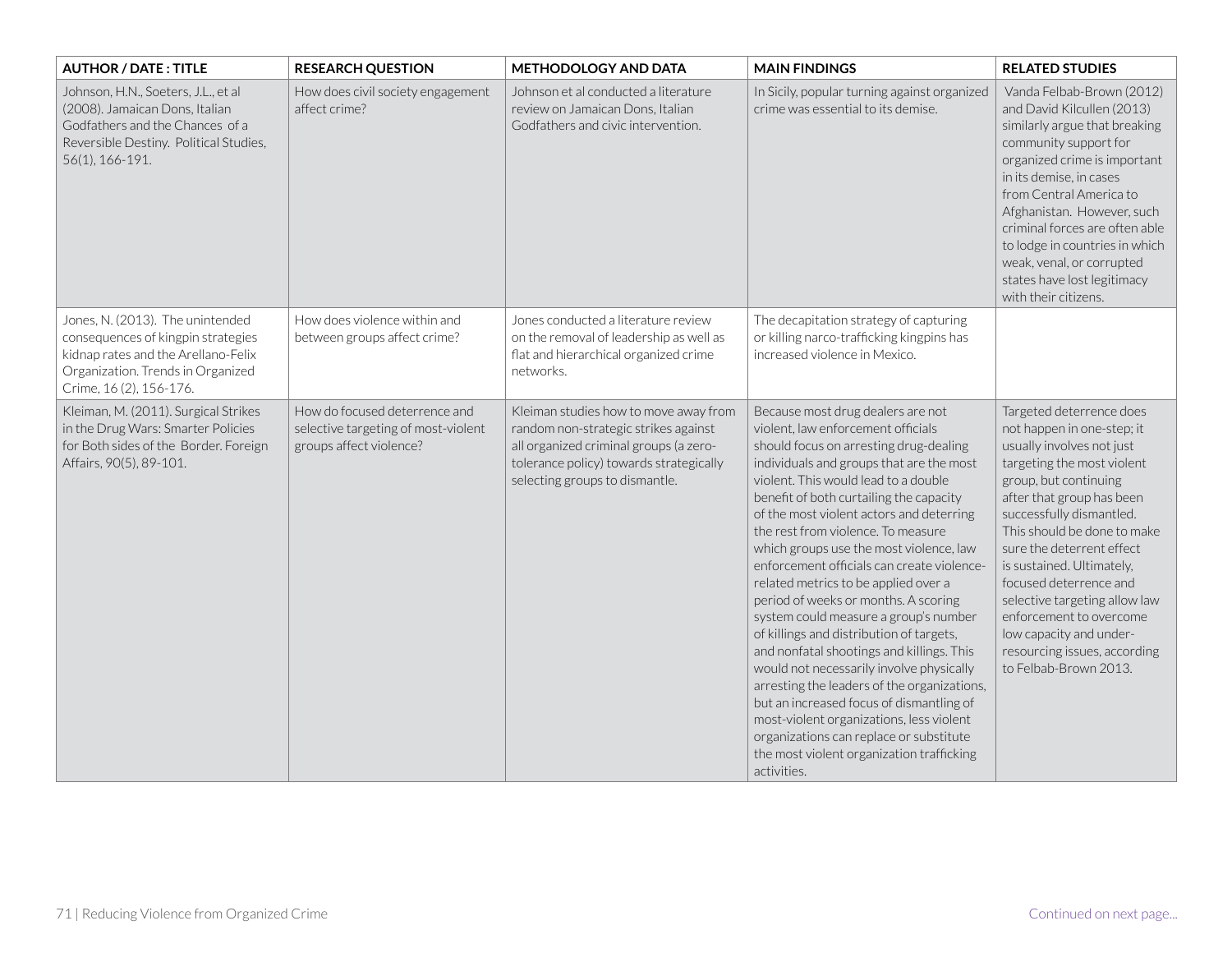| <b>AUTHOR / DATE: TITLE</b>                                                                                                                                                                                                         | <b>RESEARCH QUESTION</b>                                                                | <b>METHODOLOGY AND DATA</b>                                                                                                                                                                                                                                                                                                    | <b>MAIN FINDINGS</b>                                                                                                                                                                                                                                                                                                                                                                                                                                                                                                       | <b>RELATED STUDIES</b> |
|-------------------------------------------------------------------------------------------------------------------------------------------------------------------------------------------------------------------------------------|-----------------------------------------------------------------------------------------|--------------------------------------------------------------------------------------------------------------------------------------------------------------------------------------------------------------------------------------------------------------------------------------------------------------------------------|----------------------------------------------------------------------------------------------------------------------------------------------------------------------------------------------------------------------------------------------------------------------------------------------------------------------------------------------------------------------------------------------------------------------------------------------------------------------------------------------------------------------------|------------------------|
| Kohler-Hausmann, J. (2010). The<br>Attila the Hun Law: New York's<br>Rockefeller Drug Laws and the Making<br>of a Punitive State. Journal of Social<br>History, 44(1), 71-95.                                                       | How do harsher drug laws affect<br>violence?                                            | Kohler-Hausmann reviewed the social<br>and cultural history of the Rockefeller<br>Drug Laws, examining the context<br>in which Rockefeller pivoted from<br>rehabilitative policies to retributive<br>policies and why these policies were<br>politically successful despite empirical<br>failure to reduce crime and drug use. | Harsher drug laws, despite popular<br>public support, have been shown to be<br>ineffective in reducing drug use and crime<br>in the United States (New York). The<br>Rockefeller Drug Laws of the early 1970s<br>were motivated by political considerations<br>(tough on crime policy would mobilize<br>popular support) and by citizen groups<br>that felt a loss of stature and privileges<br>as economic opportunities narrowed and<br>traditionally marginalized groups (e.g.<br>African Americans) gained new rights. |                        |
| Lessing, B. (2012). The Logic of<br>Violence in Criminal War. Dissertation<br>in Political Science. University of<br>California: Berkeley.                                                                                          | How does the militarization of law<br>enforcement affect violence?                      | Lessing conducts a comparative study of<br>Mexico, Colombia and Brazil to assess<br>criminal war.                                                                                                                                                                                                                              | A state crackdown is more likely to<br>succeed when repression is conditional on<br>use of violence rather than unconditional.                                                                                                                                                                                                                                                                                                                                                                                             |                        |
| Levi, M., & Maguire, M. (2004).<br>Reducing and preventing organized<br>crime: An evidence-based critique.<br>Crime, Law and Social Change, 41(5),<br>397-469. http://search.proquest.com/<br>docview/216177280?accountid=<br>40995 | What are some resources devoted<br>to fighting organized crime and<br>related violence? | Levi and Maguire examined literature<br>on organized crime reduction initiatives<br>and questionnaires designed and<br>disseminated by the Swedish National<br>Council for Crime Prevention in early<br>2000 to 460 relevant agencies in EU<br>member states and other selected<br>countries.                                  | Despite significant resources devoted<br>to fighting organized crime and related<br>violence, there is a dearth of rigorous<br>research evaluating the efficacy of<br>programs in reducing crime or violence.                                                                                                                                                                                                                                                                                                              |                        |
| Levitt S.D. & Venkatesh S.A. (2000).<br>An economic analysis of a drug-selling<br>gang's finances. Quarterly Journal of<br>Economics, 35.                                                                                           | How does the militarization of law<br>enforcement affect violence?                      | Levitt conducted a longitudinal<br>observational study, four years in<br>the 1990s (years not identified for<br>anonymity reasons).                                                                                                                                                                                            | The dearth of formal dispute resolution<br>mechanisms in illicit drug markets coupled<br>with intense law enforcement measures<br>caused a high level of violence among drug<br>gangs studied; as a result, violent conflict<br>made up approximately 25% of gang<br>activities during the study period.                                                                                                                                                                                                                   |                        |
| Maher, L. & Dixon, D. (1999). Policing<br>and public health: law enforcement<br>and harm minimization in a street-<br>level drug market. British Journal of<br>Criminology 39, 488.                                                 | Does the militarization of law<br>enforcement reduce violence?                          | Maher conducted a qualitative case<br>study from February 1995 to February<br>1997.                                                                                                                                                                                                                                            | Enhanced enforcement led drug dealers<br>to leave the market, which attracted in<br>their place individuals who were more risk<br>prone, leading street dealing to become<br>more volatile and violent in Sydney,<br>Austalia.                                                                                                                                                                                                                                                                                             |                        |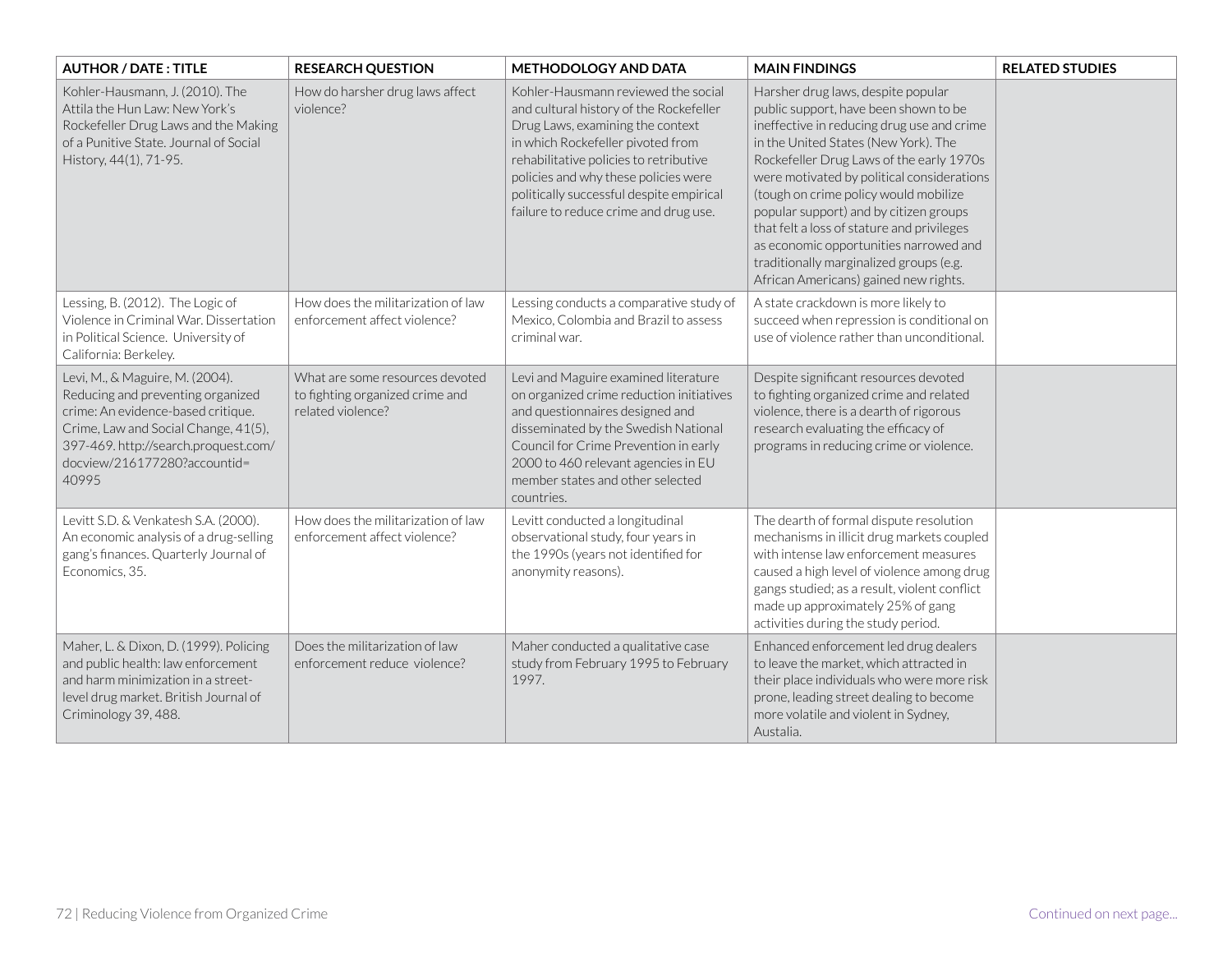| <b>AUTHOR / DATE: TITLE</b>                                                                                                                                            | <b>RESEARCH QUESTION</b>                                           | <b>METHODOLOGY AND DATA</b>                                                                                                                                                                                                                                                                                                                                                                                                                                                                                                                                                                                         | <b>MAIN FINDINGS</b>                                                                                                                                                                                                                                                                                                                                                              | <b>RELATED STUDIES</b>                                                                                                                                                                                                                                                                                                          |
|------------------------------------------------------------------------------------------------------------------------------------------------------------------------|--------------------------------------------------------------------|---------------------------------------------------------------------------------------------------------------------------------------------------------------------------------------------------------------------------------------------------------------------------------------------------------------------------------------------------------------------------------------------------------------------------------------------------------------------------------------------------------------------------------------------------------------------------------------------------------------------|-----------------------------------------------------------------------------------------------------------------------------------------------------------------------------------------------------------------------------------------------------------------------------------------------------------------------------------------------------------------------------------|---------------------------------------------------------------------------------------------------------------------------------------------------------------------------------------------------------------------------------------------------------------------------------------------------------------------------------|
| Mejia, D., & Restrepo, P. (2011). The<br>War on Illegal Drug Production and<br>Trafficking: An Economic Evaluation of<br>Plan Colombia. Working Paper.                 | How do interdiction and plan<br>colombia affect violence?          | Mejia and Restrepo modeled illegal drug<br>markets to capture the main strategic<br>responses of the actors. They then<br>calibrated the model using data from<br>the war on drugs in Colombia, as well as<br>the observed outcomes from wholesale<br>cocaine markets. Using the calibrated<br>results, they estimated different<br>measures of the costs and efficiency of<br>the anti-drug policies implemented in<br>Colombia between 2000 and 2008. Then<br>they carried out simulation exercises,<br>where they assessed the effects of<br>exogenous changes in the U.S. budget<br>allocated to Plan Colombia. | In Colombia's national strategy to<br>combat drug trafficking, Plan Colombia,<br>inderdiction efforts (which involve taking<br>control and destroying drug trafficking<br>routes) has proven to be more cost<br>effective than crop eradication efforts to<br>reduce drug supply.                                                                                                 |                                                                                                                                                                                                                                                                                                                                 |
| Mejia, D., & Restrepo, P. (2013). The<br>Economics of the War on Illegal Drug<br>Production and Trafficking. Working<br>Paper.                                         | How do drug prohibition and<br>crackdowns affect violence?         | Mejia and Restrepo created a coca<br>suitability index that predicted the<br>presence of coca crops cross-sectionally<br>and its expansion from 1994 to 2000.<br>This showed that an increase in<br>cocaine in Colombia was associated<br>with an increase of coca cultivation in<br>municipalities with a high suitability<br>index. They used this data to then<br>uncover the causal effect of illegal<br>cocaine markets on violence.                                                                                                                                                                           | In Colombia, illegal markets played a<br>crucial role in bringing the violence of<br>cartels to the country. A 10% increase<br>in the value of coca cultivation in the<br>municipality increases homicides by about<br>1.25%, forced displacement by about 3%,<br>attacks by insurgent groups by about 2%,<br>and incidents involving the explosion of<br>land mines by about 1%. | According to Andreas and<br>Wallman (2009), often,<br>strategies to combat the use<br>and sale of drugs can provoke<br>organized criminal groups<br>to utilize violence. As police<br>crackdowns remove some<br>illicit actors, new ones arise<br>to fill the vacuum and claim<br>market shares through violent<br>competition. |
| Miron, J.A. (2001). Violence, guns, and<br>drugs: a cross-country analysis. Journal<br>of Law and Economics, 44, 615.                                                  | How does the militarization of law<br>enforcement affect violence? | Miron conducted a longitudinal<br>observational study from 1993 to 1996.                                                                                                                                                                                                                                                                                                                                                                                                                                                                                                                                            | Increased drug seizures correlated with<br>increased violence.                                                                                                                                                                                                                                                                                                                    |                                                                                                                                                                                                                                                                                                                                 |
| Naylor, R.T. (2009). Violence and illegal<br>economic activity: a deconstruction.<br>Crime, Law, and Social Change, 52,<br>231-242.                                    | What are some structural causes of<br>organized crime?             | Naylor detailed the changes in regulatory<br>markets and how they affect levels of<br>violence.                                                                                                                                                                                                                                                                                                                                                                                                                                                                                                                     | The illegalization of certain markets into<br>"illicit markets" can encourage riskier<br>behavior and with it an increase in<br>violence, as demonstrated by the 1910<br>Mann Act's ban of prostitution in the<br>United States.                                                                                                                                                  |                                                                                                                                                                                                                                                                                                                                 |
| Paden, J. (2013). Midterm Challenges<br>in Nigeria: Elections, Parties, and<br>Regional Conflict. United States<br>Institute of Peace Special Report. www.<br>usip.org | What are some proximate causes of<br>organized crime?              | Paden conducted a case study on<br>election violence in Nigeria based on<br>interviews and literature review.                                                                                                                                                                                                                                                                                                                                                                                                                                                                                                       | Political parties in Nigeria regularly<br>collaborate with oragnized crime and<br>youth gang groups to intimidate political<br>opposition and achieve political aims.                                                                                                                                                                                                             |                                                                                                                                                                                                                                                                                                                                 |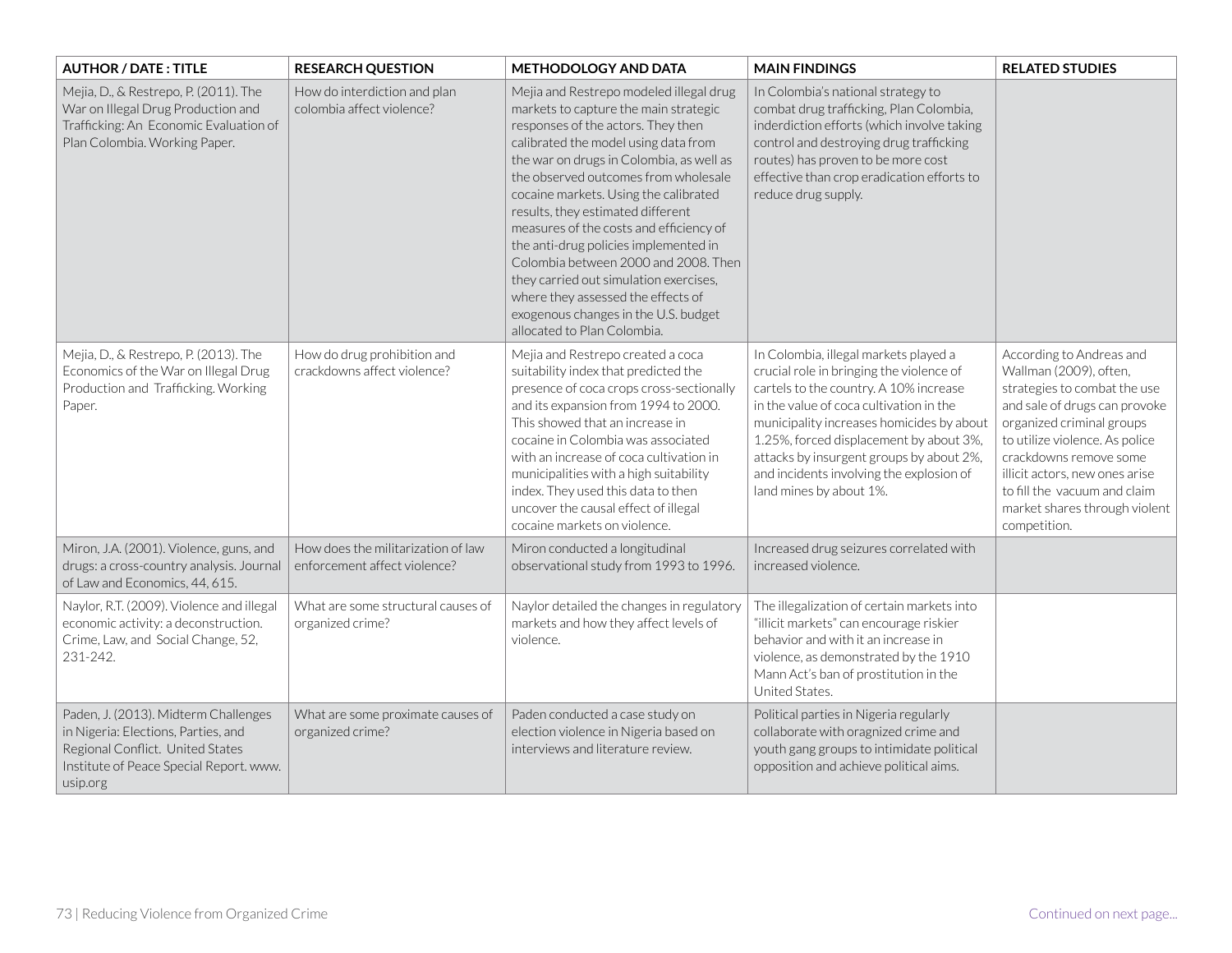| <b>AUTHOR / DATE: TITLE</b>                                                                                                                                                                                 | <b>RESEARCH QUESTION</b>                                           | <b>METHODOLOGY AND DATA</b>                                                                                      | <b>MAIN FINDINGS</b>                                                                                                                                                                                                                                                                                                                                                                                                                                                                         | <b>RELATED STUDIES</b>                                                                                                                                                                                                                                                                                                                                                                                                                                                                                                                             |
|-------------------------------------------------------------------------------------------------------------------------------------------------------------------------------------------------------------|--------------------------------------------------------------------|------------------------------------------------------------------------------------------------------------------|----------------------------------------------------------------------------------------------------------------------------------------------------------------------------------------------------------------------------------------------------------------------------------------------------------------------------------------------------------------------------------------------------------------------------------------------------------------------------------------------|----------------------------------------------------------------------------------------------------------------------------------------------------------------------------------------------------------------------------------------------------------------------------------------------------------------------------------------------------------------------------------------------------------------------------------------------------------------------------------------------------------------------------------------------------|
| Raab, S. (2006). Five Families: The<br>Rise, Decline, and Resurgence of<br>America's Most Powerful Mafia<br>Empires. New York: Thomas Dunne<br>Books.                                                       | How do legal and regulatory<br>approaches affect violence?         | Raab tracked the history of the rise,<br>decline and resurgence of America's<br>most powerful mafia empires.     | The U.S. fight against organized crime<br>was greatly assisted by plea-bargaining<br>laws which allowed law enforcement to<br>infiltrate and break collusive groups by<br>enabling members to turn on one another<br>in exchange for immunity, and by so-<br>called Racketeer Influence and Corrupt<br>Organizations (RICO) and Continuing<br>Criminal Enterprise (CCE) statutes<br>that defined racketeering and criminal<br>organizations broadly to enable more<br>significant penalties. | Reuter (1995).                                                                                                                                                                                                                                                                                                                                                                                                                                                                                                                                     |
| Rasmussen, D.W., Benson, B.L.,<br>& Sollars, D.L. (1993). Spatial<br>competition in illicit drug markets:<br>the consequences of increased drug<br>war enforcement. Review of Regional<br>Studies 123(219). | What are some proximate causes of<br>organized crime?              | Rasmussen et al conducted a longitudinal<br>study and model of spatial competition of<br>Florida jurisdictions.  | There is quantitative empirical support for<br>the balloon effect in Florida. Higher drug<br>enforcement in one jurisdiction increases<br>the size of the drug market in an adjoining<br>jurisdiction, thus resulting in a higher<br>crime rate.                                                                                                                                                                                                                                             | Castillo, Mejia and Restrepo<br>(2013) find quantitative<br>empirical evidence for the<br>ballooning effect taking<br>place between Mexico and<br>Colombia; they find a strong<br>correlation between high-<br>freqency time series data on<br>Colombian cocaine seizures<br>and homicide rates in Mexico.<br>They find that not only do<br>aggregate supply shocks in<br>cocaine in Colombia have an<br>impact on drug trafficking in<br>Mexico, but that drug related<br>violence has surged after<br>President Calderon took<br>office in 2006. |
| Rasmussen, D.W., Benson, B.L.,<br>& Sollars, D.L. (1993). Spatial<br>competition in illicit drug markets:<br>the consequences of increased drug<br>war enforcement. Review of Regional<br>Studies 123(219). | How does the militarization of law<br>enforcement affect violence? | Rasmussen et al conducted a longitudinal<br>study and model of spatial competition of<br>Florida jurisdictions.  | Increased drug enforcement increased<br>the size of a drug market in an adjoining<br>jurisdiction, resulting in a higher violent<br>crime rate in 67 Florida counties.                                                                                                                                                                                                                                                                                                                       |                                                                                                                                                                                                                                                                                                                                                                                                                                                                                                                                                    |
| Resignato, A.J. (2000). Violent<br>crime: a function of drug use or drug<br>enforcement? Applied Economics, 32,<br>681.                                                                                     | How does the militarization of law<br>enforcement affect violence? | Resignato used 4 regression analyses<br>anlayzing data from 24 US cities from<br>October 1992 to September 1993. | Increasing the ratio of drug arrests to<br>total arrests increased violence.                                                                                                                                                                                                                                                                                                                                                                                                                 |                                                                                                                                                                                                                                                                                                                                                                                                                                                                                                                                                    |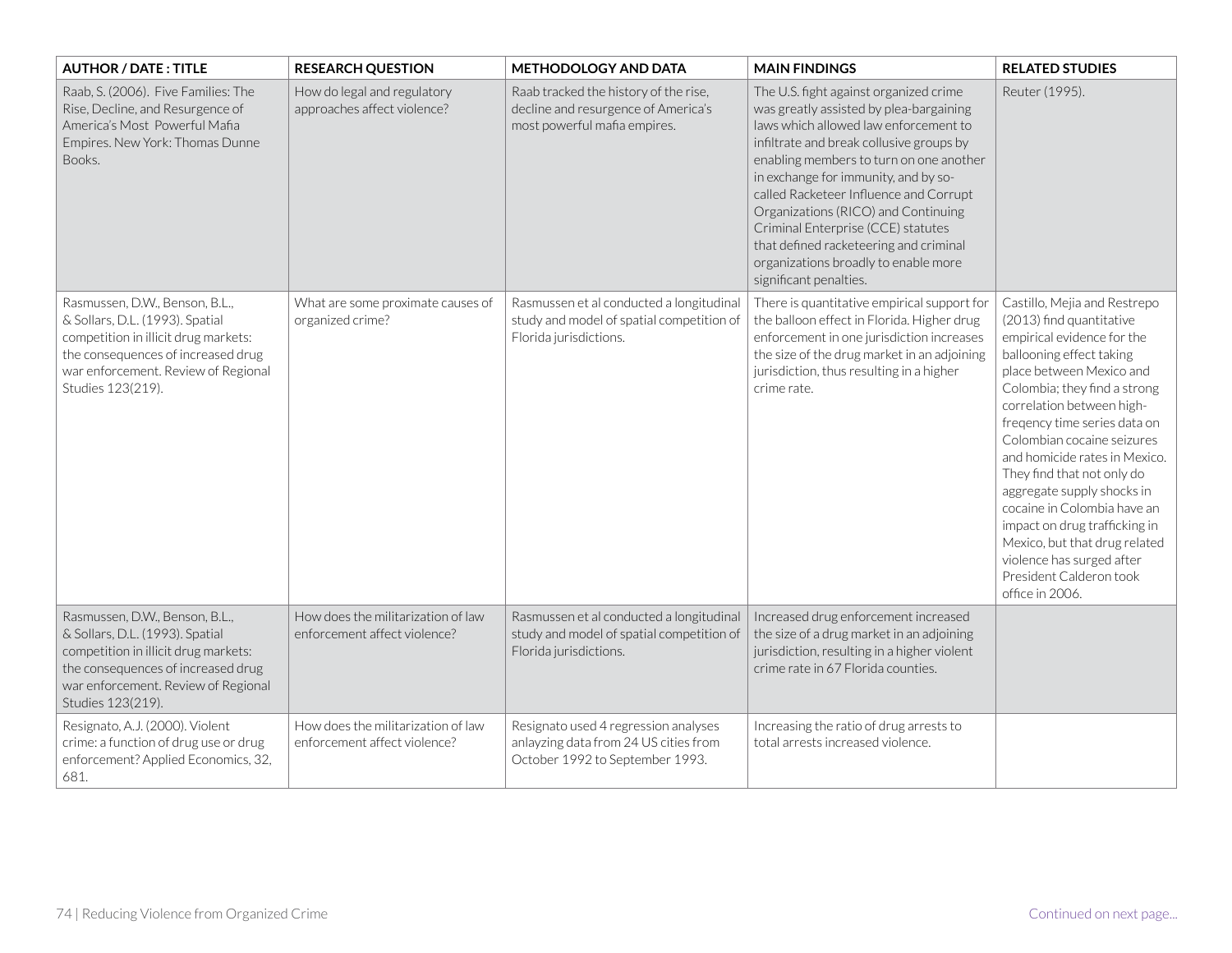| <b>AUTHOR / DATE: TITLE</b>                                                                                                                                                                                   | <b>RESEARCH QUESTION</b>                                                                        | <b>METHODOLOGY AND DATA</b>                                                                                                                                                | <b>MAIN FINDINGS</b>                                                                                                                                                                                                                                                                                                                                                                                                                                                                                                                                                        | <b>RELATED STUDIES</b>                                                                                                                                                                                                                                                                                                                                                                                                                      |
|---------------------------------------------------------------------------------------------------------------------------------------------------------------------------------------------------------------|-------------------------------------------------------------------------------------------------|----------------------------------------------------------------------------------------------------------------------------------------------------------------------------|-----------------------------------------------------------------------------------------------------------------------------------------------------------------------------------------------------------------------------------------------------------------------------------------------------------------------------------------------------------------------------------------------------------------------------------------------------------------------------------------------------------------------------------------------------------------------------|---------------------------------------------------------------------------------------------------------------------------------------------------------------------------------------------------------------------------------------------------------------------------------------------------------------------------------------------------------------------------------------------------------------------------------------------|
| Reuter, P. (2009). Systemic violence<br>in drug markets. In Special Issue:<br>Illicit Markets and Violence, Edited by<br>Andreas, P. & Wallman, J. Crime, Law<br>and Social Change, 52(3), 275-284.           | What are some proximate causes of<br>organized crime?                                           | Based on existing literature, Reuter<br>qualitatively compared violence in<br>Mexican drug markets in 2007-08 and<br>violence in the US crack market in the<br>late 1980s. | There are three primary causes of<br>violence in illicit drug markets: violence<br>within drug-dealing groups (relating to<br>internal discipline and/or succession<br>issues), violence between groups (over<br>territory and/or transactions), and<br>violence between these groups and<br>the government/law enforcement.<br>Interventions in Mexico that were not<br>tailored to underlying factors causing<br>violence exacerbated conflict. Similar<br>enforcement measures against gang<br>leadership worked in the US because they<br>addressed causes of violence. |                                                                                                                                                                                                                                                                                                                                                                                                                                             |
| Reuter, P. (2009). Systemic violence<br>in drug markets. In Special Issue:<br>Illicit Markets and Violence, Edited by<br>Andreas, P. & Wallman, J. Crime, Law<br>and Social Change, 52(3), 275-284.           | How do focused deterrence and<br>selective targeting of most-violent<br>groups affect violence? | Based on existing literature, Reuter<br>qualitatively compared violence in<br>Mexican drug markets in 2007-08 and<br>violence in the US crack market in the<br>late 1980s. | Selective incarceration of the most violent<br>participants, coupled with the maturity<br>of the market and its participants,<br>contributed to decreases in violence<br>in US crack markets in the late 1980s.<br>The targeting of gang leaders in Mexico<br>increased inter-gang violence. Removing<br>key players and kingpins from the illegal<br>drug market can create new financial<br>opportunities for other individuals to fill<br>the vacuum by entering the market.                                                                                             | In a qualitative study of<br>Sydney, Australia's heroin<br>market, Maher and Dixon<br>(1999) found that as dealers<br>left the market (either<br>because of being arrested or<br>displaced), those more willing<br>to work in the increasingly<br>high-risk environment moved<br>in. Street dealing thus became<br>more volatile and violent<br>and increased the power of<br>certain groups. Intrusions<br>were also dealt with violently. |
| Riley, D. & O'Hare, P.A. (1998).<br>Reducing the harms of drugs and HIV:<br>policies & practices around the world.<br>XII International AIDS Conference, 12,<br>667.                                          | How does the militarization of law<br>enforcement affect violence?                              | Riley conducted a longitudinal<br>observational study of data from 1995.                                                                                                   | Enhanced enforcement in crack markets<br>increased homicide rates in four cities and<br>decreased rates in two U.S. cities.                                                                                                                                                                                                                                                                                                                                                                                                                                                 |                                                                                                                                                                                                                                                                                                                                                                                                                                             |
| Rios, V. (2014). The Role of<br>Government Coordination in Crime<br>Deterrence and Citizen Security<br>Mexico. Forthcoming in Journal of<br>Conflict Resolution.                                              | What are some structural causes of<br>organized crime?                                          | Rios used a time-variant data-set of<br>Mexico's cocaine markets at the sub-<br>national level and Cox proportional<br>hazards regressions to test the<br>argument.        | Violence can result from a lack of local<br>government coordination, which is a<br>byproduct of a decentralized and weak<br>nation-wide governance system.                                                                                                                                                                                                                                                                                                                                                                                                                  |                                                                                                                                                                                                                                                                                                                                                                                                                                             |
| Robles, G., Calderon, G., & Beatriz<br>Magaloni. (2012). The Economic<br>Consequences of Drug Trafficking<br>Violence in Mexico. Working Paper,<br>Program on Poverty and Governance,<br>Stanford University. | How does organized crime affect<br>marginalized communities?                                    | Robles, Calderon and Magaloni used a<br>variable regression while focusing on<br>Mexican border towns.                                                                     | Organized crime and drug trafficking<br>has negative economic consequences in<br>Mexico by driving out business owners<br>who move to safer territories and forcing<br>migration of civilians to safer countries.                                                                                                                                                                                                                                                                                                                                                           |                                                                                                                                                                                                                                                                                                                                                                                                                                             |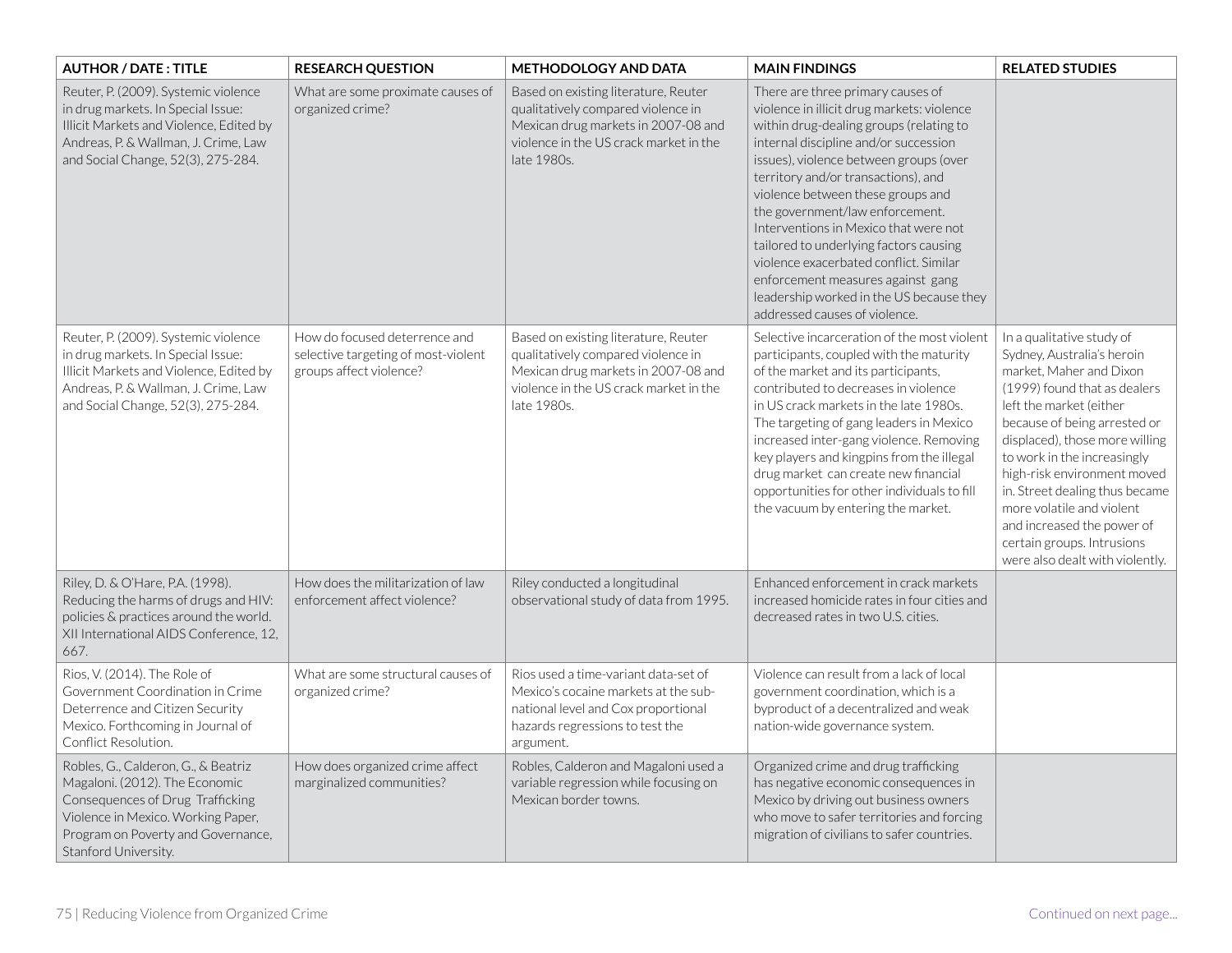| <b>AUTHOR / DATE: TITLE</b>                                                                                                                                       | <b>RESEARCH QUESTION</b>                                           | <b>METHODOLOGY AND DATA</b>                                                                                                                           | <b>MAIN FINDINGS</b>                                                                                                                                                                                                                                                                                                                                                                                                                                                                                                                                                                                                                                                                                                                                                                                                                                                                                                                                                             | <b>RELATED STUDIES</b>                                                                                                                                                                                                                                                                                                                                                                                                                                                                                                                                                                        |
|-------------------------------------------------------------------------------------------------------------------------------------------------------------------|--------------------------------------------------------------------|-------------------------------------------------------------------------------------------------------------------------------------------------------|----------------------------------------------------------------------------------------------------------------------------------------------------------------------------------------------------------------------------------------------------------------------------------------------------------------------------------------------------------------------------------------------------------------------------------------------------------------------------------------------------------------------------------------------------------------------------------------------------------------------------------------------------------------------------------------------------------------------------------------------------------------------------------------------------------------------------------------------------------------------------------------------------------------------------------------------------------------------------------|-----------------------------------------------------------------------------------------------------------------------------------------------------------------------------------------------------------------------------------------------------------------------------------------------------------------------------------------------------------------------------------------------------------------------------------------------------------------------------------------------------------------------------------------------------------------------------------------------|
| Schneider, S. (2013). Violence,<br>organized crime, and illicit drug<br>markets: a Canadian Case study.<br>Sociologia: Problemas e practicas, 71,<br>$125 - 143.$ | What are some proximate causes of<br>organized crime?              | Schneider empirically tested Brownstein,<br>Crimmins and Spunt's theory using<br>a case study of Montreal, Canada by<br>examining Quebec's biker war. | Violence stemmed from conflict over<br>competition in the distribution of cocaine<br>in the province and Montreal in particular.<br>Violence also stemmed from competition<br>over who would maintain a monopoly<br>in the illegal market and freelance<br>wholesalers and retailers. Instability in<br>Montreal's wholesale cocaine market<br>stemmed from the oligopoly that the most<br>powerful group (Hell's Angels) maintained,<br>and its aggressive goal to establish an<br>outright monopoly. As Hell's Angels<br>attempted to impose more strict lines of<br>authority, re-draw territorial boundaries<br>to favor their group, and create new roles<br>and relationships between the group and<br>free lancers, the market became more<br>unstable and experienced an uptick in<br>violence. The efforts of the organized<br>criminal group to remove competition and<br>become a monopoly resulted in market<br>instability and consequent increases in<br>violence. | Brownstein, Crimmins and<br>Spunt (2000) aruge that<br>less stable markets involve<br>actors operating outside<br>the law, which is reflected<br>in the social controls that<br>moderate interactions. They<br>argue that systemic drug<br>related violence is more<br>often found in unstable<br>markets characterized<br>by participants who are<br>focused on competition<br>and gaining market share.<br>This competition over<br>market share contributes to<br>instability, introducing the<br>greater risk of violence as a<br>means to regulate conflict<br>between competing groups. |
| Shepard, E.M., & Blackley, P.R. (2005).<br>Drug enforcement and crime: recent<br>evidence from New York State. Social<br>Science Quarterly, 86, 323.              | How does the militarization of law<br>enforcement affect violence? | Shepard conducted a longitudinal<br>observational study from 1996 to 2000.                                                                            | Increases in total per capita drug arrests<br>are accompanied by higher rates of crime.<br>Additionally, arrests for manufacture<br>and sale of hard drugs is associated<br>with higher levels of all crimes, including<br>assault.                                                                                                                                                                                                                                                                                                                                                                                                                                                                                                                                                                                                                                                                                                                                              |                                                                                                                                                                                                                                                                                                                                                                                                                                                                                                                                                                                               |
| Shirk, D. (2011). Drug Violence and<br>State Responses in Mexico. University<br>of San Diego. Working Paper.                                                      | How does cartel fragmentation<br>affect violence?                  | Shirk studied approaches to dismantling<br>organized crime and the violence that<br>stems from the fragmentation of cartels.                          | Cartel fragmentation, which involves<br>dismantling organized criminal groups<br>into smaller manageable pieces, is<br>questionably effective. In Mexico, cartel<br>fragmentation has led to a much more<br>chaotic and unpredictable pattern of<br>violence.                                                                                                                                                                                                                                                                                                                                                                                                                                                                                                                                                                                                                                                                                                                    | Shirk (2011) and Guerrero-<br>Gutierrez (2011) argue that<br>there are several reasons<br>why splintering groups into<br>smaller fragments may not<br>be beneficial in reducing<br>violence. First, making<br>the problem smaller does<br>not necessarily mean it is<br>more manageable; cartel<br>fragmentation has led to<br>a much more chaotic and<br>unpredictable pattern of<br>violence across Mexico.                                                                                                                                                                                 |